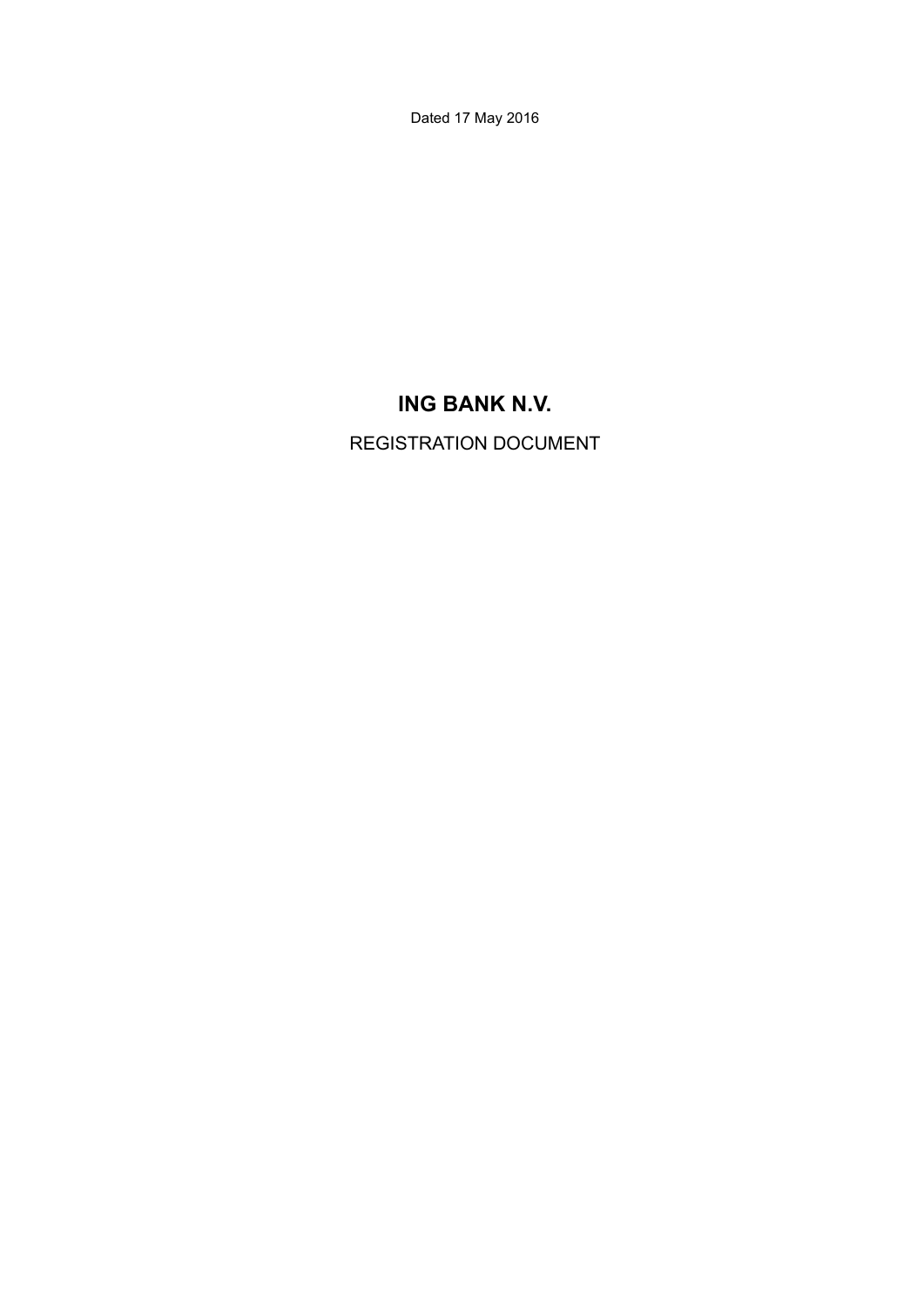## **TABLE OF CONTENTS**

| Page |
|------|
|      |
|      |
|      |
|      |
|      |
|      |
|      |
|      |
|      |
|      |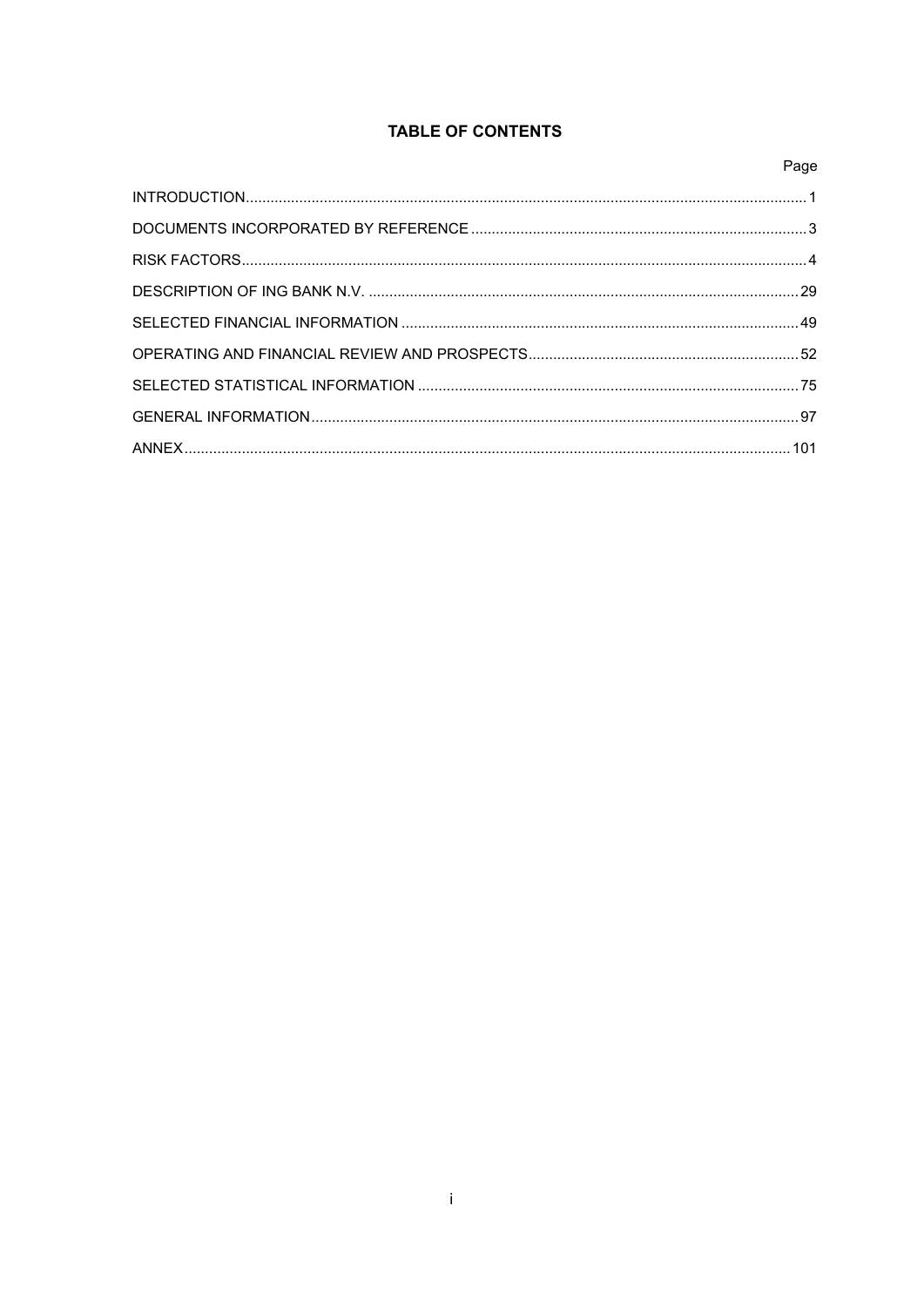### **INTRODUCTION**

This document constitutes a registration document ("Registration Document") for the purposes of Article 5 of Directive 2003/71/EC, as amended, to the extent that such amendments have been implemented in the relevant member state ("Member State") of the European Economic Area (the "EEA"), (the "Prospectus Directive") and has been prepared for the purpose of giving information with respect to ING Bank N.V. which, according to the particular nature of ING Bank N.V. and the securities which it may offer to the public within a Member State of the EEA or apply to have admitted to trading on a regulated market situated or operating within such a Member State, is necessary to enable investors to make an informed assessment of the assets and liabilities, financial position, profit and losses and prospects of ING Bank N.V.

In this Registration Document, unless otherwise stated or the context otherwise requires, references to the "Issuer" are to ING Bank N.V., references to "ING Bank" are to ING Bank N.V. and its subsidiaries, references to "ING Group" are to ING Groep N.V. and references to "ING" or the "Group" are to ING Group and its subsidiaries.

The Issuer accepts responsibility for the information contained in this Registration Document. To the best of the knowledge of the Issuer (which has taken all reasonable care to ensure that such is the case), the information contained in this Registration Document is in accordance with the facts and does not omit anything likely to affect the import of such information.

This Registration Document was approved by the Netherlands Authority for the Financial Markets (the "AFM") for the purposes of the Prospectus Directive on 17 May 2016.

No person has been authorised to give any information or to make any representation not contained in or not consistent with this Registration Document and, if given or made, such information or representation must not be relied upon as having been authorised by the Issuer.

This Registration Document should not be considered as a recommendation by the Issuer that any recipient of this Registration Document should purchase any securities of the Issuer. Each investor contemplating purchasing any securities of the Issuer should make its own independent investigation of the financial condition and affairs, and its own appraisal of the creditworthiness, of the Issuer. This Registration Document does not constitute an offer or invitation by or on behalf of the Issuer to any person to subscribe for or to purchase any securities of the Issuer.

The delivery of this Registration Document shall not in any circumstances imply that the information contained herein concerning the Issuer is correct at any time subsequent to the date hereof. Investors should carefully review and evaluate, *inter alia*, the most recent financial disclosure of the Issuer from time to time incorporated by reference herein when deciding whether or not to purchase any securities of the Issuer.

The distribution of this Registration Document and the offer or sale of any securities of the Issuer may be restricted by law in certain jurisdictions. Persons into whose possession this Registration Document or any securities of the Issuer come must inform themselves about, and observe, any such restrictions.

Any securities to be issued by the Issuer in connection with this Registration Document have not been and will not be registered under the United States Securities Act of 1933, as amended (the "Securities Act") or with any securities regulatory authority of any state or other jurisdiction of the United States ("U.S."). Accordingly, any such securities may not be offered, sold, pledged or otherwise transferred within the U.S. or to or for the account or benefit of U.S. persons except in accordance with Regulation S under the Securities Act or pursuant to an exemption from the registration requirements of the Securities Act and any applicable state securities laws.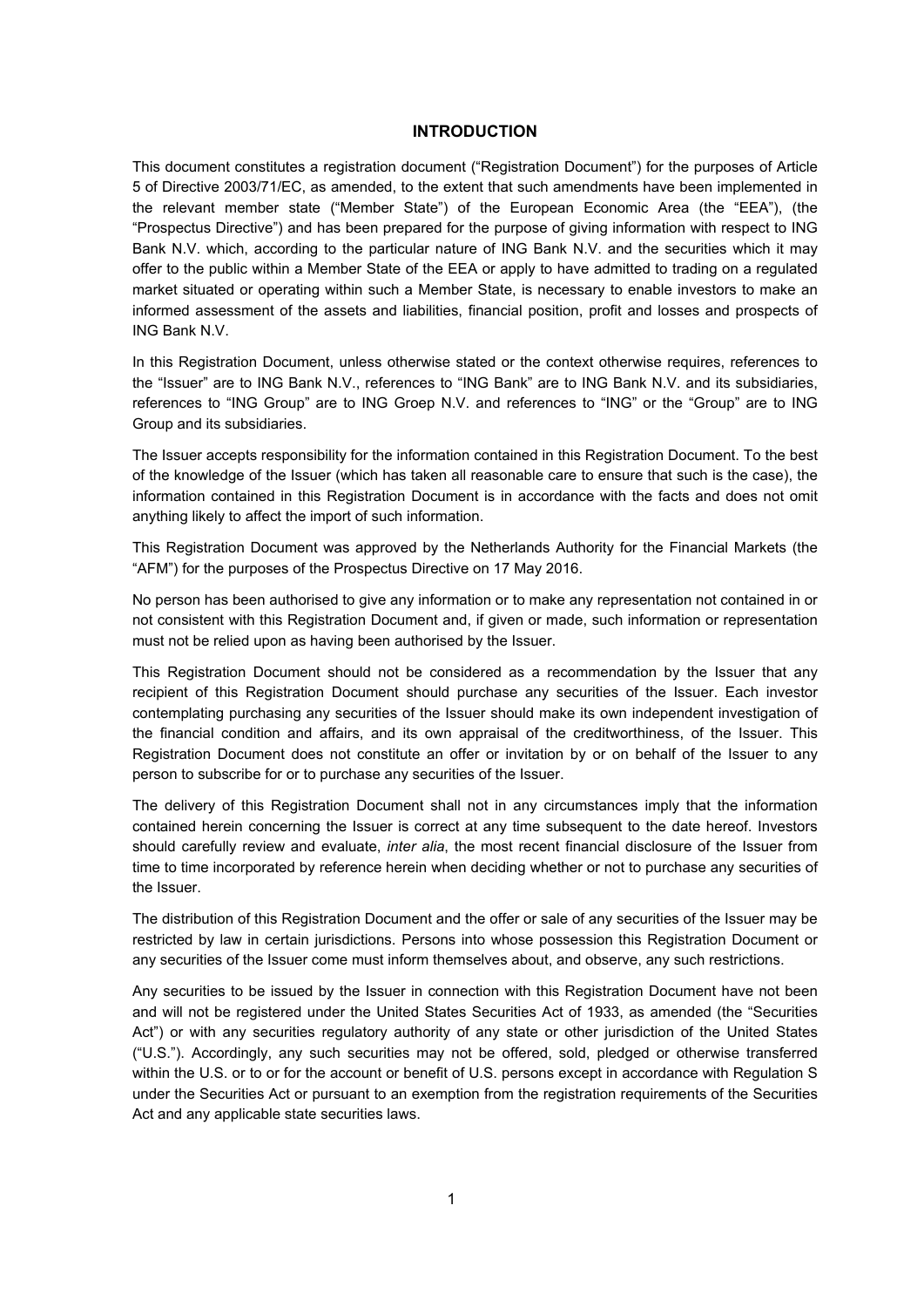Any securities to be issued by the Issuer in connection with this Registration Document have not been approved or disapproved by the U.S. Securities and Exchange Commission ("SEC"), any state securities commission in the U.S. or any other U.S. regulatory authority, nor have any of the foregoing authorities passed upon or endorsed the merits of the offering of any such securities or the accuracy or the adequacy of this Registration Document. Any representation to the contrary is a criminal offence in the U.S.

This Registration Document includes or incorporates by reference "forward-looking statements" within the meaning of Section 27A of the Securities Act and Section 21E of the United States Securities Exchange Act of 1934, as amended (the "Exchange Act"). All statements other than statements of historical fact included or incorporated by reference in this Registration Document, including, without limitation, those regarding the Issuer's financial position, business strategy, plans and objectives of management for future operations, are forward-looking statements. Such forward-looking statements involve known and unknown risks, uncertainties and other factors which may cause the actual results, performance or achievements of the Issuer, or industry results, to be materially different from any future results, performance or achievements expressed or implied by such forward-looking statements. Such forward-looking statements are based on numerous assumptions regarding the Issuer's present and future business strategies and the environment in which the Issuer will operate in the future. These forward-looking statements speak only as of the date of this Registration Document or as of such earlier date at which such statements are expressed to be given. The Issuer expressly disclaims any obligation or undertaking to release publicly any updates or revisions to any forward-looking statement contained herein to reflect any change in the Issuer's expectations with regard thereto or any change in events, conditions or circumstances on which any such statement is based.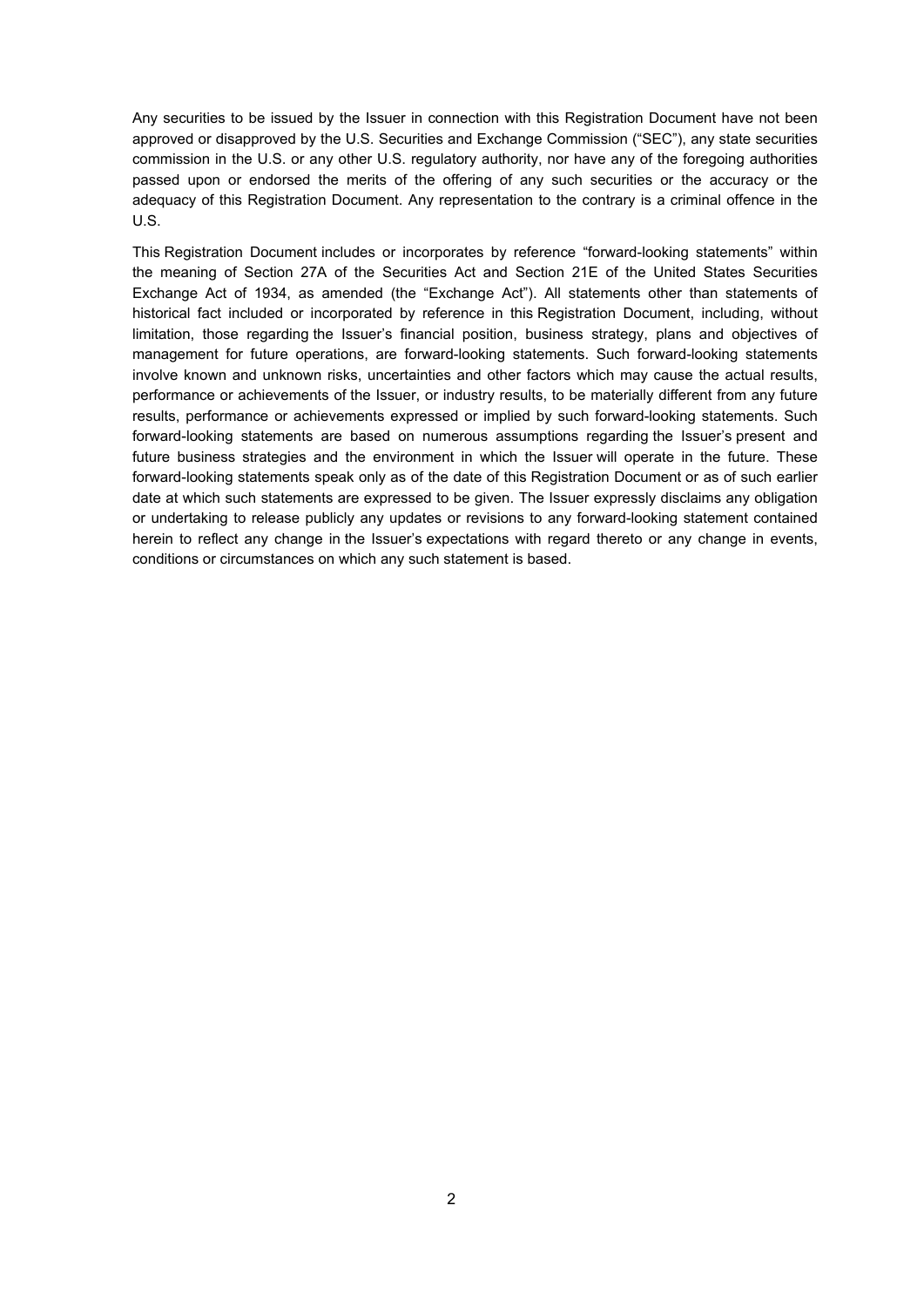### **DOCUMENTS INCORPORATED BY REFERENCE**

The following documents, which have previously been published or are published simultaneously with this Registration Document and have been approved by the AFM or filed with it, shall be deemed to be incorporated in, and to form part of, this Registration Document; this Registration Document should be read and construed in conjunction with such documents:

- (a) the Articles of Association (*statuten*) of the Issuer;
- (b) the publicly available annual reports of the Issuer in respect of the years ended 31 December 2013, 2014 and 2015, including the audited financial statements and auditors' reports in respect of such years; and
- (c) the press release entitled "ING 1Q16 underlying net result EUR 842 million", as published by ING Group on 10 May 2016 (the "Q1 Press Release"). The Q1 Press Release contains, among other things, the consolidated unaudited interim results of ING Group as at, and for the three-month period ended, 31 March 2016, as well as information about recent developments during this period in the banking business of ING Group, which is conducted substantially through the Issuer and its consolidated group.

Any statement contained in a document which is deemed to be incorporated by reference into this Registration Document shall be deemed to be modified or superseded for the purpose of this Registration Document to the extent that a statement contained herein modifies or supersedes such earlier statement (whether expressly, by implication or otherwise).

With respect to the Q1 Press Release, prospective investors should note that the Issuer's consolidated operations, while materially the same, are not identical with the reported financial and statistical information on a segment basis for the banking business of ING Group as described in the Q1 Press Release. ING Group is not responsible for the preparation of this Registration Document.

Any information or other documents themselves incorporated by reference, either expressly or implicitly, in the documents incorporated by reference in this Registration Document shall not form part of this Registration Document, except where such information or other documents are specifically incorporated by reference into this Registration Document.

The Issuer will provide, without charge, to each person to whom a copy of this Registration Document has been delivered in accordance with applicable law, upon the oral or written request of such person, a copy of any or all of the documents which are incorporated herein by reference. Requests for such documents should be directed to the Issuer at Foppingadreef 7, 1102 BD Amsterdam, The Netherlands. In addition, this Registration Document and any document which is incorporated herein by reference will be made available on the website of ING (www.ing.com/Investor-relations/Fixed-incomeinformation.htm).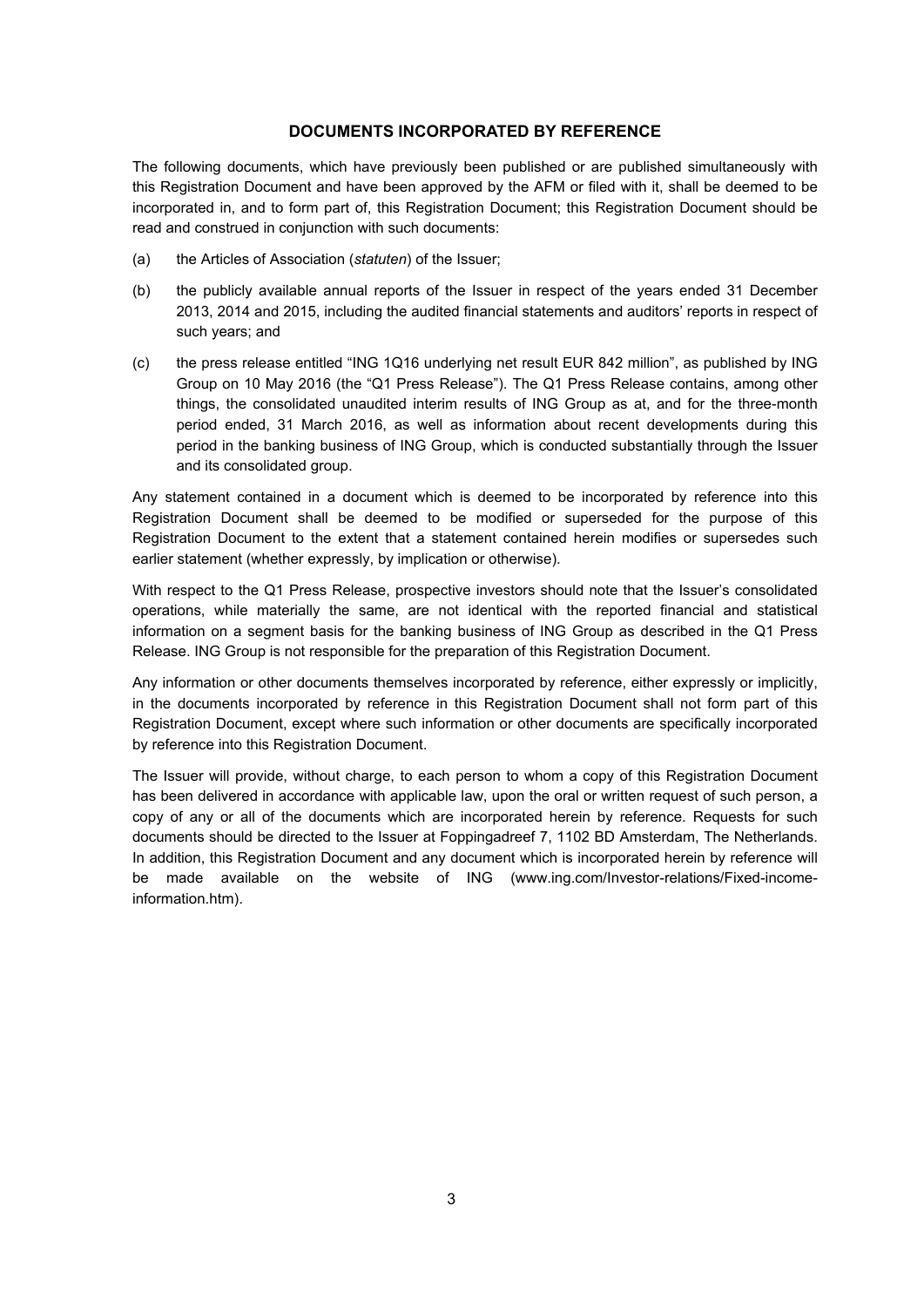### **RISK FACTORS**

Set out below are certain risk factors which could affect the future financial performance of the Issuer and thereby potentially affect the Issuer's ability to fulfil its obligations in respect of securities issued or guaranteed by it. The factors discussed below should not be regarded as a complete and comprehensive statement of all potential risks and uncertainties the Issuer's businesses face. The Issuer has described only those risks relating to its operations of which it is aware and that it considers to be material. There may be additional risks that the Issuer currently considers not to be material or of which it is not currently aware and any of these risks could have the effects set forth above. Investors should note that they bear the Issuer's solvency risk. The term Issuer, for the purpose of this section (but not others), also refers, where the context so permits, to the Issuer and its subsidiaries.

### **RISKS RELATED TO FINANCIAL CONDITIONS, MARKET ENVIRONMENT AND GENERAL ECONOMIC TRENDS**

*Because the Issuer is a financial services company conducting business on a global basis, its revenues and earnings are affected by the volatility and strength of the economic, business,*  liquidity, funding and capital markets environments specific to the geographic regions in which it *conducts business. The on-going turbulence and volatility of such factors have adversely affected, and may continue to adversely affect, the profitability, solvency and liquidity of the Issuer's business.* 

Factors such as interest rates, securities prices, credit spreads, liquidity spreads, exchange rates, consumer spending, changes in client behaviour, business investment, real estate values and private equity valuations, government spending, inflation or deflation, the volatility and strength of the capital markets, political events and trends, and terrorism all impact the business and economic environment and, ultimately, the Issuer's solvency, liquidity and the amount and profitability of business the Issuer conducts in a specific geographic region. In an economic downturn characterised by higher unemployment, lower family income, lower corporate earnings, higher corporate and private debt defaults, lower business investments and lower consumer spending, the demand for banking products is usually adversely affected and the Issuer's reserves and provisions typically would increase, resulting in overall lower earnings. Securities prices, real estate values and private equity valuations may also be adversely impacted, and any such losses would be realised through profit and loss and shareholders' equity. The Issuer also offers a number of financial products that expose it to risks associated with fluctuations in interest rates, securities prices, corporate and private default rates, the value of real estate assets, exchange rates and credit spreads. See also "Interest rate volatility and other interest rate changes may adversely affect the Issuer's profitability", "Continued risk of resurgence of turbulence and on-going volatility in the financial markets and the economy generally have adversely affected, and may continue to adversely affect, the Issuer and its business, financial condition and results of operations", and "Market conditions observed over the past few years may increase the risk of loans being impaired. The Issuer is exposed to declining property values on the collateral supporting residential and commercial real estate lending" below.

In case one or more of the factors mentioned above adversely affects the profitability of the Issuer's business this might also result, among other things, in the following:

- reserve and provisions inadequacies, which could ultimately be realised through profit and loss and shareholders' equity;
- the write-down of tax assets impacting net results and/or equity;
- impairment expenses related to goodwill and other intangible assets, impacting net results;
- movements in risk-weighted assets for the determination of required capital;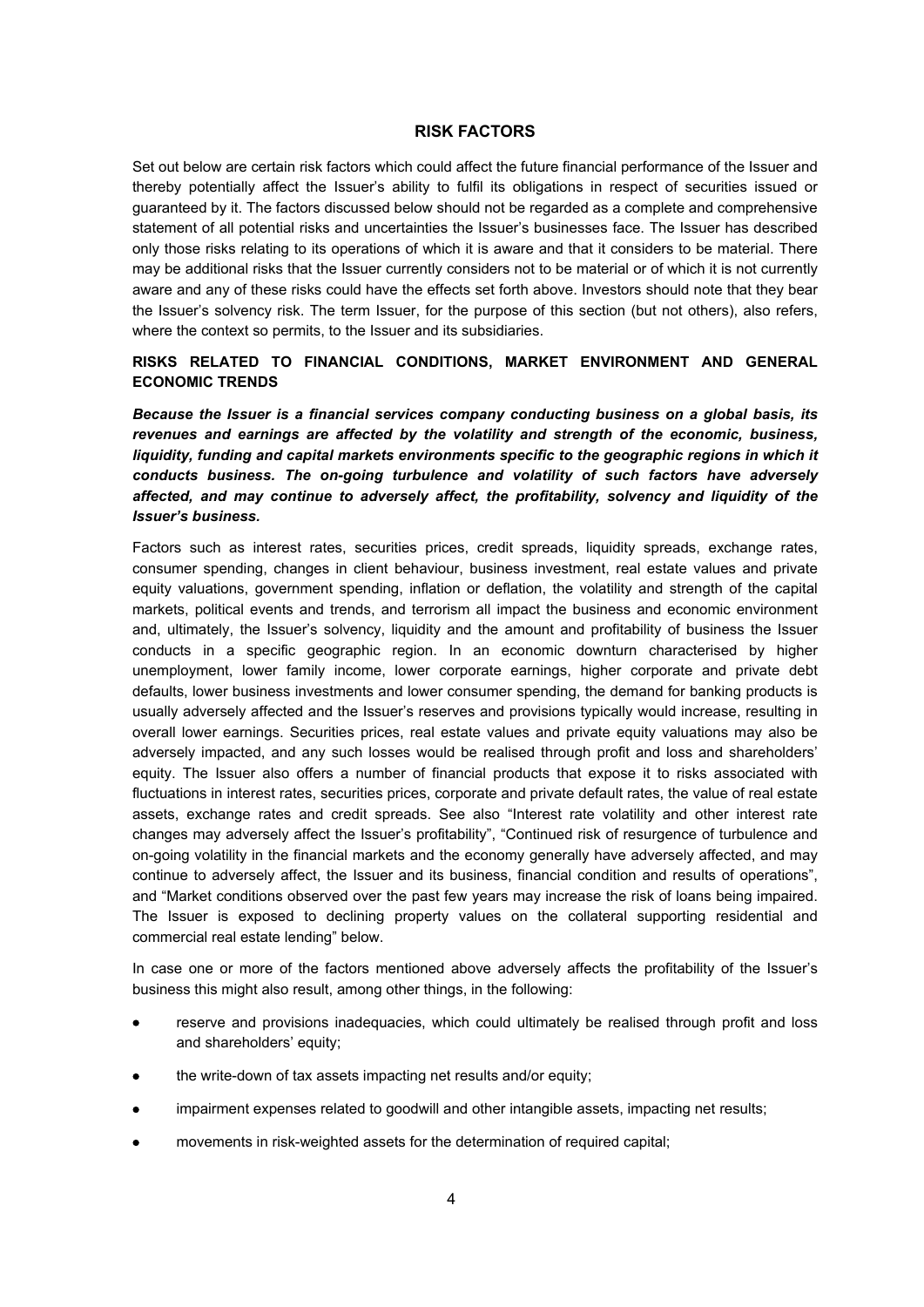- changes in credit valuation adjustments and debt valuation adjustments; and/or
- additional costs related to maintenance of higher liquidity buffers and/or collateral placements.

Shareholders' equity and the Issuer's net result may be significantly impacted by turmoil and volatility in the worldwide financial markets. Negative developments in financial markets and/or economies may have a material adverse impact on shareholders' equity and net result in future periods, including as a result of the potential consequences listed above. See "Continued risk of resurgence of turbulence and on-going volatility in the financial markets and the economy generally have adversely affected, and may continue to adversely affect, the Issuer and its business, financial condition and results of operations" and "The Issuer operates in highly regulated industries. Changes in laws and/or regulations governing financial services or financial institutions or the application of such laws and/or regulations governing its business may reduce its profitability" below.

### *Adverse capital and credit market conditions may impact the Issuer's ability to access liquidity and capital, as well as the cost of liquidity, credit and capital.*

The capital and credit markets have continued to experience substantial volatility and disruption over the past few years. Adverse capital and credit market conditions may affect the availability and cost of borrowed funds, thereby impacting the Issuer's ability to support and/or grow its businesses.

The Issuer needs liquidity to pay its operating expenses, interest on its debt and dividends on its capital stock, maintain its securities lending activities, and replace certain maturing liabilities. Without sufficient liquidity, the Issuer will be forced to curtail its operations and its business will suffer. The principal sources of the Issuer's funding include a variety of short- and long-term instruments, including deposit fund, repurchase agreements, commercial paper, medium- and long-term debt, subordinated debt securities, capital securities and shareholders' equity.

In the event that the Issuer's current resources do not satisfy its needs, the Issuer may need to seek additional financing. The availability of additional financing will depend on a variety of factors such as market conditions, the general availability of credit, the volume of trading activities, the overall availability of credit to the financial services industry, the Issuer's credit ratings and credit capacity, as well as the possibility that customers or lenders could develop a negative perception of its long- or short-term financial prospects. Similarly, the Issuer's access to funds may be limited if regulatory authorities or rating agencies take negative actions against it. If the Issuer's internal sources of liquidity prove to be insufficient, there is a risk that it may not be able to successfully obtain additional financing on favourable terms, or at all. Any actions the Issuer might take to access financing may, in turn, cause rating agencies to re-evaluate its ratings.

Disruptions, uncertainty or volatility in the capital and credit markets, including in relation to the ongoing European sovereign debt crisis, may also limit the Issuer's access to capital. Such market conditions may in the future limit the Issuer's ability to raise additional capital to support business growth, or to counter-balance the consequences of losses or increased regulatory capital and rating agency capital requirements. This could force the Issuer to (i) delay raising capital, (ii) reduce, cancel or postpone payment of dividends on its shares, (iii) reduce, cancel or postpone interest payments on other securities, (iv) issue capital of different types or under different terms than the Issuer would otherwise, or (v) incur a higher cost of capital than in a more stable market environment. This would have the potential to decrease both the Issuer's profitability and its financial flexibility. The Issuer's results of operations, financial condition, cash flows, regulatory capital and rating agency capital position could be materially adversely affected by disruptions in the financial markets.

In the course of 2008 and 2009, governments around the world, including the Dutch government, implemented unprecedented measures to provide assistance to financial institutions, in certain cases requiring (indirect) influence on or changes to governance and remuneration practices. In certain cases,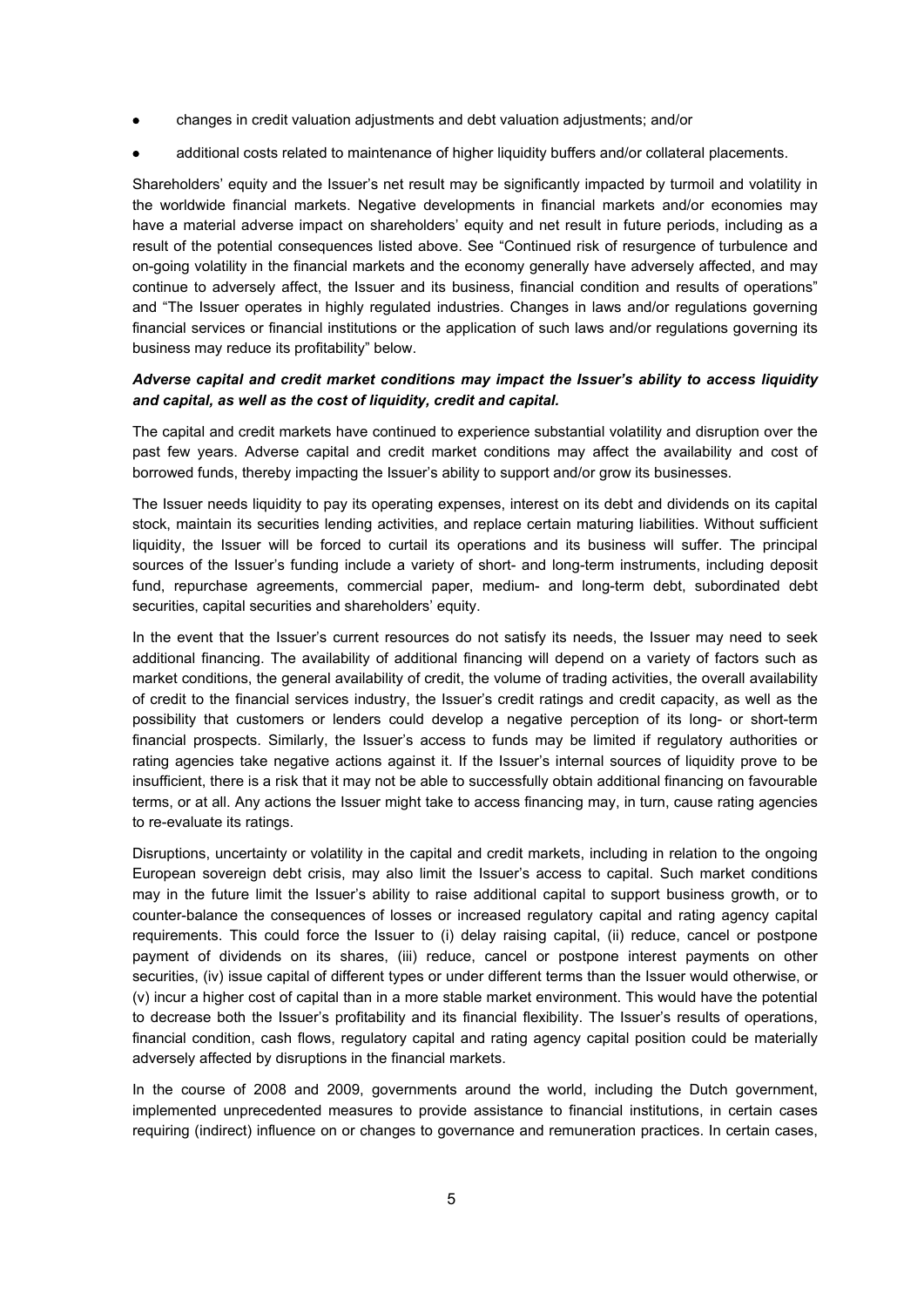governments nationalised companies or parts thereof. The measures adopted in The Netherlands include both emergency funding and capital reinforcement, and a Dutch Credit Guarantee Scheme. The liquidity and capital reinforcement measures expired on 10 October 2009, and the Credit Guarantee Scheme of The Netherlands expired on 31 December 2010. ING's participation in certain of these measures has resulted in certain material restrictions on it. Any potential future transactions with the Dutch State or any other government, if any, or actions by such government regarding ING could adversely impact the position or rights of bondholders, customers or creditors and the Issuer's results, operations, solvency, liquidity and governance.

The Issuer is subject to the jurisdiction of a variety of banking regulatory bodies, some of which have proposed regulatory changes in recent years that, if implemented, would hinder its ability to manage its liquidity in a centralised manner. Furthermore, regulatory liquidity requirements in certain jurisdictions in which the Issuer operates are generally becoming more stringent, including those forming part of the "Basel III" requirements discussed further below under "The Issuer operates in highly regulated industries. Changes in laws and/or regulations governing financial services or financial institutions or the application of such laws and/or regulations governing its business may reduce its profitability", undermining the Issuer's efforts to maintain this centralised management of its liquidity. These developments may cause trapped pools of liquidity and capital, resulting in inefficiencies in the cost of managing the Issuer's liquidity and solvency, and hinder its efforts to integrate its balance sheet.

#### *The default of a major market participant could disrupt the markets.*

Within the financial services industry, the severe distress or default of any one institution (including sovereigns and central counterparties ("CCPs")) could lead to defaults by, or the severe distress of, other market participants. Such distress of, or default by, an influential financial institution could disrupt markets or clearance and settlement systems and lead to a chain of defaults by other financial institutions because the commercial and financial soundness of many financial institutions may be closely related as a result of credit, trading, clearing or other relationships. Even the perceived lack of creditworthiness of a sovereign or financial institution (or a default by any such entity) may lead to market-wide liquidity problems and losses or defaults by the Issuer or by other institutions. This risk is sometimes referred to as "systemic risk" and may adversely affect financial intermediaries, such as clearing agencies, clearing houses, banks, securities firms and exchanges with whom the Issuer interacts on a daily basis and financial instruments of sovereigns in which the Issuer invests. Systemic risk could have a material adverse effect on the Issuer's ability to raise new funding and on the Issuer's business, financial condition, results of operations, liquidity, solvency position and/or prospects. In addition, such distress or failure could impact future product sales as a potential result of reduced confidence in the financial services industry.

### *The Issuer operates in highly regulated industries. Changes in laws and/or regulations governing financial services or financial institutions or the application of such laws and/or regulations governing its business may reduce its profitability.*

The Issuer is subject to detailed banking and other financial services laws and government regulation in the jurisdictions in which it conducts business. Regulatory agencies have broad administrative power over many aspects of its business, which may include liquidity, capital adequacy, permitted investments, ethical issues, money laundering, anti-terrorism measures, privacy, record keeping, product and sale suitability, marketing and sales practices remuneration policies, personal conduct and the Issuer's own internal governance practices. Also, regulators and other supervisory authorities in the European Union ("EU"), the United States ("U.S.") and elsewhere continue to scrutinise payment processing and other transactions and activities of the financial services industry through laws and regulations governing such matters as money laundering, prohibited transactions with countries subject to sanctions, and bribery or other anti-corruption measures.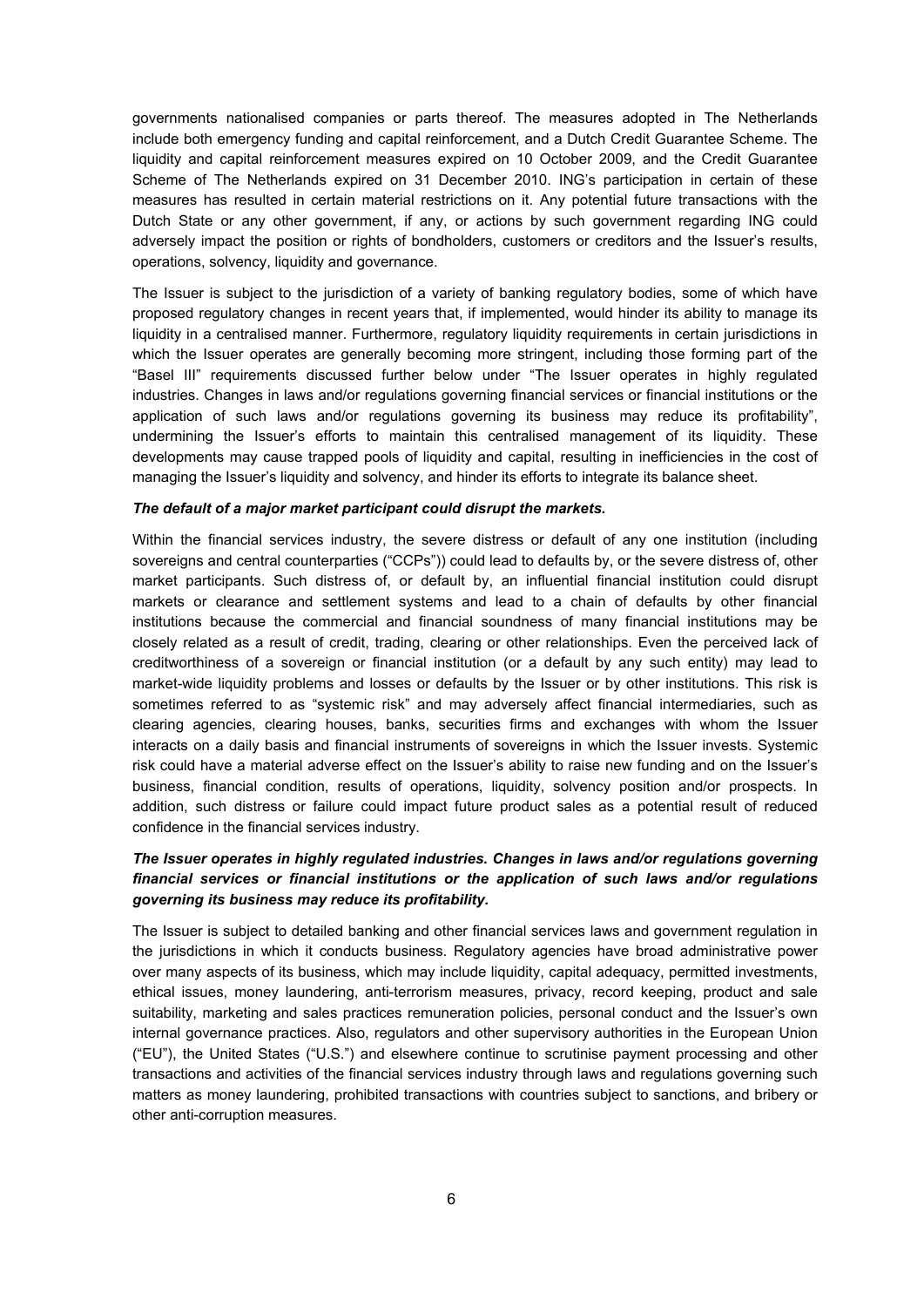In light of current conditions in the global financial markets and the global economy, regulators around the world have increased their focus on the regulation of the financial services industry. Most of the principal markets where the Issuer conducts its business have adopted, or are currently in the implementation phase of, major legislative and/or regulatory initiatives in response to the financial crisis. Governmental and regulatory authorities in The Netherlands, Germany, Belgium, the United Kingdom, the EU, the U.S. and elsewhere have implemented, or are in the process of implementing, measures to increase regulatory control in their respective financial markets and financial services sectors, including, among others, in the areas of prudential rules, liquidity and capital requirements, executive compensation, crisis and contingency management, bank taxes and financial reporting. Additionally, governmental and regulatory authorities in The Netherlands, in the EU, as well as in a multitude of jurisdictions where the Issuer conducts its business continue to consider new mechanisms to limit the occurrence and/or severity of future economic crises (including proposals to restrict the size of financial institutions operating in their jurisdictions and/or the scope of operations of such institutions).

Furthermore, the Issuer is subject to different tax regulations in each of the jurisdictions where it conducts business. Changes in tax laws could increase the Issuer's taxes and its effective tax rates. Legislative changes could materially impact its tax receivables and liabilities as well as deferred tax assets and deferred tax liabilities, which could have a material adverse effect on its business, results of operations and financial condition. One such change relates to the current debate in the U.S. over corporate tax reform for multinational corporations and corporate tax rates. Changes in tax laws could also make certain ING Bank products less attractive, which could have adverse consequences for the Issuer's businesses and results.

In addition, the International Accounting Standards Board ("IASB") has issued and proposed certain amendments to several International Financial Reporting Standards ("IFRS") standards during the course of 2012 and 2013, whose changes include a package of amendments to the accounting requirements for financial instruments announced in November 2013. These amendments introduced a new hedge accounting model addressing the so-called "own credit" issue that was already included in IFRS 9 Financial Instruments. As of July 2014, IFRS 9 replaced IAS 39, the accounting standard heavily criticised in the wake of the financial crisis, for annual periods beginning on or after 1 January 2018, with early adoption permitted. Such changes could also have a material impact on the Issuer's reported results and financial condition, as well as on how it manages its business, internal controls and disclosure.

Compliance with applicable laws and regulations is time-consuming and personnel-intensive, and changes in laws and regulations may materially increase costs. The Issuer expects the scope and extent of regulation in the jurisdictions in which it conducts its business, as well as regulatory oversight and supervision, to generally continue to increase. However, the Issuer cannot predict whether or when future legislative or regulatory actions may be taken, or what impact, if any, actions taken to date or in the future could have on its business, results of operations and financial condition. Regulation is becoming increasingly more extensive and complex and the industries in which ING Bank operates are increasingly coming under the scrutiny of regulators, and affected companies, including ING Bank, are required to meet the demands, which often necessitate additional resources. These regulations can limit the Issuer's activities, among others, through stricter net capital, customer protection and market conduct requirements and restrictions on businesses in which it can operate or invest.

Despite the Issuer's efforts to maintain effective compliance procedures and to comply with applicable laws and regulations, there are a number of risks in areas where applicable regulations may be unclear, subject to multiple interpretations or are under development, or where regulations may conflict with one another, or where regulators revise their previous guidance or courts overturn previous rulings, which could result in the Issuer's failure to meet applicable standards. Regulators and other authorities have the power to bring administrative or judicial proceedings against the Issuer, which could result, among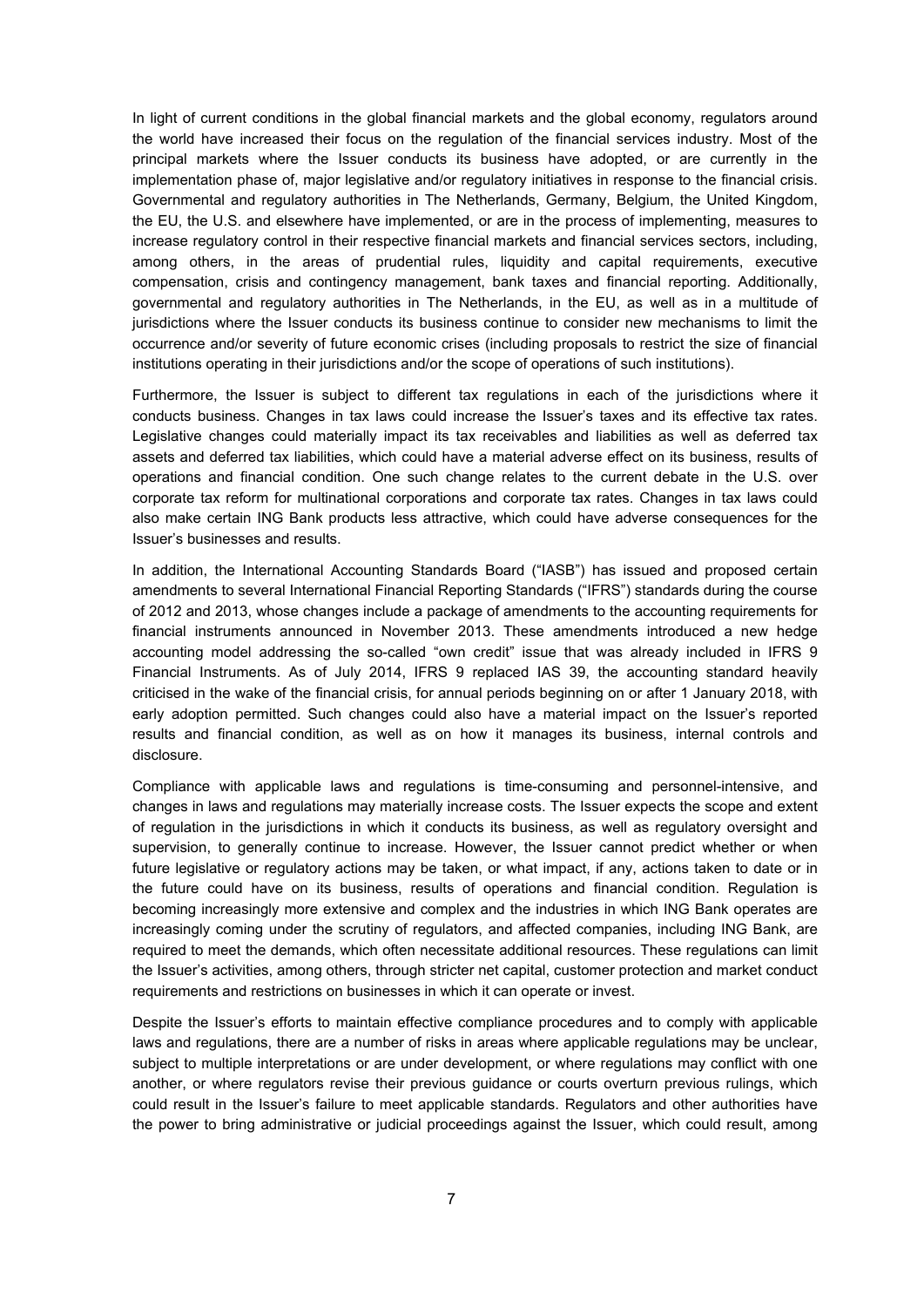other things, in suspension or revocation of the Issuer's licences, cease and desist orders, fines, civil penalties, criminal penalties or other disciplinary action, which could materially harm its results of operations and financial condition. If the Issuer fails to address, or appears to fail to address, any of these matters appropriately, its reputation could be harmed and it could be subject to additional legal risk, which could, in turn, increase the size and number of claims and damages brought against it or subject it to enforcement actions, fines and penalties. See "Description of ING Bank N.V. – Regulation and Supervision".

#### *Basel III and CRD IV*

In December 2010, the Basel Committee on Banking Supervision ("Basel Committee") announced higher global minimum capital standards for banks and introduced a new global liquidity standard and a new leverage ratio. The Basel Committee's package of reforms, collectively referred to as the "Basel III" rules, among other requirements, increased the amount of common equity required to be held by subject banking institutions, prescribe the amount of liquid assets and the long-term funding a subject banking institution must hold at any given moment, and limit leverage. Banks will be required to hold a "capital conservation buffer" to withstand future periods of stress such that the total Tier 1 common equity ratio, when fully phased in on 1 January 2019, will rise to 7%. Basel III also introduced a "countercyclical buffer" as an extension of the capital conservation buffer, which would allow national regulators to require banks to hold more capital during periods of high credit growth (to strengthen capital reserves and moderate the debt markets). Further, Basel III has strengthened the definition of capital that will have the effect of disqualifying many hybrid securities, including those issued by the Issuer, from inclusion in regulatory capital, as well as the higher capital requirements for trading, derivative and securitisation activities as part of a number of reforms to the Basel II framework. In addition, the Basel Committee and the Financial Stability Board ("FSB") published measures in October 2011 that would have the effect of requiring higher loss absorbency capacity, liquidity surcharges, exposure limits and special resolution regimes for, and instituting more intensive and effective supervision of, "systemically important financial institutions" ("SIFIs") and so-called "Global" SIFIs ("G-SIFIs"), in addition to the Basel III requirements otherwise applicable to most financial institutions. In particular in November 2015, the FSB published the final Total Loss-Absorbing Capacity ("TLAC") standard for G-SIFIs, which aims for G-SIFIs to have sufficient loss-absorbing and recapitalisation capacity available in resolution. The implementation of these measures began in 2012, and full implementation is targeted for 2019, with the TLAC requirements to apply from 2019 on. The Issuer was designated by the Basel Committee and the FSB as one of the global systemically important banks ("G-SIBs"), forming part of the G-SIFIs, in 2011, 2012, 2013, 2014 and 2015, and by the Dutch Central Bank (*De Nederlandsche Bank N.V.*, "DNB") and the Dutch Ministry of Finance as a domestic SIFI in November 2011. The Basel III proposals and their potential impact are monitored via semi-annual monitoring exercises in which the Issuer participates. As a result of such monitoring exercises and ongoing discussions within the regulatory environment revisions have been made to the original Basel III proposals as was the case with the revised Liquidity Coverage Ratio in January 2013 and the revised Net Stable Funding Ratio and Leverage Ratio in January 2014. It remains to be seen whether further amendments to the 2010 framework and standards will be made by the Basel Committee in the coming years.

For European banks, the Basel III requirements were implemented through the so-called Capital Requirements Regulation ("CRD IV Regulation") and Capital Requirements Directive IV ("CRD IV Directive" and together with the CRD IV Regulation, "CRD IV"), which were adopted by the EC in June 2013 following approval by the European Parliament in April 2013. The CRD IV Regulation entered into force on 28 June 2013 and the CRD IV Directive on 17 July 2013, and all banks and investment firms in the EU (as opposed to the scope of the Basel III requirements, which apply to "internationally active banks") were required to apply the new rules from 1 January 2014 in phases, with full implementation by 1 January 2019. While the full impact of these rules, and any additional requirements for SIFIs or G-SIFIs if and as applicable to the Issuer, will depend on how the CRD IV Directive has been transposed into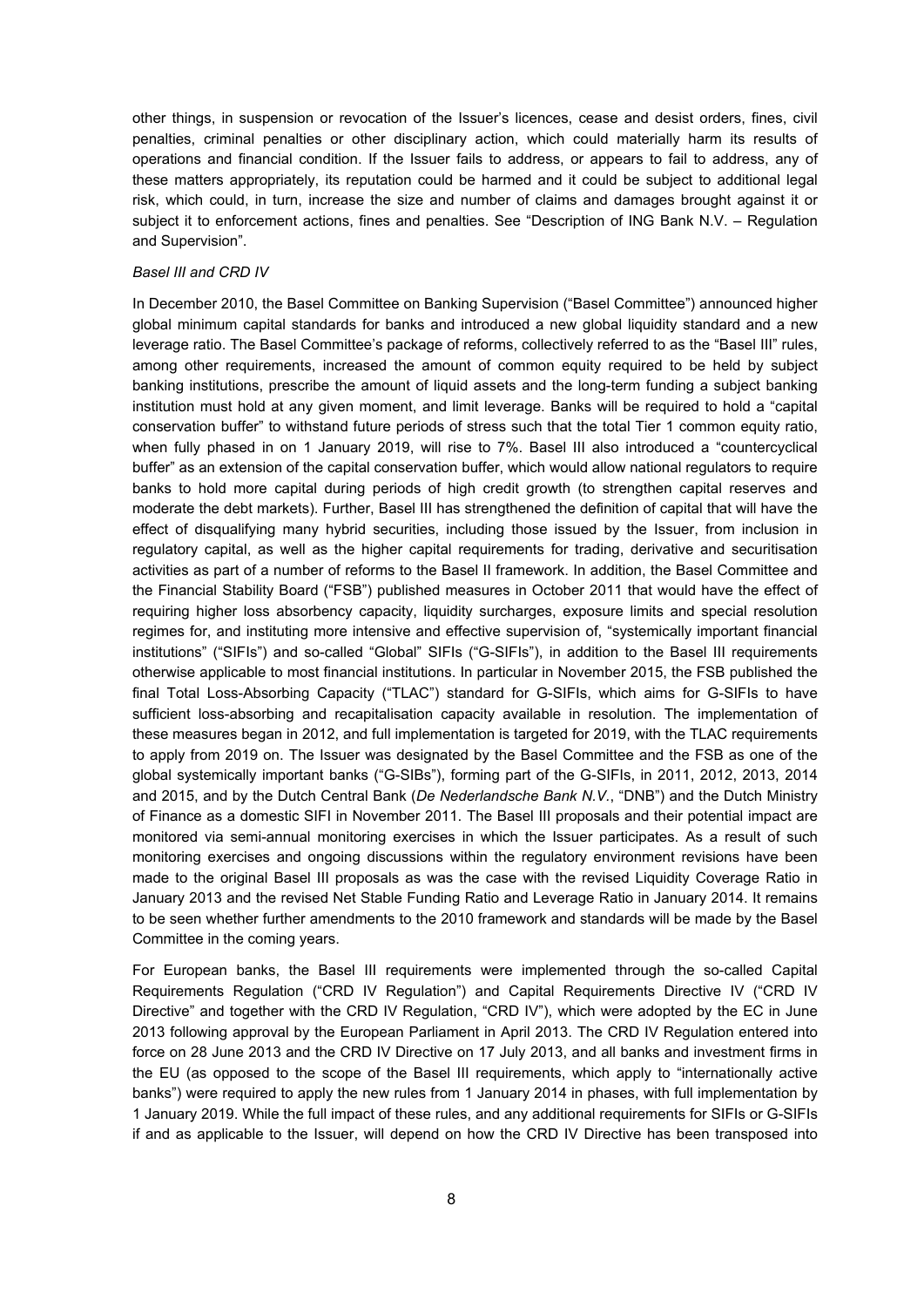national laws in each Member State, including the extent to which national regulators and supervisors have set more stringent limits and additional capital requirements or surcharges. As a next phase in regulatory requirements for banks' risk and capital management, the regulators are focusing on the required capital calculations across banks. Since the start of the financial crisis there has been much debate on the risk-weighted capitalisation of banks, and specifically on whether internal models are appropriate for such purposes. These developments suggest that stricter rules may be applied by a later framework. The Basel Committee released several consultative papers, containing proposals to change the methodologies for the calculation of capital requirements. Within these proposals the Basel Committee suggests methods to calculate risk-weighted assets ("RWA") using more standardised or simpler methods in order to achieve greater comparability, transparency and consistency. These proposals will likely impact the capital requirements for currently reported exposures (e.g. credit risk via revised standardised RWA floor) but may also lead to new capital requirements (e.g. proposals to enhance Interest Rate Risk in Banking Book). The current proposals, as well as on the economic and financial environment at the time of implementation and beyond, can have a material impact on ING's operations and financial condition and they may require the Issuer to seek additional capital.

#### *Single Supervisory Mechanism*

In November 2014, the European Central Bank ("ECB") assumed responsibility for a significant part of the prudential supervision of banks in the Eurozone, including ING Bank, following a year-long preparatory phase which included an in-depth comprehensive assessment of the resilience and balance sheets of the biggest banks in the Eurozone. ING Bank was among the seven Dutch institutions covered by the assessment (out of 130 institutions overall). While the ECB has assumed the supervisory tasks conferred on it by the Single Supervisory Mechanism ("SSM") Regulation, the DNB will still continue to play a significant role in the supervision of the Issuer.

In its capacity as principal bank supervisor in the European Union, the ECB has extensive supervisory and investigatory powers, including the ability to issue requests for information, to conduct regulatory investigations and on-site inspections, and to impose monetary and other sanctions. For example, under the SSM, the regulators with jurisdiction over the Issuer, including the ECB, may conduct stress tests and have discretion to impose capital surcharges on financial institutions for risks that are not otherwise recognised in risk-weighted assets or other surcharges depending on the individual situation of the bank and take or require other measures, such as restrictions on or changes to the Issuer's business. Competent regulators may also, if the Issuer fails to comply with regulatory requirements, in particular with minimum capital requirements (including buffer requirements) or with liquidity requirements, or if there are shortcomings in its governance and risk management processes, prohibit the Issuer from making dividend payments to shareholders or distributions to holders of our regulatory capital instruments. Generally, a failure to comply with the new quantitative and qualitative regulatory requirements could have a material adverse effect on the Issuer's business, financial condition and results of operations.

#### *Dodd-Frank Act*

On 21 July 2010, the Dodd-Frank Wall Street Reform and Consumer Protection Act ("Dodd-Frank" or the "Dodd-Frank Act") was signed into law in the U.S. The Dodd-Frank Act effects comprehensive changes to the regulation of financial services in the U.S. and has implications for non-U.S. financial institutions with a U.S. presence or that transact with U.S. counterparties, such as ING Bank. Dodd-Frank directs existing and newly created government agencies and bodies to perform studies and promulgate a multitude of regulations implementing the law, many of which are in place. Due to the extended period over which regulations are being implemented, the Issuer cannot predict with certainty how Dodd-Frank and such regulations will affect the financial markets generally and impact the Issuer's business, credit rating, results of operations, cash flows or financial condition or liquidity. Key aspects of Dodd-Frank that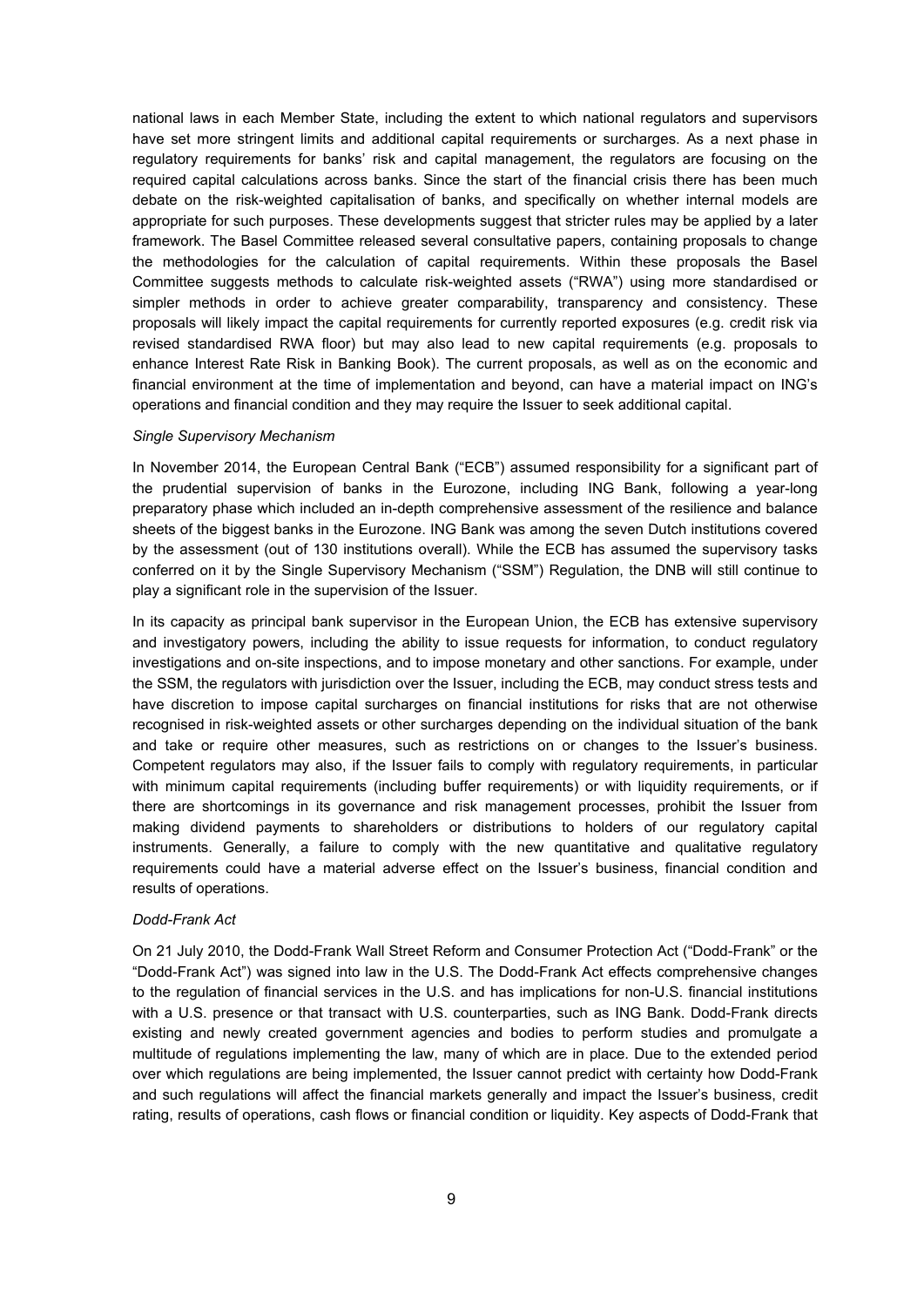the Issuer has identified to date as possibly having an impact on the Issuer include the aspects set out below.

Title VII of Dodd-Frank creates a new framework for regulation of the over-the-counter derivatives markets and certain market participants which could affect various activities of ING Bank. ING Capital Markets LLC, a wholly-owned indirect subsidiary of the Issuer, has registered with the U.S. Commodity Futures Trading Commission ("CFTC") as a swap dealer. The CFTC and other U.S. prudential regulators recently adopted margin requirements on uncleared swaps, which will begin to come into effect later in 2016. The SEC is expected in the future to adopt regulations establishing margin requirements for uncleared security-based swaps and the CFTC to adopt capital requirements for swap dealers. Other regulatory requirements, include business conduct rules imposed on swap dealers and requirements that most swaps be centrally executed on regulated trading facilities and cleared through regulated clearing houses. In addition, new position limits requirements for market participants that may be contained in final regulations to be adopted by the CFTC could limit the scope of hedging activity that is permitted for commercial end users, as well as the trading activity of speculators, limiting their ability to utilise certain of the Issuer's products. All of the foregoing areas of regulation of the derivative markets and market participants will likely result in increased cost of hedging and other trading activities, both for the Issuer and its customers, which could expose the Issuer's business to greater risk and could reduce the size and profitability of its customer business. In addition, the imposition of these regulatory restrictions and requirements, could result in reduced market liquidity, which could in turn increase market volatility and the risks and costs of hedging and other trading activities.

Pursuant to requirements of the Dodd-Frank Act, the SEC and CFTC are currently considering whether "stable value" contracts should be regulated as "swap" derivative contracts. In the event that stable value contracts become subject to such regulation, certain aspects of the Issuer's business could be adversely impacted, including issuance of stable value contracts and management of assets pursuant to stable value mandates.

Dodd-Frank established the Consumer Financial Protection Bureau ("CFPB") as an independent agency within the Federal Reserve to regulate consumer financial products and services offered primarily for personal, family or household purposes. The CFPB has significant authority to implement and enforce federal consumer financial laws, including the new protections established under Dodd-Frank, as well as the authority to identify and prohibit unfair, deceptive and abusive acts and practices. In addition, the CFPB has broad supervisory, examination and enforcement authority over certain consumer products, such as mortgage lending. Insurance products and services are not within the CFPB's general jurisdiction, and broker-dealers and investment advisers are not subject to the CFPB's jurisdiction when acting in their registered capacity.

On 10 December 2013, various federal agencies approved a final rule implementing Section 619 of Dodd-Frank, commonly referred to as the "Volcker Rule" and which places limitations and restrictions on the ability of U.S. FDIC insured depository institutions and non-U.S. banks with branches or agencies in the U.S. that become subject to the U.S. Bank Holding Company Act, as well as their affiliates, to engage in certain proprietary trading or sponsor and invest in private equity and hedge funds. As a general matter, such organisations have until July 2017 to comply with the prohibition on certain fund activities and until July 2015 to comply with the proprietary trading prohibitions. In the event that the Issuer or one of its affiliates becomes subject to the Volcker Rule, the Issuer's investment activities could be so restricted. It is expected that the Issuer will experience significant additional compliance and operational costs and may be prohibited from engaging in certain activities it currently conducts if the Volcker Rule becomes applicable to it and its affiliates.

For instance, the Issuer may from time to time consider whether to establish a branch office in the U.S. If ING Bank were to establish a U.S. branch, it would be subject to supervision and regulation by the Federal Reserve under various laws and various restrictions on its activities under those laws, including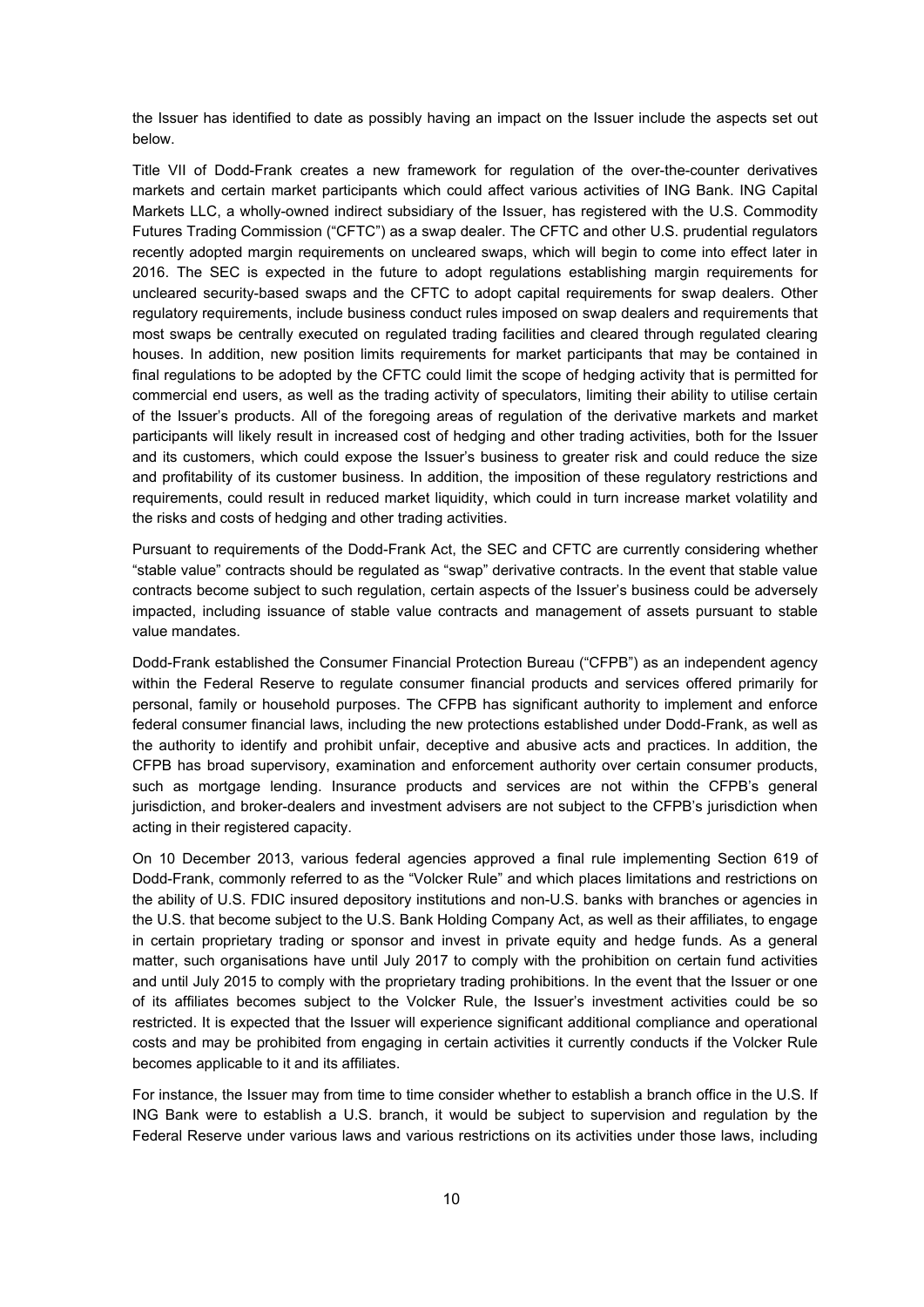the Bank Holding Company Act of 1956, as amended, and the International Banking Act of 1978, and, as a consequence, such supervision and regulation, including such restrictions on activities, could materially impact the Issuer's operations. These would include, among others, the Volcker Rule and heightened supervisory requirements and prudential standards.

Dodd-Frank also includes various securities law reforms that may affect the Issuer's business practices and the liabilities and/or exposures associated therewith, including a provision intended to authorise the SEC to impose on broker-dealers fiduciary duties to their customers, as applied to investment advisers under existing law, which new standard could potentially expose certain of ING Bank's U.S. brokerdealers to increased risk of SEC enforcement actions and liability. In 2011, the SEC staff released a study on this issue, and members of the SEC's Investor Advisory Committee voted in November 2013 to recommend the proposal implementing a uniform fiduciary standard for most brokers and registered investment advisers to the SEC.

Although the full impact of Dodd-Frank and its implementing regulations cannot be determined at this time, many of their requirements have had and will continue to have profound and/or adverse consequences for the financial services industry, including for the Issuer. Dodd-Frank could make it more expensive for the Issuer to conduct business, require it to make changes to its business model or satisfy increased capital requirements, subject it to greater regulatory scrutiny or to potential increases in whistle-blower claims in light of the increased awards available to whistle-blowers under Dodd-Frank and have a material effect on the Issuer's results of operations or financial condition.

### *Foreign Account Tax Compliance Act*

Under provisions of U.S. tax law commonly referred to as FATCA, a 30% withholding tax will be imposed on "withholdable payments" made to non-U.S. financial institutions (including non-U.S. investment funds and certain other non-U.S. financial entities) that fail (or, in some cases, that have 50% affiliates which are also non-U.S. financial institutions that fail) to provide certain information regarding their U.S. accountholders and/or certain U.S. investors (such U.S. accountholders and U.S. investors, "U.S. accountholders") to the U.S. Internal Revenue Service (the "IRS"). For non-U.S. financial institutions that fail to comply, this withholding will generally apply without regard to whether the beneficial owner of a withholdable payment is a U.S. person or would otherwise be entitled to an exemption from U.S. federal withholding tax. Withholdable payments generally include, among other items, payments of U.S.-source interest and dividends and the gross proceeds from the sale or other disposition of property that may produce U.S.-source interest and dividends. Furthermore, FATCA may also impose withholding on certain non-U.S.-source payments by non-U.S. financial institutions that comply with FATCA to non-U.S. financial institutions that fail to comply with FATCA. Withholding pursuant to FATCA will take effect on a "phased" schedule, which started in July 2014 with respect to U.S.-source payments and will start no earlier than January 2019 with respect to certain non-U.S.-source payments by non-U.S. financial institutions. In general, non-publicly traded debt and equity interests in investment vehicles will be treated as "accounts" and subject to these reporting requirements. In addition, certain insurance policies and annuities are considered accounts for these purposes.

Many countries, including The Netherlands, have entered into, and other countries are expected to enter into, agreement ("intergovernmental agreements " or "IGAs") with the U.S. to facilitate the type of information reporting required under FATCA. While the existence of IGAs will not eliminate the risk of the withholding described above, these agreements are expected to reduce that risk for financial institutions and investors in countries that have entered into IGAs. IGAs will often require financial institutions in those countries to report information on their U.S. accountholders to the taxing authorities of those countries, who will then pass the information to the IRS.

The Issuer intends to take all necessary steps to comply with FATCA (including entering into such agreements with the U.S. tax authorities as may be required), in accordance with the time frame set by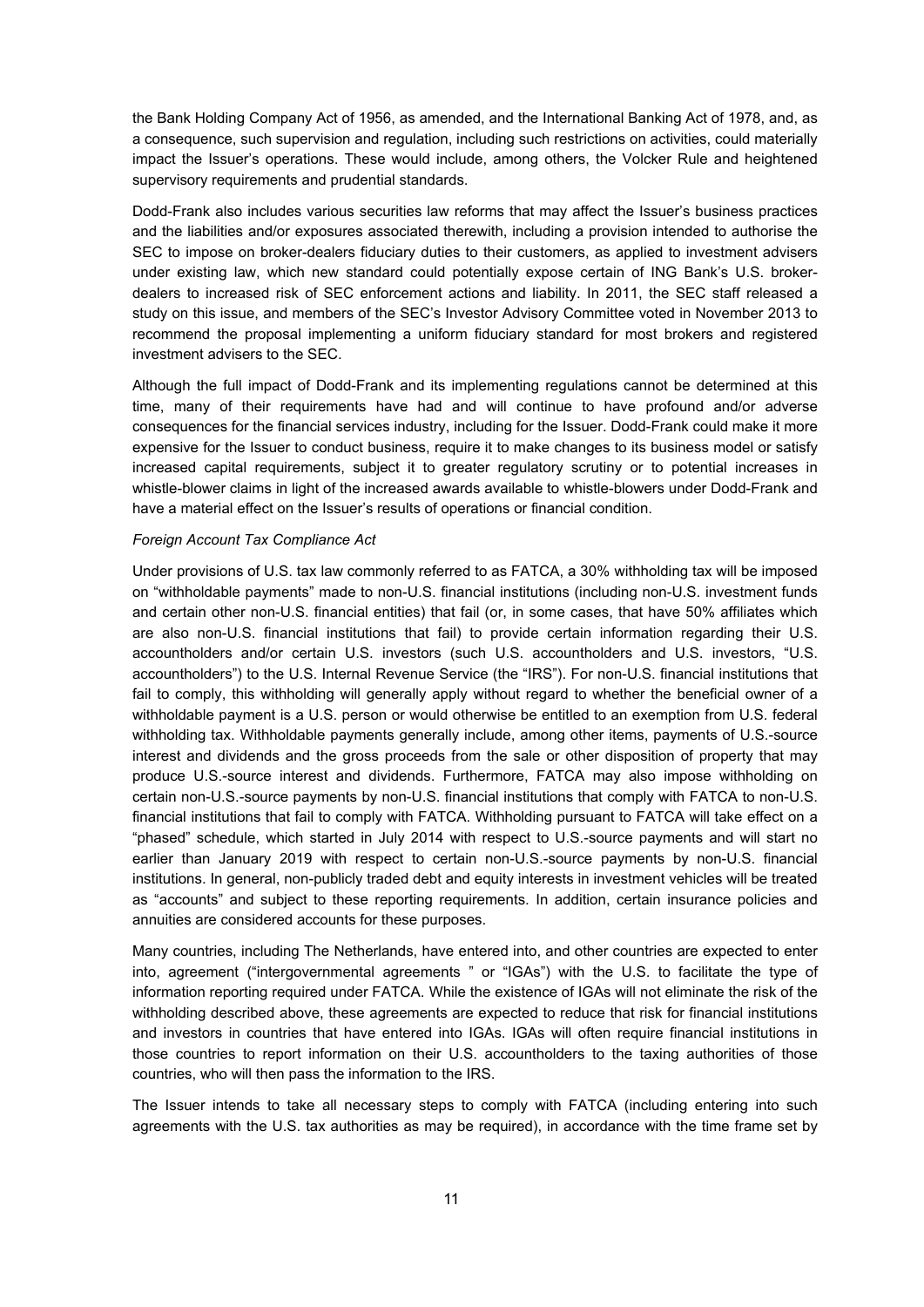the U.S. tax authorities. However, if the Issuer is required to, but cannot enter into such agreements or satisfy the requirements thereunder (including as a result of local laws in non-IGA countries prohibiting information sharing with the IRS, as a result of contracts or local laws prohibiting withholding on certain payments to accountholders or other investors, or as a result of the failure of accountholders or other investors to provide requested information), certain payments to the Issuer may be subject to withholding under FATCA. The possibility of such withholding and the need for accountholders, policyholders, annuitants and investors to provide certain information may adversely affect the sales of certain of the Issuer's products. In addition, (i) entering into agreements with the IRS and (ii) compliance with the terms of such agreements and with FATCA, any regulations or other guidance promulgated thereunder or any legislation promulgated under an IGA may substantially increase the Issuer's compliance costs. Because legislation and regulations implementing FATCA and the IGAs remain under development, the future impact of this law on the Issuer is uncertain.

#### *Common Reporting Standard*

Similarly, the Organisation for Economic Cooperation and Development ("OECD") has developed a Common Reporting Standard ("CRS") and model competent authority agreement to enable the multilateral and automatic exchange of financial account information. The CRS will require financial institutions to identify and report the tax residency and account details of non-resident customers to the relevant authorities in jurisdictions adhering to CRS. As of 21 December 2015, 78 jurisdictions, including The Netherlands, have signed a multilateral competent authority agreement to automatically exchange information pursuant to the CRS. The majority of countries where ING has presence has committed to CRS. The EU has made CRS mandatory for all its member states. The first information exchange by The Netherlands (as for most of the signatories) will start in September 2017.

### *Bank Recovery and Resolution Regimes*

In June 2012, the "Intervention Act" (*Wet bijzondere maatregelen financiële ondernemingen*) came into force in The Netherlands, with retroactive effect from 20 January 2012. The Intervention Act mainly amends the Dutch Financial Supervision Act and the Dutch Insolvency Act and allows Dutch authorities to take certain actions when banks and insurers fail and cannot be wound up under ordinary insolvency rules due to concerns regarding the stability of the overall financial system. It is composed of two categories of measures. The first category of measures can be applied if a bank or insurer experiences serious financial problems and includes measures related to the timely and efficient liquidation of failing banks and insurers. This set gives the DNB the power to transfer customer deposits (only in the case of the banks), assets and/or liabilities other than deposits and issued shares of an entity to third parties or to a bridge bank if the DNB deems that, in respect of the relevant bank or insurance company, there are signs of an adverse development with respect to its funds, solvency, liquidity or technical provisions and it can be reasonably foreseen that such development will not be sufficiently or timely reversed. The DNB was also granted the power to influence the internal decision-making of failing institutions through the appointment of an "undisclosed administrator". The second category of measures can be applied if the stability of the financial system is in serious and immediate danger as a result of the situation of a Dutch financial institution and includes measures intended to safeguard the stability of the financial system as a whole. This set of measures grants the authority to the Minister of Finance to take immediate measures or proceed to expropriation of assets of or shares in the capital of failing financial institutions.

The Intervention Act also includes measures that limit the ability of counterparties to exercise their rights after any of the measures mentioned above has been put into place, with certain exceptions. Within the context of the resolution tools provided in the Intervention Act, holders of debt securities of a bank subject to resolution could also be affected by issuer substitution or replacement, transfer of debt, expropriation, modification of terms and/or suspension or termination of listings.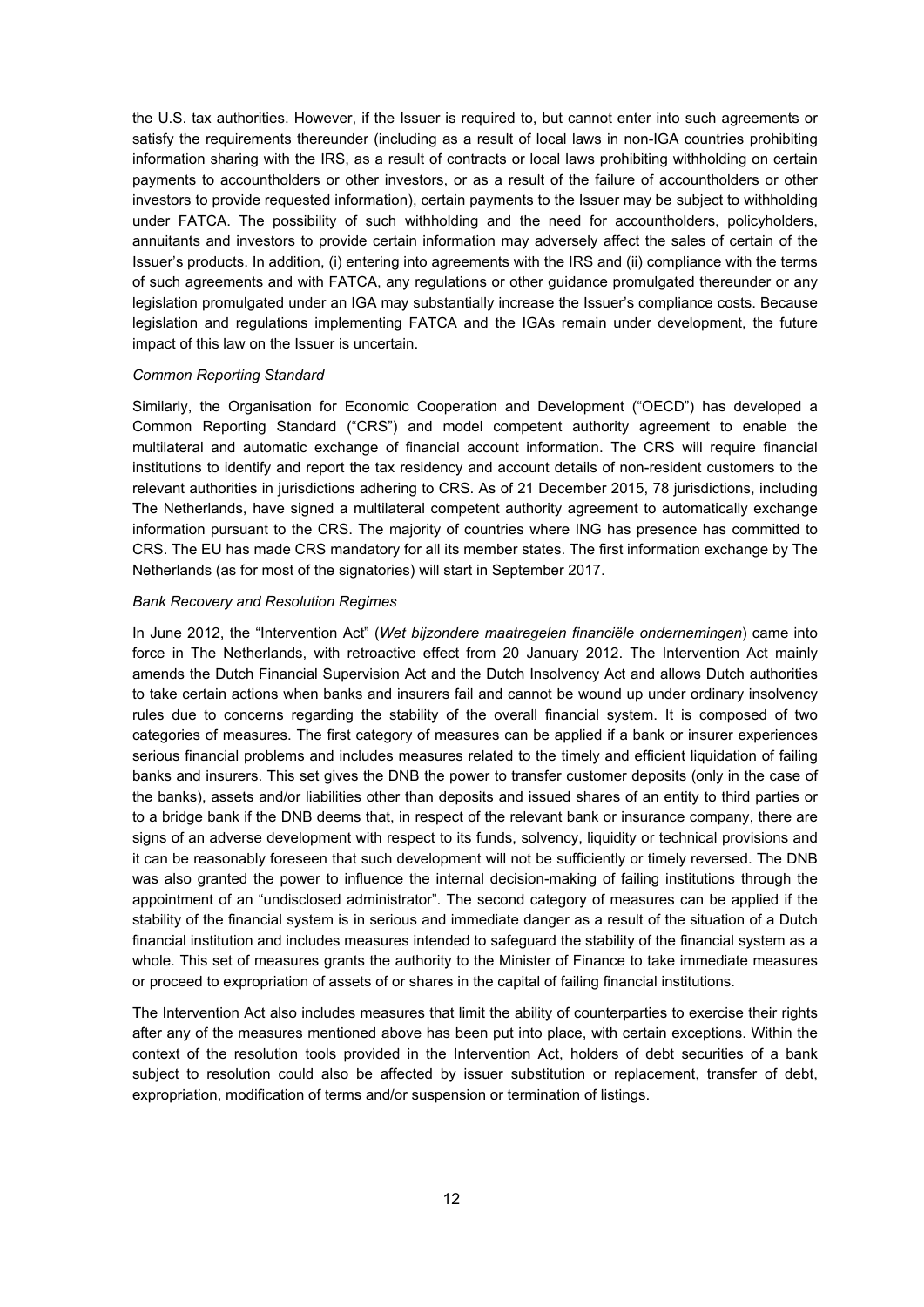In addition to the Intervention Act, and partly amending it, on 26 November 2015 the Act on implementing the European framework for the recovery and resolution of banks and investment firms *(Implementatiewet Europees kader voor herstel en afwikkeling van banken en beleggingsondernemingen)* came into force, implementing the Bank Recovery and Resolution Directive ("BRRD"). The BRRD came into effect on 2 July 2014. It includes, among other things, the obligation for institutions to draw up a recovery plan and for resolution authorities in the Member States to draw up a resolution plan, the resolution authorities' power to take early intervention measures and the establishment of a European system of financing arrangements. The BRRD confers extensive resolution powers to the resolution authorities, including the power to require the sale of (part of a) business, to establish a bridge institution, to separate assets and to take bail-in measures. The stated aim of the Bank Recovery and Resolution Directive is to provide supervisory authorities, and resolution authorities, with common tools and powers to address banking crises pre-emptively in order to safeguard financial stability and minimise taxpayers' exposure to losses.

The powers granted to resolution authorities under the BRRD include, among others the introduction of a statutory "write-down and conversion" power and a "bail-in" power, which gives the relevant Dutch resolution authority the power to (i) cancel existing shares and/or dilute existing shareholders by converting relevant capital instruments or eligible liabilities into shares of the surviving entity (ii) amend or alter the maturity date and interest payment date and interest amount of debt instrument, including by suspending payment for a temporary period and (iii) cancel all or a portion of the principal amount of, or interest on, certain unsecured liabilities (which could include certain securities that have been or will be issued by ING Bank) of a failing financial institution and/or to convert certain debt claims (which could include certain securities that have been or will be issued by ING Bank) into another security, including ordinary shares of the surviving group entity, if any. None of these actions would be expected to constitute an event of default under those securities entitling holders to seek repayment.

In addition to a "write-down and conversion" power and a "bail-in" power, the powers currently proposed to be granted to the relevant Dutch resolution authority under the BRRD include the two categories of measures introduced by the Intervention Act, as described above. In addition, the BRRD stipulates, among the broader powers to be granted to the relevant resolution authority, that it will confer powers to the relevant resolution authority to amend the maturity date and/or any interest payment date of debt instruments or other eligible liabilities of the relevant financial institution and/or impose a temporary suspension of payments. None of these actions would be expected to constitute an event of default under those debt instruments or other eligible liabilities entitling holders to seek repayment.

Many of the rules implementing the BRRD are contained in detailed technical and implementing rules, the exact text of which is subject to agreement and adoption by the relevant EU legislative institutions. Therefore, for some rules, there remains, uncertainty regarding the ultimate nature and scope of these resolution powers and, when implemented, how they would affect the Issuer and the securities that have been issued or will be issued by ING Bank. Accordingly, it is not yet possible to assess the full impact of the BRRD on ING Bank and on holders of any securities issued or to be issued by ING Bank, and there can be no assurance that, once it is fully implemented, the manner in which it is applied or the taking of any actions by the relevant Dutch resolution authority contemplated in the Bank Recovery and Resolution Directive would not adversely affect the rights of holders of the securities issued or to be issued by ING Bank, the price or value of an investment in such securities and/or ING Bank's ability to satisfy its obligations under such securities.

Finally, as part of the move towards a full banking union, on 19 August 2014, the Single Resolution Mechanism ("SRM") came into effect with the aim to have a Single Resolution Board ("SRB") to be responsible for key decisions on how a bank, subject to SSM supervision, is to be resolved if a bank has irreversible financial difficulties and cannot be wound up under normal insolvency proceedings without destabilising the financial system. The SRB is a key element of the SRM and is European resolution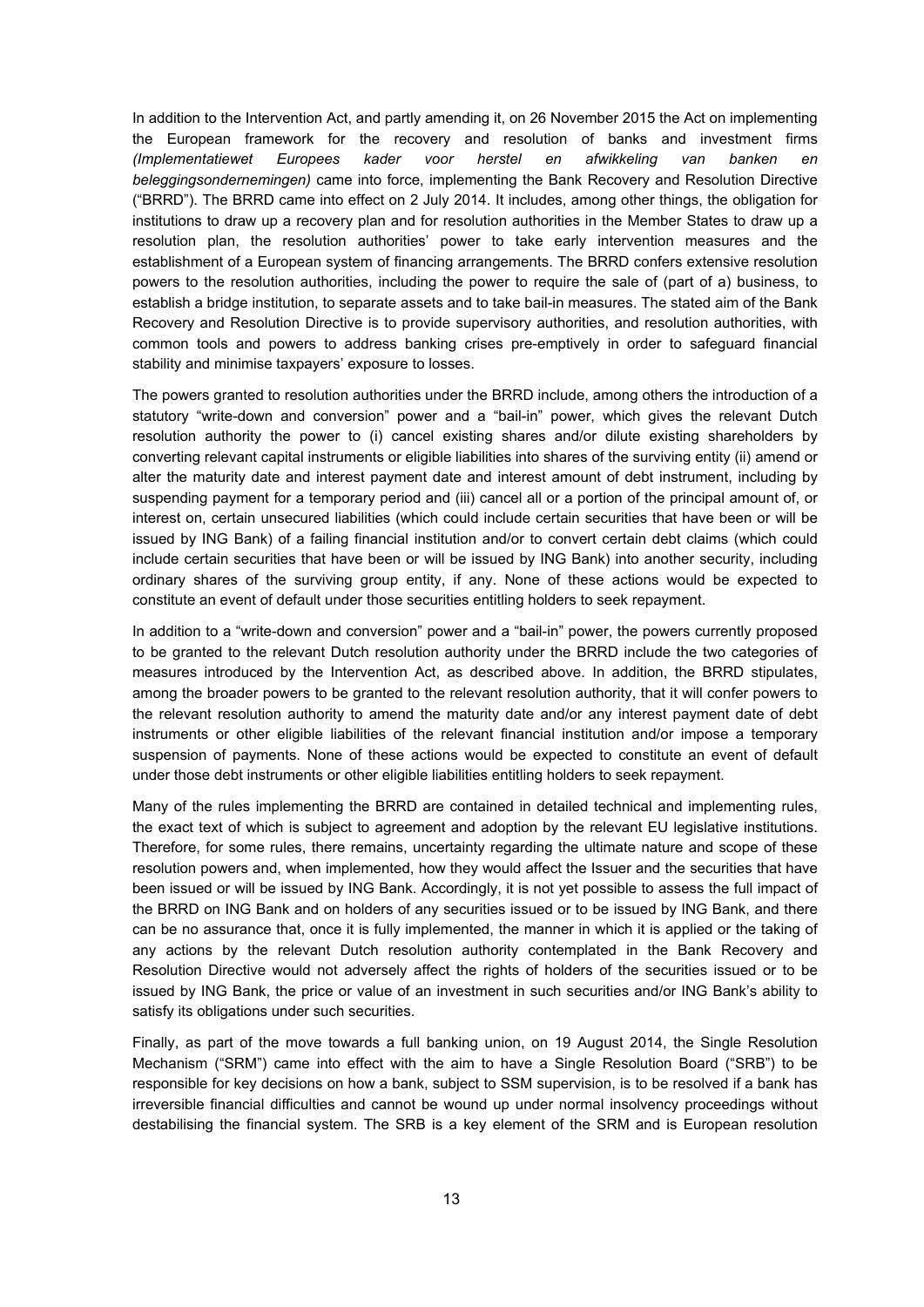authority for the Banking Union and is fully operational, with a complete set of resolution powers, as of 1 January 2016. The SRB works in close cooperation with the national resolution authorities such as the Dutch resolution authority. The SRB is also in charge of the Single Resolution Fund, a pool of money financed by the banking sector which will be set up to ensure that medium-term funding support is available while a credit institution is being restructured. Historically, the Issuer has contributed to the Dutch National Resolution Fund (the "NRF"). Beginning in 2016, contributions to the NRF will be phased out and will decrease steadily until they decrease to nil in 2023; during the same period, contributions to the SRF will commence and steadily increase, replacing the Issuer's contributions to the NRF.

There are certain differences between the provisions of the Intervention Act, the BRRD and the SRM Regulation, which may further bring future changes to the law. The Issuer is unable to predict what specific effects the Intervention Act and the implementation of the BRRD and the entry into force of the SRM Regulation may have on the financial system generally, its counterparties, holders of securities issued by, or to be issued by, the Issuer, or on the Issuer, its operations or its financial position.

The Issuer has set up an all-encompassing recovery plan to enhance the bank's readiness and decisiveness to tackle financial crises on its own. Effective since 2012, the plan is updated annually to make sure it stays fit for the purpose. The completeness, quality and credibility of the updated plan is assessed annually by ING's regulators. Since 2012, the Issuer has worked together with the different resolution authorities to determine a resolution strategy and to identify potential impediments to resolution. This resulted in a first resolution assessment that was shared with the FSB and the preparation of a transitional resolution plan by the SRB.

### *The Financial Stability Board (FSB)*

In addition to the adoption of the foregoing measures, regulators and lawmakers around the world are actively reviewing the causes of the financial crisis and exploring steps to avoid similar problems in the future. In many respects, this work is being led by the FSB, consisting of representatives of national financial authorities of the G20 nations. The G20 and the FSB have issued a series of papers and recommendations intended to produce significant changes in how financial companies, particularly companies that are members of large and complex financial groups, should be regulated. These proposals address such issues as financial group supervision, capital and solvency standards, systemic economic risk, corporate governance including executive compensation, and a host of related issues associated with responses to the financial crisis. One of the proposals is a common international standard TLAC for G-SIBs, and proposals were finalised in November 2015. The key requirements mandate G-SIBs, such as ING Bank, to hold long-term debt that can be written down or converted into equity in the event that a G-SIB is put into liquidation, thereby providing a specific means of absorbing losses and recapitalising the G-SIB. The numbers are significant with the minimum standard requiring a G-SIB to hold TLAC of at least 16% of risk weighted assets and at least 6% of the leverage ratio denominator from 1 January 2019, and at least 18% and 6.75% respectively from 1 January 2022 on.

#### *Additional Governmental Measures*

Governments in The Netherlands and abroad have also intervened over the past few years on an unprecedented scale, responding to stresses experienced in the global financial markets. Some of the measures adopted subject the Issuer and other institutions for which they were designed to additional restrictions, oversight or costs. Restrictions related to the Core Tier 1 Securities and the Illiquid Asset Back-up Facility ("IABF") (together, the "Dutch State Transactions") and the Restructuring Plan are further described in Note 49 "Transactions with the Dutch State and the European Commission Restructuring Plan" to the consolidated financial statements of the Issuer for the year ended 31 December 2015 as included on pages 140 – 144 of the Issuer's annual report.

In February 2013, the EC adopted a proposal setting out the details of a financial transaction tax, ("FTT") following an original proposal of September 2011, to be levied on transactions in financial instruments by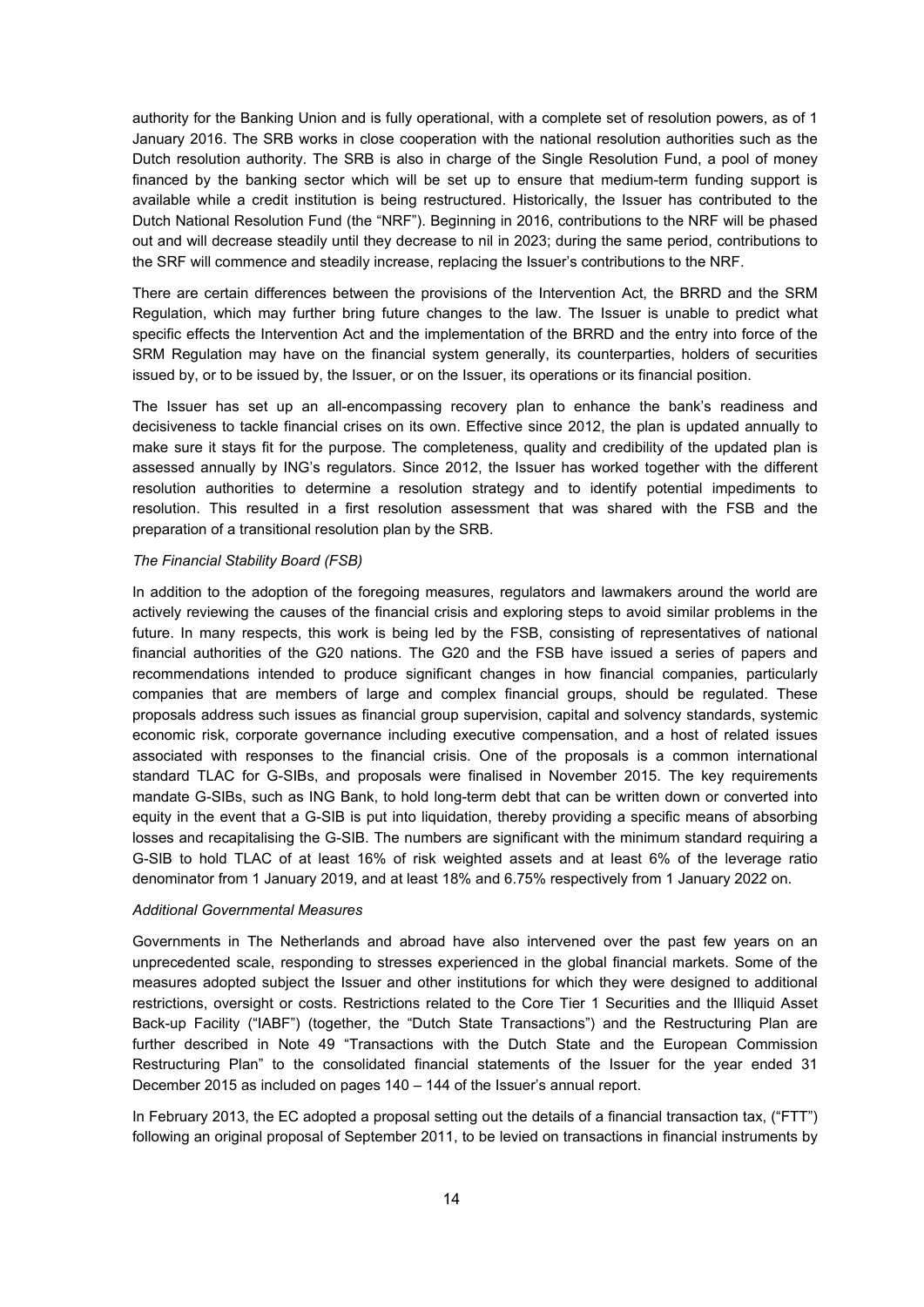financial institutions if at least one of the parties to the transaction is located in the financial transaction tax zone ("FTTzone") of if the instrument which is the subject of the transaction is issued within the territory of a Member State in the FFT-Zone. 11 Member States envisaged participating in the FFT but following Estonia's withdrawal in December 2015, only 10 wish to proceed (Austria, Belgium, France, Germany, Greece, Italy, Portugal, Slovakia, Slovenia and Spain). The initial proposal foresaw the FFT for the 11 participating Member States entering into effect on 1 January 2014, which would have then required the Issuer to pay tax on transactions in financial instruments with parties (including Group affiliates) located in such FFT-zone. On 6 May 2014, the Economic and Financial Affairs Council noted that 10 out of the then 11 original participating Member States had proposed implementation of the FTT in two stages (Slovenia was not party to that declaration), the earliest stage to be implemented from 1 January 2016. However, agreement has not been reached on certain key issues, so implementation was not possible by this date, and in December 2015 a joint statement was issued by several participating Member States indicating an intention to make decisions on the remaining open issues by the end of June 2016. The FFT remains subject to negotiation between the participating Member States and the legality and scope of the proposal is uncertain. It may be further altered prior to implementation. Additional Member States may decide to participate and/or certain of the participating Member States may decide to withdraw (as Estonia did). The implementation date of any FTT will thus depend on the future approval by participating Member States and the European Council, consultation of other EU institutions, and the subsequent transposition into local law. Depending on its final form, the introduction of an FTT in The Netherlands or outside The Netherlands could have a substantial adverse effect on ING Bank's business and results.

As of 1 October 2012, banks that are active in The Netherlands are subject to a bank tax pursuant to a tax regulation that also includes measures to moderate bonuses awarded to executives at such banks. Increased bank taxes in countries where the Issuer is active result in increased taxes on the Issuer's banking operations, which could negatively impact its operations, financial condition and liquidity. For information regarding historical regulatory costs incurred by ING, please refer i*nter alia* to Note 28 "Other operating expenses" as included on page 81 of the Issuer's 2015 annual report and to page 6 of the Q1 Press Release.

### *Continued risk of resurgence of turbulence and ongoing volatility in the financial markets and the economy generally have adversely affected, and may continue to adversely affect, the Issuer and its business, financial condition and results of operations.*

#### *General*

The Issuer's business and results of operations are materially affected by conditions in the global capital markets and the economy generally. Concerns over the slow economic recovery, the European sovereign debt crisis, the potential exit of certain countries from the Eurozone and/or the European Union, unemployment, the availability and cost of credit, credit spreads, quantitative easing within the Eurozone through bond repurchases, the ECB's targeted longer-term refinancing operation ("TLTRO"), the level of U.S. national debt and the U.S. housing market, inflation/deflation levels, energy costs and heightened geopolitical issues, all have contributed to increased volatility and diminished expectations for the economy and the markets in recent years.

While certain of such conditions have improved during the period between 2011 and 2015, these conditions have generally resulted in greater volatility, widening of credit spreads and overall shortage of liquidity and tightening of financial markets throughout the world. These concerns have since expanded to include a broad range of fixed income securities, including those rated investment grade and especially the sovereign debt of some EEA countries and the United States, the international credit and interbank money markets generally, and a wide range of financial institutions and markets, asset classes, such as public and private equity, and real estate sectors. As a result of these and other factors, sovereign governments across the globe, including in regions where the Issuer operates, have also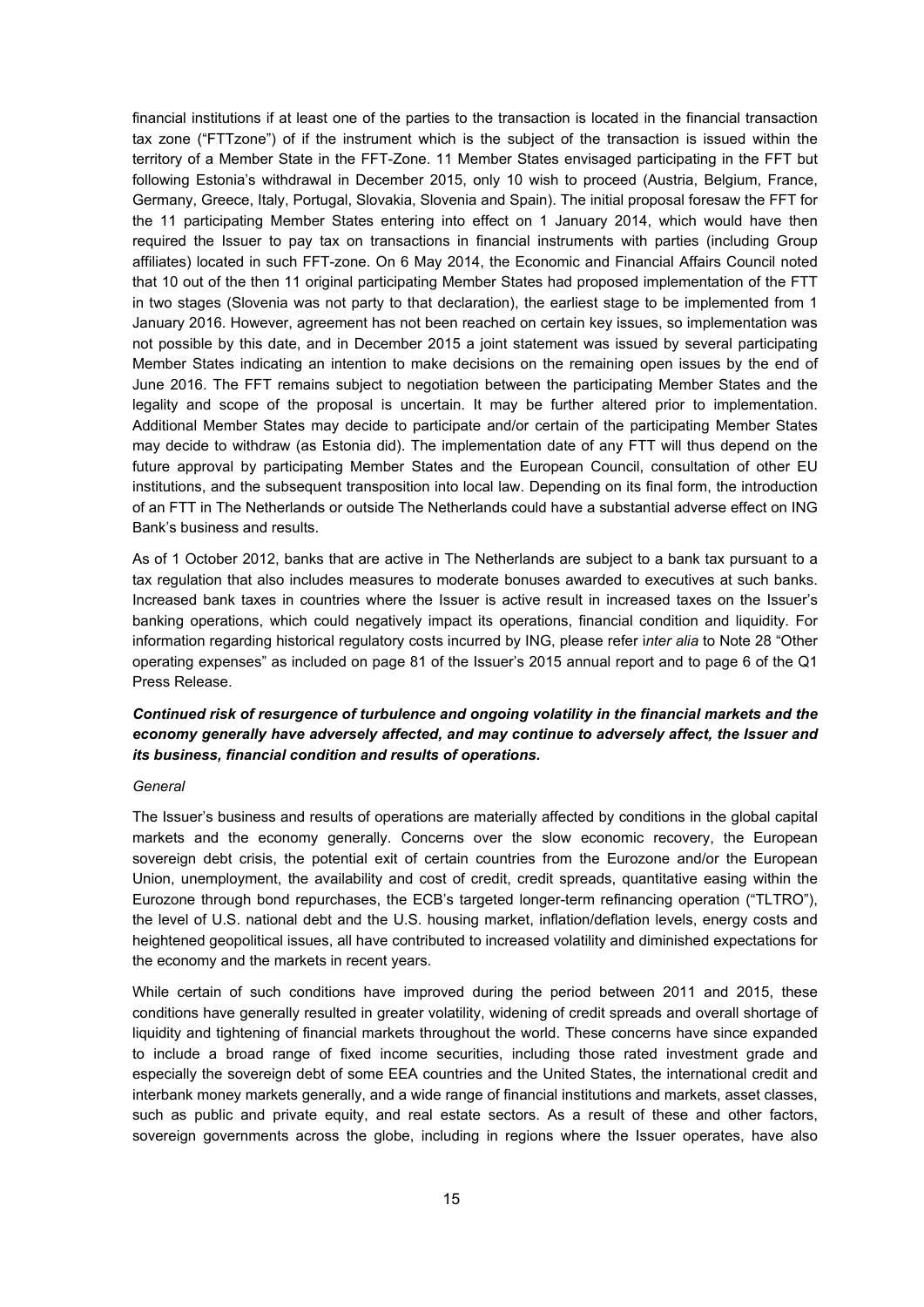experienced budgetary and other financial difficulties, which have resulted in austerity measures, downgrades in credit rating by credit agencies, planned or implemented bail-out measures and, on occasion, civil unrest (for further details regarding sovereign debt concerns, see "U.S. Sovereign Credit Rating" and "European Sovereign Debt Crisis" below). As a result, the market for fixed income instruments has experienced decreased liquidity, increased price volatility, credit downgrade events, and increased probability of default. In addition, the confluence of these and other factors has resulted in volatile foreign exchange markets. Securities that are less liquid are more difficult to value and may be hard to dispose of. International equity markets have also continued to experience heightened volatility and turmoil, with issuers, including the Issuer, that have exposure to the real estate, mortgage, private equity and credit markets particularly affected. These events and market upheavals, including high levels of volatility, have had and may continue to have an adverse effect on the Issuer's revenues and results of operations, in part because the Issuer has a large investment portfolio and extensive real estate activities around the world.

In addition, the confidence of customers in financial institutions is being tested. Consumer confidence in financial institutions may, for example, decrease due to the Issuer's or its competitors' failure to communicate to customers the terms of, and the benefits to customers of, complex or high-fee financial products. Reduced confidence could have an adverse effect on the Issuer's revenues and results of operations, including withdrawal of deposits. Because a significant percentage of the Issuer's customer deposit base is originated via Internet banking, a loss of customer confidence may result in a rapid withdrawal of deposits over the Internet.

As a result of the ongoing and unprecedented volatility in the global financial markets since 2007, the Issuer has incurred in past years substantial negative revaluations and impairments on its investment portfolio, which have impacted the Issuer's shareholders' equity and earnings.

The aforementioned impacts have arisen primarily as a result of valuation and impairment issues arising in connection with the Issuer's investments in real estate (both in and outside the U.S.) and private equity, exposures to European sovereign debt and to U.S. mortgage-related structured investment products, including sub-prime and Alt-A residential and commercial mortgage-backed securities, collateralised debt obligations and collateralised loan obligations, private equity and other investments. In many cases, the markets for investments and instruments have been and remain highly illiquid, and issues relating to counterparty credit ratings and other factors have exacerbated pricing and valuation uncertainties. Valuation of such investments and instruments is a complex process involving the consideration of market transactions, pricing models, management judgement and other factors, and is also impacted by external factors, such as underlying mortgage default rates, interest rates, rating agency actions and property valuations. Although the Issuer continues to monitor its exposures, there can be no assurance that it will not experience further negative impacts to its shareholders' equity, solvency position, liquidity, financial condition or profit and loss accounts in future periods.

#### *U.S. Sovereign Credit Rating*

In 2011, Standard & Poor's Ratings Services ("S&P") lowered its long-term sovereign credit rating on the U.S. from AAA to AA+. Although other ratings agencies have not similarly lowered the long-term sovereign credit rating of the U.S., they have put that credit rating on watch. Amid the lingering uncertainty over the long-term outlook for the fiscal position and the future economic performance of the U.S. within the global economy, and potential future budgetary restrictions in the U.S., as illustrated by the recent budget negotiations and partial shutdown of the U.S. government in October 2013, there continues to be a perceived risk of a future sovereign credit ratings downgrade of the U.S. government, including the rating of U.S. Treasury securities. On 15 October 2013, Fitch Ratings placed the U.S.'s AAA credit rating under 'rating watch negative' in response to the crisis, a step that would precede an actual downgrade, which was however upgraded again to 'stable' in March 2014. It is foreseeable that the ratings and perceived creditworthiness of instruments issued, insured or guaranteed by institutions,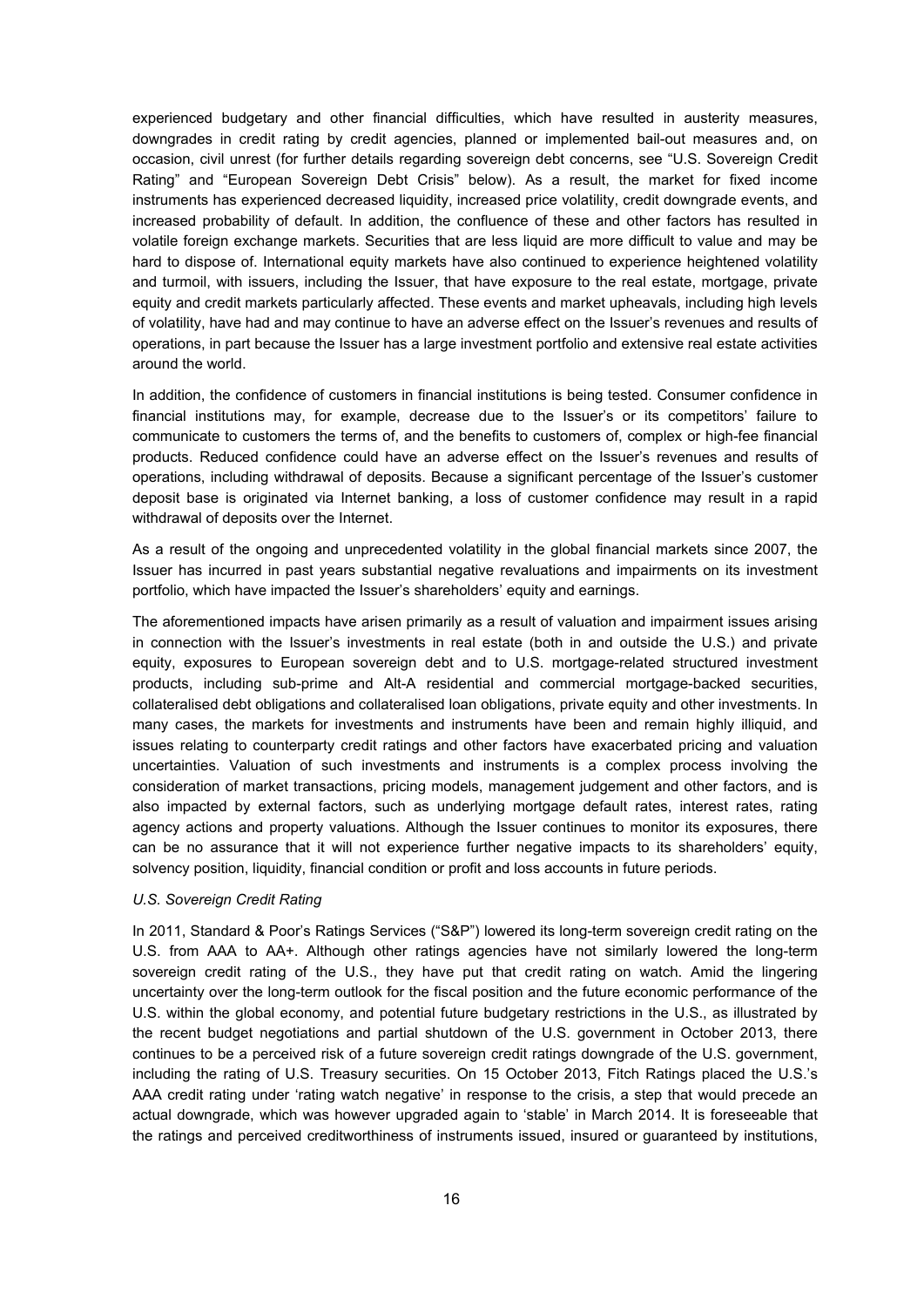agencies or instrumentalities directly linked to the U.S. government could also be correspondingly affected by any such downgrade. Instruments of this nature are key assets on the balance sheets of financial institutions and are widely used as collateral by financial institutions to meet their day-to-day cash flows in the short-term debt market. The impact of any further downgrades to the sovereign credit rating of the U.S. government or a default by the U.S. government to satisfy its debt obligations likely would create broader financial turmoil and uncertainty, which would weigh heavily on the global financial system and could consequently result in a significant adverse impact to ING Bank.

#### *European Sovereign Debt Crisis*

In 2010, a financial crisis emerged in Europe, triggered by high budget deficits and rising direct and contingent sovereign debt in Greece, Ireland, Italy, Portugal and Spain, which created concerns about the ability of these EU "peripheral" Member States to continue to service their sovereign debt obligations. Significant concerns regarding the sovereign debt of these countries, as well as certain other countries, of the "core" EU Member States are ongoing and, in some cases, have required countries to obtain emergency financing. These concerns impacted financial markets and resulted in high and volatile bond yields on the sovereign debt of many EU nations. If these or other countries require additional financial support or if sovereign credit ratings continue to decline, yields on the sovereign debt of certain countries may continue to increase, the cost of borrowing may increase and credit may become more limited. Despite assistance packages to Greece, Ireland, Portugal and Cyprus, the creation of a European Financial Stability Facility as a temporary rescue mechanism in May 2010, the approval of a further bailout of Greece by the relevant government and monetary bodies of the Eurozone and the International Monetary Fund in March 2012, and the establishment of the European Stability Mechanism in October 2012 (which provided its first financial assistance in February 2013 for the recapitalisation of Spain's banking sector), uncertainty over the outcome of the EU governments' financial support programs and concerns regarding sovereign finances persisted during the course of 2014 and 2015. Market concerns over the direct and indirect exposure of European banks and insurers to the EU sovereign debt further resulted in a widening of credit spreads and increased costs of funding for some European financial institutions. In December 2011, European leaders agreed to implement steps (and continue to meet regularly to review, amend and supplement such steps) to encourage greater long-term fiscal responsibility on the part of the individual Member States and bolster market confidence in the Euro and European sovereign debt and the Treaty on Stability, Coordination and Governance ("Fiscal Treaty") was signed by 25 EU Member States in March 2012 and entered into force on 1 January 2014 and ratified by and entered into force for all signatory Member States in April 2014. However, the Fiscal Treaty needs to be implemented into national law of the relevant Member States within one year of the Fiscal Treaty entering into force and incorporated into the existing EU treaties, which is expected to take many years, and, even if such steps are implemented, there is no guarantee that they will ultimately and finally resolve uncertainties regarding the ability of Eurozone states to continue to service their sovereign debt obligations. Further, despite such long-term structural adjustments and improvements being proposed and implemented, the future of the Euro in its current form, and with its current membership, remains uncertain. The financial turmoil in Europe continues to be a threat to global capital markets and remains a challenge to global financial stability.

Risks and ongoing concerns about the debt crisis in Europe, as well as the possible default by, or exit from, the Eurozone of one or more Member States and/or the replacement of the Euro by one or more successor currencies, could have a detrimental impact on the global economic recovery, sovereign and non-sovereign debt in these European countries and the financial condition of European and other financial institutions, including the Issuer. For example, concerns regarding Greece's potential exit from the Eurozone reached a peak in the summer of 2015 with rejection of the bailout terms by the Greek people via referendum and the failure to make the IMF loan repayment in June 2015. Additionally, the possibility of capital market volatility spreading through a highly integrated and interdependent banking system remains elevated. In the event of any default or similar event with respect to a sovereign issuer,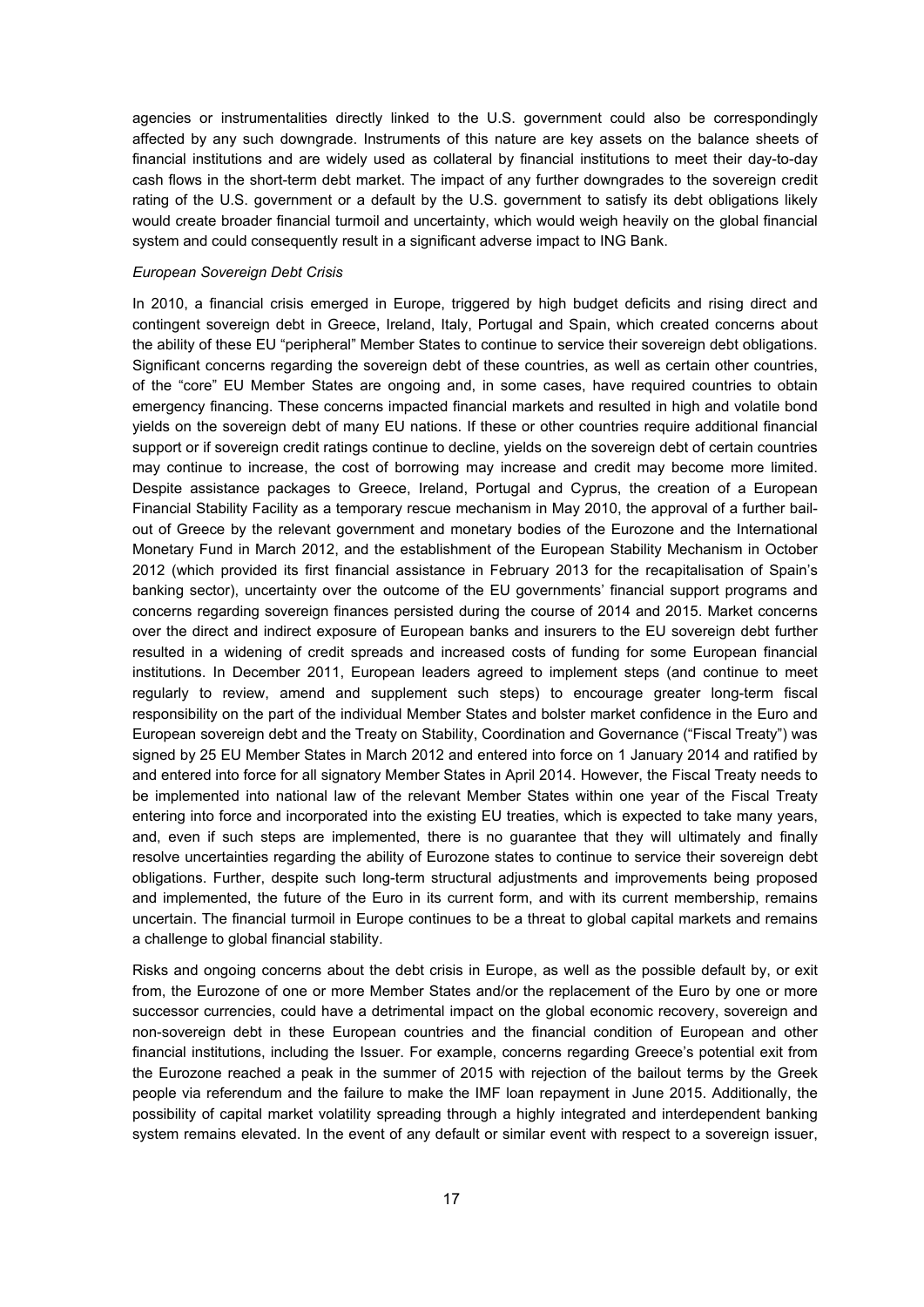some financial institutions may suffer significant losses, following which they would require additional capital, and such capital may not be available. Market and economic disruptions stemming from the crisis in Europe have affected, and may continue to affect, consumer confidence levels and spending bankruptcy rates levels of incurrence of, and default on, consumer debt and home prices, among other factors. There can be no assurance that the market disruptions in Europe, including the increased cost of funding for certain government and financial institutions, will not spread, nor can there be any assurance that future assistance packages will be available or, even if provided, will be sufficient to stabilise the affected countries and markets in Europe or elsewhere. To the extent uncertainty regarding the economic recovery continues to negatively impact consumer confidence and consumer credit factors, the Issuer's business and results of operations could be significantly and adversely impacted. In addition, the possible exit from the Eurozone of one or more European states and/or the replacement of the Euro by one or more successor currencies could create significant uncertainties regarding the enforceability and valuation of Euro denominated contracts to which the Issuer (or its counterparties) is a party and thereby materially and adversely affect the Issuer and/or its counterparties' liquidity, financial condition and operations. Such uncertainties may include the risk that (i) an obligation that was expected to be paid in Euros is redenominated into a new currency (which may not be easily converted into other currencies without incurring significant cost), (ii) currencies in some Member States may depreciate relative to others, (iii) former Eurozone Member States may impose capital controls that would make it complicated or illegal to move capital out of such countries, and/or (iv) some courts (in particular, courts in countries that have left the Eurozone) may not recognise and/or enforce claims denominated in Euros (and/or in any replacement currency). The possible exit from the Eurozone of one or more Member States and/or the replacement of the Euro by one or more successor currencies could also cause other significant market dislocations and lead to other adverse economic and operational impacts that are inherently difficult to predict or evaluate, and otherwise have potentially materially adverse impacts on the Issuer and its counterparties, including its depositors, lenders, borrowers and other customers. These factors, combined with volatile oil prices, reduced business and consumer confidence and/or continued high unemployment, have negatively affected the economy of main geographic regions where the Issuer conducts its business. The Issuer's results of operations, liquidity position, capital position and investment portfolio are exposed to these risks and may be adversely affected as a result. In addition, in the event of extreme prolonged market events, such as the recent global credit crisis, it could incur significant losses and may lead to USD funding shortage for EU banks.

In addition, downgrades of European sovereign ratings and of corporate ratings generally are of high importance to the Issuer, because they may affect its financing costs and, as a result, its profitability.

### *Because the Issuer operates in highly competitive markets, including its home market, it may not be able to increase or maintain its market share, which may have an adverse effect on its results of operations.*

There is substantial competition in The Netherlands and the other countries in which the Issuer does business for the types of wholesale banking, retail banking, investment banking, and other products and services it provides. Customer loyalty and retention can be influenced by a number of factors, including brand recognition, reputation, relative service levels, the prices and attributes of products and services, scope of distribution, credit ratings and actions taken by competitors. A decline in the Issuer's competitive position as to one or more of these factors could adversely impact its ability to maintain or further increase its market share, which would adversely affect its results of operations. Such competition is most pronounced in the Issuer's more mature markets of The Netherlands, Belgium, the rest of Western Europe and Australia. In recent years, however, competition in emerging markets, such as Latin America, Asia and Central and Eastern Europe, has also increased as large financial services companies from more developed countries have sought to establish themselves in markets which are perceived to offer higher growth potential, and as local institutions have become more sophisticated and competitive and proceeded to form alliances, mergers or strategic relationships with the Issuer's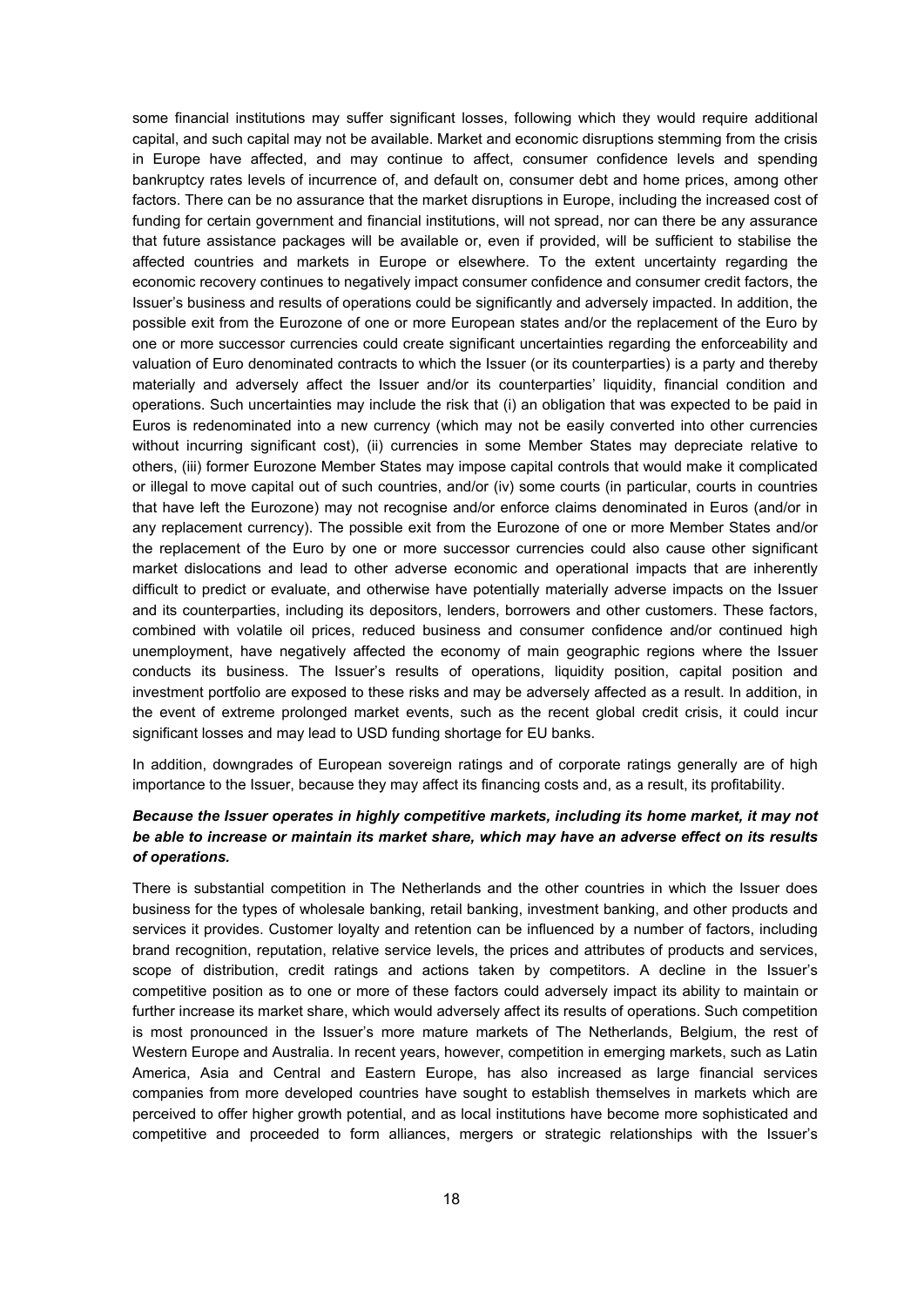competitors. The Netherlands is its largest market. The Issuer's main competitors in the banking sector in The Netherlands are ABN AMRO Bank and Rabobank. Competition could also increase due to new entrants in the markets that may have new operating models that are not burdened by potentially costly legacy operations. Increasing competition in these or any of the Issuer's other markets may significantly impact the Issuer's results if it is unable to match the products and services offered by its competitors. Future economic turmoil may accelerate additional consolidation activity. Over time, certain sectors of the financial services industry have become more concentrated, as institutions involved in a broad range of financial services have been acquired by or merged into other firms or have declared bankruptcy. These developments could result in the Issuer's competitors gaining greater access to capital and liquidity, expanding their ranges of products and services, or gaining geographic diversity. The Issuer may experience pricing pressures as a result of these factors in the event that some of its competitors seek to increase market share by reducing prices.

### *The inability of counterparties to meet their financial obligations could have a material adverse effect on the Issuer's results of operations.*

Third parties that owe the Issuer money, securities or other assets may not pay or perform under their obligations. These parties include the issuers and guarantors (including sovereigns) of securities the Issuer holds, borrowers under loans originated, reinsurers, customers, trading counterparties, securities lending and repurchase counterparties, counterparties under swaps, credit default and other derivative contracts, clearing agents, exchanges, clearing houses and other financial intermediaries. Defaults by one or more of these parties on their obligations to the Issuer due to bankruptcy, lack of liquidity, downturns in the economy or real estate values, continuing low oil or other commodity prices, operational failure, or other factors, or even rumours about potential defaults by one or more of these parties or regarding a severe distress of the financial services industry generally, could have a material adverse effect on the Issuer's results of operations, financial condition and liquidity. Given the high level of interdependence between financial institutions, the Issuer is and will continue to be subject to the risk of deterioration of the commercial and financial soundness, or perceived soundness, of sovereigns and other financial services institutions. This is particularly relevant to the Issuer's franchise as an important and large counterparty in equity, fixed-income and foreign exchange markets, including related derivatives.

The Issuer routinely executes a high volume of transactions, such as unsecured debt instruments, derivative transactions and equity investments with counterparties and customers in the financial services industry, including brokers and dealers, commercial and investment banks, mutual and hedge funds, insurance companies, institutional clients, futures clearing merchants, swap dealers, and other institutions, resulting in large periodic settlement amounts, which may result in the Issuer's having significant credit exposure to one or more of such counterparties or customers. As a result, the Issuer faces concentration risk with respect to liabilities or amounts it expects to collect from specific counterparties and customers. The Issuer is exposed to increased counterparty risk as a result of recent financial institution failures and weakness and will continue to be exposed to the risk of loss if counterparty financial institutions fail or are otherwise unable to meet their obligations. A default by, or even concerns about the creditworthiness of, one or more of these counterparties or customers or other financial services institutions could therefore have an adverse effect on the Issuer's results of operations or liquidity.

With respect to secured transactions, the Issuer's credit risk may be exacerbated when the collateral held by it cannot be realised, or is liquidated at prices not sufficient to recover the full amount of the loan or derivative exposure due to it. The Issuer also has exposure to a number of financial institutions in the form of unsecured debt instruments, derivative transactions and equity investments. For example, the Issuer holds certain hybrid regulatory capital instruments issued by financial institutions which permit the issuer to cancel coupon payments on the occurrence of certain events or at their option. The EC has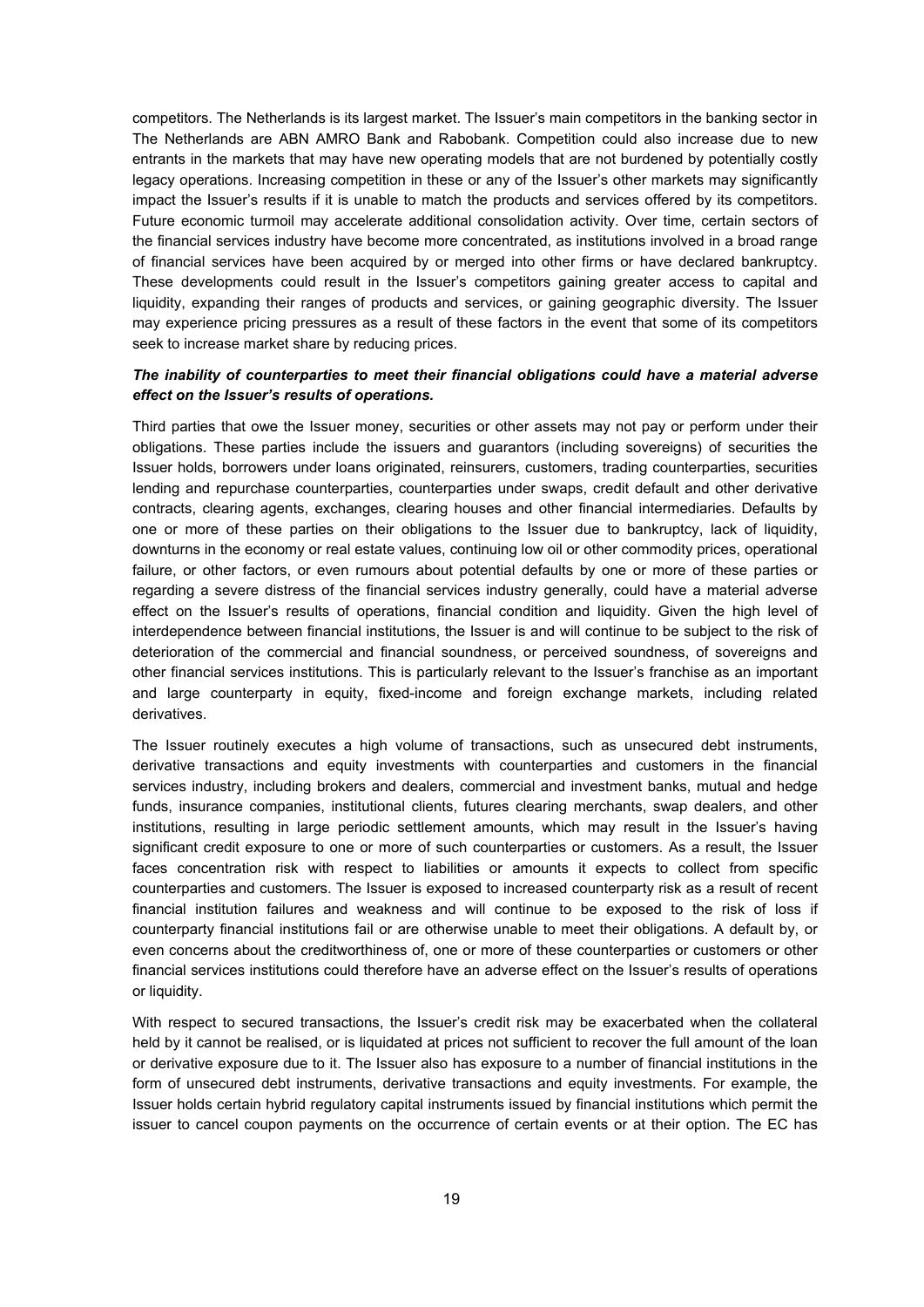indicated that, in certain circumstances, it may require these financial institutions to cancel payment. If this were to happen, the Issuer expects that such instruments may experience ratings downgrades and/or a drop in value and it may have to treat them as impaired, which could result in significant losses. There is no assurance that losses on, or impairments to the carrying value of, these assets would not materially and adversely affect the Issuer's business, results of operations or financial condition.

In addition, the Issuer is subject to the risk that its rights against third parties may not be enforceable in all circumstances. The deterioration or perceived deterioration in the credit quality of third parties whose securities or obligations the Issuer holds could result in losses and/or adversely affect its ability to rehypothecate or otherwise use those securities or obligations for liquidity purposes. A significant downgrade in the credit ratings of the Issuer's counterparties could also have a negative impact on its income and risk weighting, leading to increased capital requirements. While in many cases the Issuer is permitted to require additional collateral from counterparties that experience financial difficulty, disputes may arise as to the amount of collateral it is entitled to receive and the value of pledged assets. The Issuer's credit risk may also be exacerbated when the collateral it holds cannot liquidated at prices sufficient to recover the full amount of the loan or derivative exposure that is due to the Issuer, which is most likely to occur during periods of illiquidity and depressed asset valuations, such as those experienced during the financial crisis of 2008. The termination of contracts and the foreclosure on collateral may subject the Issuer to claims from counterparties. Bankruptcies, downgrades and disputes with counterparties as to the valuation of collateral may also tend to increase in times of market stress and illiquidity. Any of these developments or losses could materially and adversely affect the Issuer's business, financial condition, results of operations, liquidity and/or prospects.

### *Market conditions observed over the past few years may increase the risk of loans being impaired.*

The Issuer is exposed to the risk that its borrowers (including sovereigns) may not repay their loans according to their contractual terms and that the collateral securing the payment of these loans may be insufficient. The Issuer may continue to see adverse changes in the credit quality of its borrowers and counterparties, for example as a result of their inability to refinance their indebtedness, with increasing delinquencies, defaults and insolvencies across a range of sectors. This may lead to impairment charges on loans and other assets, higher costs and additions to loan loss provisions. A significant increase in the size of the Issuer's provision for loan losses could have a material adverse effect on its financial position and results of operations.

Economic and other factors could lead to contraction in the residential mortgage and commercial lending market and to decreases in residential and commercial property prices, which could generate substantial increases in impairment losses. Additionally, continuing low oil prices could have an influence on the repayment capacity or borrowers.

### *Interest rate volatility and other interest rate changes may adversely affect the Issuer's profitability.*

Changes in prevailing interest rates may negatively affect the Issuer's business, including the level of net interest revenue the Issuer earns, and the levels of deposits and the demand for loans. A sustained increase in the inflation rate in the Issuer's principal markets may also negatively affect its business, financial condition and results of operations. For example, a sustained increase in the inflation rate may result in an increase in nominal market interest rates. A failure to accurately anticipate higher inflation and factor it into the Issuer's product pricing assumptions may result in mispricing of its products, which could materially and adversely impact its results of operations. On the other hand, recent concerns regarding negative interest rates and the low level of interest rates generally may negatively impact the Issuer's net interest income, which may have an adverse impact on its profitability.

Declining interest rates or a prolonged period of low interest rates, as is currently the case, may result in: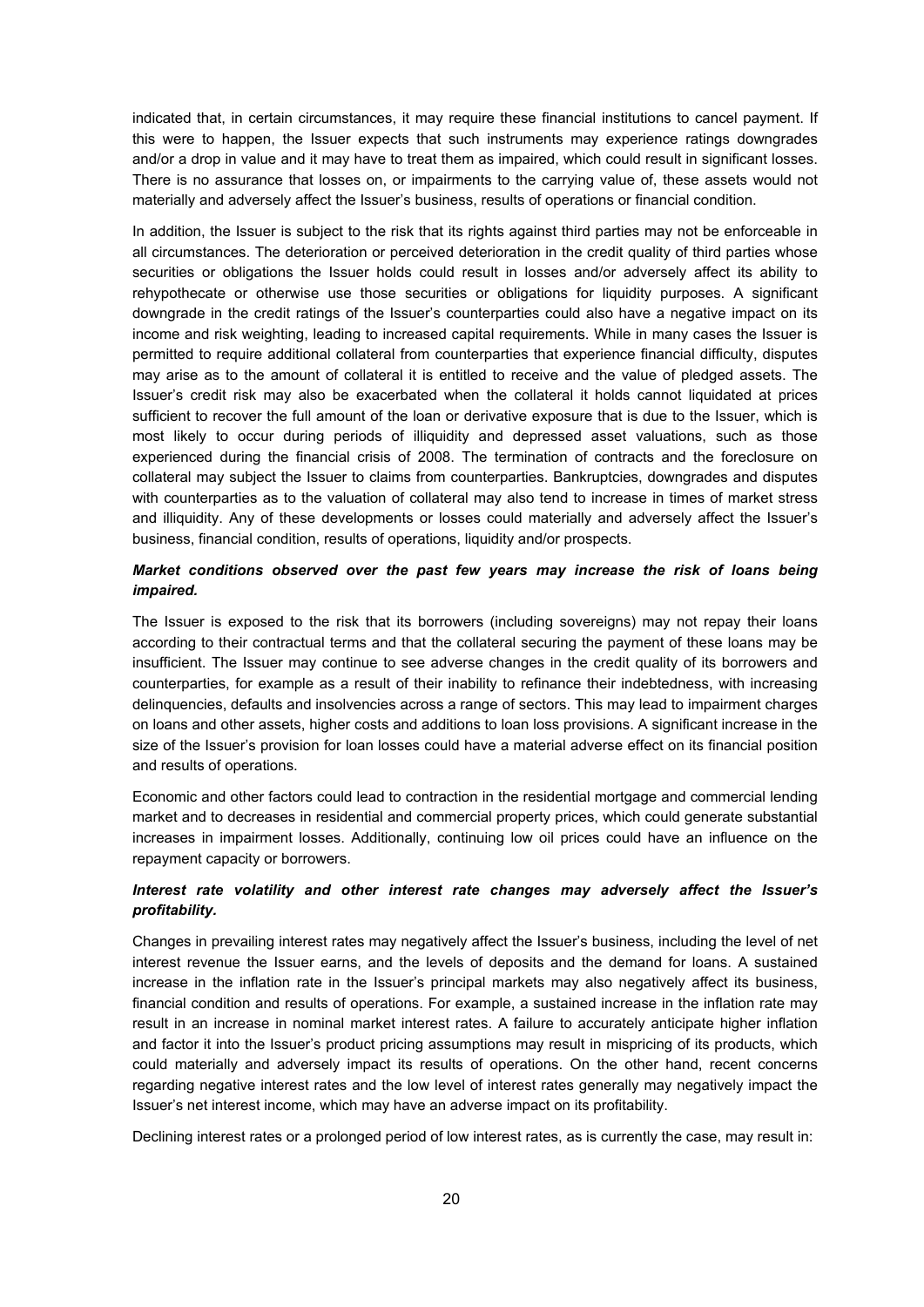- lower earnings over time on investments, as reinvestments will earn lower rates;
- increased prepayment or redemption of mortgages and fixed maturity securities in the Issuer's investment portfolios, as well as increased prepayments of corporate loans. This as borrowers seek to borrow at lower interest rates potentially combined with lower credit spreads. Consequently, the Issuer may be required to reinvest the proceeds into assets at lower interest rates;
- lower profitability as the result of a decrease in the spread between client rates earned on assets and client rates paid on savings, current account and other liabilities;
- higher costs for certain derivative instruments that may be used to hedge certain of the Issuer's product risks;
- lower profitability, since the Issuer may not be able to fully track the decline in interest rates in its savings rates;
- lower profitability since the Issuer may not always be entitled to impose surcharges to customers to compensate for the decline in interest rates;
- lower profitability since the Issuer may have to pay a higher premium for the defined contribution scheme in the Netherlands for which the premium paid is dependent on interest rate developments and DNB's methodology for determining the ultimate forward rate;
- lower interest rates may cause asset margins to decrease thereby lowering the Issuer's results of operations. This may for example be the consequence of increased competition for investments as result of the low rates, thereby driving margins down; and/or
- (depending on the position) a significant collateral posting requirement associated with the Issuer's interest rate hedge programs, which could materially and adversely affect liquidity and its profitability.

All these effects may be amplified in a (prolonged) negative rate environment. In such environment there may also be the risk that a rate is to be paid on assets, while there is no (partial) compensation on the liabilities. This will reduce the Issuer's results of operations.

Rapidly increasing interest rates may result in:

- a decrease in the demand for loans;
- higher interest rates to be paid on debt securities that the Issuer has issued or may issue on the financial markets from time to time to finance its operations and on savings/, which would increase its interest expenses and reduce its results of operations;
- higher interest rates can lead to lower investments prices reduce in the revaluation reserves, thereby lowering IFRS equity and the capital ratios. Also the lower securities value leads to a loss of liquidity generating capacity which needs to be compensated by attracting new liquidity generating capacity which reduces the Issuer's results of operations;
- prepayment losses if prepayment rates are lower than expected or if interest rates increase too rapidly to adjust the accompanying hedges; and/or
- (depending on the position) a significant collateral posting requirement associated with the Issuer's interest rate hedge program.

### *The Issuer may incur losses due to failures of banks falling under the scope of state compensation schemes.*

In the Netherlands and other jurisdictions, deposit guarantee schemes and similar funds ("Compensation Schemes") have been implemented from which compensation may become payable to customers of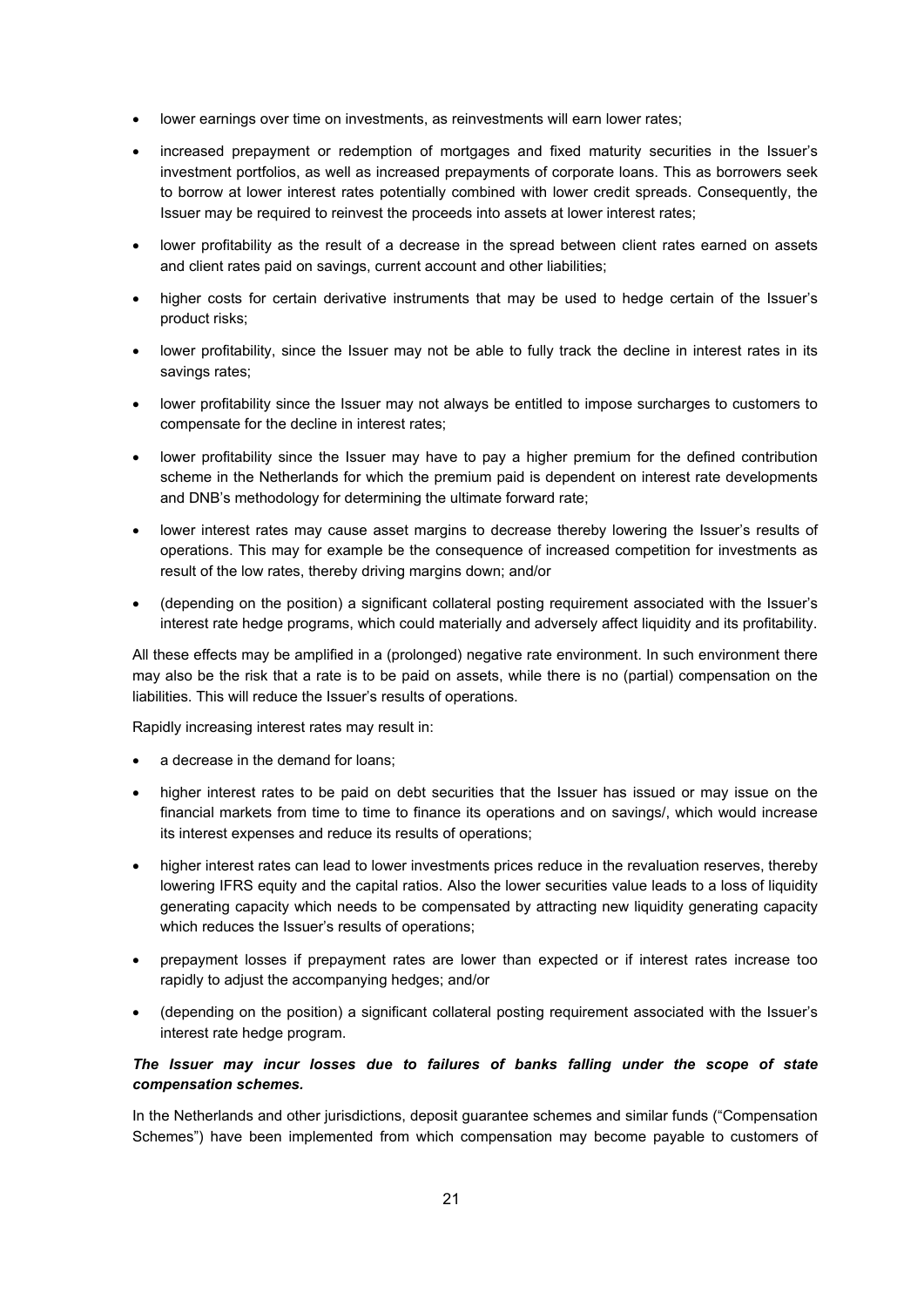financial services firms in the event the financial service firm is unable to pay, or unlikely to pay, claims against it. In many jurisdictions in which the Issuer operates, these Compensation Schemes are funded, directly or indirectly, by financial services firms which operate and/or are licensed in the relevant jurisdiction. ING Bank is a participant in the Dutch Deposit Guarantee Scheme which guarantees an amount of EUR 100,000 per person per bank (regardless of the number of accounts held). Until now, the costs involved with making compensation payments under the Dutch Deposit Guarantee Scheme had been allocated among the participating banks by the DNB, based on an allocation key related to their market shares with respect to the deposits protected by the Dutch Deposit Guarantee Scheme. Given its size ING Bank may incur significant compensation payments to be made under the Deposit Guarantee Scheme, which it may be unable to recover from the bankrupt estate. Such costs and the associated costs to be borne by ING Bank may have a material adverse effect on the Issuer's results of operations and financial condition. On 4 July 2015, the new EU Directive on deposit guarantee schemes, had to be implemented by EU Member States. As a consequence, the Dutch Deposit Guarantee Scheme is to change from an ex-post scheme, where ING Bank would have contributed after the failure of a firm, to an ex-ante scheme where ING Bank will pay quarterly risk-weighted contributions into a fund for the Dutch Deposit Guarantee Scheme. The fund is to grow to a target size of 0.8% of all deposits guaranteed under the Dutch Deposit Guarantee Scheme, to be reached in July 2024. The Dutch decree implementing the Deposit Guarantee Scheme Directive entered into force on 26 November 2015.

In January 2016, the Dutch Central Bank informed the Dutch banks that it decided to postpone the first contribution date for the ex-ante Deposit Guarantee Scheme ("ex-ante DGS") The first ex-ante DGS contribution will be charged in respect of the first quarter of 2016. The delay does not affect the target size of the ex-ante DGS fund, nor the date the target size should be reached (July 2024). This implies that the build-up of the ex-ante fund will not take place in the originally planned 35 quarters, but in 34 quarters instead. See also '- The Issuer operates in highly regulated industries. Changes in laws and/or regulations governing financial services or financial institutions or the application of such laws and/or regulations governing the Issuer's business may reduce the Issuer's profitability – Bank Recovery and Resolution Regimes".

### *Inflation and deflation may negatively affect the Issuer's business.*

A sustained increase in the inflation rate in the Issuer's principal markets would have multiple impacts on it and may negatively affect its business, solvency position and results of operations. For example, a sustained increase in the inflation rate may result in an increase in market interest rates, which may:

- decrease the estimated fair value of certain fixed income securities that the Issuer holds in its investment portfolios, resulting in:
	- reduced levels of unrealised capital gains available to the Issuer, which could negatively impact its solvency position and net income; and/or
	- a decrease in collateral values;
- 2. result in increased withdrawal of certain savings products, particularly those with fixed rates below market rates,
- 3. require the Issuer, as an issuer of securities, to pay higher interest rates on debt securities that it issues in the financial markets from time to time to finance its operations, which would increase its interest expenses and reduce its results of operations.

A significant and sustained increase in inflation has historically also been associated with decreased prices for equity securities and sluggish performance of equity markets generally. A sustained decline in equity markets may: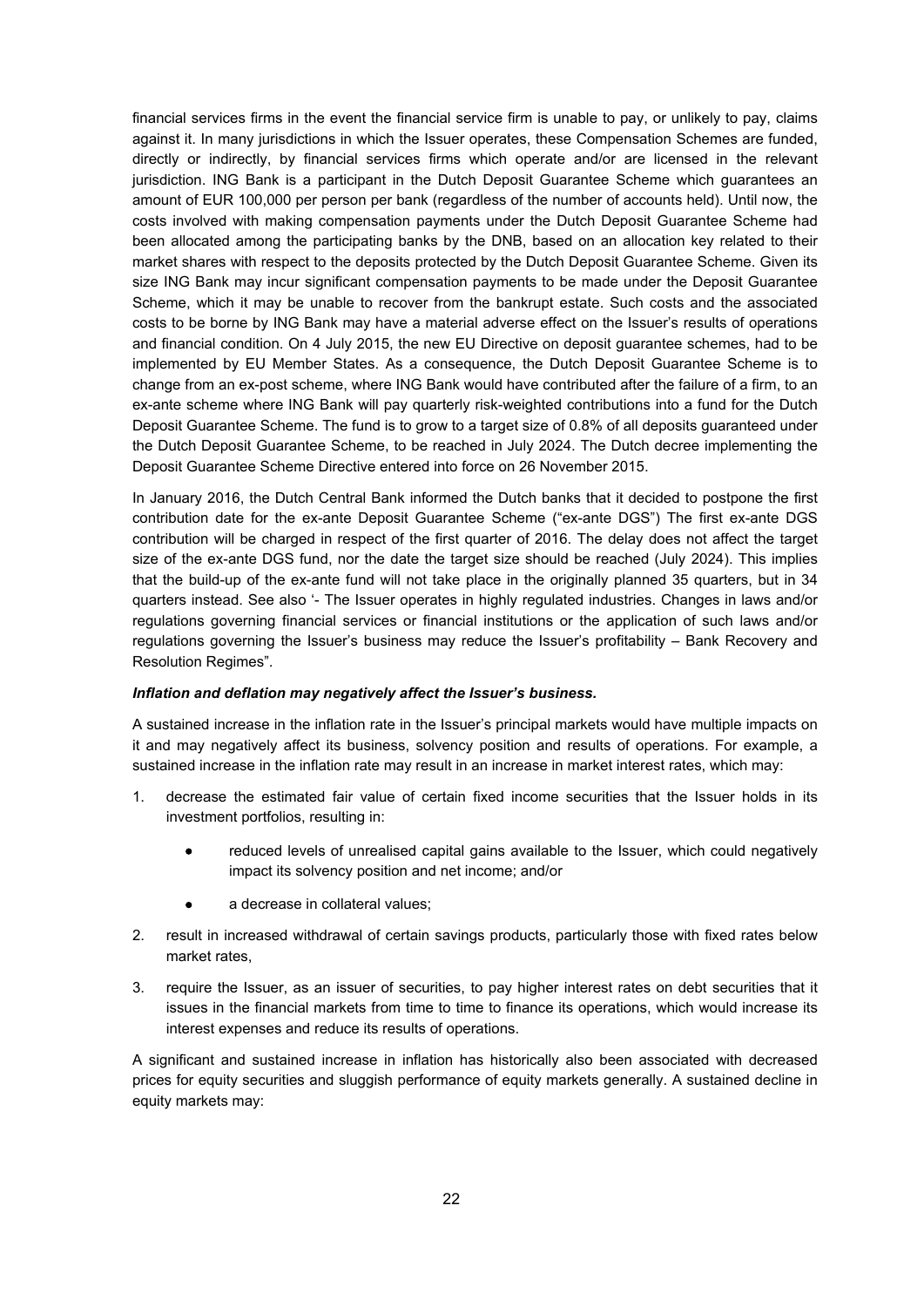- 1. result in impairment charges to equity securities that the Issuer holds in its investment portfolios and reduced levels of unrealised capital gains available to it which would reduce its net income;
- 2. lower the value of the Issuer's equity investments impacting its capital position.

In addition, a failure to accurately anticipate higher inflation and factor it into the Issuer's product pricing may result in a systemic mispricing of its products, which would negatively impact its results of operations.

On the other hand, deflation experienced in the Issuer's principal markets may also adversely affect its financial performance. In recent years, the risk of low inflation (inflation continued to be positive for the major part of 2014 but well below the 2% growth rate of harmonised indices of consumer prices; in December 2014, however, prices were 0.2% lower than the same month a year earlier) and even deflation (i.e. a continued period with negative rates of inflation) in the Eurozone has materialised. Deflation may erode collateral values and diminish the quality of loans and cause a decrease in borrowing levels, which would negatively affect the Issuer's business and results of operations.

### **RISKS RELATED TO THE ISSUER'S BUSINESS OPERATIONS AND REGULATORY ENVIRONMENT**

#### *The Issuer may be unable to manage its risks successfully through derivatives.*

The Issuer employs various economic hedging strategies with the objective of mitigating the market risks that are inherent in its business and operations. These risks include currency fluctuations, changes in the fair value of its investments, the impact of interest rates, equity markets and credit spread changes, the occurrence of credit defaults and changes in client behaviour. The Issuer seeks to control these risks by, among other things, entering into a number of derivative instruments, such as swaps, options, futures and forward contracts, including, from time to time, macro hedges for parts of its business, either directly or as a counterparty or as a credit support provider to affiliate counterparties.

Developing an effective strategy for dealing with these risks is complex, and no strategy can completely insulate the Issuer from risks associated with those fluctuations. The Issuer's hedging strategies also rely on assumptions and projections regarding the Issuer's assets, liabilities, general market factors and the creditworthiness of the Issuer's counterparties that may prove to be incorrect or prove to be inadequate. Accordingly, the Issuer's hedging activities may not have the desired beneficial impact on its results of operations or financial condition. Poorly designed strategies or improperly executed transactions could actually increase its risks and losses. Hedging strategies involve transaction costs and other costs, and, if the Issuer terminates a hedging arrangement, it may also be required to pay additional costs, such as transaction fees or breakage costs. There have been periods in the past, and it is likely that there will be periods in the future, during which the Issuer has incurred or may incur losses on transactions, possibly significant, after taking into account its hedging strategies. Further, the nature and timing of the Issuer's hedging transactions could actually increase the Issuer's risk and losses. Hedging instruments the Issuer uses to manage product and other risks might not perform as intended or expected, which could result in higher (un)realised losses, such as credit value adjustment risks or unexpected profit and loss effects, and unanticipated cash needs to collateralise or settle such transactions. Adverse market conditions can limit the availability and increase the costs of hedging instruments, and such costs may not be recovered in the pricing of the underlying products being hedged. In addition, hedging counterparties may fail to perform their obligations resulting in unhedged exposures and losses on positions that are not collateralised. As such, the Issuer's hedging strategies and the derivatives that the Issuer uses or may use may not adequately mitigate or offset the risks they intend to cover, and the Issuer's hedging transactions may result in losses.

The Issuer's hedging strategy additionally relies on the assumption that hedging counterparties remain able and willing to provide the hedges required by its strategy. Increased regulation, market shocks,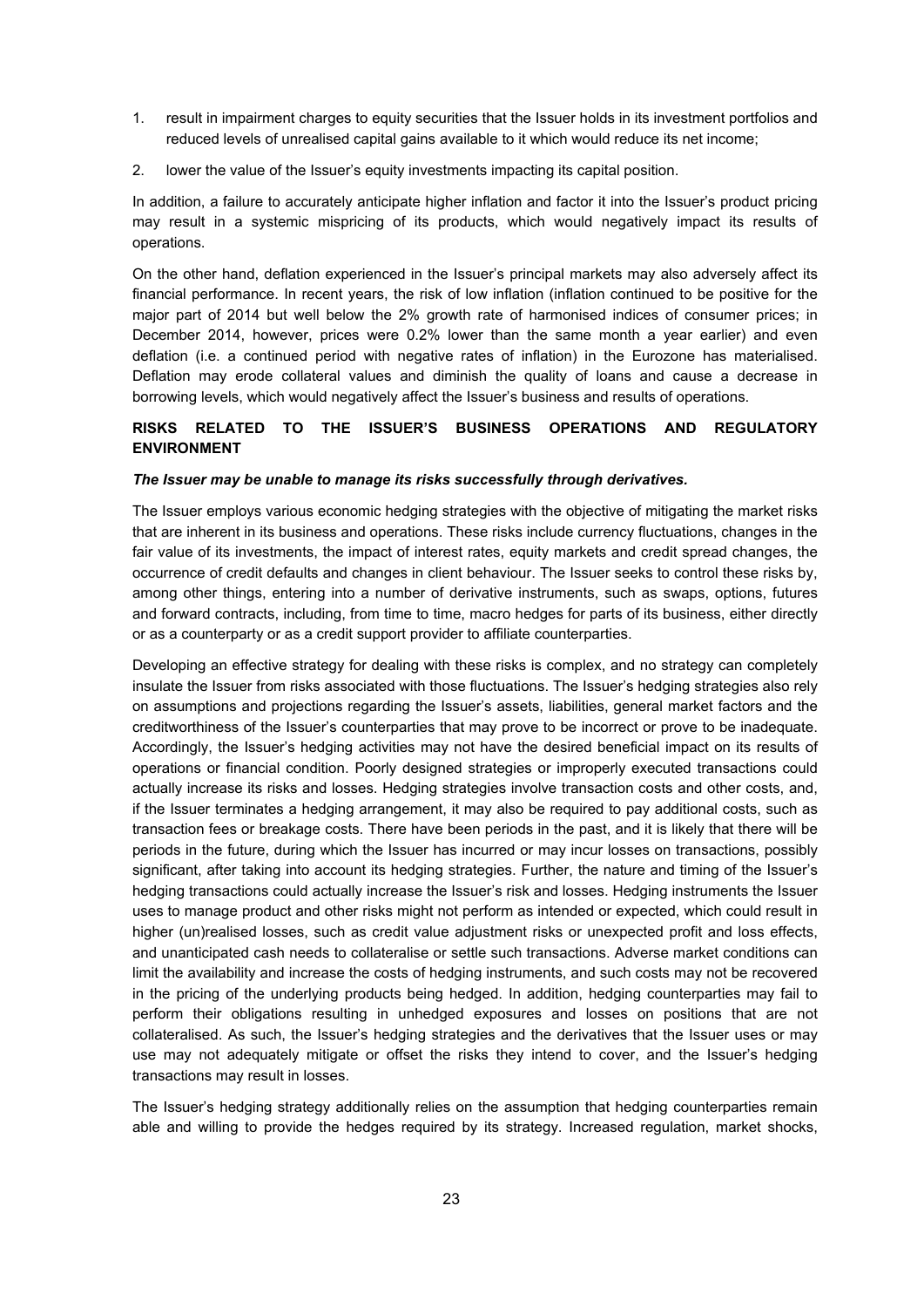worsening market conditions (whether due to the ongoing Euro crisis or otherwise), and/or other factors that affect or are perceived to affect the financial condition, liquidity and creditworthiness of the Issuer may reduce the ability and/or willingness of such counterparties to engage in hedging contracts with the Issuer and/or other parties, affecting its overall ability to hedge its risks and adversely affecting its business, operations, financial condition and liquidity.

#### *The Issuer may be unable to retain key personnel.*

As a financial services enterprise with a decentralised management structure, the Issuer relies to a considerable extent on the quality of local management in the various countries in which it operates. The success of the Issuer's operations is dependent, among other things, on its ability to attract and retain highly qualified professional personnel. Competition for key personnel in most countries in which the Issuer operates is intense. The Issuer's ability to attract and retain key personnel, in particular senior officers, experienced portfolio managers, and sales executives, is dependent on a number of factors, including prevailing market conditions and compensation packages offered by companies competing for the same talent.

As a part of their responses to the financial crisis of 2008, the EC and national governments throughout Europe have introduced and are expected to continue introducing various legislative initiatives that aim to ensure that financial institutions' remuneration policies and practices are consistent with and promote sound and effective risk management, and that impose restrictions on the remuneration of personnel, with a focus on risk alignment of performance-related remuneration. Such initiatives include, among others, measures set out in Directive 2010/76/EU (CRD III) and Directive 2013/36/EU (CRD IV) the Guidelines on Remuneration Policies and Practices published by (the predecessor of) the European Banking Authority, the Regulation of the DNB on Sound Remuneration Policies (*Regeling beheerst beloningsbeleid Wft 2014*), the Dutch law with respect to the limitation of liability of the DNB and AFM and the prohibition of the payment of variable remuneration to board members and day-to-day policy makers of financial institutions that receive state aid (*Wet aansprakelijkheidsbeperking DNB en AFM en bonusverbod staatsgesteunde ondernemingen*) and the Dutch Law on Remuneration Policies of Financial Undertakings (*Wet beloningsbeleid financiële ondernemingen*, "Wbfo") effective as of 7 February 2015. The Wbfo introduces a variable remuneration cap at 20% of base salary for all persons working in the financial sector in The Netherlands. Persons fully covered by a collective labour agreement ("CLA") in The Netherlands are subject to an individual cap of 20%. Persons that are not (solely) remunerated on the basis of a CLA in The Netherlands are subject to the 20% cap based on an aggregate level. For this group, as well as for persons working outside The Netherlands exceptions are possible, in line with CRD IV, but only under strict conditions. In addition, the proposal limits exit compensation and retention compensation and prohibits guaranteed variable remuneration. The introduction of the Wbfo will result in an unlevel playing field in The Netherlands for ING due to the fact that branch offices (in The Netherlands) of financial institutions that fall under CRD IV (EER countries) are not limited to the 20% cap but are limited to the CRD IV caps.

Since the financial crisis, the Issuer has adapted its remuneration policies to the new national and international standards. For example, for the Issuer's Executive Board members no increase in base salary took place in 2014. This resulted in that the remuneration package of the Issuer's Executive Board members remained on the same level as that of 2009 and is significantly below the median of its EURO Stoxx 50 benchmark, which is made up of similar European financial and non-financial institutions.

The (increasing) restrictions on remuneration will continue to have an impact on the Issuer's existing remuneration policies and individual remuneration packages for personnel. This may restrict the Issuer's ability to offer competitive compensation compared with companies (financial and/or non-financial) that are not subject to such restrictions and it could adversely affect the Issuer's ability to retain or attract qualified employees.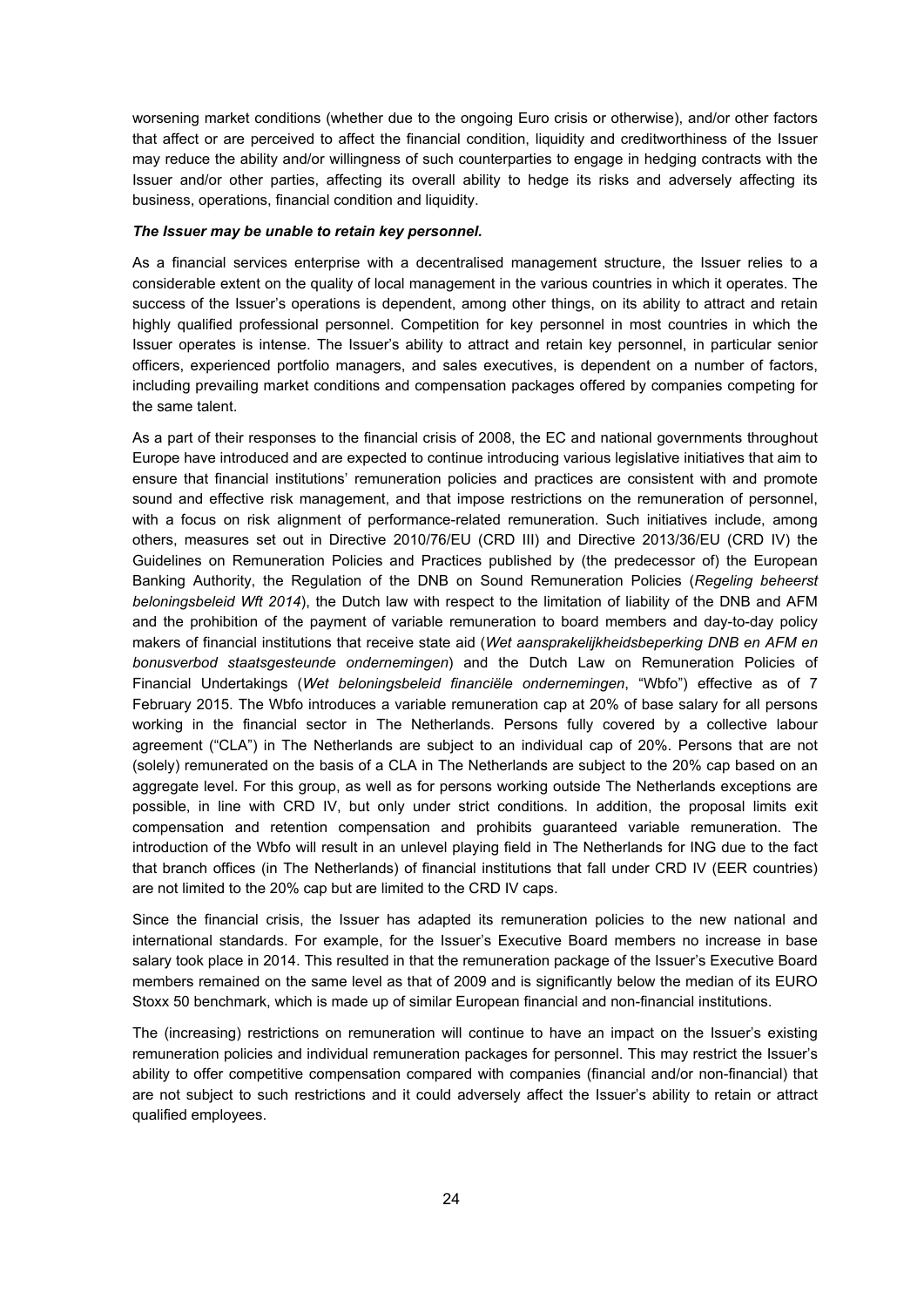### *The Issuer may not be able to protect its intellectual property and may be subject to infringement claims by third parties, which may have a material adverse effect on the Issuer's business and results of operations.*

In the conduct of the Issuer's business it relies on a combination of contractual rights with third parties and copyright, trademark, trade name, patent and trade secret laws to establish and protect its intellectual property. Although it endeavours to protect its rights, third parties may infringe or misappropriate its intellectual property. The Issuer may have to litigate to enforce and protect its copyrights, trademarks, trade names, patents, trade secrets and know-how or to determine their scope, validity or enforceability. In that event, the Issuer may be required to incur significant costs, and its efforts may not prove successful. The inability to secure or protect the Issuer's intellectual property assets could have a material adverse effect on its business and its ability to compete.

The Issuer may also be subject to claims made by third parties for (1) patent, trade mark or copyright infringement, (2) breach of copyright, trade mark or licence usage rights, or (3) misappropriation of trade secrets. Any such claims and any resulting litigation could result in significant expense and liability for damages. If the Issuer was found to have infringed or misappropriated a third-party patent or other intellectual property right, it could in some circumstances be enjoined from providing certain products or services to its customers or from utilising and benefiting from certain methods, processes, copyrights, trademarks, trade secrets or licences. Alternatively, it could be required to enter into costly licensing arrangements with third parties or to implement a costly workaround. Any of these scenarios could have a material adverse effect on the Issuer's business and results of operations.

### *Because the Issuer uses assumptions to model client behaviour for the purpose of its market risk calculations, the difference between the realisation and the assumptions may have an adverse impact on the risk figures and future results.*

The Issuer uses assumptions in order to model client behaviour for the risk calculations in its banking books. Assumptions are used to determine the interest rate risk profile of savings and current accounts and to estimate the embedded option risk in the mortgage and investment portfolios. The realisation or use of different assumptions to determine client behaviour could have a material adverse effect on the calculated risk figures and, ultimately, future results.

### *The Issuer may incur further liabilities in respect of its defined benefit retirement plans if the value of plan assets is not sufficient to cover potential obligations, including as a result of differences between results and underlying actuarial assumptions and models.*

The Issuer's group companies operate various defined benefit retirement plans covering a number of their employees. The liability recognised in the Issuer's consolidated balance sheet in respect of the Issuer's defined benefit plans is the present value of the defined benefit obligations at the balance sheet date, less the fair value of each plan's assets, together with adjustments for unrecognised actuarial gains and losses and unrecognised past service costs. The Issuer determines its defined benefit plan obligations based on internal and external actuarial models and calculations using the projected unit credit method. Inherent in these actuarial models are assumptions, including on discount rates, rates of increase in future salary and benefit levels, mortality rates, trend rates in healthcare costs, consumer price index, and the expected return on plan assets. These assumptions are based on available market data and the historical performance of plan assets, and are updated annually. Nevertheless, the actuarial assumptions may differ significantly from actual results due to changes in market conditions, economic and mortality trends and other assumptions. Any changes in these assumptions could have a significant impact on the Issuer's present and future liabilities to and costs associated with the Issuer's defined benefit retirement plans.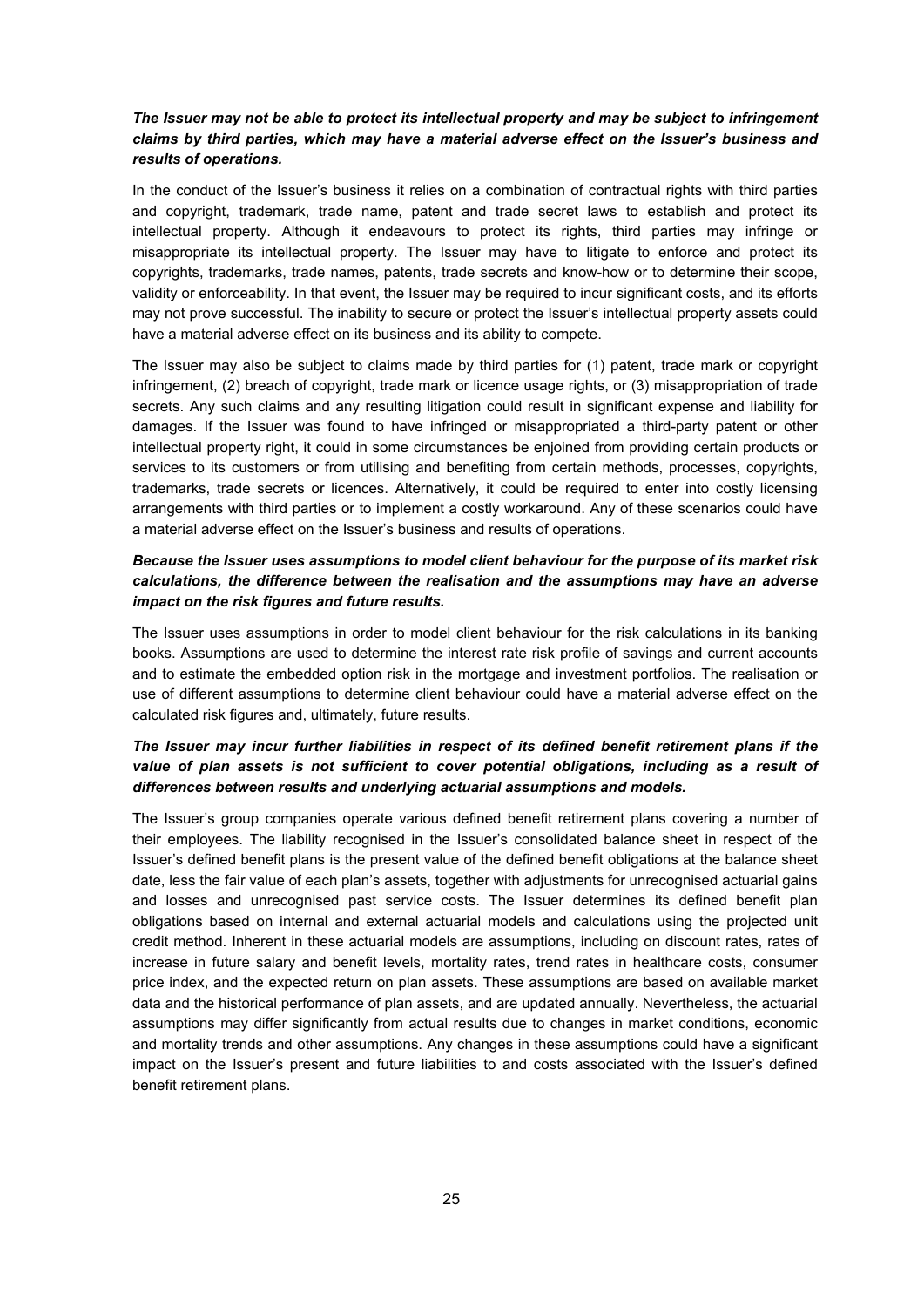#### *The Issuer's risk management policies and guidelines may prove inadequate for the risks it faces.*

The Issuer has developed risk management policies and procedures and will continue to review and develop these in the future. Nonetheless, its policies and procedures to identify, monitor and manage risks may not be fully effective, particularly during extremely turbulent times. The methods the Issuer uses to manage, estimate and measure risk are partly based on historic market behaviour. The methods may, therefore, prove to be inadequate for predicting future risk exposure, which may be significantly greater than suggested by historical experience. For instance, these methods may not predict the losses seen in the stressed conditions in recent periods, and may also not adequately allow prediction of circumstances arising due to government interventions and stimulus packages, which increase the difficulty of evaluating risks. Other methods for risk management are based on evaluation of information regarding markets, customers, catastrophic occurrence or other information that is publicly known or otherwise available to the Issuer. Such information may not always be accurate, complete, updated or properly evaluated. Management of operational, legal and regulatory risks requires, among other things, policies and procedures to record and verify large numbers of transactions and events. These policies and procedures may not be fully effective.

### *The Issuer is subject to a variety of regulatory risks as a result of its operations in certain countries.*

In certain countries in which the Issuer operates, judiciary and dispute resolution systems may be less developed. As a result, in case of a breach of contract, the Issuer may have difficulties in making and enforcing claims against contractual counterparties and, if claims are made against the Issuer, it might encounter difficulties in mounting a defence against such allegations. If the Issuer becomes party to legal proceedings in a market with an insufficiently developed judicial system, it could have an adverse effect on its operations and net results.

In addition, as a result of the Issuer's operations in certain countries, it is subject to risks of possible nationalisation, expropriation, price controls, exchange controls and other restrictive government actions, as well as the outbreak of hostilities and/or war, in these markets. In addition, the current economic environment in certain countries in which the Issuer operates may increase the likelihood for regulatory initiatives to enhance consumer protection or to protect homeowners from foreclosures. Any such regulatory initiative could have an adverse impact on the Issuer's ability to protect its economic interest, for instance in the event of defaults on residential mortgages.

### *The Issuer is exposed to the risk of claims from customers who feel misled or treated unfairly because of advice or information received.*

The Issuer's banking products and advice services for third-party products are exposed to claims from customers who allege that they have received misleading advice or other information from advisers (both internal and external) as to which products were most appropriate for them, or that the terms and conditions of the products, the nature of the products or the circumstances under which the products were sold, were misrepresented to them. When new financial products are brought to the market, the Issuer engages in a product approval process in connection with the development of such products, including production of appropriate marketing and communication materials. Notwithstanding these processes, customers may make claims against the Issuer if the products do not meet their expectations. Customer protection regulations, as well as changes in interpretation and perception by both the public at large and governmental authorities of acceptable market practices, influence customer expectations.

Products distributed through person-to-person sales forces have a higher exposure to such claims as the sales forces provide face-to-face financial planning and advisory services. Complaints may also arise if customers feel that they have not been treated reasonably or fairly, or that the duty of care has not been complied with. While a considerable amount of time and resources have been invested in reviewing and assessing historical sales practices and products that were sold in the past, and in the maintenance of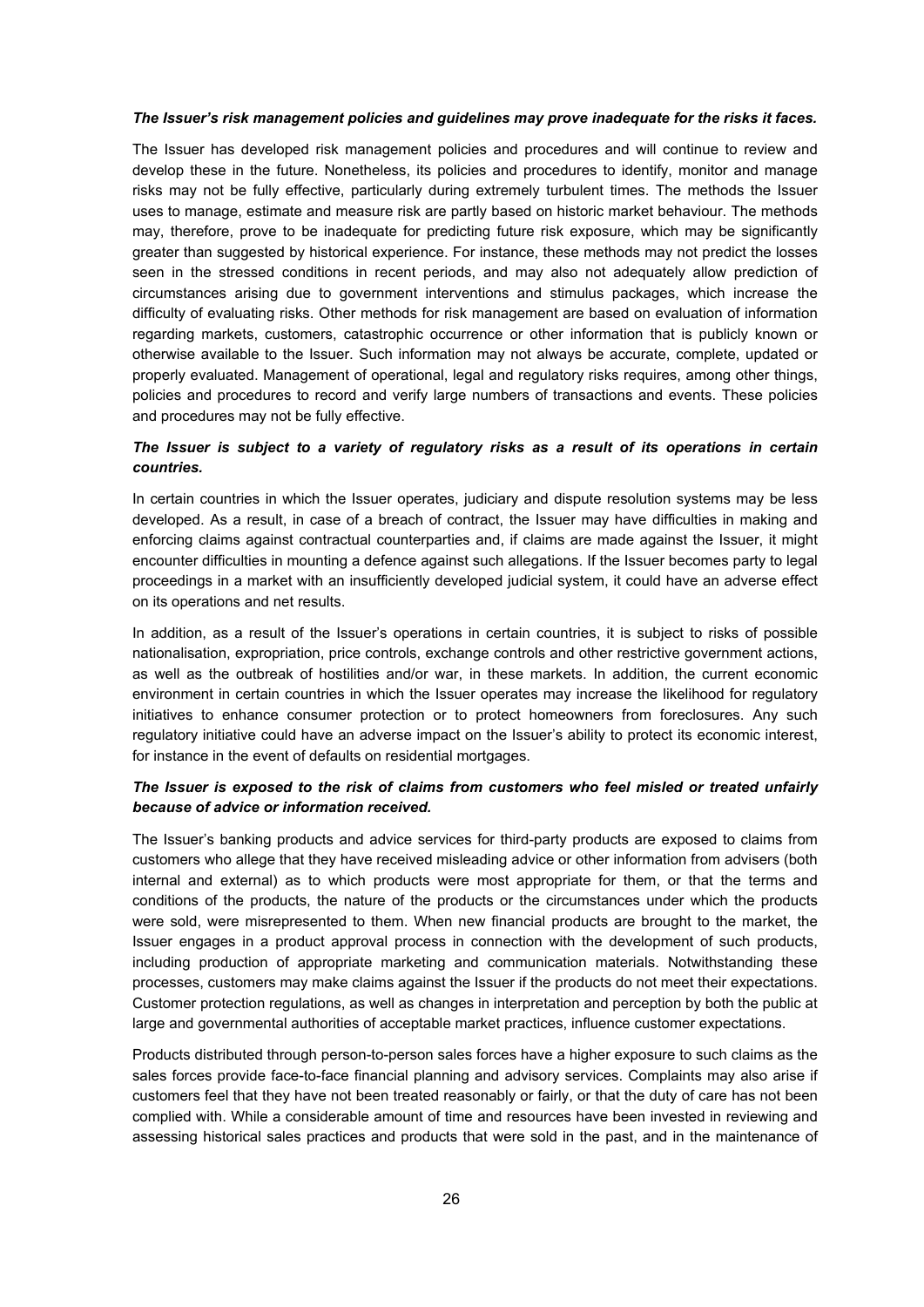effective risk management, legal and compliance procedures to monitor current sales practices, there can be no assurance that all of the issues associated with current and historical sales practices have been or will be identified, nor that any issues already identified will not be more widespread than presently estimated.

The negative publicity associated with any sales practices, any compensation payable in respect of any such issues and regulatory changes resulting from such issues, has had and could have a material adverse effect on the Issuer's business, reputation, revenues, results of operations, financial condition and prospects.

### *Ratings are important to the Issuer's business for a number of reasons. A downgrade or a potential downgrade in the Issuer's credit ratings could have an adverse impact on its operations and net results.*

Credit ratings represent the opinions of rating agencies regarding an entity's ability to repay its indebtedness. The Issuer's credit ratings are important to its ability to raise capital and funding through the issuance of debt and to the cost of such financing. In the event of a downgrade the cost of issuing debt will increase, having an adverse effect on its net result. Certain institutional investors may also be obliged to withdraw their deposits from ING Bank following a downgrade, which could have an adverse effect on its liquidity. The Issuer has credit ratings from S&P, Moody's Investor Service Ltd. and Fitch Ratings. Each of the rating agencies reviews its ratings and rating methodologies on a recurring basis and may decide on a downgrade at any time. For example, on 30 April 2014, S&P affirmed the long-term debt ratings of the Issuer to A - but revised the outlook from stable to negative.

Furthermore, ING Bank's assets are risk-weighted. Downgrades of these assets could result in a higher risk-weighting which may result in higher capital requirements. This may impact net earnings and the return on capital, and may have an adverse impact on the Issuer's competitive position.

As rating agencies continue to evaluate the financial services industry, it is possible that rating agencies will heighten the level of scrutiny that they apply to financial institutions, increase the frequency and scope of their credit reviews, request additional information from the companies that they rate and potentially adjust upward the capital and other requirements employed in the rating agency models for maintenance of certain ratings levels. It is possible that the outcome of any such review of the Issuer would have additional adverse ratings consequences, which could have a material adverse effect on the Issuer's results of operations, financial condition and liquidity. The Issuer may need to take actions in response to changing standards or capital requirements set by any of the rating agencies which could cause its business and operations to suffer. The Issuer cannot predict what additional actions rating agencies may take, or what actions it may take in response to the actions of rating agencies.

### *Operational risks, such as systems disruptions or failures, breaches of security, cyber attacks, human error, changes in operational practices or inadequate controls, may adversely impact the Issuer's business, results of operation and reputation.*

Operational risks are inherent in the Issuer's business. The Issuer's businesses depend on the ability to process a large number of transactions efficiently and accurately. Although the Issuer endeavours to safeguard its systems and processes, losses can result from inadequately trained or skilled personnel, IT failures (including failure to anticipate or prevent cyber attacks, which are deliberate attempts to gain unauthorised access to digital systems for purposes of misappropriating assets or sensitive information, corrupting data, or impairing operational performance, or security breaches by third parties), inadequate or failed internal control processes and systems, regulatory breaches, human errors, employee misconduct, including fraud, or from external events that interrupt normal business operations. The Issuer depends on the secure processing, storage and transmission of confidential and other information in its computer systems and networks. The equipment and software used in the Issuer's computer systems and networks may not always be capable of processing, storing or transmitting information as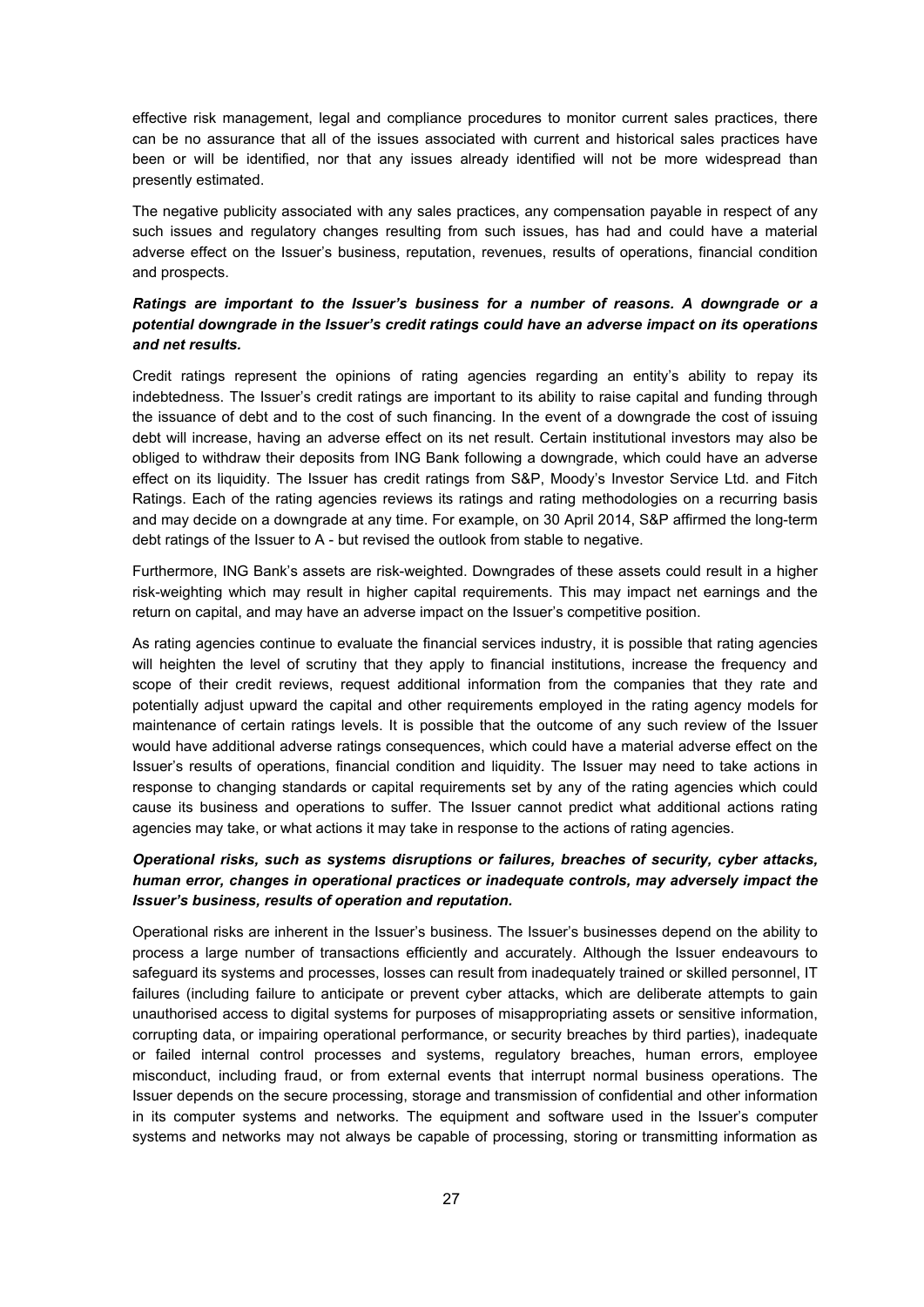expected. Despite the Issuer's business continuity plans and procedures, certain of the Issuer's computer systems and networks may have insufficient recovery capabilities in the event of a malfunction or loss of data. In addition, whilst the Issuer has policies and processes to protect its systems and networks, they may be vulnerable to unauthorised access, computer viruses or other malicious code, cyber attacks and other external attacks or internal breaches that could have a security impact and jeopardise the Issuer's confidential information or that of its clients or its counterparties. These events can potentially result in financial loss and harm to the Issuer's reputation, and hinder its operational effectiveness.

The Issuer also faces the risk that the design and operating effectiveness of its controls and procedures may prove to be inadequate. Widespread outbreaks of communicable diseases, such as the outbreak of the Ebola virus, may impact the health of the Issuer's employees, increasing absenteeism, or may cause a significant increase in the utilisation of health benefits offered to its employees, either or both of which could adversely impact its business. Unforeseeable and/or catastrophic events can lead to an abrupt interruption of activities, and the Issuer's operations may be subject to losses resulting from such disruptions. Losses can result from destruction or impairment of property, financial assets, trading positions, and the loss of key personnel. If the Issuer's business continuity plans are not able to be implemented or do not sufficiently take such events into account, losses may increase further. The Issuer has suffered losses from operational risk in the past and there can be no assurance that it will not suffer material losses from operational risk in the future.

### *Adverse publicity, claims and allegations, litigation and regulatory investigations and sanctions may have a material adverse effect on the Issuer's business, revenues, results of operations, financial condition and/or prospects.*

The Issuer is subject to litigation, arbitration and other claims and allegations in the ordinary course of business, including in connection with its activities as financial services provider, employer, investor and taxpayer. Financial reporting irregularities involving other large and well-known companies, possible findings of government authorities in various jurisdictions which are investigating several rate-setting processes, notifications made by whistleblowers, increasing regulatory and law enforcement scrutiny of "know your customer" anti-money laundering, prohibited transactions with countries subject to sanctions, and bribery or other anti-corruption measures and anti-terrorist-financing procedures and their effectiveness, regulatory investigations of the banking industry, and litigation that arises from the failure or perceived failure by the Issuer to comply with legal, regulatory and compliance requirements, could result in adverse publicity and reputational harm, lead to increased regulatory supervision, affect the Issuer's ability to attract and retain customers and maintain access to the capital markets, result in cease and desist orders, claims, enforcement actions, fines and civil and criminal penalties or other disciplinary action, or have other material adverse effects on the Issuer in ways that are not predictable. Some claims and allegations may be brought by or on behalf of a class and claimants may seek large or indeterminate amounts of damages, including compensatory, liquidated, treble and punitive damages. See "- The Issuer is exposed to the risk of claims from customers who feel misled or treated unfairly because of advice or information received.". The Issuer's reserves for litigation liabilities may prove to be inadequate. Claims and allegations, should they become public, need not be well founded, true or successful to have a negative impact on the Issuer's reputation. In addition, press reports and other public statements that assert some form of wrongdoing could result in inquiries or investigations by regulators, legislators and law enforcement officials, and responding to these inquiries and investigations, regardless of their ultimate outcome, is time-consuming and expensive. Adverse publicity, claims and allegations, litigation and regulatory investigations and sanctions may have a material adverse effect on the Issuer's business, revenues, results of operations, financial condition and/or prospects in any given period. For additional information with respect to specific proceedings, see "General Information – Litigation".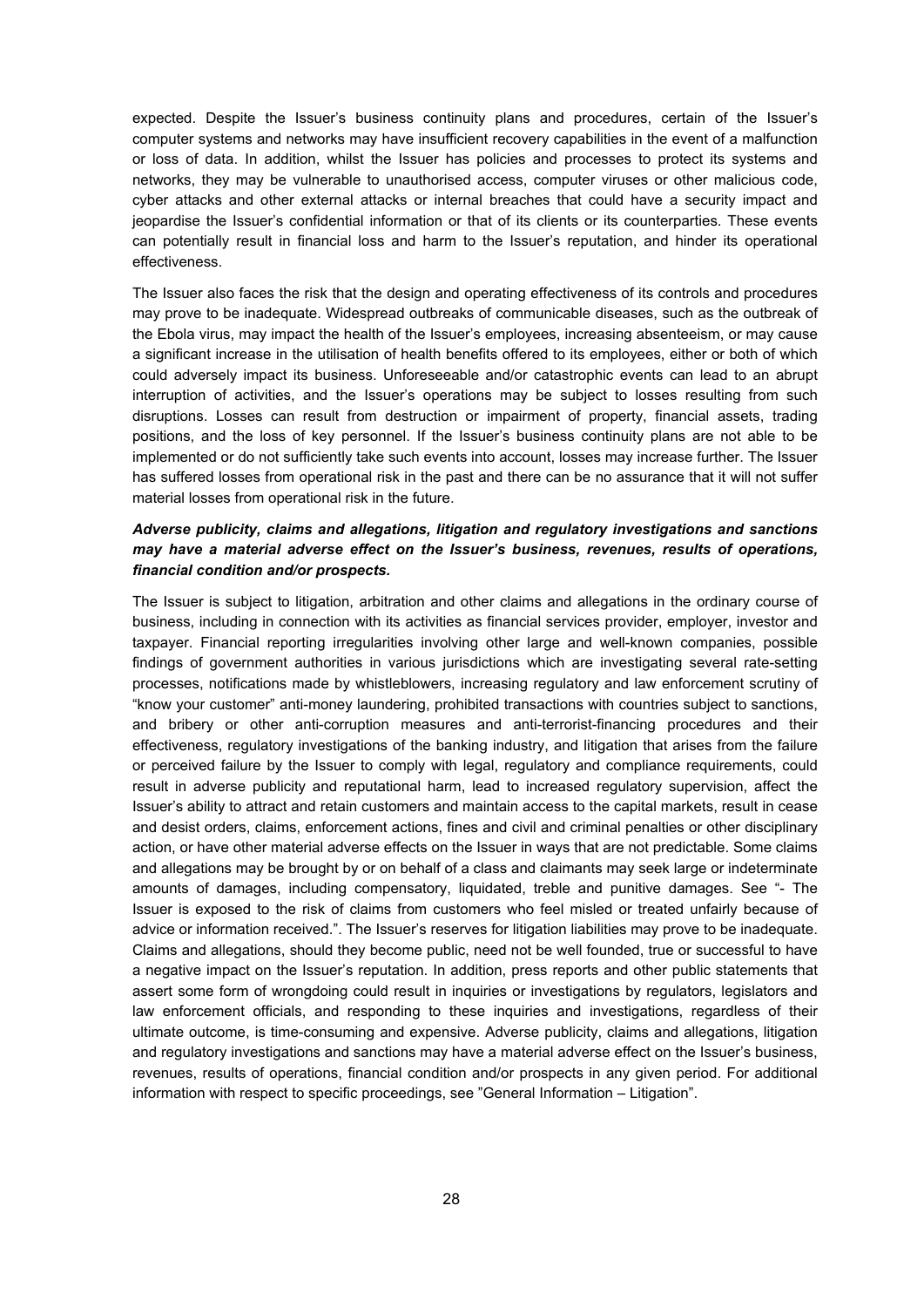### **DESCRIPTION OF ING BANK N.V.**

### **GENERAL**

ING Bank N.V. is part of ING Groep N.V. ING Groep N.V., also called "ING Group", is the holding company for a broad spectrum of companies (together, "ING"). ING Group holds all shares of ING Bank N.V., which is a non-listed 100% subsidiary of ING Group.

ING is a holding company incorporated in 1991 under the laws of The Netherlands. ING currently is a global financial institution with a strong European base, offering banking services. ING draws on its experience and expertise, its commitment to excellent service and its global scale to meet the needs of a broad customer base, comprising individuals, families, small businesses, large corporations, institutions and governments. ING serves more than 34 million customers in over 40 countries. ING has more than 54,000 employees.

The IPO of NN Group, ING's former European/ Japanese insurance businesses, the completion of the divestment of ING's stake in NN Group and the full divestment of ING's shares in Voya Financial, Inc. ("Voya") largely completed ING's restructuring mandated by the restructuring plan ING submitted to the EC in connection with obtaining final approval for the Dutch State Transactions under the EC state aid rules (as amended, the "Restructuring Plan").

ING Bank currently offers retail banking services to individuals, small and medium-sized enterprises ("SMEs") and mid-corporates in Europe, Asia and Australia and wholesale banking services to customers around the world, including multinational corporations, governments, financial institutions and supranational organisations. ING Bank currently serves more than 34 million customers through an extensive network in more than 40 countries. ING Bank has more than 54,000 employees.

ING Bank's reporting structure reflects the two main business lines through which it is active: Retail Banking and Wholesale Banking.

ING Bank has defined three categories of markets in which it intends to compete: Market Leaders, Challengers and Growth markets. ING Bank's aim is to become the primary bank for more customers in these markets through growing the share of payment accounts in Retail Banking and with anchor products, such as lending and transaction services, in Wholesale Banking.

Market Leaders: are ING Bank's businesses in mature markets in the Benelux where it is among the leaders in retail and wholesale banking. Its strategy is to grow in selected segments, continue to invest in digital leadership with a digital-first model, deliver on operational excellence programmes and create greater cost efficiency in order to fund business expansion in growth markets.

Challengers: are markets where ING Bank offers both retail and wholesale banking services. Its retail activities are mainly directbanking offered online with a significant cost advantage over traditional banks. Its strategy is to leverage its strong savings franchises in these markets to expand into payments accounts and increase the number of primary customer relationships. ING Bank is also using its direct banking experience to grow the lending business at low cost in areas like consumer and SME lending. Further, ING Bank is using its strong savings businesses to fund expansion of Wholesale Banking, particularly to support clients in Industry Lending and working capital solutions.

Growth Markets: these are markets with a full range of retail and wholesale banking services in markets with expanding economies and strong growth potential. ING Bank is investing to achieve sustainable franchises and will focus on digital leadership by converging to the direct-first model and by prioritising innovation.

*Retail Banking*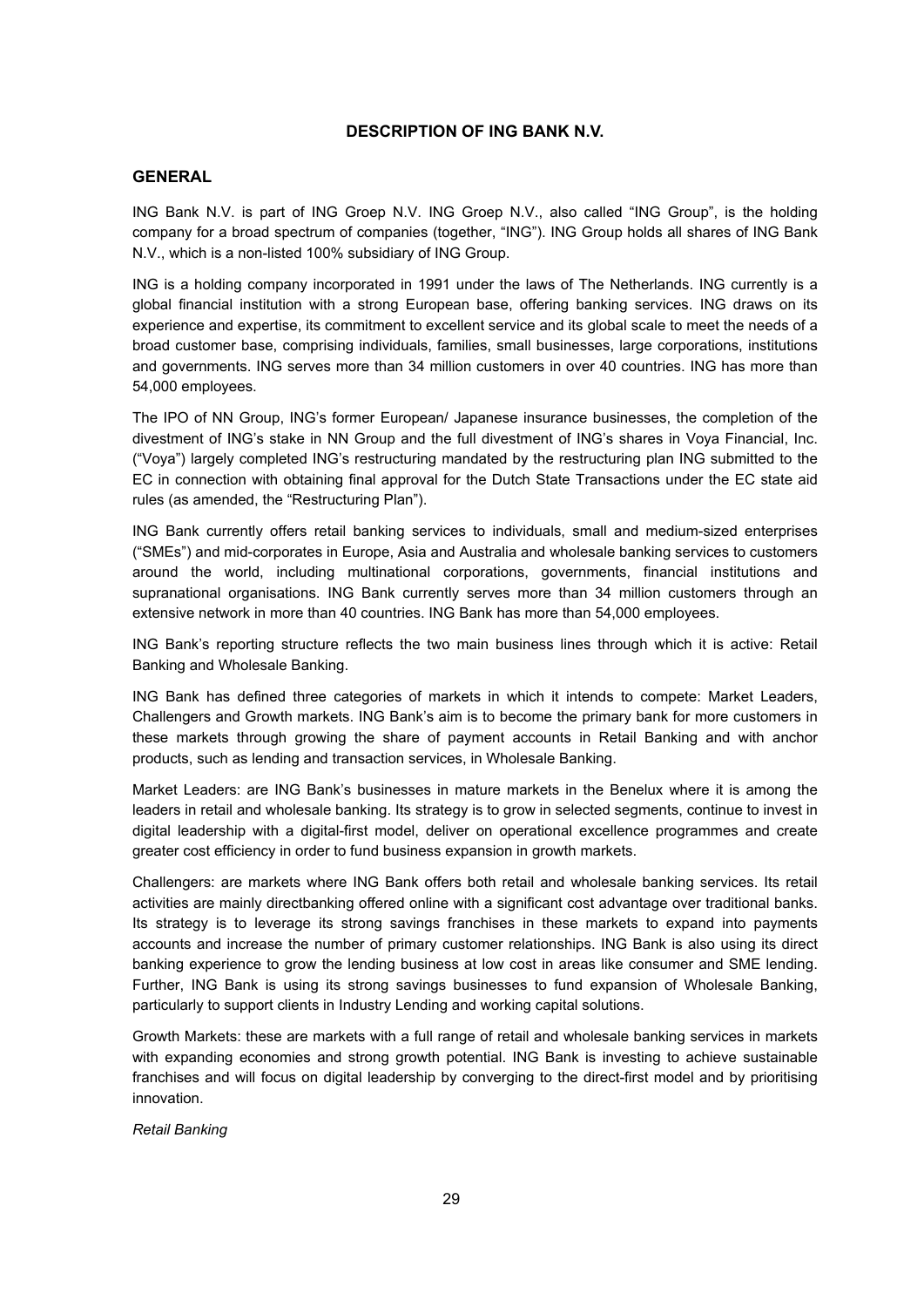Retail Banking provides banking services to individuals, SMEs and mid-corporates in Europe, Asia and Australia. A full range of products and services is provided, albeit offerings may vary according to local demand.

Retail Banking operates in a variety of markets within the three market categories mentioned above: Market Leaders, Challengers and Growth Markets. In all markets ING pursues a digital-first approach, complemented by advice when needed, with omnichannel contact and distribution possibilities. Market Leaders are ING Bank's businesses in the Netherlands, Belgium and Luxembourg. In its Challengers countries – Australia, Austria, the Czech Republic, France, Germany, Italy and Spain – ING Bank combines strong deposit-gathering capabilities with low-cost digital distribution. Growth Markets are expanding economies that offer good opportunities for achieving sustainable share: Poland, Romania and Turkey, its stakes in Bank of Beijing (China) and TMB (Thailand) and ING Bank's investment in Kotak Mahindra Bank (India). In most of its markets ING Bank offers a full range of retail banking products and services, covering payments, savings, investments and secured and unsecured lending.

#### *Wholesale Banking*

ING Bank is a European wholesale bank with global reach. It has an extensive international network of offices in more than 40 countries across Europe, Asia and the Americas. ING Bank's global franchises in Industry Lending, General Lending, Transaction Services and Financial Markets serve a range of organisations, including corporates, multinational corporations, financial institutions, governments and supranational bodies. ING Bank's purpose is to empower customers to stay a step ahead in life and in business.

In Wholesale Banking, ING Bank helps its wholesale banking clients meet their ambitions, either in a specific area of expertise or geography. It aims to provide a differentiating and seamless client experience through new technologies and services across the globe. ING Bank's lending capabilities are at the heart of most of client relationships. ING Bank continues to grow Industry Lending by supporting clients with sector expertise and in-depth knowledge of their business. Transaction Services extends its client offering with international payments and cash management, trade finance services and working capital solutions. Financial Markets, as the bank's gateway to global professional markets, serves ING Bank's clients from treasury through to capital markets, providing risk management and structured financial products.

As of 2016, ING's commercial banking activities were renamed Wholesale Banking. The new name better reflects the mainly international, large corporate and institutional nature of its business. It clearly positions ING as a global wholesale bank and is more aligned with the consistent client experience it aims for across its markets.

### **INCORPORATION AND HISTORY**

ING Bank was incorporated under Dutch law in the Netherlands on 12 November 1927 for an indefinite duration in the form of a public limited company as Nederlandsche Middenstandsbank N.V. ("NMB Bank").

On 4 October 1989, NMB Bank merged with Postbank, the leading Dutch retail bank. The legal name of NMB Bank was changed into NMB Postbank Groep N.V. On 4 March 1991, NMB Postbank Groep N.V. merged with Nationale-Nederlanden N.V., the largest Dutch insurance group. On that date, the newly formed holding company Internationale Nederlanden Groep N.V. honoured its offer to exchange the shares of NMB Postbank Groep N.V. and of Nationale-Nederlanden N.V. NMB Postbank Groep N.V. and Nationale-Nederlanden N.V. continued as sub-holding companies of Internationale Nederlanden Groep N.V. An operational management structure ensured a close co-operation between the banking and insurance activities, strategically as well as commercially. The sub-holding companies remained legally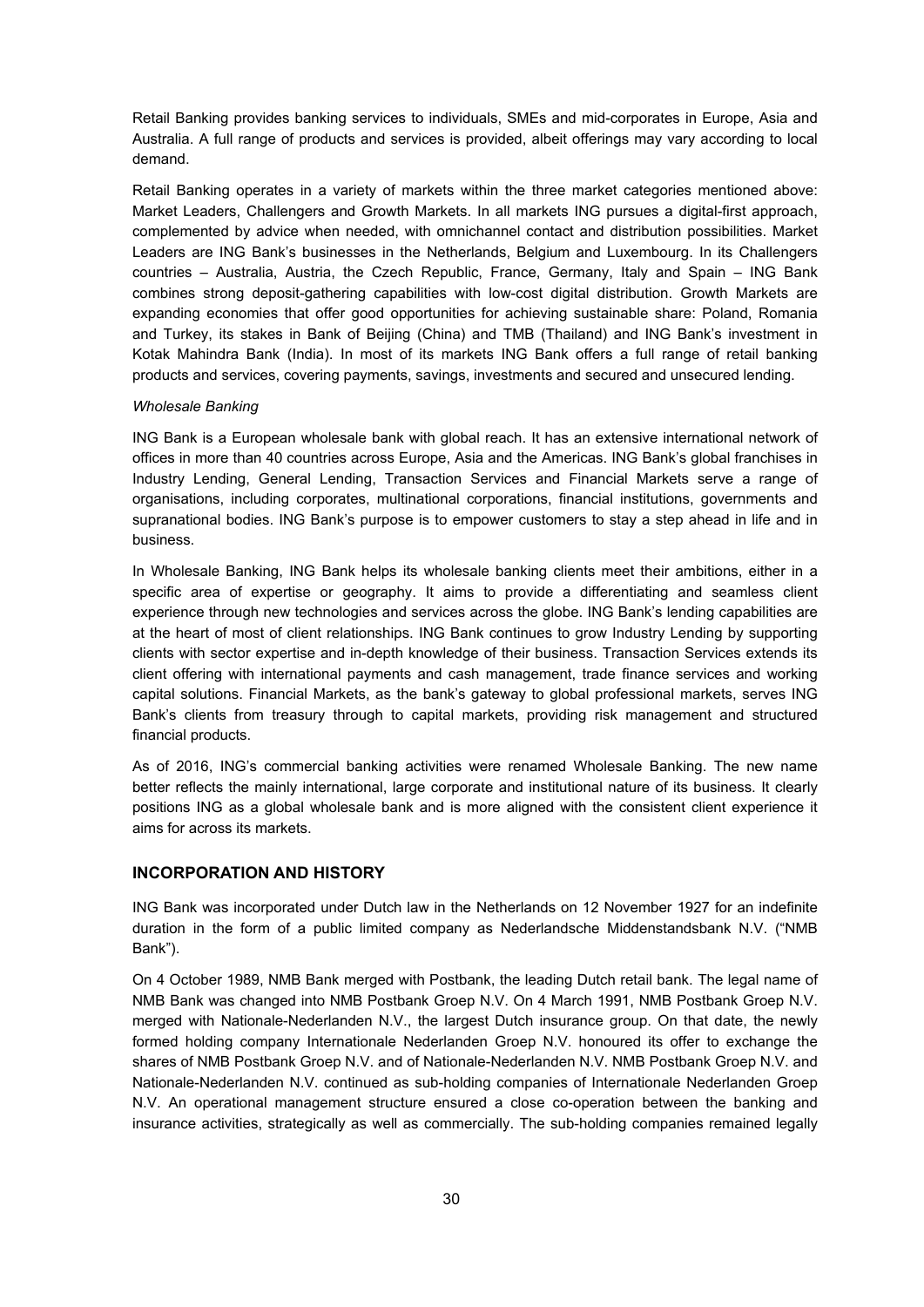separate. After interim changes of name, the statutory names of the above-mentioned companies were changed into ING Groep N.V., ING Bank N.V. and ING Verzekeringen N.V. on 1 December 1995.

In May 2009, ING announced that – in line with its April 2009 strategy announcement – it was taking measures to simplify its governance. These measures have been implemented. In October 2009, ING announced that it would move towards a separation of ING's banking and insurance operations, clarifying the strategic direction for the bank and the insurance company going forward. In April 2016, ING completed the divestment of its insurance business through the sale of its remaining stake in NN Group.

The registered office of ING Bank N.V. is at Bijlmerplein 888, 1102 MG Amsterdam, The Netherlands (telephone number: +31 20 563 9111). ING Bank N.V. is registered at the Chamber of Commerce of Amsterdam under no. 33031431 and its corporate seat is in Amsterdam, The Netherlands. The Articles of Association of ING Bank N.V. were last amended by notarial deed executed on 13 December 2013. According to Article 2 of its Articles of Association, the objects of ING Bank N.V. are to conduct the banking business in the widest sense, including insurance brokerage, to acquire, build and operate real estate, to participate in, manage, finance and furnish personal or real security for the obligations of and provide services to other enterprises and institutions of any kind, but in particular enterprises and institutions which engage in lending, investments and/or other financial services, and to engage in any activity which may be related or conducive to the foregoing.

As a non-listed company, ING Bank N.V. is not bound by the Dutch Corporate Governance Code (the "Code"). ING Group, as the listed holding company of ING Bank N.V., is in compliance with the Code. However, ING Bank is bound to the Dutch Banking Code. The Dutch Banking Code is a form of selfregulation that took effect on 1 January 2010 on a 'comply or explain' basis. On 16 October 2014, the Dutch Banking Association published a revised version of the Dutch Banking Code. Just like its predecessor, the revised version ("Banking Code"), is applicable to ING Bank. The Banking Code applies to the financial year 2015 and subsequent years, as of the financial year 2015, On 2 March 2016, ING Bank published its application of the Dutch Banking Code on its corporate website www.ing.com.

### **SUPERVISORY BOARD AND MANAGEMENT BOARD BANKING**

ING Bank has a two-tier board system, consisting of a Supervisory Board and a Management Board Banking. All members of the Supervisory Board, with the exception of Eric Boyer de la Giroday, are independent within the meaning of the Code. Eric Boyer de la Giroday is not to be regarded as independent within the meaning of the Code because of his position as chairman of the Board of Directors of ING Belgium S.A./N.V. and his former positions as a member of the Executive Board of ING Group and vice-chairman of Management Board Banking of ING Bank N.V. The task of the Supervisory Board is to supervise the policy of the Management Board Banking and the general course of events at ING Bank and to assist the Management Board Banking by providing advice. The Management Board Banking is responsible for the daily management of ING Bank.

The composition of the Supervisory Board and the Management Board Banking is as follows:

- Supervisory Board: J. (Jeroen) van der Veer (chairman), H.J.M. (Hermann-Josef) Lamberti (vicechairman), E.F.C.B. (Eric) Boyer de la Giroday, H.W. (Henk) Breukink, M. (Mariana) Gheorghe, I. (Isabel) Martín Castellá, Robert W.P. Reibestein and A. (Ann) Sherry.
- Management Board Banking: R.A.J.G. (Ralph) Hamers (chairman), J.V. (Koos) Timmermans (vice-chairman), P.G. (Patrick) Flynn (CFO), R.M.M. (Roel) Louwhoff (COO), W.F. (Wilfred) Nagel (CRO), W.L.A. (Bill) Connelly and A. (Aris) Bogdaneris.

The business address of all members of the Supervisory Board and the Management Board Banking is: ING Bank N.V., Bijlmerplein 888 (Amsterdamse Poort), P.O. Box 1800, 1000 BV Amsterdam.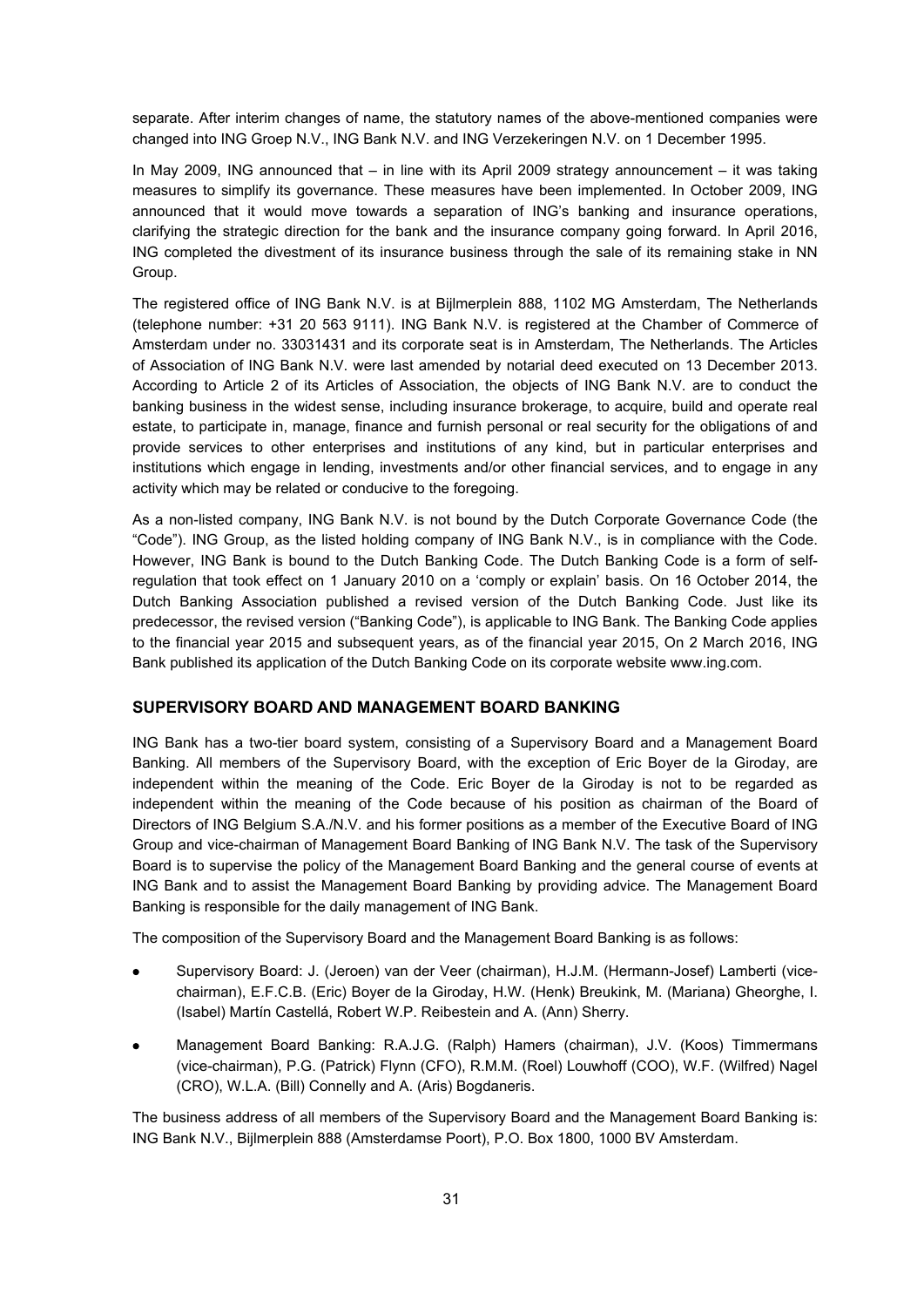In order to avoid potential conflicts of interest, ING Bank N.V. has a policy that members of its Management Board Banking do not accept corporate directorships with listed companies outside ING.

Details of relationships that members of the Management Board Banking may have with ING Group subsidiaries as ordinary, private individuals are not reported.

There are no potential conflicts of interest between any duties owed by the members of the Supervisory Board or the Management Board Banking to ING Bank N.V. and any private interests or other duties which such persons may have.

Listed below are the most relevant ancillary positions performed by members of the Supervisory Board outside ING.

#### **Veer, J. van der**

Chairman of the Supervisory Board of Koninklijke Philips Electronics N.V., The Netherlands.

Member of the Supervisory Board of Koninklijke Boskalis Wesminter N.V.

Member of the Board of Directors of Statoil ASA, Norway.

Member of the Supervisory Board of Het Concertgebouw N.V., The Netherlands.

Chairman of the Supervisory Council of Nederlands Openluchtmuseum, The Netherlands.

Member of the Board of Nationale Toneel (theatre), The Netherlands.

#### **Boyer de la Giroday, E.F.C.B.**

Chairman of the Board of Directors ING Belgium S.A./N.V, Belgium.

Member of the Board of the Directors of the International Institute for Physics and Chemistry founded by Ernest Solvay, asb, Belgium.

### **Breukink, H.W.**

Chairman of the Supervisory Board of NSI N.V. (real estate fund), The Netherlands.

Non-executive director of Brink Groep B.V., The Netherlands.

Chairman of the Supervisory Board of Inholland University, The Netherlands.

Non-executive Director of Gemeente Museum Den Haag, The Netherlands.

#### **Gheorge, M.**

Chief Executive Officer of OMV Petrom S.A., Romania

Chairwoman of the Supervisory Board of OMV Petrom Marketing SRL, Romania

Chairwoman of the Supervisory Board of OMV Petrom Gas SRL, Romania

Chairwoman of the Supervisory Board of OMV Petrom Global Solutions SRL, Romania

#### **Martín Castellá, I.**

Member of the Supervisory Board of SACYR S.A., Spain.

Member of the Advisory Board of NEINVER S.A., Spain.

Member of the Advisory Board of GED Capital, Spain

#### **Lamberti, H-J.M.**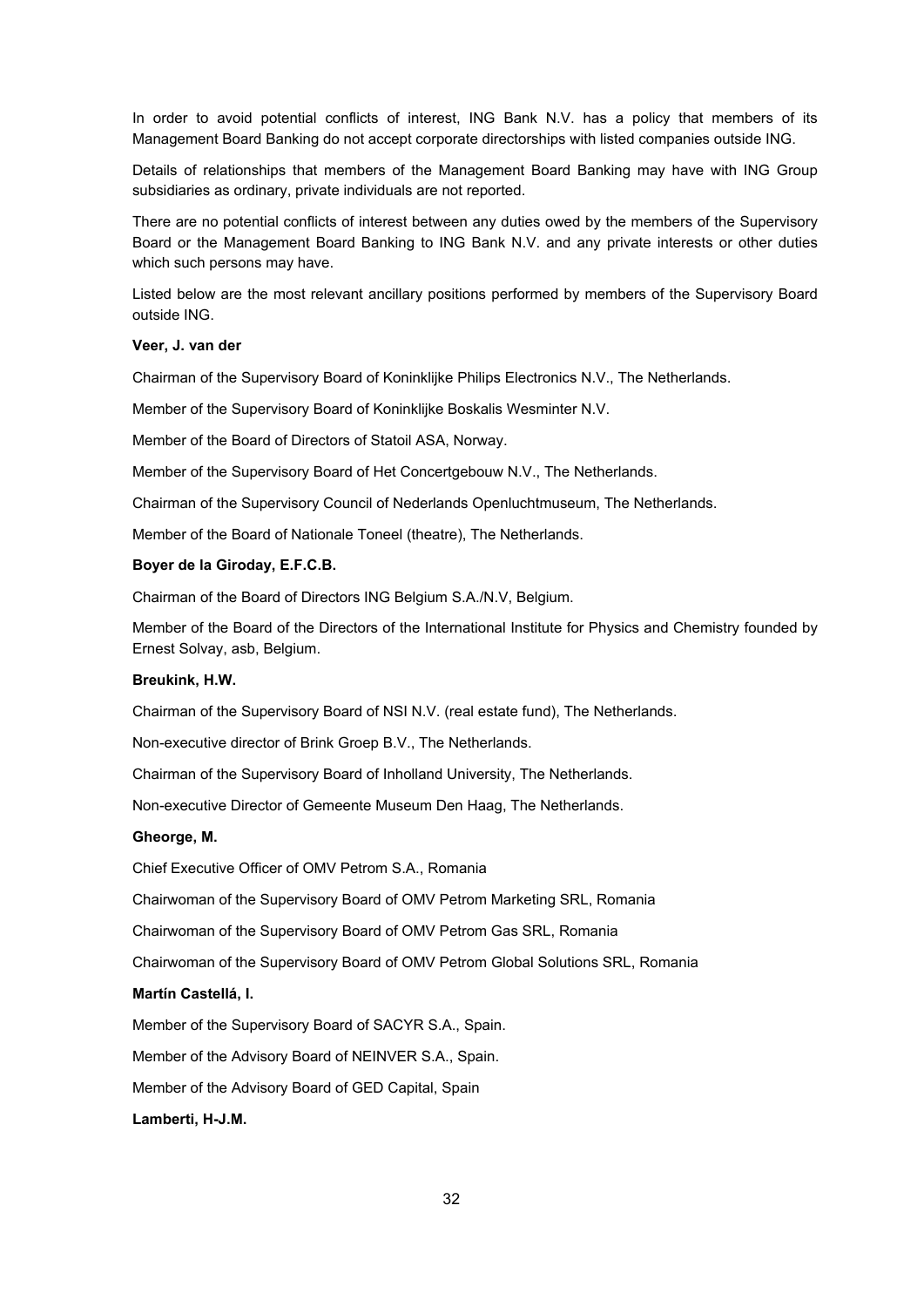Non-executive Member of the Board of Directors of Airbus Group N.V. (formerly European Aeronautic

Defense and Space Company N.V.), The Netherlands.

Chairman of the Supervisory Board of Hypo Group Alpe Adria (HAA), SEE, Austria.

Member of the Supervisory Board Open-Xchange AG, Germany.

Member of the Supervisory Board of Stonebrach, United States of America.

#### **Reibestein, R.W.P.**

Member of the Supervisory Board of IMC B.V., The Netherlands.

Member of the Supervisory Board of World Wildlife Fund, The Netherlands.

#### **Sherry, A.**

Member of the Supervisory Board ING (Australia) Limited, Australia.

Member of the Supervisory Board Sydney Airport Corporation, Australia.

Member of the Supervisory Board The Palladium Group, Australia.

Chairwoman of Carnival Australia (advisory role), Australia.

### **SUPERVISORY BOARD COMMITTEES**

The Supervisory Board has five standing committees: the Audit Committee, the Risk Committee, the Remuneration Committee, the Nomination Committee and the Corporate Governance Committee.

The organisation, powers and conduct of the Supervisory Board are detailed in the Supervisory Board Charter. Separate charters have been drawn up for the Audit Committee, the Risk Committee, the Remuneration Committee, the Nomination Committee and the Corporate Governance Committee. These charters are available on the website of ING Group (www.ing.com) (but are not incorporated by reference in, and do not form part of, this Registration Document). A short description of the duties for the five Committees follows below.

The Audit Committee assists the Supervisory Board in monitoring the integrity of the financial statements of ING Bank N.V., in monitoring the compliance with legal and regulatory requirements and in monitoring the independence and performance of ING Bank's internal and external auditors. At the date of this Registration Document, the members of the Audit Committee were: Hermann-Josef Lamberti (chairman), Eric Boyer de la Giroday, Isabel Martín Castellá, and Robert Reibestein. Eric Boyer de la Giroday is a financial expert as defined in the Dutch Corporate Governance Code considering his academic background as well as his knowledge and experience in his previous role as a board member and vicechairman of ING Groep N.V. and ING Bank N.V.

The Risk Committee assists and advises the Supervisory Board in monitoring the risk profile of ING as a whole as well as the structure and operation of the internal risk management and control systems. At the date of this Registration Document, the members of the Risk Committee were: Robert Reibestein (chairman), Eric Boyer de la Giroday, Hermann-Josef Lamberti and Jeroen van der Veer.

The Remuneration Committee's tasks include advising the Supervisory Board on the terms and conditions of employment (including remuneration) of the members of the Management Board Banking and on the policies and general principles on which the terms and conditions of employment of the members of the Management Board Banking and of senior managers of ING Bank and its subsidiaries are based. At the date of this Registration Document, the members of the Remuneration Committee were: Henk Breukink (chairman) and Jeroen van der Veer.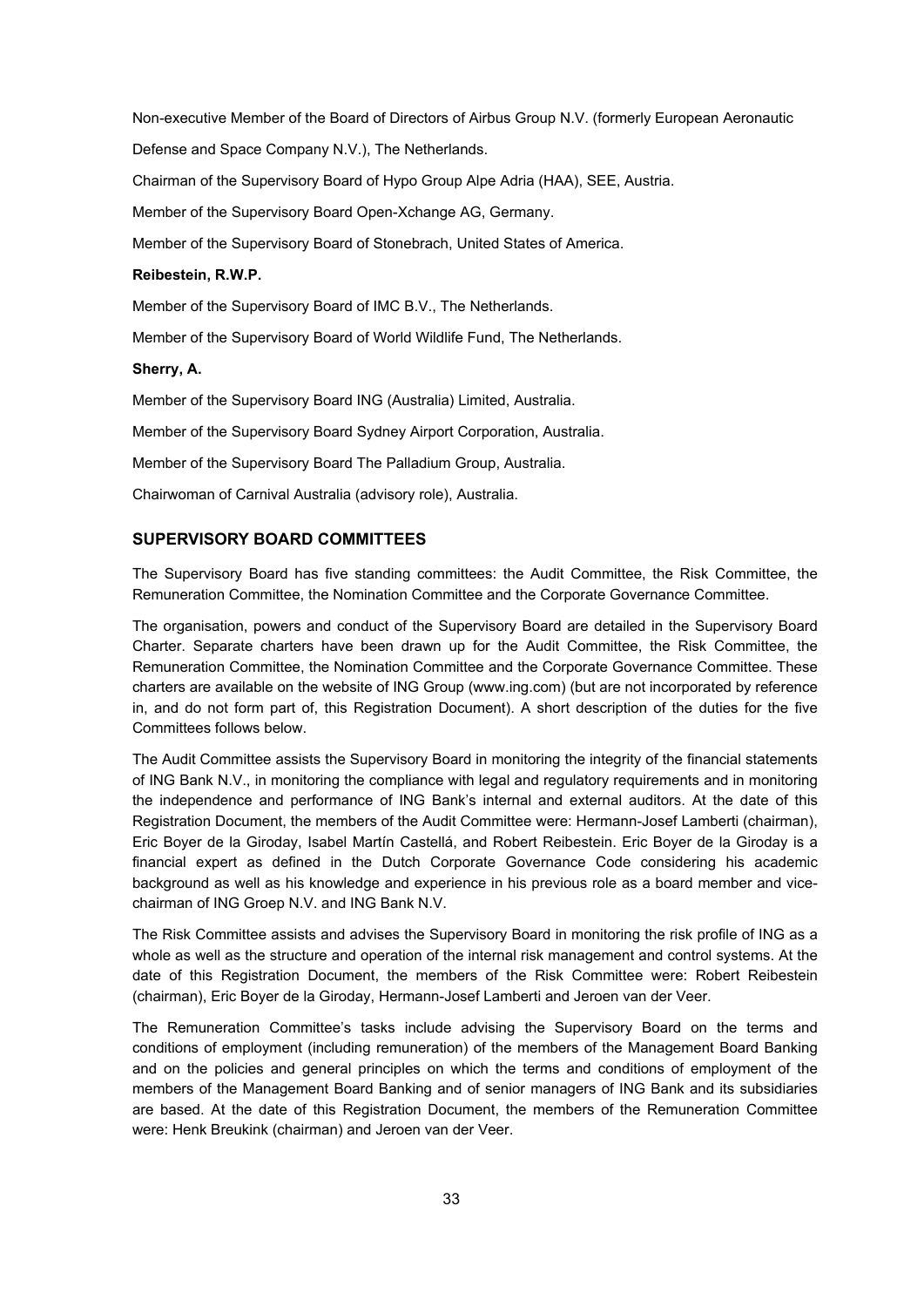The Nomination Committee's tasks include advising the Supervisory Board on the composition of the Supervisory Board and Management Board Banking. At the date of this Registration Document, the members of the Nomination Committee were: Jeroen van der Veer (chairman), Henk Breukink and Isabel Martín Castellá.

The Corporate Governance Committee assists the Supervisory Board in monitoring and evaluating the corporate governance of ING as a whole and reporting on this in the annual report and to the General Meeting. It also advises the Supervisory Board on improvements. At the date of this Registration Document, the members of the Corporate Governance Committee were: Henk Breukink (chairman) and Jeroen van der Veer.

|                                            | 2015           | 2014    | 2013    | 2012    | 2011    |  |
|--------------------------------------------|----------------|---------|---------|---------|---------|--|
|                                            | (EUR millions) |         |         |         |         |  |
|                                            |                |         |         |         |         |  |
|                                            | 838,528        | 828,602 | 787,566 | 834,322 | 961,603 |  |
|                                            | 41,495         | 38,686  | 33,760  | 35,807  | 35,498  |  |
| Deposits and funds borrowed <sup>(3)</sup> | 660,104        | 640,243 | 624,274 | 633,683 | 682,523 |  |
|                                            | 536,543        | 518,119 | 508,329 | 541,527 | 577,569 |  |
| Results <sup>(4)</sup>                     |                |         |         |         |         |  |
|                                            | 17,070         | 15,674  | 15,327  | 16.298  | 17,195  |  |
|                                            | 9,308          | 10,225  | 8,805   | 9,630   | 10,239  |  |
| Additions to loan loss provisions          | 1,347          | 1,594   | 2,289   | 2,125   | 1,670   |  |
|                                            | 6,415          | 3,855   | 4,233   | 4.543   | 5,286   |  |
|                                            | 1.684          | 1.032   | 1.080   | 1,171   | 1,215   |  |
| Net result (before minority interests)     | 4,731          | 2,823   | 3,153   | 3,372   | 4,071   |  |
| Attributable to Shareholders of the parent | 4,659          | 2,744   | 3,063   | 3,281   | 3,993   |  |
| Ratios (in %)                              |                |         |         |         |         |  |
|                                            | 16.04          | 15.53   | 16.46   | 16.96   | 14.26   |  |
|                                            | 13.43          | 12.52   | 13.53   | 14.40   | 11.69   |  |

### **FIVE-YEAR KEY CONSOLIDATED FIGURES FOR ING BANK N.V. (1)**

#### Notes:

(6) Tier 1 ratio = Available Tier 1 capital as a percentage of Risk Weighted Assets. Note: As of 2014, these Risk Weighted Assets are based on Basel III phased-in, until year-end 2013 based on Basel II.

<sup>(1)</sup> These figures have been derived from the audited annual accounts of ING Bank N.V. in respect of the financial years ended 31 December 2011 to 2015, respectively, provided that certain figures in respect of the financial years ended 31 December 2011 to 2013, respectively, have been restated to reflect changes in accounting policies in 2014. See for further details page 26 of the 2014 Annual Report ING Bank N.V.

<sup>(2)</sup> At 31 December.

<sup>(3)</sup> Figures including Banks and Debt securities.

<sup>(4)</sup> For the year ended 31 December.

<sup>(5)</sup> BIS ratio = BIS capital as a percentage of Risk Weighted Assets. Note: As of 2014, these Risk Weighted Assets are based on Basel III phased-in, until year-end 2013 based on Basel II.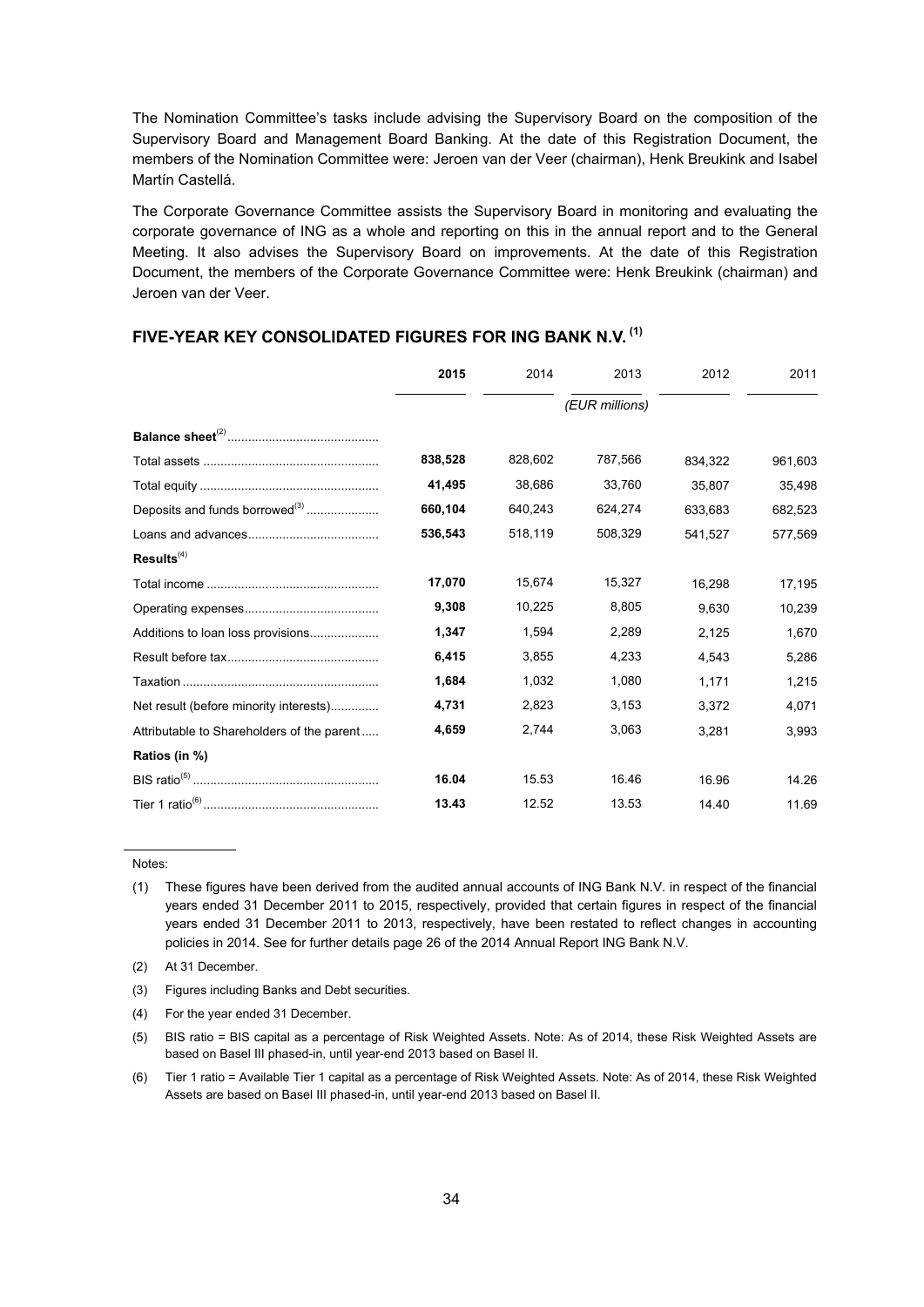# **SHARE CAPITAL AND PREFERENCE SHARES**

The authorised share capital of ING Bank N.V. amounted to EUR 1,808 million at 31 December 2015, consisting of 1,600 million ordinary shares with a nominal value of EUR 1.13 each and 50 preference shares, with a nominal value of EUR 1.13 each. The issued and paid-up capital amounted to EUR 525 million, consisting of 465 million ordinary shares and seven preference shares at 31 December 2015.

### **SIGNIFICANT DEVELOPMENTS IN 2015**

## *Important changes in market and regulatory context*

#### **Macroeconomic developments in 2015**

Several interrelated themes stood out in 2015: the price of oil and other commodities, the resilience of the Chinese economy, and the timing and content of monetary policy measures in the US and the Eurozone. The oil price seemed to have reached a low early in the year and soon started to climb. But it resumed its slide in the second half of the year. This coincided with turmoil on Chinese stock markets and worldwide concerns about Chinese economic growth. These worries spread to other emerging markets. While several emerging markets did indeed see economic growth decelerate, a sharp growth slowdown in China did not materialise in 2015, thanks in part to government stimulus measures.

Meanwhile, the US economy continued to grow at a modest pace in 2015, despite headwinds from a stronger dollar and reduced investment in the oil industry because of low oil prices. The labour market in particular did well, with unemployment falling to levels well below the long-term average. The question of when the US Federal Reserve would start raising rates was therefore a dominant theme for financial markets throughout the year. Expectations began to be tempered at mid-year when the slowdown in emerging markets sparked fears this would also take a toll on the US economy. The US economy remained strong enough however for the Federal Reserve to embark on the first rate hike in more than nine years at its December meeting.

# *Eurozone developments*

In the Eurozone, 2015 saw a policy of further monetary expansion, helping to bring about a broadening of the recovery. Exports and low oil prices supported the Eurozone economy in the first half of the year, although the global slowdown started to weigh on exports towards the end of the year. The combination of low inflation and increasing employment boosted household purchasing power, fuelling consumer confidence and accelerating consumption growth.

The Greek crisis has not materially influenced the Eurozone recovery. Within the Eurozone, Germany in particular was able to take advantage of the weaker euro by increasing its exports, offsetting deteriorating exports to emerging markets. Domestic demand in Germany developed favourably as well, helped by job creation and nominal wage growth. The French economy on the other hand appeared weaker, bogged down by falling house prices and rising unemployment. Italian domestic demand finally began to recover in 2015 – albeit cautiously, while Spain was an outperformer on both gross domestic product (GDP) and jobs growth, thanks in part to earlier structural reforms. In the Netherlands, the revival of the housing market was the most important driver behind the pick-up in both consumption and fixed capital formation.

The weak and fragile nature of the recovery and falling inflation expectations prompted the ECB to embark on quantitative easing early in 2015. This sent Eurozone bond yields to unprecedented lows in the first half of the year. German government bond yields with a duration up to nine years turned negative for a short time. Important money market rates such as three-month Euribor and six-month Euribor sank below zero. As worries about a global slowdown mounted, the ECB announced in December that it will extend its quantitative easing until March 2017, and lowered the deposit rate a further 10 basis points to -0.3%.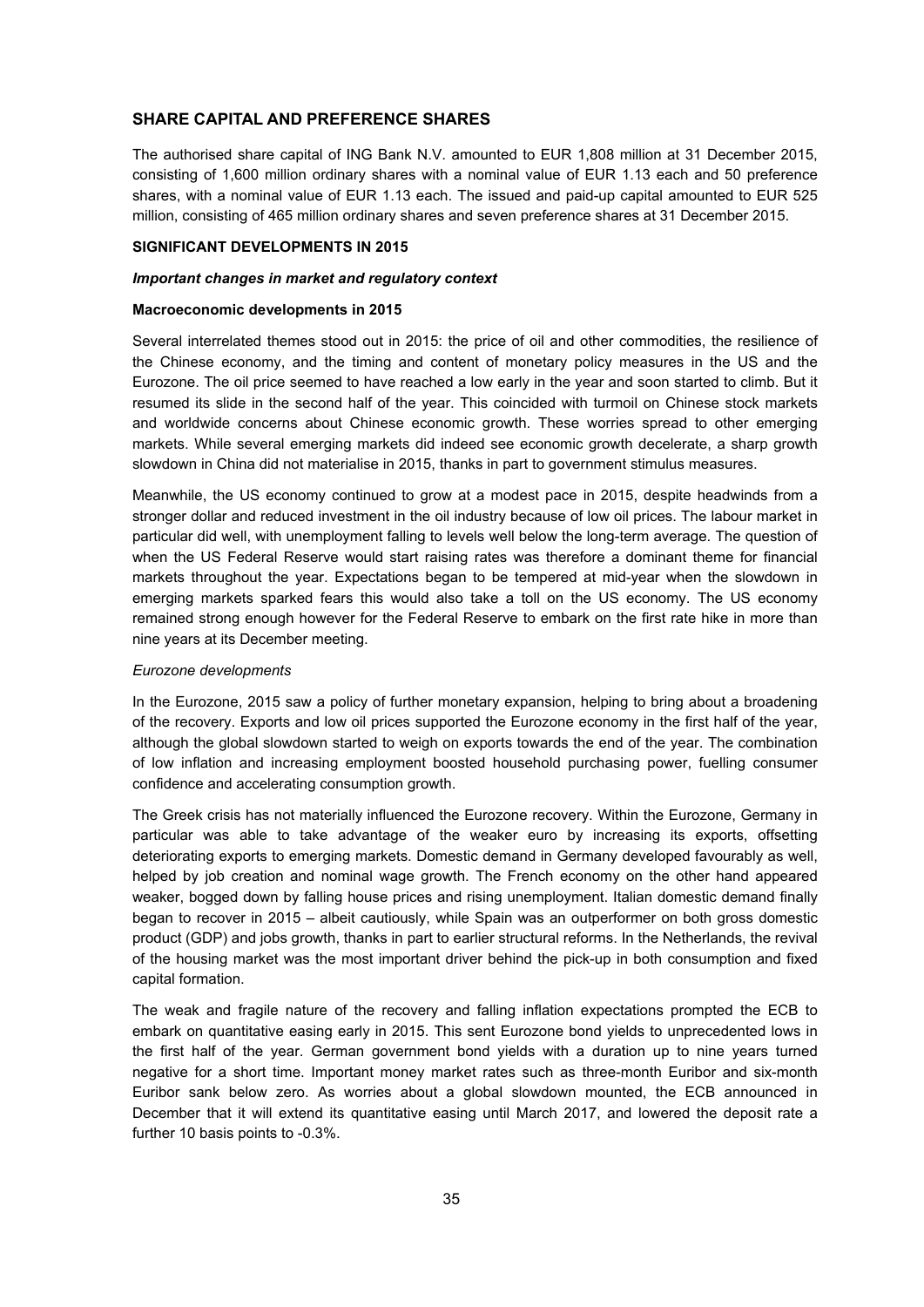Lower interest rates helped shore up Eurozone credit demand. Bank lending to households accelerated modestly in 2015, while lending to businesses finally turned positive after three years of deleveraging. Marked differences between countries remain, with credit growth generally more positive in northern European countries, while still negative in southern ones.

### *Low interest rate environment*

The current situation with persistent low interest rates may put banks' net interest income under pressure. On mortgages for instance, ING Bank could be confronted with higher than expected prepayment rates as the difference between rates on the existing mortgage portfolio and the prevailing market rate causes customers to refinance. On savings, the net interest income may decrease as possibilities for further reduction of client rates on savings deposits are limited. ING Bank actively manages its interest rate risk exposure and successfully maintained the net interest margin on its core lending franchise in 2015. To address the challenge of interest income erosion, containing costs remains an important goal. ING is also putting more emphasis on generating fee-based income and are reassessing its product characteristics.

# **Progress on regulatory initiatives that are most relevant to ING**

November 2014 marked the start of the Single Supervisory Mechanism (SSM), with a central role for the ECB in the prudential supervision of Eurozone banks. This was a decisive moment in the creation of the European Banking Union.

ING Bank has always been a strong supporter of the SSM. As a predominantly European cross-border universal bank, the Issuer has a clear interest in the proper functioning of European financial markets and in a harmonised approach to European supervision. The Issuer believes that it will contribute to a more efficient use of financial funds across Europe and as such should help to foster growth prospects of the European economy.

After the first full year of operating under the new supervisory framework, banks' experiences are generally positive. The SSM aims to create the institutional conditions for overcoming fragmentation in supervisory practices. It is important that common methodologies and a shared culture are created within the SSM. That takes time. Some banks may experience challenges in the short term as they come to terms with the SSM supervisory approach. ING expects that the SSM will increase its transparency as the system gets embedded.

As well as the SSM, 2015 saw preparations for the Single Resolution Mechanism (SRM). The SRM came into force on 1 January 2016. This aims to ensure an orderly resolution process for failing banks.

With SSM and SRM, two of the three pillars of Banking Union have been established. Mutualisation of deposit guarantee schemes, the last remaining pillar, is progressing at a much slower pace. Lack of a common European deposit guarantee scheme leaves the Eurozone potentially vulnerable to banksovereign interdependency, despite the existence of the SSM. For national sovereigns remain, explicitly or implicitly, a liquidity provider of last resort for the deposit insurance scheme. When sovereigns get into trouble, deposit holders will worry that the national deposit guarantee scheme will be unable to meet its commitments should domestic banks fail. Greece's experience in 2015 made this clear. Capital controls had to be imposed to contain a bank run, and a euro deposited at a Greek bank was no longer de facto equal to a euro deposited at a bank in another member state.

#### Payment Services Directive (PSD II)

The second EU Directive on Payment Services (PSD II) was adopted in October 2015. This aims to create an EU-wide single market for payments with a modern and comprehensive set of rules. The goal is to make cross-border payments as easy, efficient and secure as domestic payments within a member state. The PSD II also seeks to improve competition by opening up payment markets to new entrants,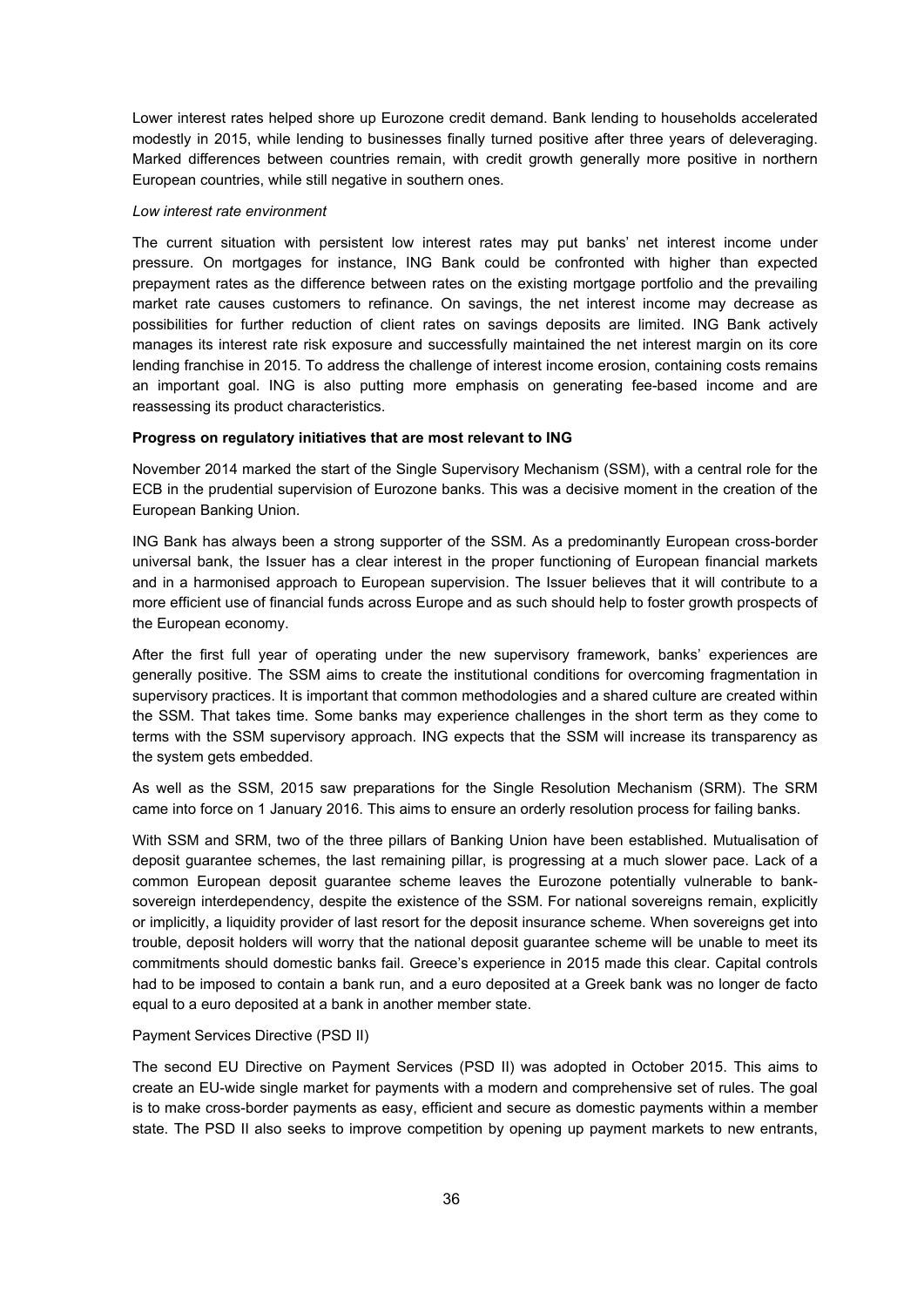thus fostering greater efficiency and cost reduction. While implementation in national law could take several years, ING sees the PSD II as an opportunity to develop new ways of serving its customers.

# **Regulatory uncertainty**

The large number of new regulatory initiatives and consultations concerning banks' capitalisation continued to be a source of uncertainty in 2015. Examples are the ongoing discussions on bail-in-able instruments (MREL/ TLAC), but also discussions in the Basel Committee about the risk weighting methodology and the interest rate risk in the banking book. ING Bank's main concern is that there is insufficient overview of the combined impact of all initiatives. Moreover, it is unclear what regulatory endstate policymakers are aiming for. This regulatory uncertainty complicates multi-year strategic planning and pushes banks towards confining themselves to no-regret decisions. Also considering the competitive pressures and fast market developments outlined below, ING Bank believes this piecemeal approach to regulation is not in the best interest of banks and their stakeholders.

In addition to more traditional financial-sector regulation, ING Bank noticed increasing regulatory interest in environmental and human rights impacts associated with its business activities. The Dutch Government initiative to come to a Banking Sector Agreement on international responsible business conduct, building on the OECD Guidelines for Multinational Enterprises. There is a call on the part of the public for increased transparency and continuous debate on the matter in the EU Parliament. Regulators are also looking at the potential link between sustainability and financial risk. An example is the Financial Stability Board looking into potential financial risks of climate change regulation.

#### **Competitive landscape**

Technology is removing a number of the barriers to entry that once insulated ING Bank's business. ING Bank faces competition from many different directions, with relatively new players providing more segmented offers to its customers and clients. Technology giants, payment specialists, retailers, telecommunication companies, crowd-funding initiatives and aggregators are all encroaching on traditional banking services. ING Bank's clients, in turn, are willing to consider these offers.

The banking industry is highly regulated. Banks strive to act in the interests of their customers. Safe banking requires specific knowledge of financial services and in-depth knowledge of customers as well as rigorous risk-management systems. As competition from outside the banking sector continues to increase, ING Bank has to become faster, more agile and more innovative. The Issuer believes that ING Bank's long track record as a financial institution and a strong brand give it a strong platform from which to face existing and future challenges and become a better company for all its stakeholders. ING Banks is a leader in digital banking, and it has scale combined with local market expertise. It is investing in building profitable, mutually beneficial relationships with its customers, based on the quality of its service and a differentiating customer experience. An example is ING Bank's strategic partnership with Kabbage. Together, they have launched a pilot project in Spain, offering small and medium-sized enterprises (SMEs) loans up to EUR 100,000. Kabbage's automated loan application and approval process is both accelerated and simple for customers. It makes use of full credit scoring and real-time risk monitoring and allows SMEs with an existing business account to get a loan within ten minutes, based on real-time business data.

## **Divestments in 2015**

In April 2015, the merger between ING Vysya Bank ('ING Vysya') and Kotak Mahindra Bank ('Kotak') was completed and the legal entity ING Vysya ceased to exist. As a result of this transaction, ING holds a stake of 6.5% in the combined company, which operates under the Kotak brand. The transaction resulted in a gain of EUR 367 million and is recognised in the line 'Share of result from associates and joint ventures'. The transaction did not materially impact the shareholders' equity of ING Group. As at 31 December 2015, ING accounts for the investment in Kotak as an Available-for-sale equity investment.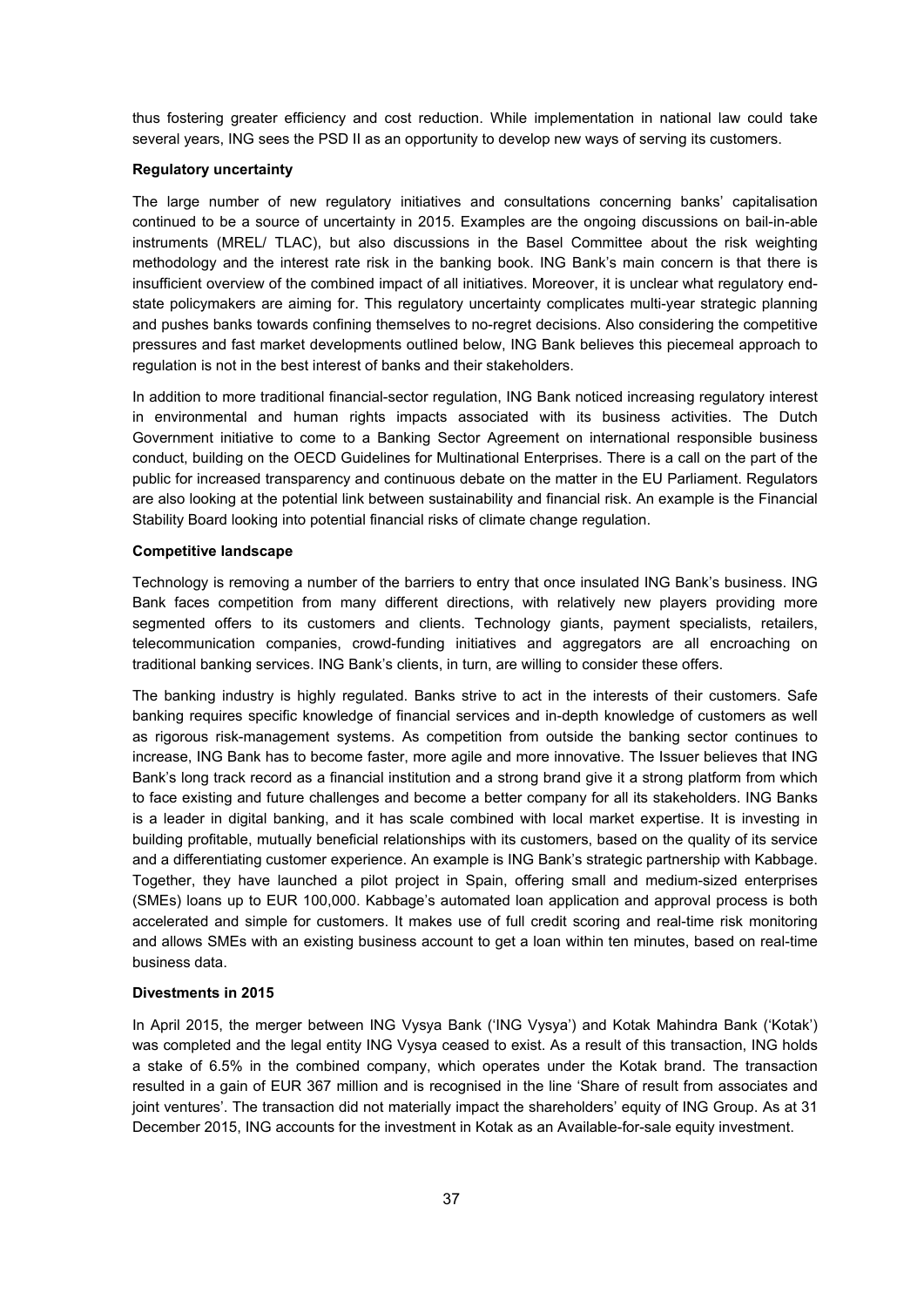### **Additional Tier 1 securities**

On 9 April 2015, ING announced it would issue USD 2.25 billion securities in the form of Perpetual Additional Tier 1 Contingent Convertible Capital Securities qualifying as Additional Tier 1 capital under CRD IV / CRR to further strengthen ING's capital base. The securities are subject to full conversion into ordinary shares of ING Group in the event ING Group's phased-in CET 1 ratio falls below 7.0%. The settlement of the securities occurred on 16 April 2015 and the proceeds of the issue were on-lent to ING Bank N.V. with the intention that the loan qualifies as Additional Tier 1 capital under CRD IV / CRR to further strengthen ING Bank's capital base.

### **SIGNIFICANT DEVELOPMENTS IN 2016**

### **Tier 2 debt instruments**

On 11 April 2016, the Issuer issued EUR 1 billion debt instruments in the form of Fixed Rate Subordinated Notes due 11 April 2028 under its EUR 55 billion Debt Issuance Programme qualifying as Tier 2 capital under CRD IV / CRR to further strengthen its capital base. These debt instruments are subject to an exchange provision pursuant to which these debt instruments issued by the Issuer may be exchanged for subordinated notes issued by ING Groep N.V.

# **DELIVERING ON RESTRUCTURING**

As a result of having received Dutch state aid, ING in 2009 agreed a restructuring plan that met the European Commission's requirements to approve the state aid. The Restructuring Plan subjected ING to certain behavioural restrictions and it was required among other things, to divest a significant part of its operations, including its insurance activities and its ING Direct operations in the United States.

The behavioural restrictions ceased to apply on 29 May 2015 after ING divested NN more than 50% and deconsolidated NN under IFRS. As of 31 December 2015, the Restructuring Plan had been fully implemented, except for ING's obligation to sell its remaining stake in NN Group. In transactions executed in February and April 2016, ING completed the divestment of its stake in NN Group. The divestment improved ING Group's Common Equity Tier 1 ratio and also turned debt at the Group level into a cash surplus, providing ING with ample financial flexibility. ING believes the divestment has left the company stronger, simpler and more sustainable.

# **ING BANK STRATEGY**

# *Purpose*

In 2014, ING articulated its newly defined purpose and the Think Forward strategy. The purpose is defined as: 'empowering people to stay a step ahead in life and in business'.

In a fast-changing and ever-digitising world, customer behaviour and customer needs are continuously changing. The Think Forward Strategy is designed to provide ING Bank a clear sense of purpose and direction guiding how to serve its customers best.

Many of ING Bank's customers are self-directed. They expect solid support from their banking partner, but want to make their own decisions.

ING Bank seeks to empower people and organisations to realise their own vision for a better future in life and in business.

In 2015, ING Bank continued to build on the Think Forward strategy to empower customers and provide them with a differentiated customer experience. That includes a focus on being leaders in the digital customer experience based on easy, 24/7 access, simple products and services, and tools to help customers make sound financial decisions.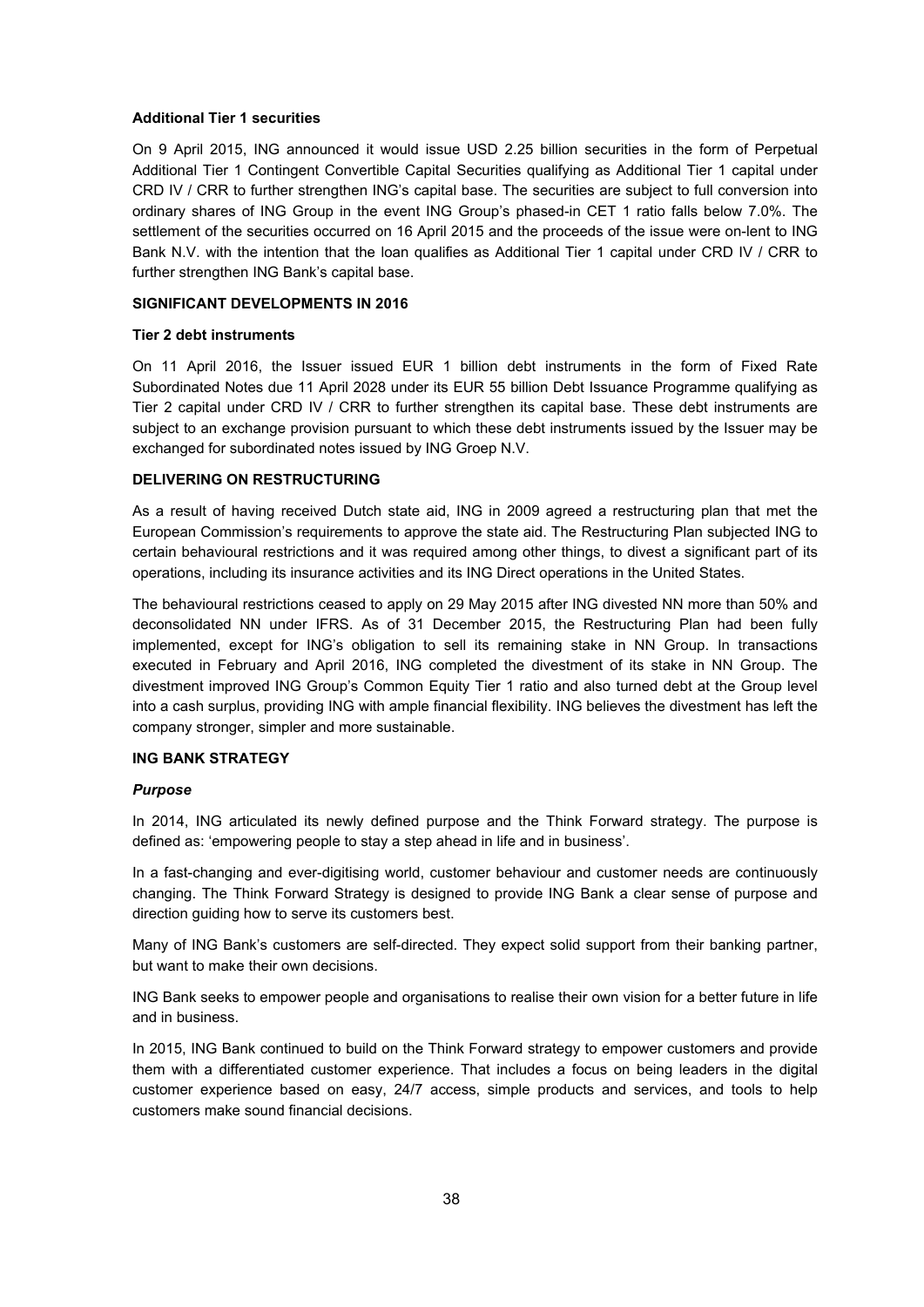Those goals are reflected in its Customer Promise to be clear and simple, make financial services available anytime-anywhere, empower, and to keep getting better for customers. ING Bank's appeal to customers was demonstrated in 2015 by the growing number of primary relationships – customers with current accounts and at least one other product with ING Bank – and ING alos believes that (using Net Promoter Score methodology) customers are rating ING Bank number one compared to peer banks in seven of its leading markets.

Contributing to the sustainable development of society is also an integral part of the Think Forward strategy. ING Bank's sustainability direction focuses on two areas: enhancing the financial capabilities of clients and non-clients, and supporting companies to make the transition to more sustainable business models.

ING Bank financially empowers by making banking accessible and easier to understand in line with its Customer Promise. It serves communities where it operates through programmes to teach financial literacy in schools. Through its partnership with UNICEF ING Bank supports life skills training, including financial literacy training for adolescents in less developed countries.

ING sees sustainability as a source of competitive advantage for companies. The sustainable transitions financed by ING amounted to EUR 23.8 billion at end-2015. It also broadened its sustainability approach in Industry Lending and in General Lending and extended it to other parts of Wholesale Banking.

### *Strategic priorities*

To deliver on its Customer Promise and create a differentiating customer experience, ING Bank has identified four strategic priorities:

**Earn the primary relationship** - the better ING Bank knows its customers, the better it will be able to empower them to make smart financial decisions and continue to be relevant for them. ING Bank can do this best if customers do a range of banking with it – if it is the bank its customers go to for their daily transactions. ING Bank calls that the primary relationship. In Retail Banking, ING Bank defines the retail primary relationship as a payment account with recurrent income and at least one other product with ING. In Wholesale Banking, it aims to increase primary relationships by increasing its so-called "flow" relationships (e.g. transaction services, working capital solutions) and the percentage of relationships where ING Bank is the client's lead finance provider.

**Develop data analytics** - the relationship between banks and their customers, as in other industries, is increasingly a digital one. Digitalisation challenges banks to maintain intimacy with a customer who they rarely meet face to face. But the digital interface also provides a wealth of data on customers' preferences and needs that gives banks important insights to provide the kind of experience customers now expect from businesses they interact with online. Developing analytic skills is essential to serving customers in a digital world. This is not only important for improving customer services, but also for preventing fraud, improving operational processes, reducing risks and generating services that go beyond traditional banking so ING Bank can stay relevant for customers.

**Increase the pace of innovation** - to serve changing customer needs Customer expectations, new technologies and new competitors are transforming the banking industry faster than anticipated. To address that, ING Bank needs to increase the pace of innovation. It promotes an internal culture of innovation and also partner with external parties with specialised knowledge to accelerate the pace of innovation.

**Think beyond traditional banking** - to develop new services and business models, thinking beyond traditional banking is crucial given that disruption in the banking industry puts a significant portion of revenues at risk. ING Bank's payments value chain is already under threat from many bank and nonbank players. To be successful, banks need to expand the concept of what a bank is and what it means to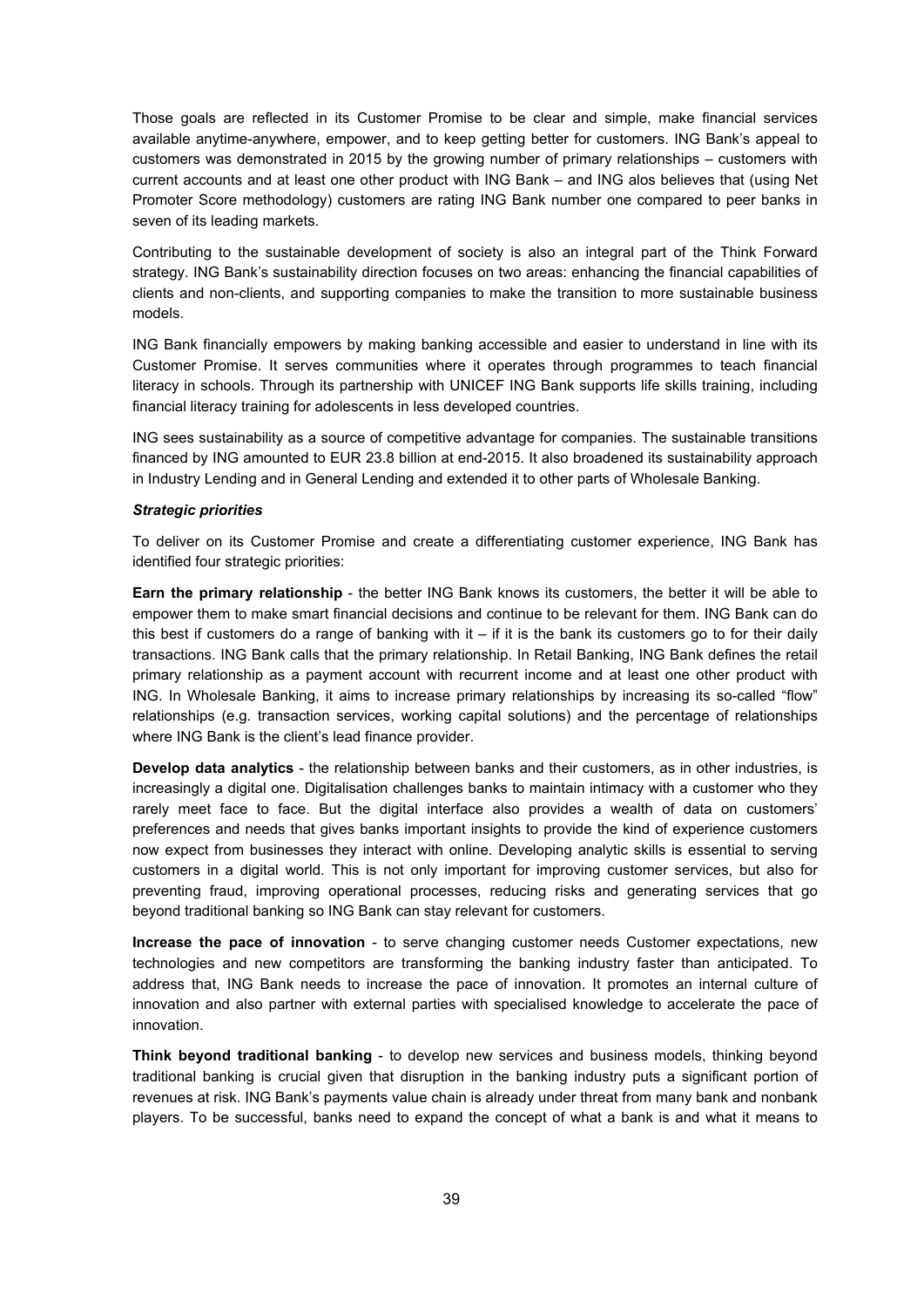customers, by for example finding ways to be relevant to customers earlier in their purchasing decisionprocess.

# *Strong performance in 2015*

ING Bank made progress on many fronts during 2015 in building a bank able to support its customers and fulfil its obligations to other stakeholders in the future. Financial performance was strong in 2015. ING Bank achieved solid profitability and believes it has already met most of its 2017 financial ambitions, including in the areas of capital, return on equity, leverage and dividends.

Its savings and lending franchises performed well. Net customer deposits grew by EUR 25.1 billion, or 5.1 percent. Its core lending grew by net 4.2 percent, or EUR 21.7 billion, in 2015, demonstrating the strength of its lending business. There was good growth in Industry Lending, which also supported lending growth in Challengers & Growth Markets. This is driving sustainable growth in the balance sheets of these countries where ING Bank has strong savings franchises.

ING Bank supports its Wholesale Banking clients with a global network operating in over 40 countries. It added to this network in 2015, expanding its presence in the Americas, Asia and Europe.

ING Bank's strong balance sheet attests to the quality of its risk management. It is among the bestcapitalised listed banks in the Eurozone (Bloomberg, 2015). ING Bank consistently demonstrates its ability to generate capital and now have a limited need for professional funding. Its capital position was further strengthened.

ING Bank believes it is well positioned to continue to be successful.

# *Geographical presence and strategic approach*

ING Bank has a presence in over 40 countries. Though its local businesses vary in terms of their market positions all are guided by ING Bank's purpose of empowerment and strategy to provide customers with a differentiating customer experience through digital leadership.

Market Leaders: are ING Bank's businesses in mature markets in the Benelux where it is among the leaders in retail and wholesale banking. Its strategy is to grow in selected segments, continue to invest in digital leadership with a digital-first model, deliver on operational excellence programmes and create greater cost efficiency in order to fund business expansion in growth markets.

Challengers: are markets where ING Bank offers both retail and wholesale banking services. Its retail activities are mainly directbanking offered online with a significant cost advantage over traditional banks. Its strategy is to leverage its strong savings franchises in these markets to expand into payments accounts and increase the number of primary customer relationships. ING Bank is also using its direct banking experience to grow the lending business at low cost in areas like consumer and SME lending. Further, it is using its strong savings businesses to fund expansion of Wholesale Banking, particularly to support clients in Industry Lending and working capital solutions.

Growth Markets: these are markets with a full range of retail and wholesale banking services in markets with expanding economies and strong growth potential. ING Bank is investing to achieve sustainable franchises and will focus on digital leadership by converging to the direct-first model and by prioritising innovation.

# **CORPORATE ORGANISATION**

ING Bank N.V. has a Supervisory Board and a Management Board Banking. The Management Board Banking is responsible for the day-to-day management of ING Bank and its business lines Retail Banking and Wholesale Banking. See "Supervisory Board and Management Board Banking" above.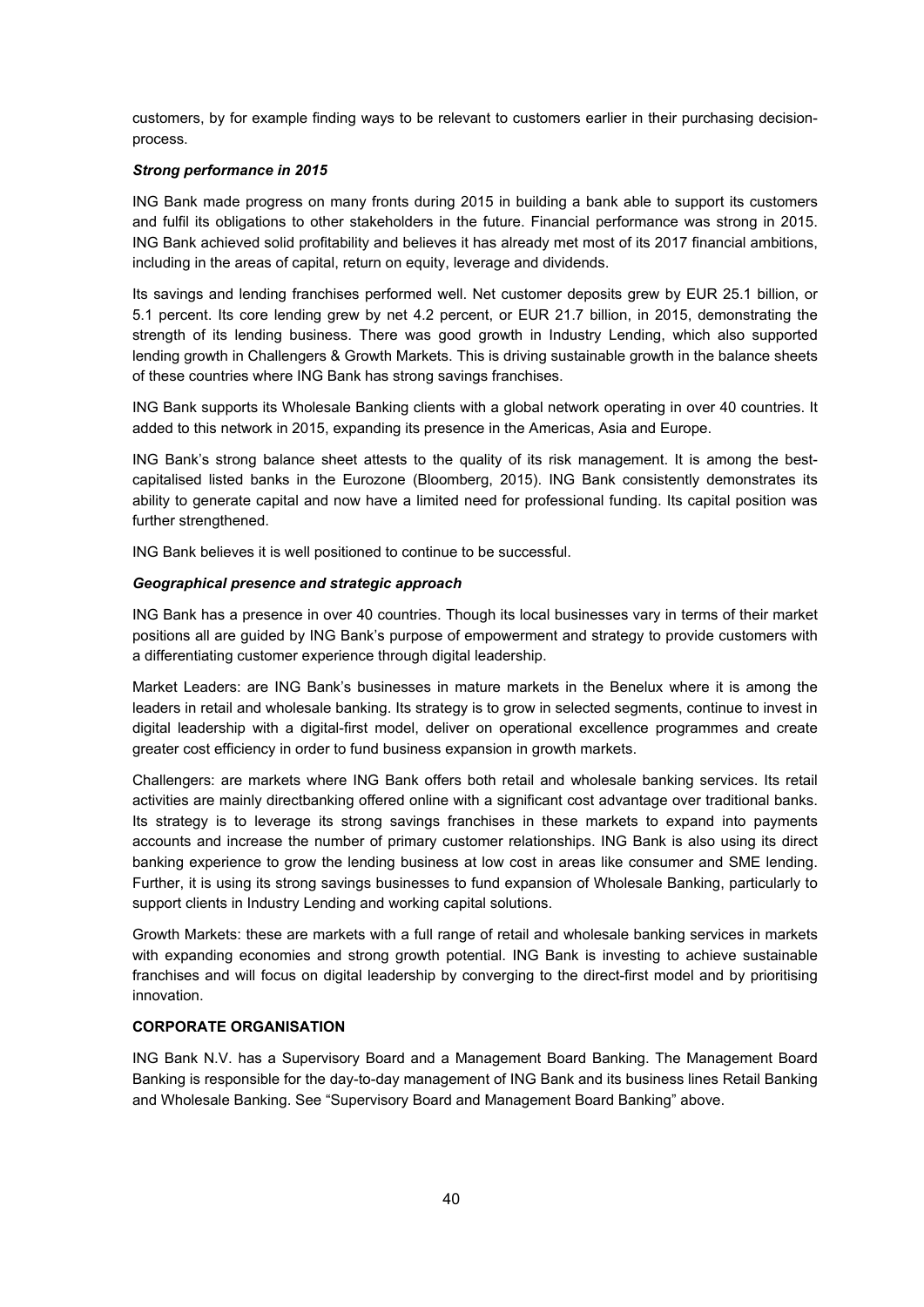The Management Board Banking sets the performance targets and approves and monitors the budgets prepared by the business lines. Business lines formulate strategic, commercial and financial policy in conformity with the strategic and performance targets set by the Management Board Banking.

# *Retail Banking*

Retail Banking provides banking services to individuals, SMEs and mid-corporates in Europe, Asia and Australia. A full range of products and services is provided, albeit offerings may vary according to local demand.

For more on Retail Banking, please refer to the general description (on pages 29 and 30).

# *Wholesale Banking*

ING Wholesale Banking is a European wholesale bank with global reach. It has an extensive international network of offices in more than 40 countries across Europe, Asia and the Americas. Wholesale Banking's global franchises in Industry Lending, General Lending, Transaction Services and Financial Markets serve a range of organisations, including corporates, multinational corporations, financial institutions, governments and supranational bodies. For more on Wholesale Banking, please refer to the general description (on page 30).

# *Industry Lending*

ING Bank's Industry Lending teams provide financing to clients in selected markets based on specialist industry knowledge. Within Industry Lending, activities are grouped into Structured Finance and Real Estate Finance.

Structured Finance is a traditional lending business built up over more than 20 years and based on specialist industry knowledge. ING is a top-10 player globally. The loan portfolio is well diversified across geographies and sectors, which are split into three segments: the Energy, Transport and Infrastructure Group (ETIG), International Trade and Export Finance (ITEF) and the Specialised Financing Group (SFG).

Real Estate Finance's (REF) primary activity is lending to investors in income-producing real estate backed by first mortgages.

# *General Lending*

Many of ING Bank's relationships with corporate clients are anchored through its General Lending capabilities. The challenge in this area is maintaining margins and volumes within its established risk appetite while competition intensifies. This is particularly true in markets where large domestic competitor banks are actively protecting their core franchises. Margins were under continued pressure in 2015 as a result of excess liquidity in loan markets, especially with regard to its corporate clients. Nevertheless, ING Banks holds a position as market leader in the Benelux**,** number one bookrunner in the syndicated loan market in Central and Eastern Europe and a top-10 position in the overall European syndicated loan market (Thomson Reuters, 2015).

# *Transaction Services*

ING Bank has been investing to grow its capabilities in selected areas in Transaction Services (TS), across International Payments & Cash Management, Trade Finance Services (TFS), Working Capital Solutions (WCS) and also Bank Mendes Gans (BMG). ING Bank seeks to support its clients' core processes and daily financial operations through tailor-made, integrated solutions and advice. These activities require a strong focus on operational processing. ING Bank is developing its business platforms by deploying new technologies and through increased standardisation across borders, products and services. TFS finances, settles and mitigates risks of international trade for clients in all markets globally, but primarily in Asia, Central and Eastern Europe, Latin America, Africa and the Middle East. WCS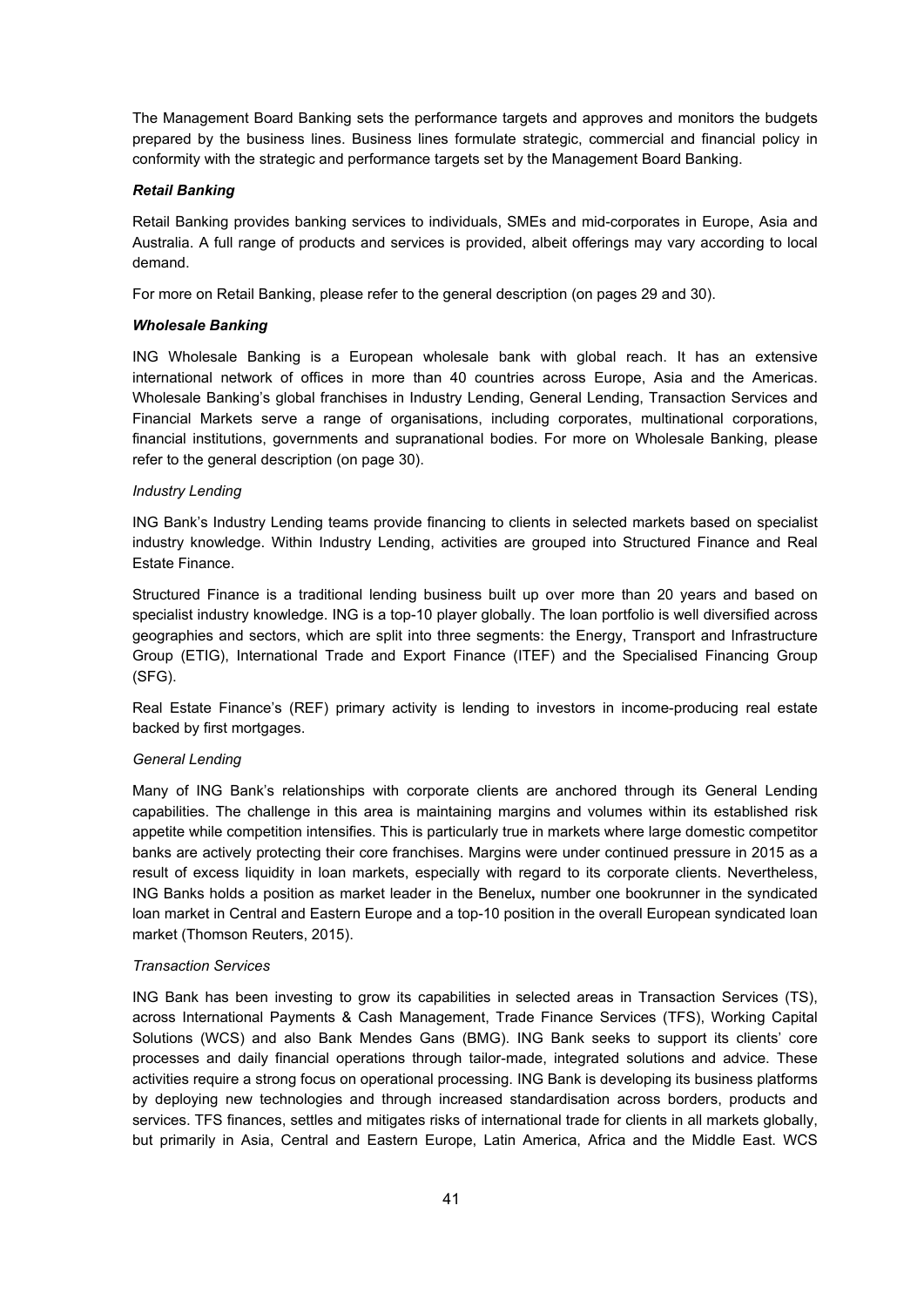combines ING Bank's Supply Chain Finance and Trade Receivables activities. It is a growth area for Wholesale Banking, offering substantial opportunities for ING Bank's clients to achieve efficiency benefits. From the bank's perspective, the underlying short-term and capital-efficient nature of this asset class makes it an attractive area for ING Bank to expand its activities

Transaction Services is made up of Payments & Cash Management, Trade Finance Services, Working Capital Solutions and Bank Mendes Gans. ING Bank seeks to support its clients' core processes and daily financial operations through tailor-made, integrated solutions and advice. These activities require a strong focus on operational processing. ING Bank is developing its business platforms by deploying new technologies and through increased standardisation across borders, products and services.

Trade Finance Services (TFS) finances, settles and mitigates risks of international trade for clients in all markets globally, but primarily in Asia, Central and Eastern Europe, Latin America, Africa and the Middle East. Working Capital Solutions (WCS) combines ING's Supply Chain Finance and Trade Receivables activities – it is a growth area for Wholesale Banking, offering substantial opportunities for its clients to achieve efficiency benefits. ING Bank believes the underlying short-term and capital-efficient nature of this asset class makes it an attractive area for it to expand its activities. Bank Mendes Gans (BMG) is a specialist bank, providing global liquidity management services, including multicurrency, multi-bank cashpooling and netting solutions, to multinational corporations.

# *Financial Markets*

Financial Markets ("FM") is a well-diversified business targeting developed markets and fast-growing economies, focusing on rates and currencies in addition to credit products. FM is a client-driven business franchise. It aims to service ING's institutional, corporate and retail clients with relevant financial markets products. Through FM, ING Bank also provides its clients with a gateway to global institutional markets. ING Bank offers a full range of services, across four main business lines: Emerging Markets, Developed Markets, Global Equity Products and Global Capital Markets. It provides clients with hedging solutions to mitigate financial risk, be that currency, interest rate, equity, commodity or credit risk. It also provides investment solutions to meet specific investment objectives, as well as financing solutions through clients' public or private debt or equity issuance. In 2015, FM began implementing the initiatives embedded in its new strategic plan. This will influence all three drivers of return on equity: revenue, cost and capital deployed. Implementation of the plan is expected to continue into 2016 and beyond. FM also continued to invest to satisfy the evolving EMIR (European Markets and Infrastructure Regulation) and MiFID2 (Markets in Financial Instruments Directive) requirements impacting the European derivative trading markets.

# *Real Estate and Other*

Real Estate & Other (RE&O) focuses on a smooth divestment of the remaining real estate portfolio of the former Real Estate Development and Real Estate Investment Management operations. It also includes General Lease operations outside ING Bank's home markets which have been placed in run-off.

# **REGULATION AND SUPERVISION**

# **European Regulatory framework**

In November 2014, the European Central Bank (ECB) assumed responsibility for a significant part of the prudential supervision of euro area banking groups in the Eurozone, including ING Bank. Now that the ECB has assumed responsibility for the supervision of the banking groups in the Eurozone, it has become ING Bank's main supervisor. The ECB is amongst others responsible for tasks such as market access, compliance with capital and liquidity requirements and governance arrangements. National regulators remain responsible for supervision of tasks that have not been transferred to the ECB such as financial crime and payment supervision.

# **Dutch Regulatory Framework**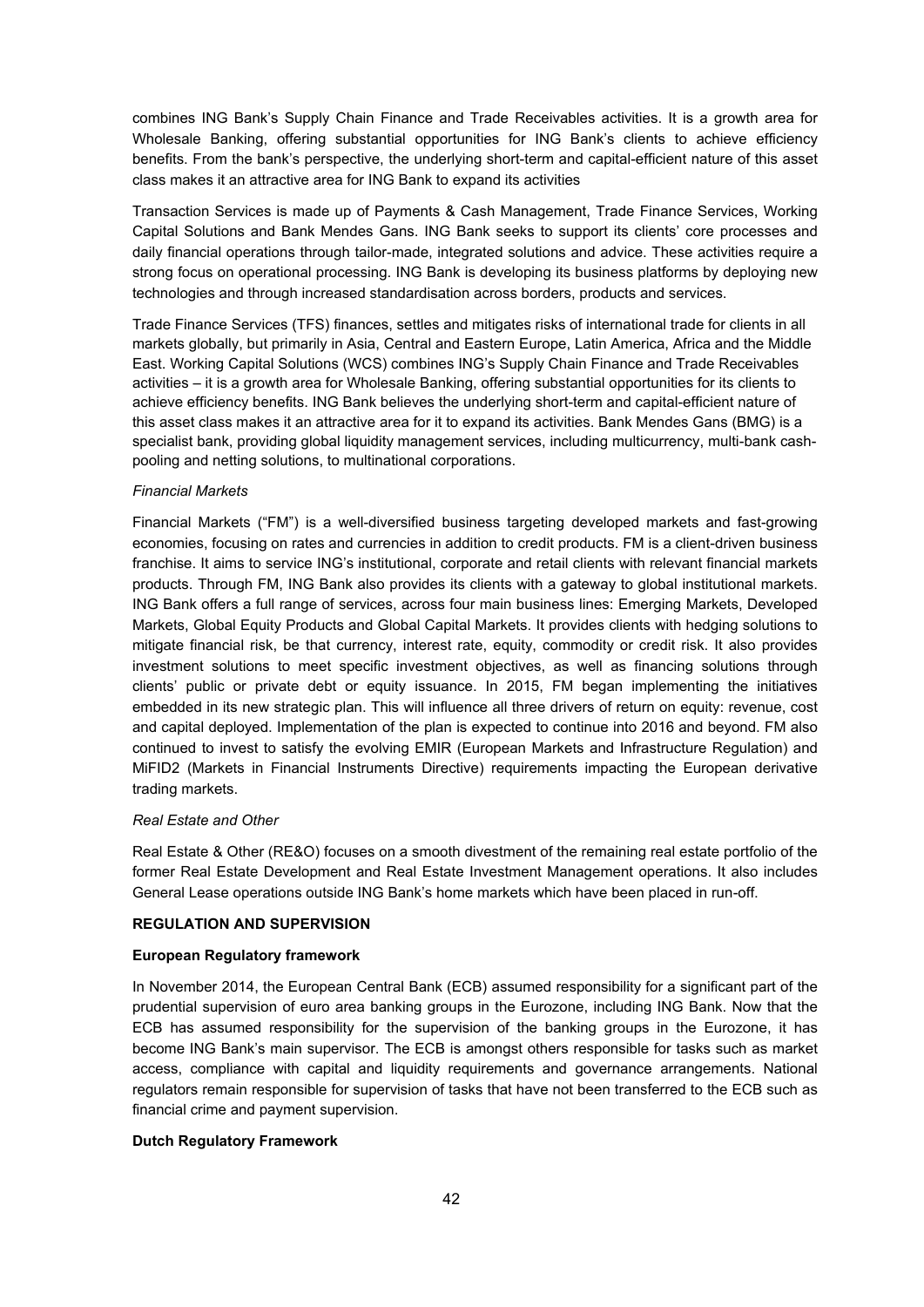The Dutch regulatory system for financial supervision consists of prudential supervision – monitoring the soundness of financial institutions and the financial sector, and conduct-of-business supervision – regulating institutions' conduct in the markets. As far as prudential supervision has not been transferred to the ECB, it is exercised by the DNB, while conduct-of-business supervision is performed by the AFM. DNB is in the lead with regard to macroprudential supervision. However, the ECB can set higher macroprudential obligations than proposed by DNB.

# **Global Regulatory Environment**

There are a variety of proposals that could impact ING Bank globally, in particular those made by the Financial Stability Board and the Basel Committee on Banking Supervision at the transnational level, Dodd-Frank in the United States and an expanding series of supranational directives and national legislation in the European Union. The aggregated impact and possible interaction of all of these proposals are hard to determine, and it may be difficult to reconcile them where they are not aligned. The financial industry has also taken initiatives by means of guidelines and self-regulatory initiatives. Examples of these initiatives are the Dutch Banking Code as established by the Dutch Bankers' Association, which details a set of principles on corporate governance, risk management, audit and remuneration that Dutch banks have to apply on a comply-or-explain basis. Elements of these initiatives may subsequently be incorporated into legislation, as was the case with the "Banker's oath" and remuneration principles from the Dutch Banking Code. The aforementioned "Banker's oath" is a mandatory oath for all employees of banks licensed in The Netherlands, which the Dutch government has introduced, effective per 1 April 2015. In this oath, the employees of the relevant ING Bank entities licensed in The Netherlands, declare that they (i) will perform their duties with integrity and care (ii) will carefully consider all the interests involved in the company, i.e. those of the customers, the shareholders, the employees and the society in which the company operates, (iii) in that consideration, will give paramount importance to the client's interests and inform the customer to the best of their ability, (iv) will comply with the laws, regulations and codes of conduct applicable to them, (v) will observe secrecy in respect of matters entrusted to them, (vi) will not abuse their knowledge, (vii) will act in an open and assessable manner and know their responsibility towards society and (viii) will endeavour to maintain and promote confidence in the financial sector. To enforce the oath, non-compliance can be sanctioned by a special disciplinary court. Moreover, if Executive or Supervisory Board members break the oath, the supervisory authority (DNB/AFM) can decide to reassess their suitability. Work has also been done on many other topics including deposit guarantee schemes and cross border crisis and resolution management.

As mentioned above, a significant change has been made to the supervisory structure within the Eurozone and in November 2014 the Single Supervisory Mechanism ("SSM") came into force, a mechanism composed of national competent authorities and the ECB assuming direct responsibility for a significant part of the prudential supervision of ING Bank and its holding company ING Group. ING expects to benefit from the harmonisation of supervision resulting from the SSM but at the same time does not expect such harmonisation to be fully in place in the short to mid term.

Another significant change in the regulatory environment is the setting up of the Single Resolution Mechanism ("SRM"), which comprises the Single Resolution Board ("SRB") and the national resolution authorities and is fully responsible for the resolution of banks within the Eurozone as of 1 January 2016. ING has been engaging already with the Dutch national resolution authorities for a few years with the aim to draw up a resolution plan for ING. ING will continue to work with the SRB to set up a resolution plan for ING. The rules underpinning the SRM could have a significant impact on business models and capital structure of financial groups but at this stage it is not clear what the impact on ING's banking operations will be.

The ING Bank Financial Economic Crime Policy (the "ING Bank FEC Policy") provides a clear statement of what is required by all ING Bank entities, in order to guard against any involvement in criminal activity,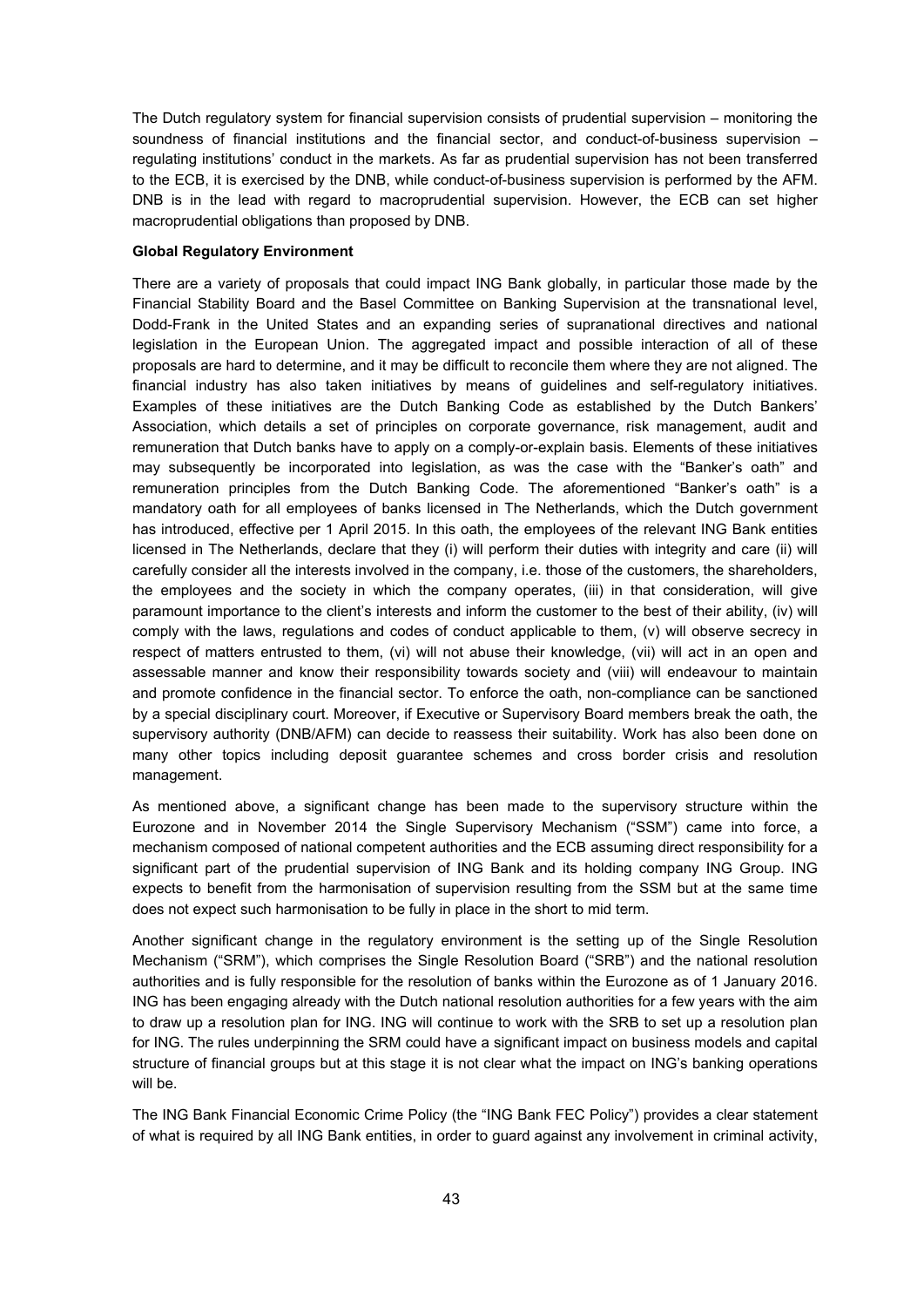and to participate in international efforts to combat money laundering and the funding of terrorist and criminal activities. The requirements in the ING Bank FEC Policy cover minimum standards and controls related to: money laundering, terrorist financing, export trade controls, proliferation financing, sanctions (economic, financial and trade) and countries designated by ING Bank as Ultra High Risk Countries (UHRC). The effectiveness of those controls is reviewed periodically.

The ING Bank FEC Policy directly reflects relevant national and international laws, regulations and industry standards. The ING Bank FEC Policy is mandatory and applies to all ING banking entities, majority owned ING business, businesses under management control, staff departments, product lines and to all client engagements and transactions.

Management of ING Bank entities maintain appropriate local procedures that enable them to comply with local laws, regulations and the relevant ING Bank FEC Policy. Where local laws and regulations are more stringent, the local laws and regulations are applied. Likewise the FEC Policy prevails when the standards therein are stricter than stipulated in local laws and regulations.

As a result of frequent evaluation of all businesses from economic, strategic and risk perspectives ING Bank continues to believe that for business reasons doing business involving certain specified countries should be discontinued. In that respect, ING has a policy not to enter into new relationships with clients from these countries and processes remain in place to discontinue existing relationships involving these countries. At present these countries are North Korea, Sudan, Syria, Iran and Cuba. Each of these countries is subject to a variety of EU, US and other sanctions regimes. Iran, Sudan, and Syria are identified by the US as state sponsors of terrorism and are subject to U.S. economic sanctions and export controls.

Within ING Bank the so-called Sanctions Risk Assessment (SRA) procedure has been developed and implemented within Lending Services. With this procedure all transactions within Lending Services go through a Transaction Due Diligence process in a standardised manner. The outcome of the SRA determines the level of contractual language that is being included in the deal documentation. The SRA takes into consideration the direct and indirect nexus a customer/deal has towards certain countries and sectors. A further roll-out into other business areas of ING is in progress.

In mid 2014 both the US and the EU announced Ukraine-related sanctions. Those sanctions restrict amongst others the dealing in specific (financial) products with certain named parties. Management of ING Bank entities use their existing control framework to ensure compliance with these sanctions.

# **Dodd-Frank Act**

The U.S. Dodd-Frank Wall Street Reform and Consumer Protection Act ("Dodd-Frank Act"), which became law on 21 July 2010, represented a significant overhaul in the regulation of U.S. financial institutions and markets. The primary impact on ING Bank is through the establishment of a regulatory regime for the off-exchange derivatives market, pursuant to Title VII of the Dodd-Frank Act.

Among other things, the regulation of the U.S. derivatives market required swap dealers to register with the Commodity Futures Trading Commission (the "CFTC", the primary swaps regulator in the U.S.) as 'swap dealers' or 'major swap participants' and be subject to CFTC regulation and oversight. The ING subsidiary, ING Capital Markets LLC, is registered as a swap dealer. As a registered entity, it is subject to business conduct, record-keeping and reporting requirements, as well as capital and margin requirements. In addition to the obligations imposed on registrants, such as swap dealers, reporting, clearing, and on-facility trading requirements have been imposed for much of the off-exchange derivatives market. It is possible that registration, execution, clearing and compliance requirements will increase the costs of and restrict participation in the derivative markets. These rules (as well as further regulations, some of which are not yet final) could therefore restrict trading activity, reducing trading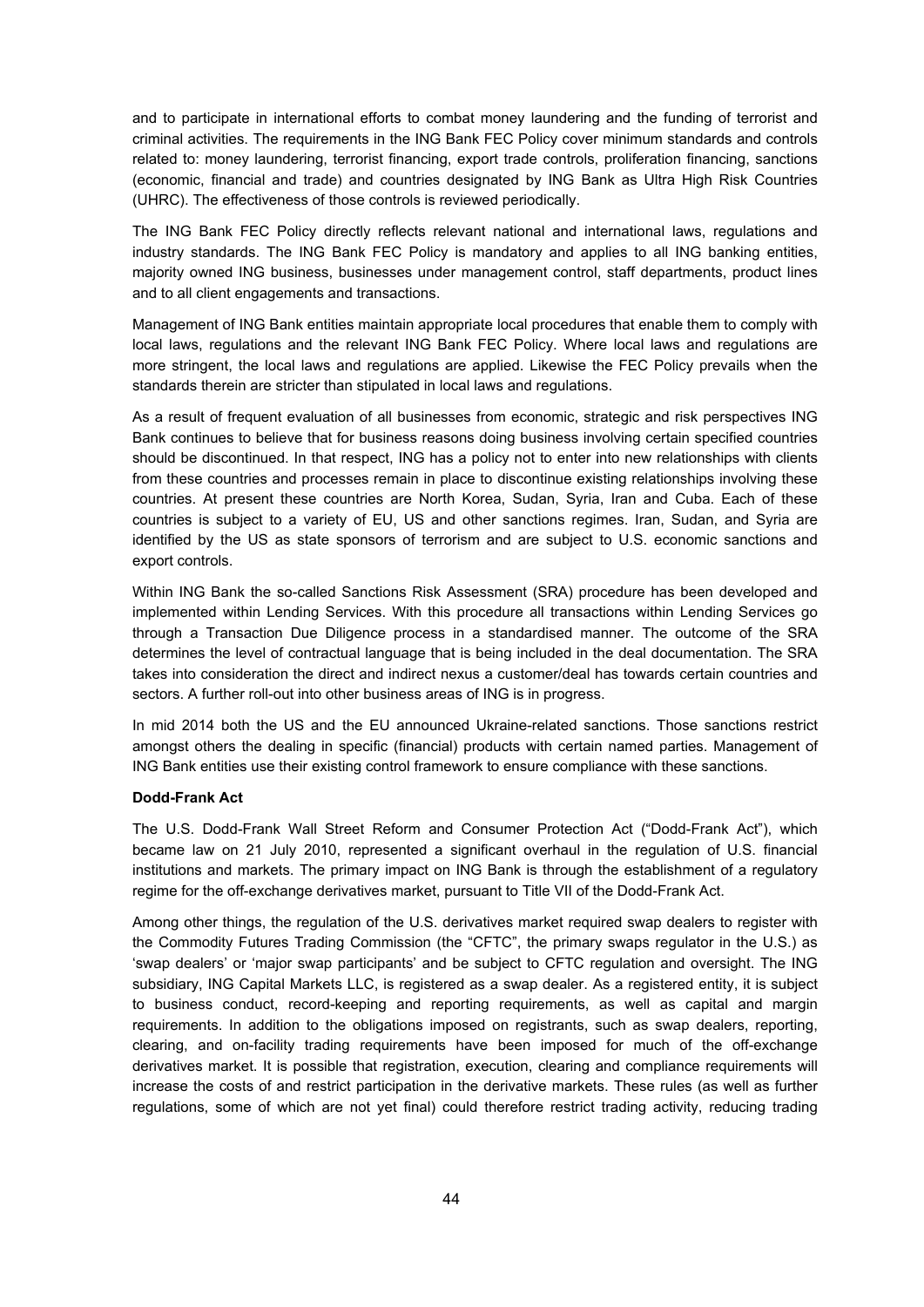opportunities and market liquidity, potentially increasing the cost of hedging transactions and the volatility of the relevant markets. This could adversely affect the business of ING in these markets.

The Dodd-Frank also impacts U.S. banks and non-U.S. banks with branches or agencies in the United States. The primary impacts are through the Volcker Rule and Section 165 of the Dodd-Frank Act.

The Volcker Rule imposes limitation on U.S. banks, the U.S. branches of non-U.S. banks, and the affiliates of either, on proprietary trading and investing in hedge funds and private equity funds.

Among other things, Section 165 of the Dodd-Frank Act imposes capital, liquidity, stress-testing, and risk management requirements on most U.S. banking and non-banking operations of non-U.S. banking organisations with U.S. branches or agencies. Those with U.S. non-banking assets of \$50 billion or more also must establish an intermediate holding company as the top-level holding company for the organisation's U.S. non-banking entities. This intermediate holding company is regulated in a manner similar to a U.S. bank holding company.

The Dodd-Frank Act also created a new agency, the Financial Stability Oversight Council ("FSOC"), an inter-agency body that is responsible for monitoring the activities of the U.S. financial system, designating systemically significant financial services firms and recommending a framework for substantially increased regulation of such firms, including systemically important nonbank financial companies that could consist of securities firms, insurance companies and other providers of financial services, including non-U.S. companies. The consequences of being designated a systemically important non-bank financial company could be significant, including having subsidiaries supervised by the Federal Reserve Board, and being subject to heightened prudential standards, including minimum capital requirements, liquidity standards, short-term debt limits, credit exposure requirements, management interlock prohibitions, maintenance of resolution plans, stress testing, and other restrictions. ING or any part thereof (such as its U.S. operations) has not been designated a systemically significant non-bank financial company by the FSOC and such a designation, particularly after ING's full disposal of Voya, is deemed unlikely.

The Dodd-Frank Act also imposes a number of other requirements, some of which may have a material impact on ING Bank's operations and results, as discussed further under "Risk Factors—The Issuer operates in highly regulated industries. Changes in laws and/or regulations governing financial services or financial institutions or the application of such laws and/or regulations governing its business may reduce its profitability".

# **Basel III and European Union Standards as currently applied by ING Bank**

DNB, ING Bank's home country supervisor until the ECB took over that position in November 2014, has given ING Bank permission to use the most sophisticated approaches for solvency reporting under the Financial Supervision Act, the Dutch legislation reflecting the Basel II and Basel III Frameworks. DNB has shared information with host regulators of relevant jurisdictions to come to a joint decision. In all jurisdictions where the bank operates through a separate legal entity, ING Bank must meet local Basel requirements as well.

ING Bank uses the Advanced IRB Approach for credit risk, an internal VaR model for its trading book exposures and the Advanced Measurement Approach for operational risk. As of 2009, a Basel I regulatory floor of 80% of Basel I RWA has been applicable. A small number of portfolios are still reported under the Standardised Approach.

In December 2010, the Basel Committee on Banking Supervision announced higher global minimum capital standards for banks, and has introduced a new global liquidity standard and a new leverage ratio to be phased in over 2014-2018. The Committee's package of reforms, collectively referred to as the "Basel III" rules, among other requirements, increases the amount of common equity required to be held by subject banking institutions, prescribes the amount of liquid assets and the long term funding a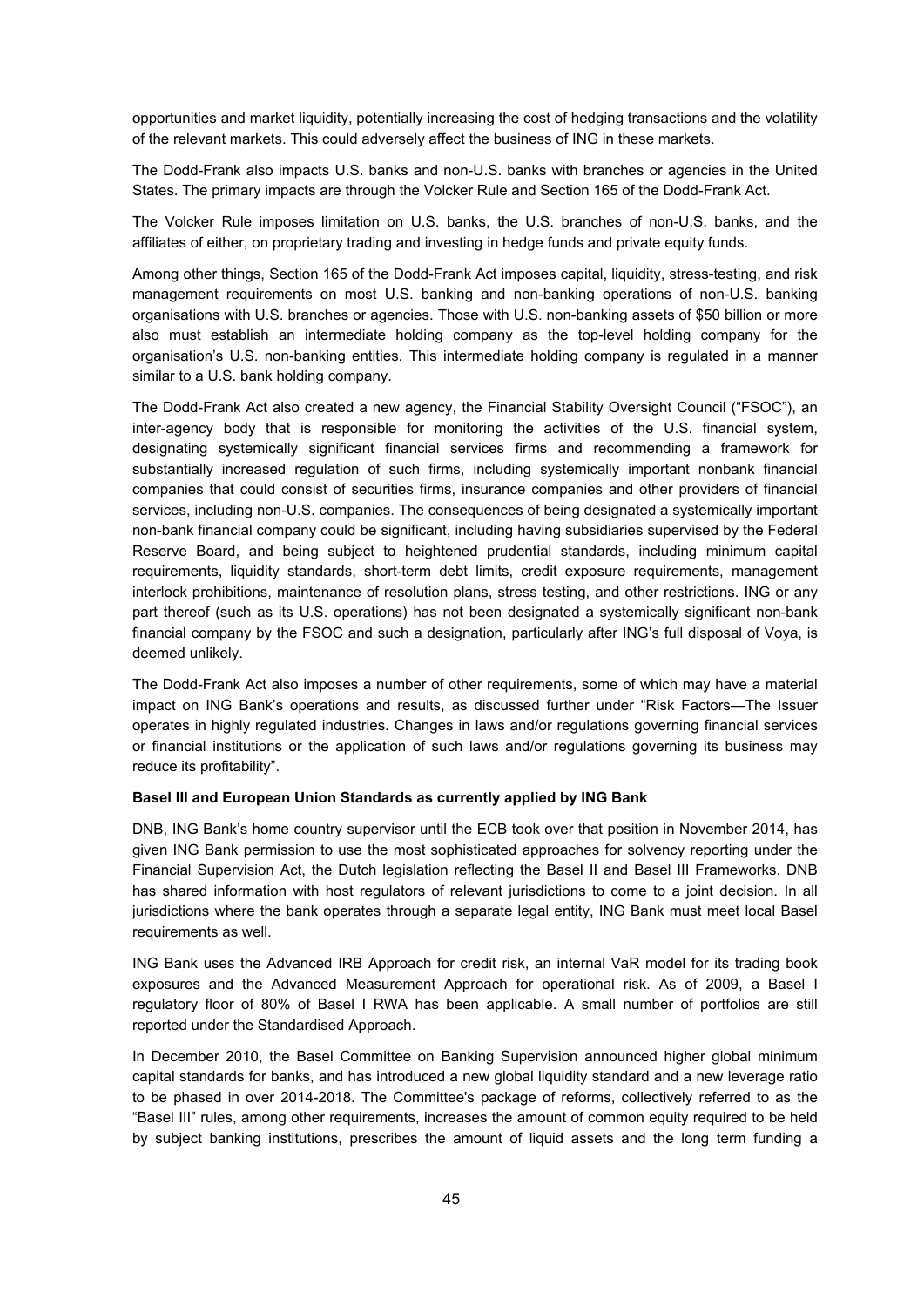subject banking institution must hold at any given moment, and limits leverage. Banks will be required to hold a "capital conservation buffer" to withstand future periods of stress such that the required common equity Tier 1 ratio, when fully phased in on 1 January 2019, will rise to 7%. Basel III also introduces a "countercyclical buffer" as an extension of the capital conservation buffer, which permits national regulators to require banks to hold more capital during periods of high credit growth (to strengthen capital reserves and moderate the debt markets). Further, Basel III will strengthen the definition of capital that will have the effect of gradually disqualifying many hybrid securities during the years 2013-2022, including the hybrids that were issued by the ING Group, from inclusion in regulatory capital, as well as the higher capital requirements (for example, for credit value adjustments ("CVAs") and illiquid collateral) as part of a number of reforms to the Basel II framework. In addition, the Basel Committee and Financial Stability Board ("FSB") published measures that would have the effect of requiring higher loss absorbency capacity, liquidity surcharges, exposure limits and special resolution regimes for, and instituting more intensive and effective supervision of, "systemically important financial institutions" ("SIFIs"), in addition to the Basel III requirements otherwise applicable to most financial institutions. The implementation of these measures began in 2012 and full implementation is targeted for 2019. ING Bank has been designated by the Basel Committee and FSB as a so-called "Global Systemically Important Banks" ("G-SIBs"), most recently in November 2015 and November 2012, and by DNB and the Dutch Ministry of Finance as a "domestic SIB" ("D-SIB") from November 2011 onward.

For European banks the Basel III requirements have been implemented through the Capital Requirement Directive ("CRD IV"). The Dutch CRD IV Implementation Act has led to significant changes in the Dutch prudential law provisions, most notably with regard to higher capital and liquidity requirements for all banks. The CRD IV regime entered into effect in August 2014 in The Netherlands, but not all requirements are to be implemented all at once. Having started in 2014, the requirements will be gradually tightened mostly before 2019 until the Basel III migration process is completed in 2022. While the full impact of the new Basel III rules, and any additional requirements for G-SIBs if and as applicable to ING Group, will depend on how they are implemented by national regulators, including the extent to which such regulators and supervisors can set more stringent limits and additional capital requirements or surcharges, as well as on the economic and financial environment at the time of implementation and beyond, ING Bank expects these rules to have a material impact on ING Bank's operations and financial condition and may require ING Group to seek additional capital. The DNB requires the largest Dutch banks, including ING Group, to build up a 3% Systemic Risk Buffer during 2016-2019 in addition to the capital conservation buffer and the countercyclical buffer described above, but this buffer then includes both the G-SIB and domestic SIB buffers mentioned above.

Banks are also subject to Pillar 2 requirements. Based on an internal capital adequacy assessment process ("ICAAP"), the ECB has examined ING's capital adequacy and determined capital requirements for ING Group of 9.5%, which includes the capital conservation buffer (of 2.5% in 2018), but not the Systemic Risk Buffer (of 3% in 2018) nor the countercyclical buffer (in the current economic environment smaller than a few basis points).

ING Bank files consolidated quarterly and annual reports of its financial position and results with DNB in The Netherlands as well as with the ECB. ING Bank's independent auditors audit these reports on an annual basis.

#### **Benchmarks**

In 2013, financial benchmarks such as LIBOR were at the centre of attention due to manipulation by banks of the submissions to these benchmarks. In 2013, the International Organisation of Securities Commissions ("IOSCO") and the European Securities and Markets Authority ("ESMA") issued principles for the benchmark-setting process that the Issuer fully underwrites. The Issuer has implemented policies and procedures designed to ensure that it complies with the IOSCO and ESMA principles in its submissions to benchmark panels such as EURIBOR and EONIA. In September 2013, the EC published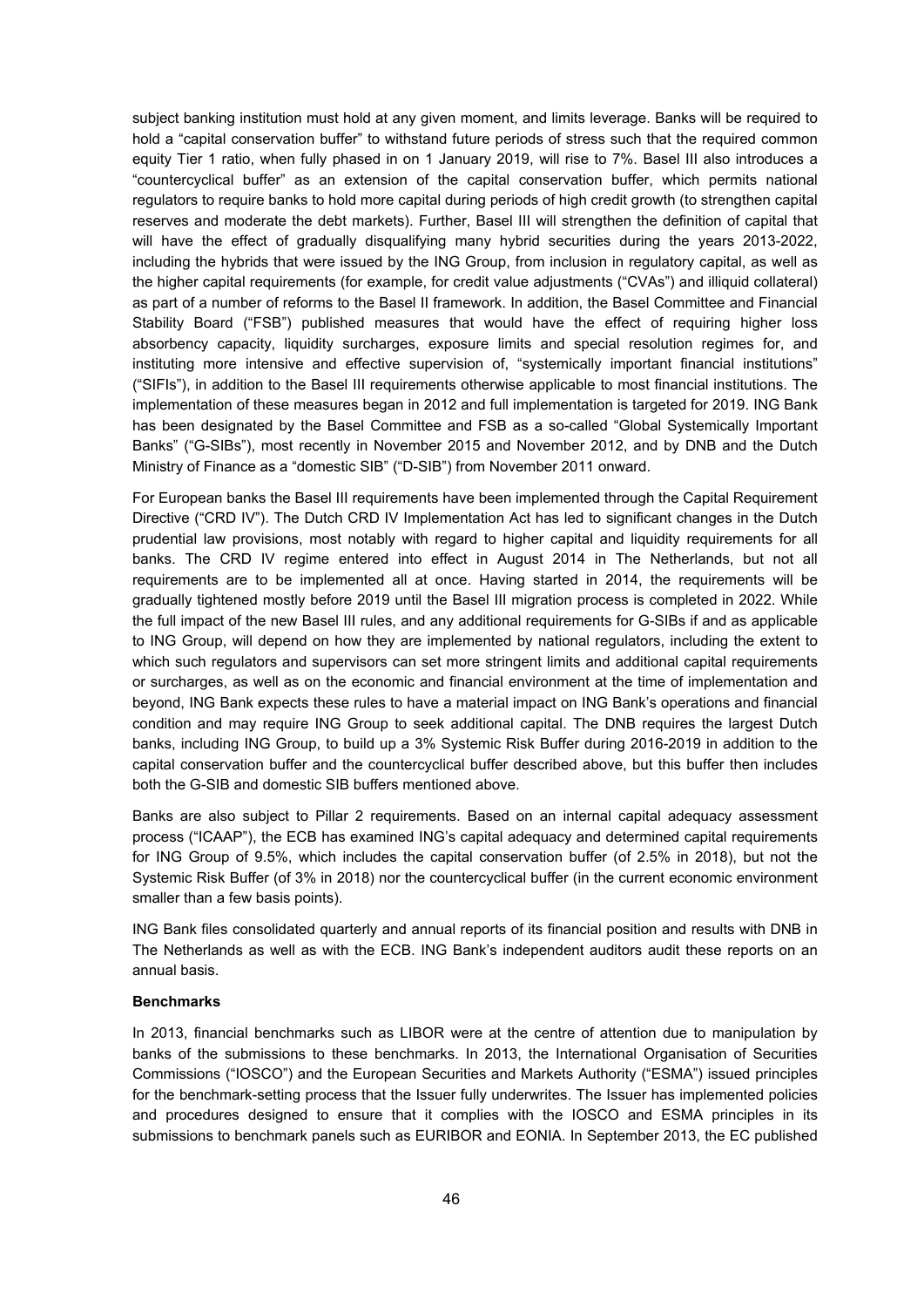a legislative proposal for a regulation on benchmarks which aims to address concerns about the integrity and accuracy of benchmarks by regulating administrators of benchmarks, contributors to benchmarks and benchmark users. In 2014, DNB and the AFM launched a joint thematic review regarding the contributions to benchmarks, the risks of manipulation and the level of adequacy achieved by Dutch financial institutions in managing the inherent integrity risks. The review resulted in a report of DNB and the AFM on Dutch involvement with financial benchmarks on 11 February 2015. DNB and the AFM concluded in their report that financial institutions involved with benchmarks do not yet adequately manage the inherent risks. DNB and the AFM note that some Dutch financial institutions have taken valuable steps forward in the assessment and management of risks associated with benchmarks but there is still room for improvement. The Issuer is aware of the risks related to benchmarks and continuously aims to improve the relevant processes.

### **United States**

ING Bank has a limited direct presence in the United States through the facility of the ING Bank Representative Office in New York. Although the office's activities are strictly limited to essentially that of a marketing agent of bank products and services and a facilitator (i.e. the office may not take deposits or execute any transactions), the office is subject to the regulation of the State of New York Department of Financial Services and the Federal Reserve. ING Bank also has a subsidiary in the United States, ING Financial Holdings Corporation, which through several operating subsidiaries (one of which is registered with the U.S. Commodity Futures Trading Commission as a swap dealer and another of which is registered with the U.S. Securities and Exchange Commission as a securities broker-dealer) offers various financial products, including lending, and financial markets products. These entities do not accept deposits in the United States on their own behalf or on behalf of ING Bank.

### **Anti-Money Laundering Initiatives and countries subject to sanctions**

A major focus of governmental policy on financial institutions in recent years has been aimed at combating money laundering and terrorist financing. The USA PATRIOT Act of 2001 (the "USA PATRIOT Act") substantially broadened the scope of U.S. anti-money laundering laws and regulations by imposing significant new compliance and due diligence obligations, creating new crimes and penalties and expanding the extra-territorial jurisdiction of the United States. The U.S. Treasury Department has issued a number of implementing regulations, which apply various requirements of the USA PATRIOT Act to financial institutions such as the Issuer's bank, broker-dealer and investment adviser subsidiaries and mutual funds advised or sponsored by its subsidiaries. Those regulations impose obligations on financial institutions to maintain appropriate policies, procedures and controls to detect, prevent and report money laundering and terrorist financing and to verify the identity of their customers. In addition, the bank regulatory agencies are imposing heightened standards, and law enforcement authorities have been taking a more active role. Failure of a financial institution to maintain and implement adequate programs to combat money laundering and terrorist financing could have serious legal and reputational consequences for the institution.

Section 219 of the Iran Threat Reduction and Syria Human Rights Act of 2012 ("ITRA"), which was signed into law on 10 August 2012, added a new subsection (r) to Section 13 of the Securities Exchange Act of 1934, as amended, which requires ING Bank to disclose whether ING Group or any of its affiliates has engaged during the calendar year in certain Iran-related activities, including any transaction or dealing with the Government of Iran that is not conducted pursuant to a specific authorisation of the U.S. government.

ING Bank maintains a limited legacy portfolio of guarantees, accounts, and loans that involve various entities with a (perceived) Iranian nexus. These positions remain on the books, but accounts related thereto are 'frozen' under applicable laws and procedures. Any interest or other payments ING Bank is legally required to make in connection with said positions are made into 'frozen' accounts. Funds can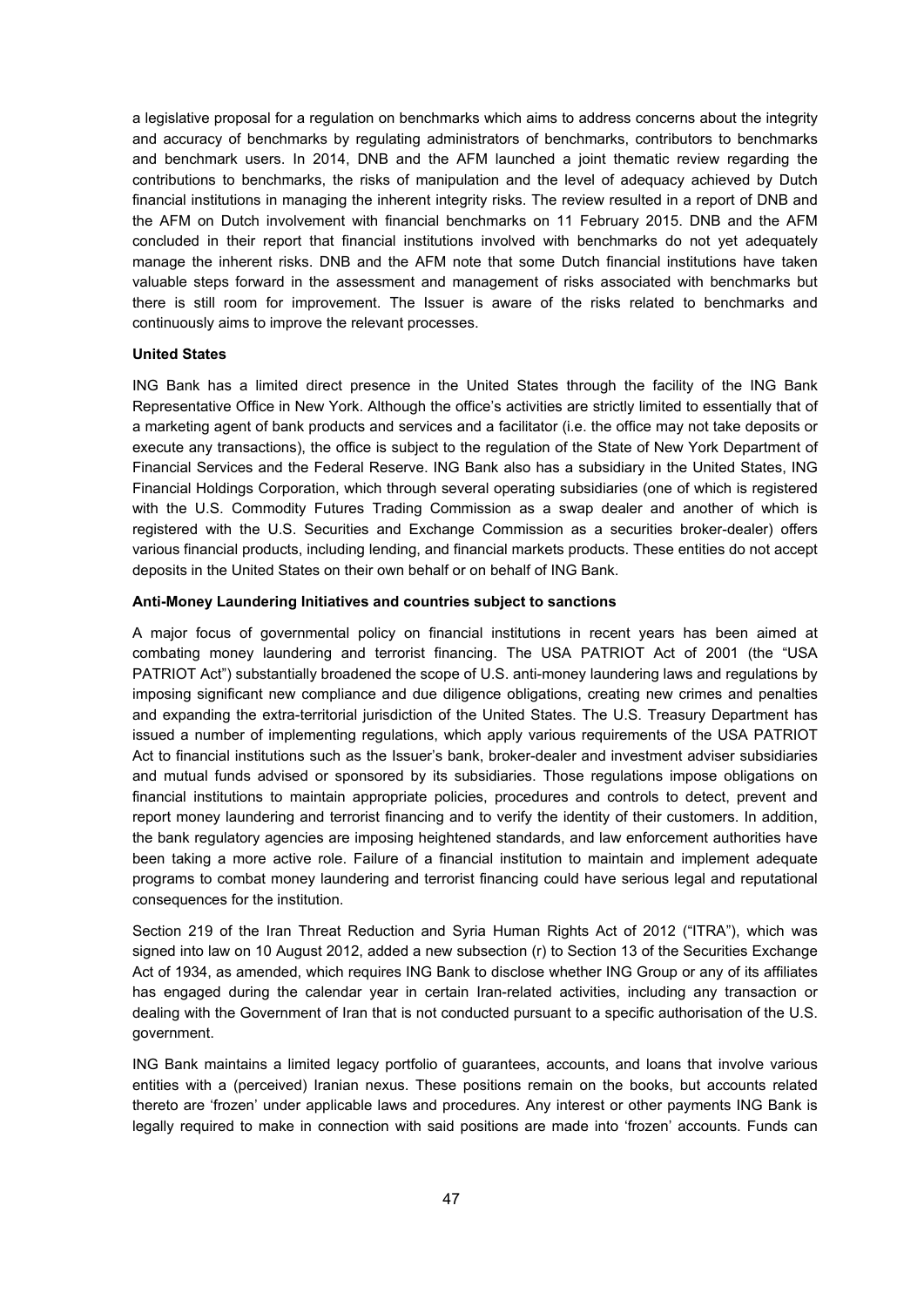only be withdrawn by relevant Iranian parties from these 'frozen' accounts after due regulatory consent from the relevant competent authorities. ING Bank has strict controls in place to ensure that no unauthorised account activity takes place while the account is 'frozen'. ING Bank may receive loan repayments, but all legacy loan repayments received by ING Bank have been duly authorised by the relevant competent authorities. For the relevant period, ING Bank had gross revenues of approximately USD 10.2 million, which was principally related to legacy loan repayment, and ING Bank estimates that it had net profit of approximately USD 75,834. ING Bank intends to terminate each of the legacy positions as the nature thereof and applicable law permits.

# **Australia**

ING Bank's banking activities are undertaken in Australia by ING Bank (Australia) Limited (trading as ING Direct) and ING Bank N.V., Sydney Branch. Banking activities, specifically licensing of an Authorised Deposit Taking Institution ("ADI") in Australia are subject to regulation by the Australian Prudential Regulation Authority ("APRA") and the Australian Securities and Investments Commission ("ASIC"). In addition ING Bank entities are required to comply with the requirements under the Anti-Money Laundering and Counter Terrorism Financing Act that is subject to regulatory compliance oversight by the Australian Transaction Reports and Analysis Centre ("AUSTRAC").

APRA is responsible for the prudential regulation of banks and ADI's, life and general insurance companies, superannuation funds and Retirement Savings Account Providers. ASIC regulates corporate entities, markets, financial services and consumer credit activities. ASIC's aim is to protect markets and consumers from manipulation, deception and unfair practices and also promote confident participation in the financial system.

As an Australian incorporated subsidiary, ING Bank (Australia) Limited is required to comply with corporate requirements and in the event of listing of issued debt securities to comply with Australian Securities Exchange listing and disclosure requirements. ING Bank (Australia) Limited must demonstrate compliance with financial services laws as a condition to maintaining its AFSL and ACL. ING Bank N.V., Sydney Branch is not an Australian incorporated legal entity. ING Bank N.V., Sydney Branch holds its own banking ADI license and AFSL which is limited to the provision of financial services to wholesale clients.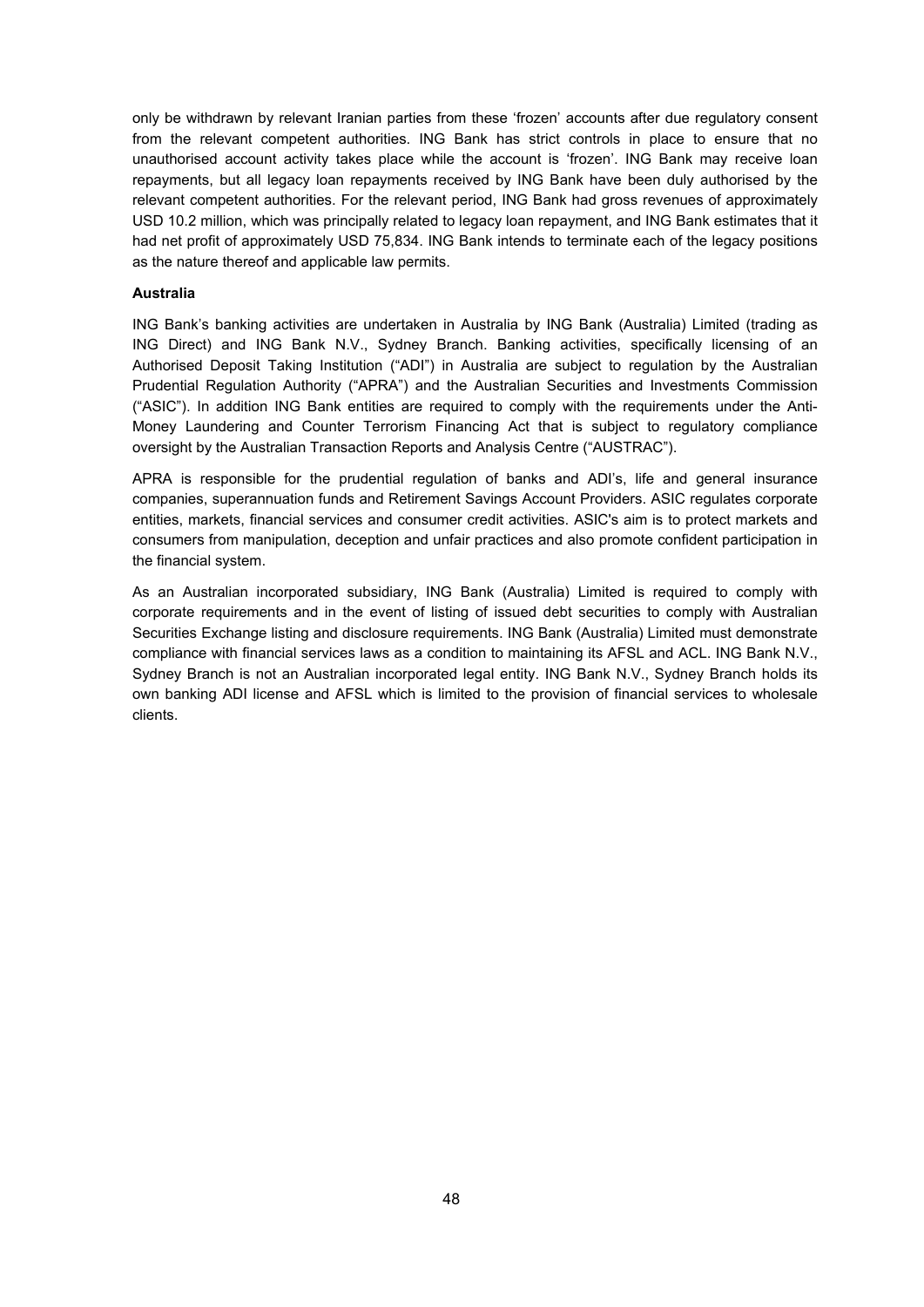# **SELECTED FINANCIAL INFORMATION**

# **CONSOLIDATED BALANCE SHEET OF ING BANK N.V.\***

|                                                              | 31 December<br>2015 | 31 December<br>2014 | 31 December<br>2013 |
|--------------------------------------------------------------|---------------------|---------------------|---------------------|
|                                                              |                     | (EUR millions)      |                     |
| <b>Assets</b>                                                |                     |                     |                     |
|                                                              | 21,458              | 12,222              | 11,920              |
|                                                              | 29,966              | 37,122              | 42,996              |
| Financial assets at fair value through profit and loss:      |                     |                     |                     |
|                                                              | 131,485             | 136,964             | 113,537             |
|                                                              | 3,216               | 4,303               | 5,731               |
| designated as at fair value through profit and loss          | 3,234               | 2,756               | 2,308               |
| Investments:                                                 |                     |                     |                     |
|                                                              | 87,000              | 95,401              | 76,883              |
|                                                              | 7,826               | 2,239               | 3,098               |
|                                                              | 536,543             | 518,119             | 508,329             |
|                                                              | 842                 | 861                 | 937                 |
|                                                              | 77                  | 80                  | 55                  |
|                                                              | 2,027               | 2,100               | 2,282               |
|                                                              | 1,567               | 1,655               | 1,606               |
|                                                              |                     | 729                 |                     |
|                                                              | 13,287              | 14,051              | 17,884              |
|                                                              | 838,528             | 828,602             | 787,566             |
| <b>Equity</b>                                                |                     |                     |                     |
|                                                              | 40,857              | 38,064              | 32,805              |
|                                                              | 638                 | 622                 | 955                 |
|                                                              | 41,495              | 38,686              | 33,760              |
| <b>Liabilities</b>                                           |                     |                     |                     |
|                                                              | 15,920              | 16,599              | 14,776              |
|                                                              | 117,556             | 120,959             | 122,299             |
|                                                              | 33,808              | 30,003              | 27,200              |
| Customer deposits and other funds on deposit.                | 508,740             | 489,281             | 474,775             |
| Financial liabilities at fair value through profit and loss: |                     |                     |                     |
|                                                              | 88,807              | 97,091              | 73,491              |
|                                                              | 4,364               | 6,357               | 9,676               |
| designated as at fair value through profit and loss          | 12,616              | 13,551              | 13,855              |
|                                                              |                     |                     |                     |
|                                                              | 15,222              | 16,075              | 17,734              |
|                                                              | 797,033             | 789,916             | 753,806             |
|                                                              | 838,528             | 828,602             | 787,566             |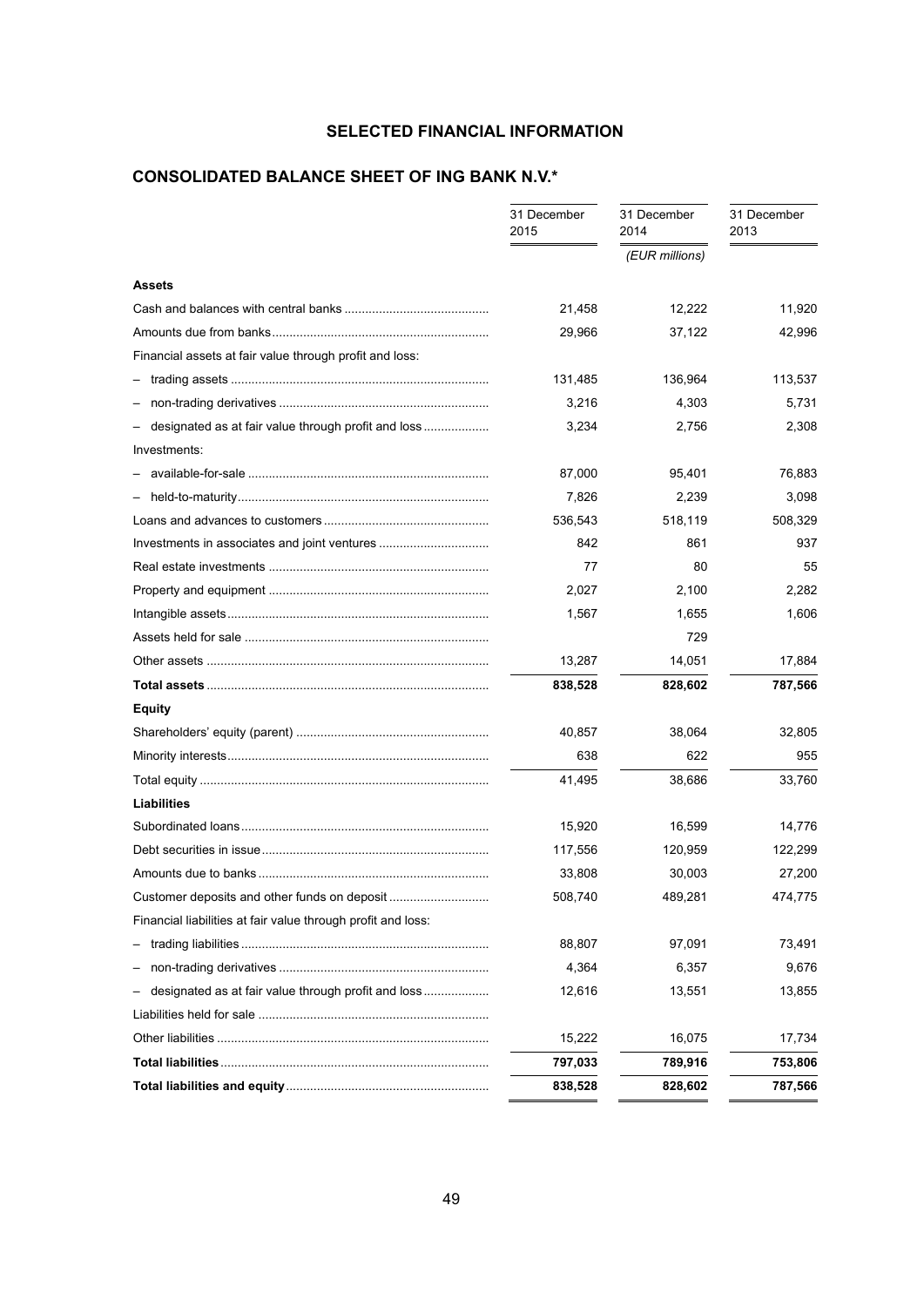\*These figures have been derived from the audited annual consolidated accounts of ING Bank in respect of the financial years ended 31 December 2015, 2014 and 2013.

# **BREAKDOWN OF SHAREHOLDERS' EQUITY OF ING BANK N.V.\***

|                                                           | 31 December<br>2015 | 31 December<br>2014 | 31 December<br>2013 |  |
|-----------------------------------------------------------|---------------------|---------------------|---------------------|--|
|                                                           |                     | (EUR millions)      |                     |  |
|                                                           | 525                 | 525                 | 525                 |  |
|                                                           | 16.542              | 16.542              | 16.542              |  |
|                                                           | 4.897               | 4.781               | 1.414               |  |
|                                                           | -540                | $-609$              | $-989$              |  |
| Net defined benefit asset/liability remeasurement reserve | $-306$              | $-370$              | $-2.671$            |  |
|                                                           | 19.739              | 17.195              | 17.984              |  |
|                                                           | 40.857              | 38.064              | 32.805              |  |

\*These figures have been derived from the audited annual consolidated accounts of ING Bank in respect of the financial years ended 31 December 2015, 2014 and 2013.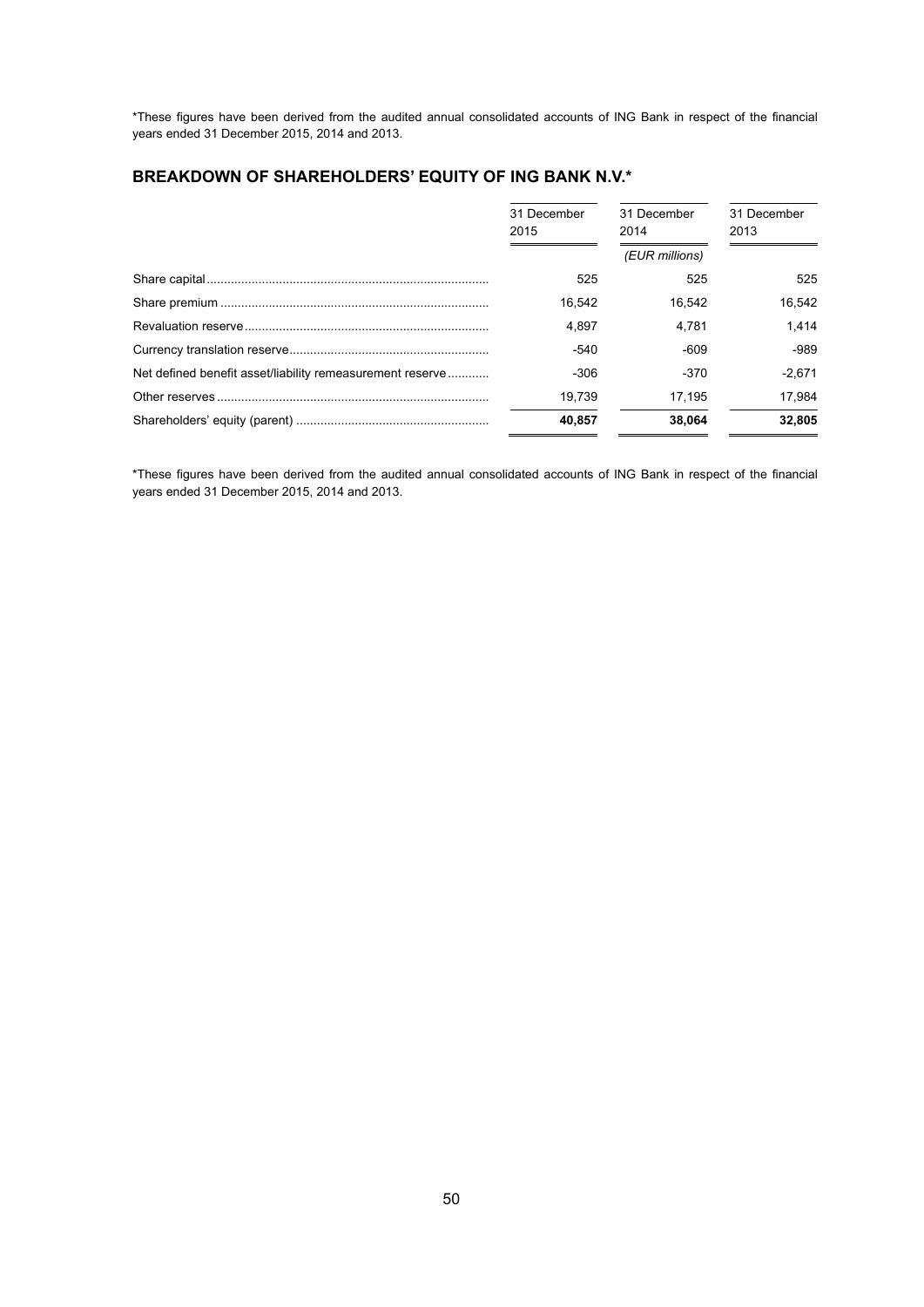# **CONSOLIDATED PROFIT AND LOSS ACCOUNT OF ING BANK N.V.\***

|                                        |          | 2015           |           | 2014   |           | 2013   |
|----------------------------------------|----------|----------------|-----------|--------|-----------|--------|
|                                        |          | (EUR millions) |           |        |           |        |
|                                        | 46,397   |                | 48,376    |        | 51,574    |        |
|                                        | -33,653  |                | $-35,770$ |        | $-39,610$ |        |
|                                        |          | 12,744         |           | 12,606 |           | 11,964 |
| Investment income                      |          | 127            |           | 213    |           | 305    |
| Net gains/losses on disposal of group  |          | $\overline{c}$ |           | 195    |           | 26     |
| Gross commission income                | 3,420    |                | 3,314     |        | 3,345     |        |
| Commission expense                     | $-1,100$ |                | $-1,023$  |        | $-1,105$  |        |
| Commission income                      |          | 2,320          |           | 2,291  |           | 2,240  |
| Valuation results on non-trading       |          | 174            |           | $-370$ |           | 281    |
|                                        |          | 1,159          |           | 561    |           | 485    |
| Share of result from associates and    |          | 493            |           | 76     |           | 22     |
|                                        |          | 51             |           | 102    |           | 4      |
|                                        |          | 17,070         |           | 15,674 |           | 15,327 |
| Addition to loan loss provisions       |          | 1,347          |           | 1,594  |           | 2,289  |
|                                        |          | 4,962          |           | 5,783  |           | 4,914  |
| Other operating expenses               |          | 4,346          |           | 4,442  |           | 3,891  |
|                                        |          | 10,655         |           | 11,819 |           | 11,094 |
|                                        |          | 6,415          |           | 3,855  |           | 4,233  |
|                                        |          | 1,684          |           | 1,032  |           | 1,080  |
| Net result (before minority interests) |          | 4,731          |           | 2,823  |           | 3,153  |
| Attributable to:                       |          |                |           |        |           |        |
|                                        |          | 4,659          |           | 2,744  |           | 3,063  |
|                                        |          | 72             |           | 79     |           | 90     |
|                                        |          | 4,731          |           | 2,823  |           | 3,153  |

\*These figures have been derived from the audited annual consolidated accounts of ING Bank in respect of the financial years ended 31 December 2015, 2014 and 2013, provided that certain figures have been restated (please see page 53 for more information).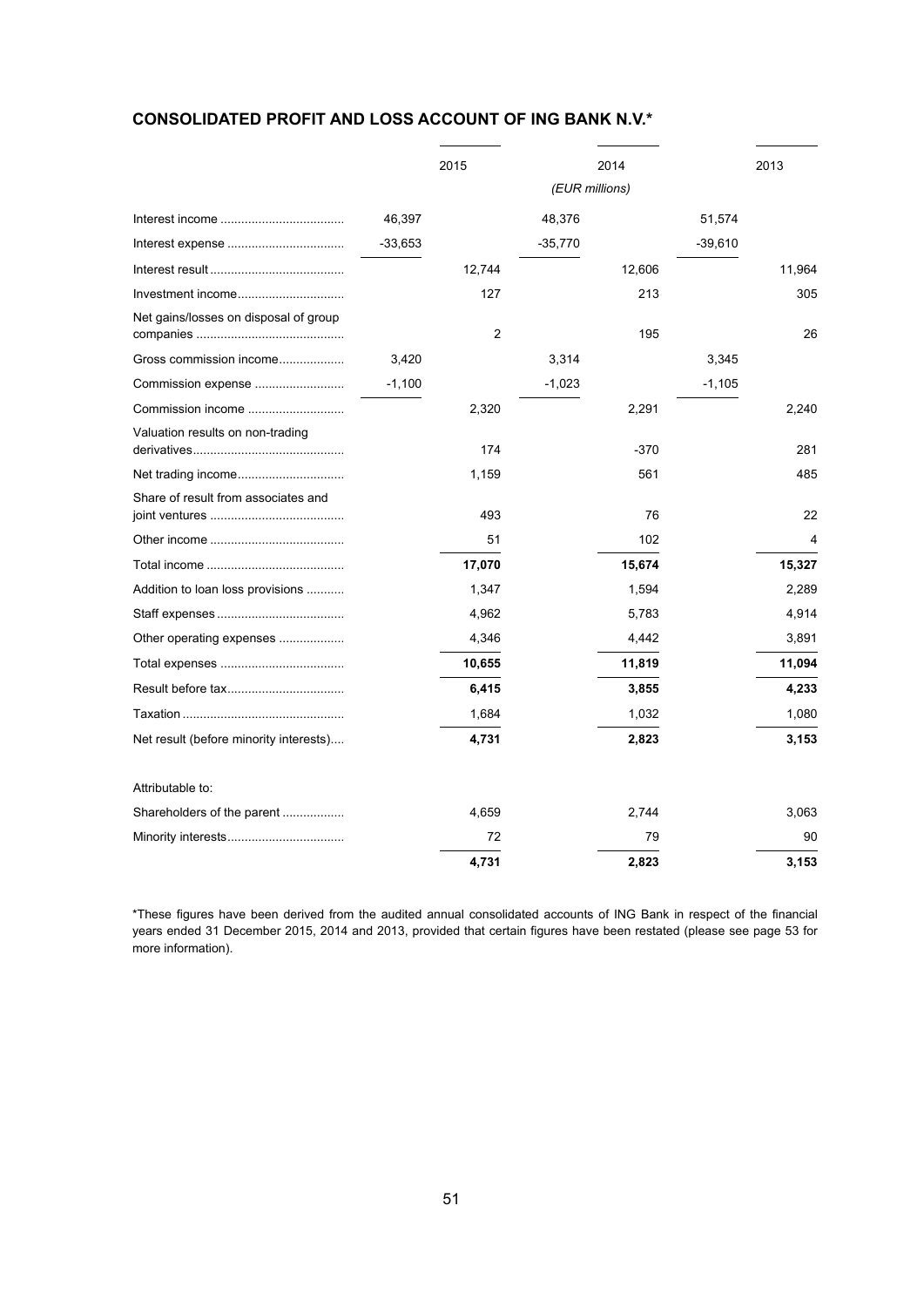# **OPERATING AND FINANCIAL REVIEW AND PROSPECTS**

*The following review and prospects should be read in conjunction with the consolidated financial statements and the notes thereto of ING Bank incorporated by reference in this Registration Document. These consolidated financial statements have been prepared in accordance with IFRS as adopted by the EU ("IFRS EU")*.

# **FACTORS AFFECTING RESULTS OF OPERATIONS**

ING Bank's results of operations are affected by demographics and by a variety of market conditions, including economic cycles, banking industry cycles, fluctuations in stock markets, interest and foreign exchange rates, political developments and client behaviour changes. See the section "Risk Factors" in this Registration Document for more factors that can impact ING Bank's results of operations.

#### **Financial environment**

Reference is made to the sections "Significant developments in 2015 - Important changes in market and regulatory context - Macroeconomic developments in 2015" and "Significant developments in 2015 - Important changes in market and regulatory context - Progress on regulatory initiatives that are most relevant to ING".

### **Fluctuations in equity markets**

ING Bank's operations are exposed to fluctuations in equity markets. ING Bank maintains an internationally diversified and mainly client-related trading portfolio. Accordingly, market downturns are likely to lead to declines in securities trading and brokerage activities which ING Bank executes for customers and therefore to a decline in related commissions and trading results. In addition to this, ING Bank also maintains equity investments in its own non-trading books. Fluctuations in equity markets may affect the value of these investments.

#### **Fluctuations in interest rates**

ING Bank's operations are exposed to fluctuations in interest rates. Mismatches in the interest repricing and maturity profile of assets and liabilities in its balance sheet can affect the future interest earnings and economic value of the bank's underlying banking operations. In addition, changing interest rates may impact the (assumed) behaviour of customers, impacting the interest rate exposure, interest hedge positions and future interest earnings, ING Bank's solvency and economic value of the bank's underlying banking operations. In the current low (and for certain funds, negative) interest rate environment in the Eurozone, the stability of future interest earnings and margin also depends on the ability to actively manage pricing of customer assets and liabilities. Especially, the pricing of customer savings portfolios in relation to repricing customer assets and other investments in the Issuer's balance sheet is a key factor in the management of the bank's interest earnings.

# **Fluctuations in exchange rates**

ING Bank is exposed to fluctuations in exchange rates. ING Bank's management of exchange rate sensitivity affects the results of its operations through the trading activities for its own account and because ING Bank prepares and publishes its consolidated financial statements in euros. Because a substantial portion of ING Bank's income and expenses is denominated in currencies other than euros, fluctuations in the exchange rates used to translate foreign currencies into euros will impact ING Bank's reported results of operations and cash flows from year to year. This exposure is mitigated by the fact that realised results in non-euro currencies are translated into euro by monthly hedging. Fluctuations in exchange rates will also impact the value (denominated in euro) of ING Bank's investments in its noneuro reporting subsidiaries. The impact of these fluctuations in exchange rates is mitigated to some extent by the fact that income and related expenses, as well as assets and liabilities, of each of ING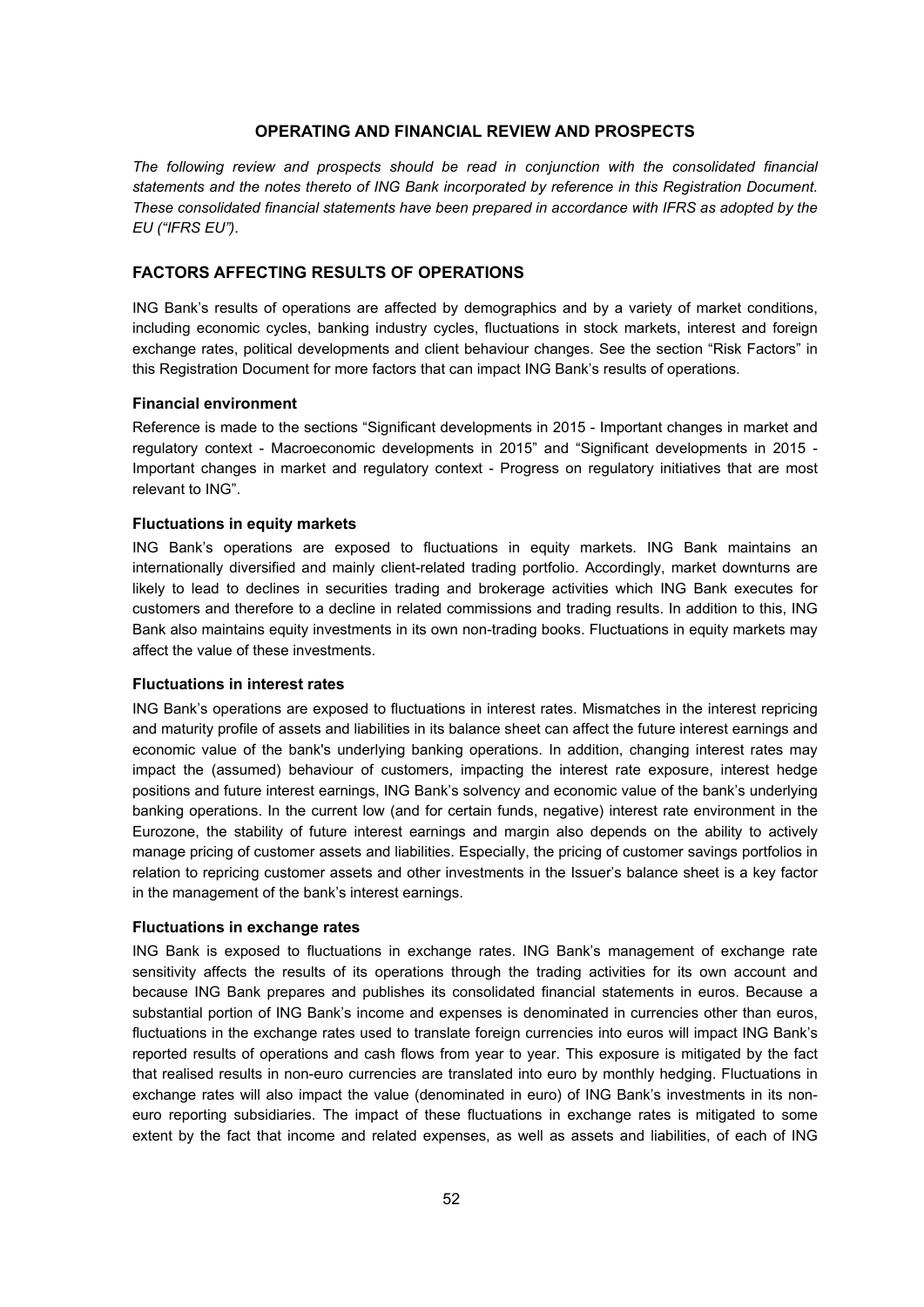Bank's non-euro reporting subsidiaries are generally denominated in the same currencies. This translation risk is managed by taking into account the effect of translation results on the core Tier 1 ratio.

# **Critical Accounting Policies**

See the section "Accounting policies for the consolidated annual accounts of ING Bank" in the ING Bank consolidated financial statements for the year ended 31 December 2015.

# **CONSOLIDATED RESULTS OF OPERATIONS**

The following information should be read in conjunction with, and is qualified by reference to, ING Bank's consolidated financial statements and other financial information included elsewhere herein. ING Bank evaluates the results of its operations, including the business lines of the banking operations, using the financial performance measure of underlying result before tax. Underlying result before tax is defined as result before tax, excluding, as applicable for each respective segment, either all or some of the following items: results from divested units, realised gains/losses on divestitures and special items such as certain restructuring charges and other non-operating income/expense. As of 2015, ING's banking segment financial reporting has been adjusted, including a restatement to reflect the segmentation of ING Turkey into Retail Banking and Wholesale Banking (previously fully in Retail Banking). Additionally, underlying results have been restated to reflect the bank-wide allocation of Bank Treasury (excluding the isolated legacy costs recorded on the Corporate Line) across both Retail and Wholesale Banking segments in all countries, whereas they were previously fully allocated in either Retail Banking or Wholesale Banking. Furthermore, underlying results have been restated to reflect the replacement of "interest benefit on economic capital" by "interest benefit on total capital" (based on total capital ratio of 15%). The presentation of previously reported underlying profit and loss figures has been adjusted accordingly. Special items include items of income or expense that are significant and arise from events or transactions that are clearly distinct from ordinary operating activities. Disclosures on comparative years also reflect the impact of the current year's divestments.

While these excluded items are significant components in understanding and assessing ING Bank's consolidated financial performance, ING Bank believes that the presentation of underlying result before tax enhances the understanding and comparability of its segment performance by highlighting result before tax attributable to ongoing operations and the underlying profitability of the segment businesses. For example, ING Bank believes that trends in the underlying profitability of its segments can be more clearly identified without the effects of the realised gains/losses on divestitures as the timing is largely subject to ING Bank's discretion, influenced by market opportunities, and ING Bank does not believe that they are indicative of future results. Underlying result before tax is not a substitute for result before tax as determined in accordance with IFRS-EU. ING Bank's definition of underlying result before tax may differ from those used by other companies and may change over time. For further information on underlying result before tax, as well as the reconciliation of ING Bank's underlying result before tax to its result before taxation, see "Segment Reporting" below and Note 32 to the ING Bank consolidated financial statements for the year ended 31 December 2015.

The following table sets forth the consolidated results of operations of ING Bank for the years ended 31 December 2015, 2014 and 2013 (certain figures have been restated (please see above for more information)):

|                   | 2015   | 2014           | 2013   |
|-------------------|--------|----------------|--------|
|                   |        | (EUR millions) |        |
| Underlying income |        |                |        |
|                   | 12.744 | 12.606         | 11,980 |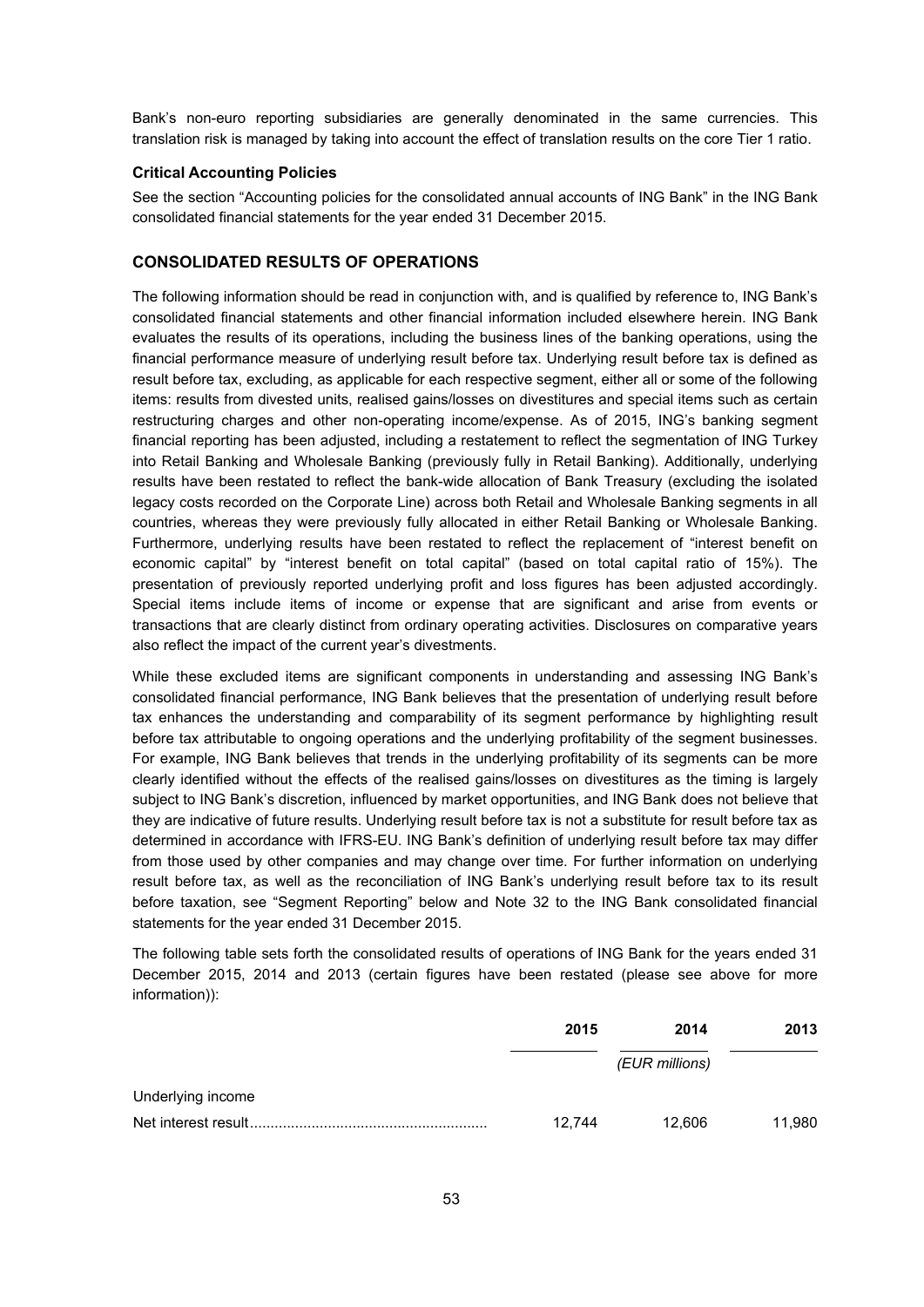|                        | 2015   | 2014           | 2013   |
|------------------------|--------|----------------|--------|
|                        |        | (EUR millions) |        |
|                        | 2,320  | 2,290          | 2,239  |
|                        | 1,639  | 574            | 1,117  |
|                        | 16,703 | 15,471         | 15,337 |
| Underlying expenditure |        |                |        |
|                        | 9,231  | 8,965          | 8,683  |
|                        | 1,347  | 1,594          | 2,288  |
|                        | 10,578 | 10,559         | 10,971 |
|                        | 6,125  | 4,912          | 4,365  |
|                        | 1,703  | 1,271          | 1,088  |
|                        | 72     | 79             | 90     |
|                        | 4,350  | 3,562          | 3,187  |
|                        | 367    | 202            | $-42$  |
|                        | $-58$  | $-1,021$       | $-82$  |
|                        | 4,659  | 2,744          | 3,063  |

Notes:

#### **Year ended 31 December 2015 compared to year ended 31 December 2014**

ING Bank posted a strong performance in 2015, resulting in an underlying result before tax (excluding the impact of divestments and special items) of EUR 6,125 million compared with EUR 4,912 million in 2014, mainly reflecting higher interest results and lower risk costs. This strong performance was realised despite a sharp increase in regulatory costs during 2015.

Net result from ING Bank (including the impact from divestments and special items) rose to EUR 4,659 million in 2015 from EUR 2,744 million in 2014. Results on divestments and special items contributed EUR 309 million to the net profit in 2015 versus EUR -818 million in 2014. Divestments and special items in 2015 included a EUR 367 million net gain resulting from the merger between ING Vysya Bank and Kotak Mahindra Bank and EUR -58 million of special items after tax related to restructuring programmes in Retail Netherlands that were announced before 2013. Divestment and special items in 2014 related to a EUR 653 million net charge to make the Dutch closed defined benefit pension fund financially

<sup>(1)</sup> Divestments include the net operating result of the divested units as well as the gains/losses on the divestments. Divestments: net gain on merger between ING Vysya Bank and Kotak Mahindra Bank (EUR 367 million, 2015), result on the deconsolidation of ING Vysya Bank (EUR 202 million, 2014), sale of ING Direct UK (EUR -42 million, 2013).

<sup>(2)</sup> Special items: Retail Netherlands strategy (EUR -58 million, 2015, EUR -63 million, 2014, EUR -92 million, 2013), impact of the changes for making the Dutch Defined Benefit pension fund financially independent (EUR -653 million, 2014), bank tax related to the SNS Reaal nationalisation (EUR -304 million, 2014), new Dutch employee pension scheme (EUR 28 million, 2013), separation and other restructuring provisions (EUR -19 million, 2013).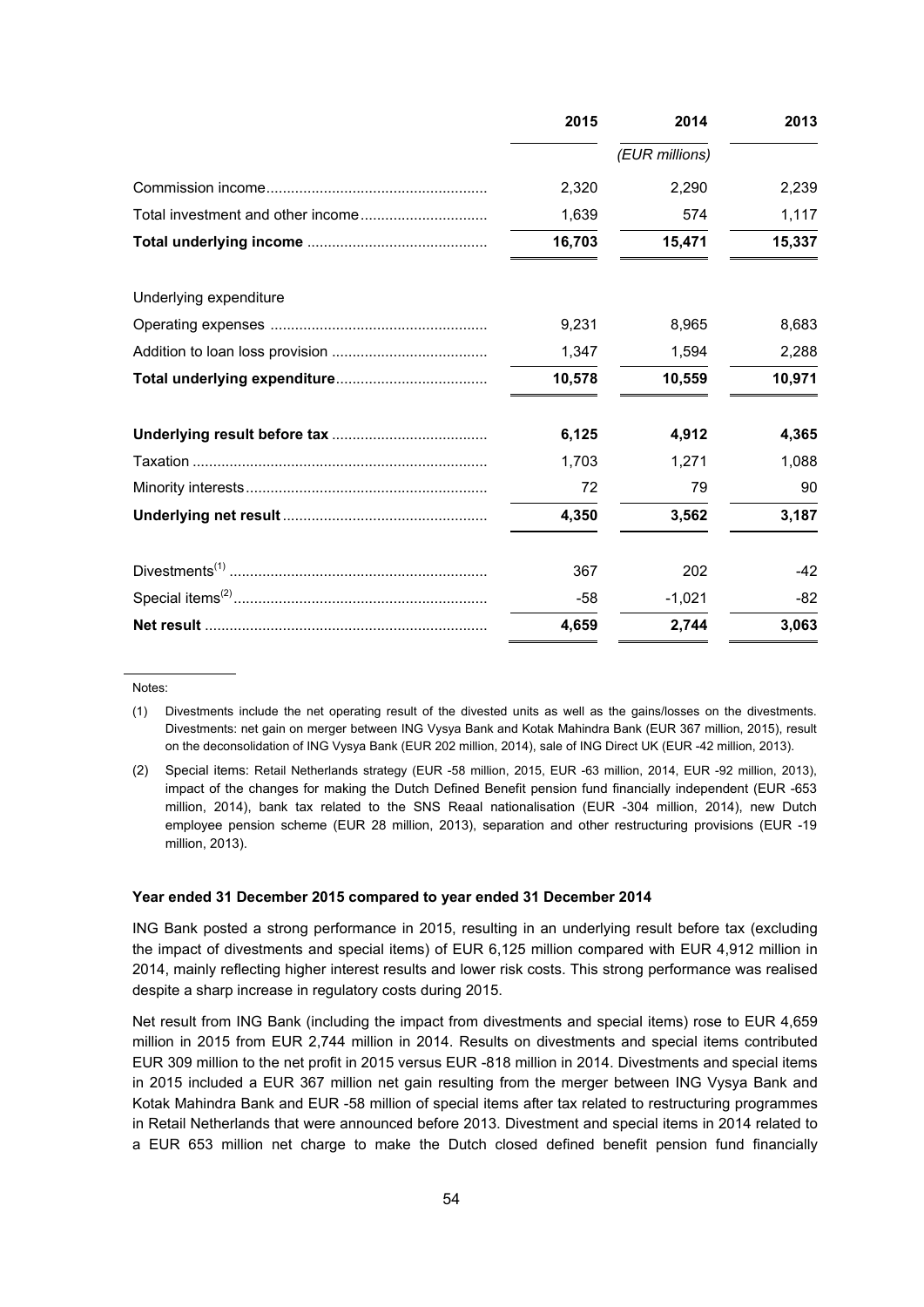independent, EUR 304 million of bank taxes related to the nationalisation of SNS in the Netherlands and EUR -63 million of special items after tax related to restructuring programmes in Retail Netherlands. This was partly offset by a EUR 202 million net gain on the deconsolidation of ING Vysya Bank following its reclassification as an investment in an associate under equity accounting at the end of the first quarter of 2014.

Total underlying income rose 8.0% to EUR 16,703 million in 2015, from EUR 15,471 million in 2014, supported by a positive swing in credit and debt valuation adjustments (CVA/DVA) adjustments in Wholesale Banking and Corporate Line. The underlying interest result increased 1.1% to EUR 12,744 million driven by a higher average balance sheet, whereas the interest margin declined to 1.47% from 1.53% in 2014. The interest margin on lending and savings products improved slightly, supported by repricing in the loan book and further reduction of client savings rates in several countries. This was more than offset by lower margins on current accounts due to the low interest environment and lower interest results at Financial Markets. Customer lending and deposits volumes increased except for residential mortgages due to the continued transfer of WestlandUtrecht Bank (WUB) assets to NN Group, the run-off in the WUB portfolio and the sale of white-labelled mortgage portfolios in Australia. Commission income rose 1.3% to EUR 2,320 million. Investment and other income jumped to EUR 1,639 million, from EUR 574 million in 2014. This increase was mainly explained by the positive swing in CVA/DVA adjustments in Wholesale Banking and the Corporate Line (which were EUR 224 million in 2015, compared with EUR -273 million in 2014) and higher other revenues in Financial Markets.

Underlying operating expenses increased 3.0% to EUR 9,231 million, compared with EUR 8,965 million in 2014. In 2015, expenses included EUR 620 million of regulatory expenses (including contributions to the new national resolution funds and a one-off charge in Poland related to the bankruptcy of SK Bank) compared with EUR 408 million of regulatory expenses in 2014. The fourth quarter of 2015 also included a number of smaller restructuring provisions in Retail Benelux and Wholesale Banking which in aggregate amounted to EUR 120 million, whereas 2014 included EUR 399 million of redundancy provisions. Excluding both items, expenses increased by EUR 333 million, or 4.1%. This increase was partly visible in the Corporate Line, where expenses were EUR 121 million higher year-on-year, mainly due to large releases from DGS-related provisions and high value-added tax refunds in 2014. The remaining increase was mainly caused by investments to support business growth in Retail Challengers & Growth Markets and Wholesale Banking, IT investments in the Netherlands and a provision for potential compensation related to certain floating interest rate loans and interest rate derivatives that were sold in the Netherlands, partly offset by the benefits from the ongoing cost-saving programmes. The cost-income ratio improved to 55.3% from 57.9% in 2014.

The net addition to the provision for loan losses declined 15.5% to EUR 1,347 million, from EUR 1,594 million in 2014. Risk costs were 44 basis points of average risk-weighted assets, which is within the range of the expected loss of 40-45 basis points through the cycle.

#### **Year ended 31 December 2014 compared to year ended 31 December 2013**

ING Bank posted a strong performance in 2014 resulting in an underlying result before tax (excluding the impact of divestments and special items) of EUR 4,912 million in 2014 compared to EUR 4,365 million in 2013, mainly reflecting higher interest results, strict cost control and lower risk costs. This strong performance was achieved despite EUR 273 million of negative credit and debt valuation adjustments (CVA/DVA) in Wholesale Banking (then named: Commercial Banking) and the Corporate Line, and EUR 399 million of redundancy provisions recorded in 2014, which related principally to the further digitalisation of its banking services in the Netherlands.

Net result from ING Bank (including the impact from divestments and special items) decreased to EUR 2,744 million in 2014 from EUR 3,063 million in 2013. In 2014, special items mainly related to a EUR 653 million net charge to make the Dutch closed defined benefit pension fund financially independent and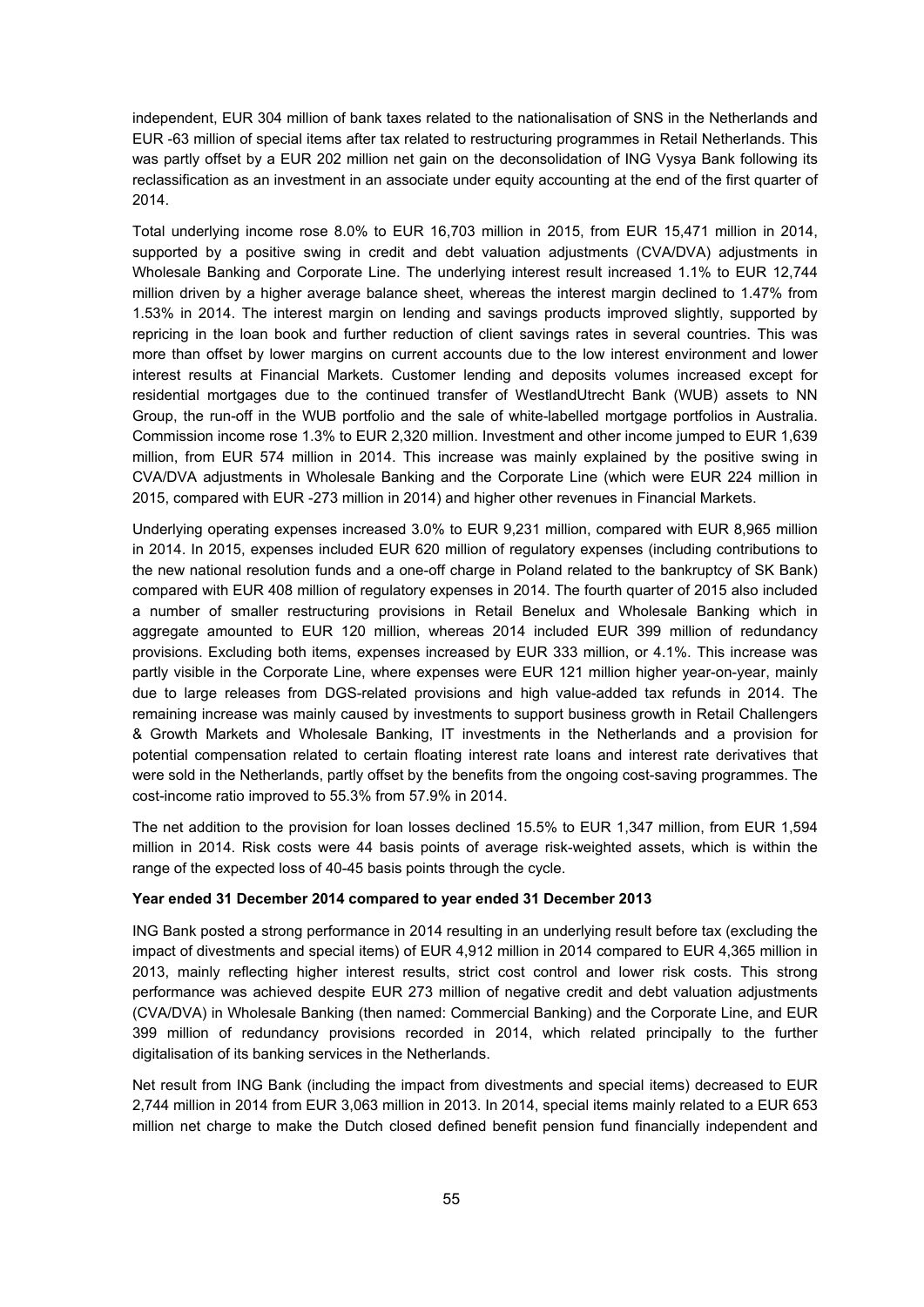EUR 304 million of bank levies related to the nationalisation of SNS, both recorded in the Corporate Line. This was partly offset by a EUR 202 million gain on the deconsolidation of ING Vysya Bank following its reclassification as an investment in an associate under equity accounting at the end of the first quarter. In 2013, the net impact of the divested ING Direct UK activities was EUR -42 million, while special items after tax were EUR -82 million. These items primarily reflect after-tax charges for the earlier announced restructuring programmes in Retail Netherlands and an additional provision release related to the new Dutch employee pension scheme announced in 2012.

Total underlying income rose 0.9% to EUR 15,471 million in 2014, from EUR 15,337 million in 2013. The underlying interest result increased 5.2% to EUR 12,606 million driven by an improvement of the interest margin to 1.53% in 2014 from 1.44% in 2013, whereas the average balance sheet slightly declined by 1.3%. The interest margin on lending and savings products improved, supported by repricing in the loan book and further reduction of client savings rates in several countries. This more than offset the impact of lower average lending volumes, mainly caused by the sale and transfers of WestlandUtrecht Bank (WUB) assets to NN Group and the deconsolidation of ING Vysya Bank, lower margins on current accounts due to the low interest environment, and lower interest results at Bank Treasury. Commission income rose 2.3% to EUR 2,290 million. Investment and other income fell to EUR 574 million, from EUR 1,117 million in 2013. This decline was mainly explained by the negative swing in CVA/DVA adjustments in Wholesale Banking (then named: Commercial Banking) and the Corporate Line (which were EUR 273 million negative in 2014, compared with EUR 74 million of positive CVA/DVA impacts in 2013), while 2013 was further supported by a EUR 99 million one-off gain on the unwinding of the IABF following the agreement with the Dutch state. Excluding both items, investment and other income was 10.3% lower, mainly due to lower dividend income.

Underlying operating expenses increased 3.2% to EUR 8,965 million in 2014, compared with EUR 8,683 million in 2013. The increase was mainly due to EUR 399 million of redundancy provisions recorded in 2014 versus EUR 132 million of additional restructuring and redundancy charges taken in 2013. Excluding these items, expenses remained flat, as higher regulatory costs, higher pension costs and investments in future growth were offset by the benefits from ongoing cost-saving initiatives, the deconsolidation of ING Vysya Bank and lower impairments on real estate development projects. However, excluding CVA/DVA impacts and the redundancy/restructuring provisions in both years, the cost/income ratio improved to 54.4% in 2014 from 56.0% in 2013.

The net addition to the provision for loan losses declined to EUR 1,594 million in 2014 from EUR 2,288 million in 2013. Risk costs were 55 basis points of average risk-weighted assets compared with 83 basis points in 2013. Most businesses, with the exception of Retail Netherlands, are now operating at around a normalised level of risk costs as the overall economic environment gradually improves.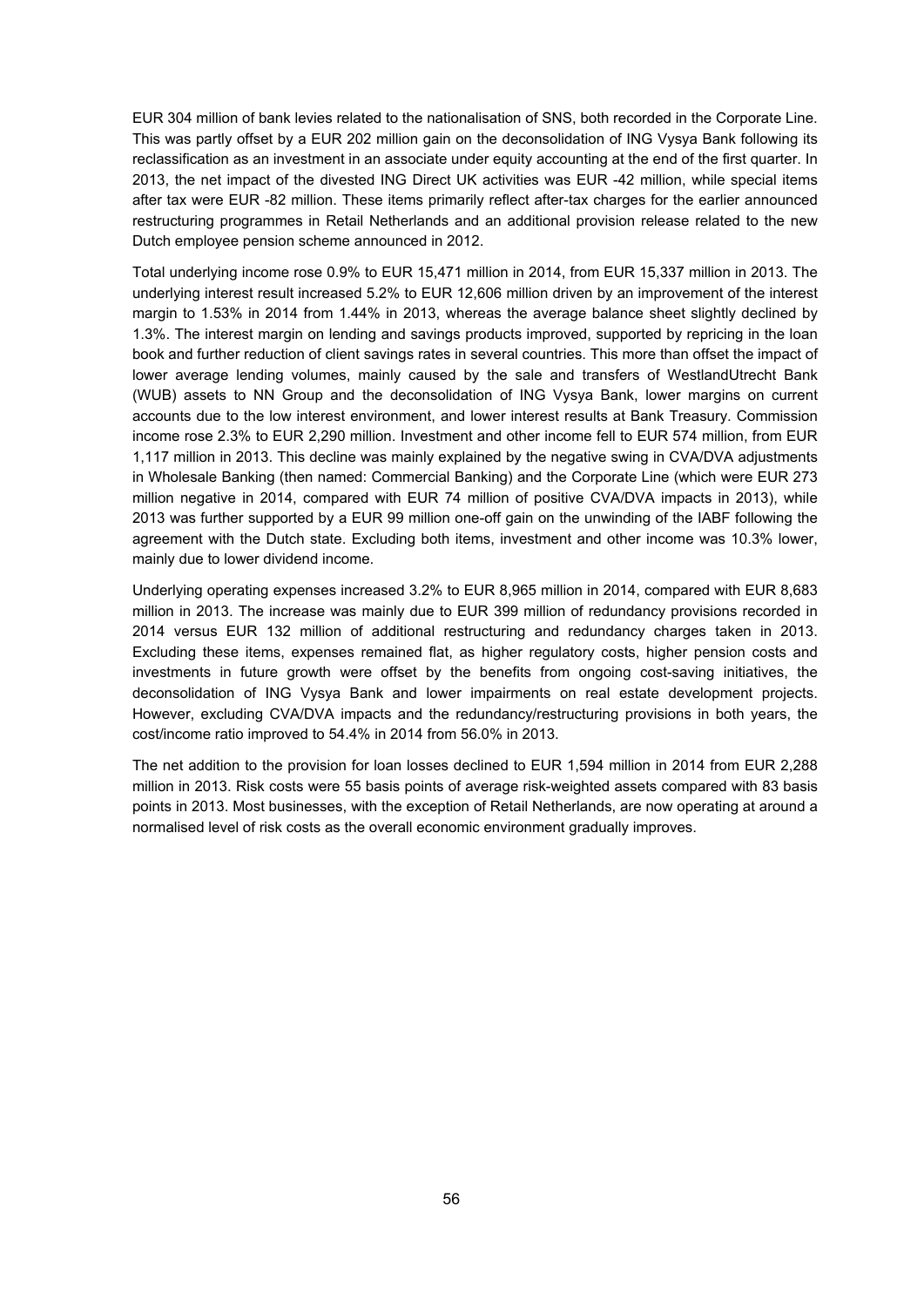# **CONSOLIDATED ASSETS AND LIABILITIES**

The following table is a summary of the consolidated assets and liabilities of ING Bank for the years ended 31 December 2015, 2014 and 2013:

|                                                       | 2015  | 2014           | 2013  |
|-------------------------------------------------------|-------|----------------|-------|
|                                                       |       | (EUR billions) |       |
| Financial assets at fair value through the profit and | 137.9 |                | 121.6 |
|                                                       |       | 144.0          |       |
|                                                       | 94.8  | 97.6           | 80.0  |
|                                                       | 536.5 | 518.1          | 508.3 |
|                                                       | 838.5 | 828.6          | 787.6 |
| Customer deposits and other funds on deposit          | 508.7 | 489.3          | 474.8 |
| Debt securities in issue/other borrowed funds         | 133.5 | 137.6          | 137.1 |
| Total liabilities (including minority interests)      | 797.0 | 789.9          | 753.8 |
|                                                       | 40.9  | 38.1           | 32.8  |

# **Year ended 31 December 2015 compared to year ended 31 December 2014**

Total assets increased by EUR 9.9 billion, or 1.2%, to EUR 838.5 billion at year-end 2015 compared with EUR 828.6 billion at year-end 2014, including EUR 11 billion of positive currency impacts. Excluding currency impacts, ING Bank grew its core customer lending base by EUR 22 billion, and cash and balances at central banks were up by EUR 9 billion. These increases were largely offset by reductions in amounts due from banks, investments and financial assets at fair value through P&L (due to lower valuation of trading derivatives) and by a reduction in non-core customer lending (amongst others in the WUB and Lease run-off portfolios).

ING Bank continued to improve its funding profile, as customer deposits and other funds on deposit increased by EUR 19 billion, with an EUR 11 billion increase in savings and EUR 13 billion increase in credit balances on customer accounts, partly offset by a decrease in deposits from asset managers and corporate treasurers, all excluding currency impacts. Debt securities in issue mainly decreased due to a reduction in short-term CD/CPs.

Shareholders' equity increased by EUR 2.8 billion, from EUR 38.1 billion at the end of 2014 to EUR 40.9 billion at the end of 2015. The increase was mainly due to the EUR 4,659 million net result for the year 2015. This was partly offset by EUR 2.2 billion of dividend paid to ING Group, to support the dividend policy of ING Group.

# **Year ended 31 December 2014 compared to year ended 31 December 2013**

Total assets increased by EUR 41.0 billion, or 5.2%, to EUR 828.6 billion at 31 December 2014 compared with EUR 787.6 billion at 31 December 2013, including EUR 13.9 billion of positive currency impacts. Financial assets at fair value through the profit and loss account increased by EUR 22.4 billion, mainly due to higher derivatives valuation due to lower interest rates, and Investments were up by EUR 17.7 billion in order to build an eligible liquidity portfolio. Loans and advances to customers were EUR 9.8 billion higher despite the deconsolidation of ING Vysya Bank, additional transfers of WestlandUtrecht Bank mortgages to NN Group, the sale of a mortgage portfolio in Australia and lower securities at amortised costs, including the unwinding of the last part of the IABF. In 2014, ING Vysya Bank was deconsolidated following changes to the governance structure and later in the year ING Banks' stake in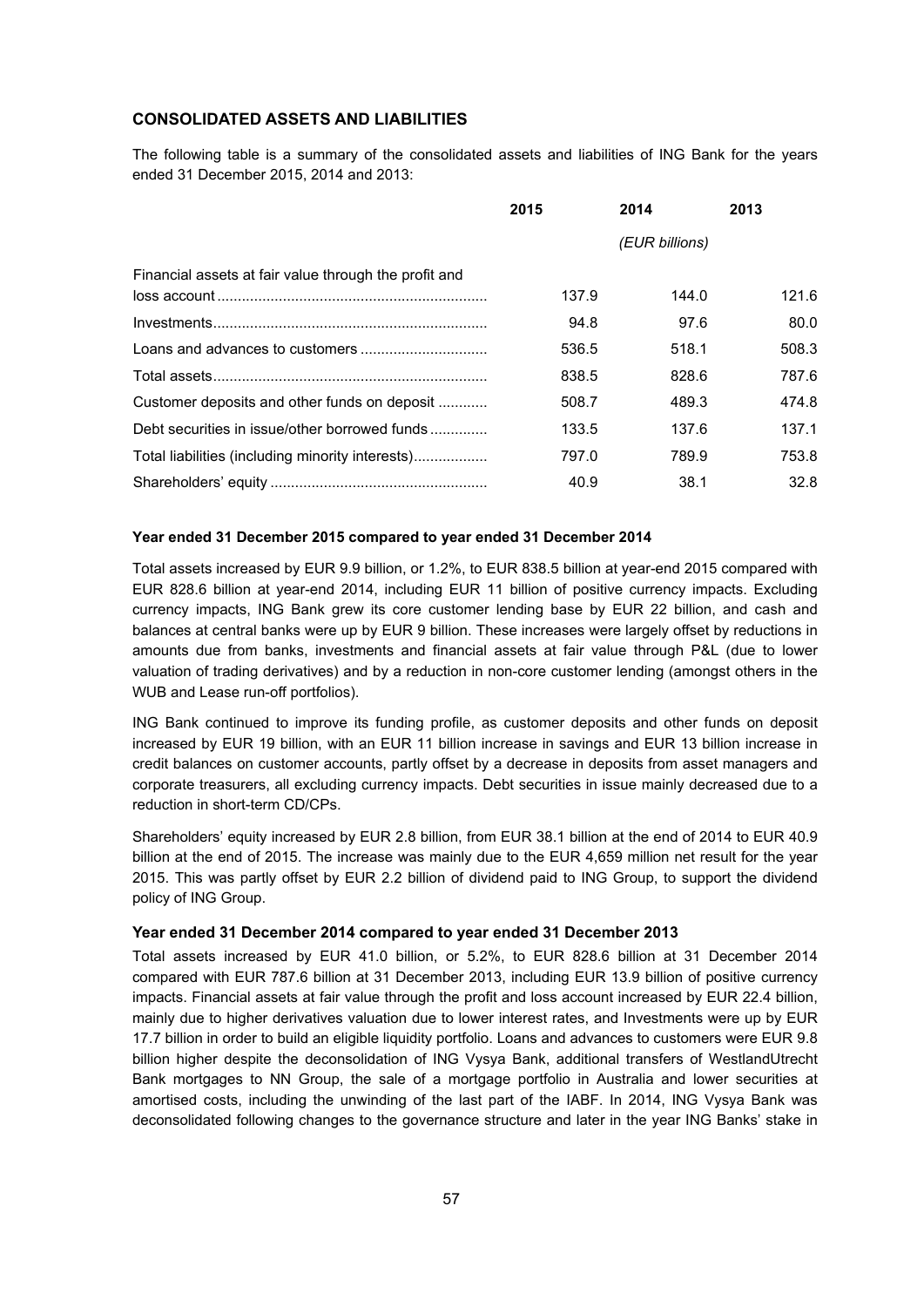ING Vysya Bank was transferred from investments in associates to assets held for sale following the announcement to merge ING Vysya Bank with another bank in India.

Customer deposits and other funds on deposit increased by EUR 14.5 billion to EUR 489.3 billion at 31 December 2014 compared with EUR 474.8 billion at 31 December 2013, despite the deconsolidation of ING Vysya Bank. The increase was mainly due to continued growth in savings accounts and higher credit balances on customer accounts.

Shareholders´ equity increased by EUR 5.3 billion, or 16.0%, to EUR 38.1 billion at 31 December 2014 compared with EUR 32.8 billion at 31 December 2013. This increase was mainly due to a EUR 3.4 billion increase in revaluation reserve and the EUR 2,744 million net result from the year 2014. This was partly offset by a EUR 1.2 billion dividend paid to ING Group to facilitate the repayment to the Dutch State in March 2014. The impact of the changes for making the Dutch Defined Benefit pension fund financially independent resulted in a shift of EUR 2.2 billion from other reserves to the net defined benefit assetliability remeasurement reserve.

# **SEGMENT REPORTING**

ING Bank's segments are based on its management structure, which is different from its legal structure. The following table specifies the segments by line of business and the main sources of income of each of the segments:

# **Retail Netherlands (Market Leaders)**

Income from retail and private banking activities in the Netherlands, including the SME and midcorporate segments. The main products offered are current and savings accounts, business lending, mortgages and other consumer lending in the Netherlands.

### **Retail Belgium (Market Leaders)**

Income from retail and private banking activities in Belgium, including the SME and mid-corporate segments. The main products offered are similar to those in the Netherlands.

# **Retail Germany (Challengers and Growth Markets)**

Income from retail and private banking activities in Germany. The main products offered are current and savings accounts, mortgages and other customer lending.

#### **Retail Other (Challengers and Growth Markets)**

Income from retail banking activities in the rest of the world, including the SME and mid-corporate segments in specific countries. The main products offered are similar to those in the Netherlands.

#### **Wholesale Banking**

Income from wholesale banking activities (a full range of products is offered from cash management to corporate finance), real estate and lease. As of January 2016, ING's Commercial Banking activities are renamed to Wholesale Banking.

As of 1 January 2015, the segment Retail Rest of the World is renamed to Retail Other. In addition to this, the attribution of 'Underlying result' to segments is changed as follows:

- 'Interest benefit on economic capital' is replaced by 'Interest benefit on total capital' resulting in a reallocation between Retail Banking, Wholesale Banking and Corporate Line Banking in the line 'Interest result Banking operations'
- ING Turkey, previously fully reported within Retail Banking, is now segmented to both Retail Banking and Wholesale Banking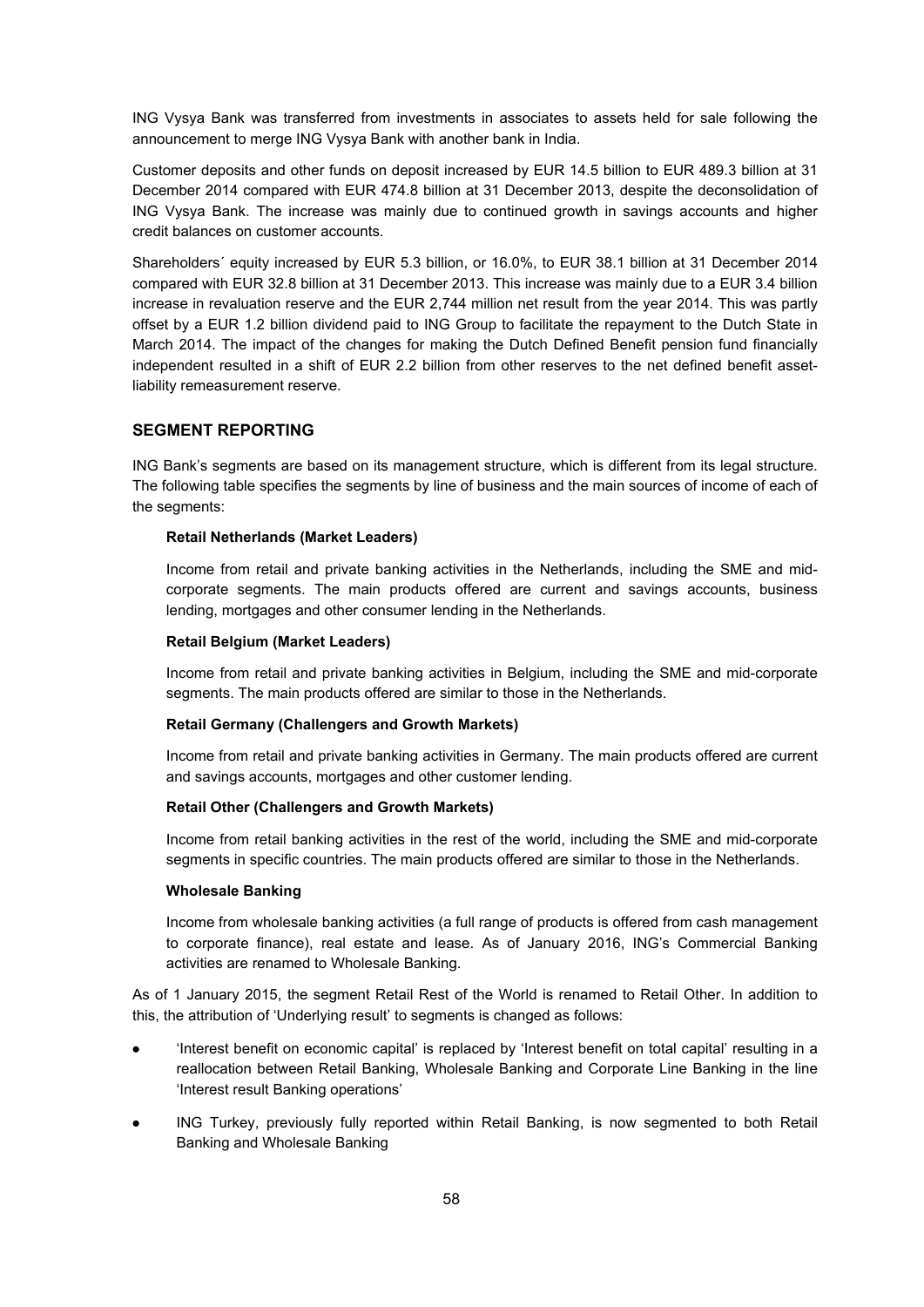Bank Treasury (excluding isolated legacy costs recorded within Corporate Line) is now allocated to both Retail Banking and Wholesale Banking. Previously, Bank Treasury was allocated to Retail and/or Wholesale Banking on a country-by-country basis.

The presentation of previously reported underlying profit and loss figures has been restated to reflect the above changes.

The following table sets forth the contribution of ING Bank's business lines and the corporate line ("Corporate Line") to the underlying net result for each of the years 2015, 2014 and 2013 (certain figures have been restated (please see page 53 for more information)).

| 2015                                   | Retail<br><b>Netherlands</b> | Retail<br><b>Belgium</b> | Retail<br>Germany | <b>Retail Other</b> | Wholesale<br><b>Banking</b> | Corporate<br>Line <sup>(1)</sup> | Total  |
|----------------------------------------|------------------------------|--------------------------|-------------------|---------------------|-----------------------------|----------------------------------|--------|
|                                        |                              |                          |                   | (EUR millions)      |                             |                                  |        |
| Total underlying income                | 4,403                        | 2,546                    | 1,910             | 2,369               | 5,609                       | $-133$                           | 16,703 |
| <b>Total underlying</b><br>expenditure | 2,908                        | 1,701                    | 899               | 1,792               | 3,048                       | 230                              | 10,578 |
| Underlying result before               | 1,495                        | 845                      | 1,012             | 577                 | 2,560                       | $-364$                           | 6,125  |
| Taxation                               | 391                          | 255                      | 328               | 142                 | 676                         | $-91$                            | 1,703  |
| Minority interests                     |                              | 6                        | 2                 | 48                  | 16                          |                                  | 72     |
| Underlying net result                  | 1,104                        | 583                      | 681               | 387                 | 1,868                       | $-273$                           | 4,350  |
| Divestments                            |                              |                          |                   | 367                 |                             |                                  | 367    |
| Special items                          | $-58$                        |                          |                   |                     |                             |                                  | $-58$  |
| Net result                             | 1,046                        | 583                      | 681               | 754                 | 1,868                       | $-273$                           | 4,659  |

| 2014                                   | <b>Retail</b><br><b>Netherlands</b> | Retail<br>Belgium | Retail<br>Germany | <b>Retail Other</b> | Wholesale<br><b>Banking</b> | Corporate<br>Line <sup>(1)</sup> | Total    |
|----------------------------------------|-------------------------------------|-------------------|-------------------|---------------------|-----------------------------|----------------------------------|----------|
|                                        |                                     |                   |                   | (EUR millions)      |                             |                                  |          |
| Total underlying income                | 4,330                               | 2,617             | 1,615             | 2,336               | 4,893                       | -321                             | 15,471   |
| <b>Total underlying</b><br>expenditure | 3,392                               | 1,667             | 845               | 1,646               | 2,907                       | 102                              | 10,559   |
| Underlying result before               | 938                                 | 951               | 771               | 690                 | 1,986                       | -423                             | 4,912    |
| Taxation                               | 243                                 | 256               | 230               | 139                 | 470                         | $-67$                            | 1,271    |
| Minority interests                     | -                                   | 1                 |                   | 51                  | 26                          |                                  | 79       |
| Underlying net result                  | 694                                 | 693               | 540               | 500                 | 1,491                       | $-356$                           | 3,562    |
| Divestments                            | -                                   |                   |                   | 202                 |                             |                                  | 202      |
| Special items                          | $-63$                               |                   |                   |                     |                             | $-957$                           | $-1,021$ |
| Net result                             | 631                                 | 693               | 540               | 702                 | 1,491                       | $-1,313$                         | 2,744    |

| 2013                                   | Retail<br><b>Netherlands</b> | Retail<br><b>Belgium</b> | Retail<br>Germany | <b>Retail Other</b> | Wholesale<br><b>Banking</b> | Corporate<br>Line <sup>(1)</sup> | Total  |
|----------------------------------------|------------------------------|--------------------------|-------------------|---------------------|-----------------------------|----------------------------------|--------|
|                                        |                              |                          |                   | (EUR millions)      |                             |                                  |        |
| Total underlying income                | 4,198                        | 2,397                    | 1,387             | 2,405               | 5,297                       | $-349$                           | 15,337 |
| <b>Total underlying</b><br>expenditure | 3,286                        | 1,683                    | 790               | 1,878               | 3,220                       | 114                              | 10,971 |
| <b>Underlying result before</b>        | 912                          | 715                      | 597               | 527                 | 2,077                       | -463                             | 4,365  |
|                                        | 241                          | 213                      | 185               | 120                 | 504                         | $-174$                           | 1,088  |
| Minority interests                     |                              | $-4$                     |                   | 66                  | 27                          |                                  | 90     |
| Underlying net result                  | 672                          | 506                      | 412               | 342                 | 1,546                       | $-289$                           | 3,187  |
| Divestments                            |                              |                          |                   | $-42$               |                             |                                  | $-42$  |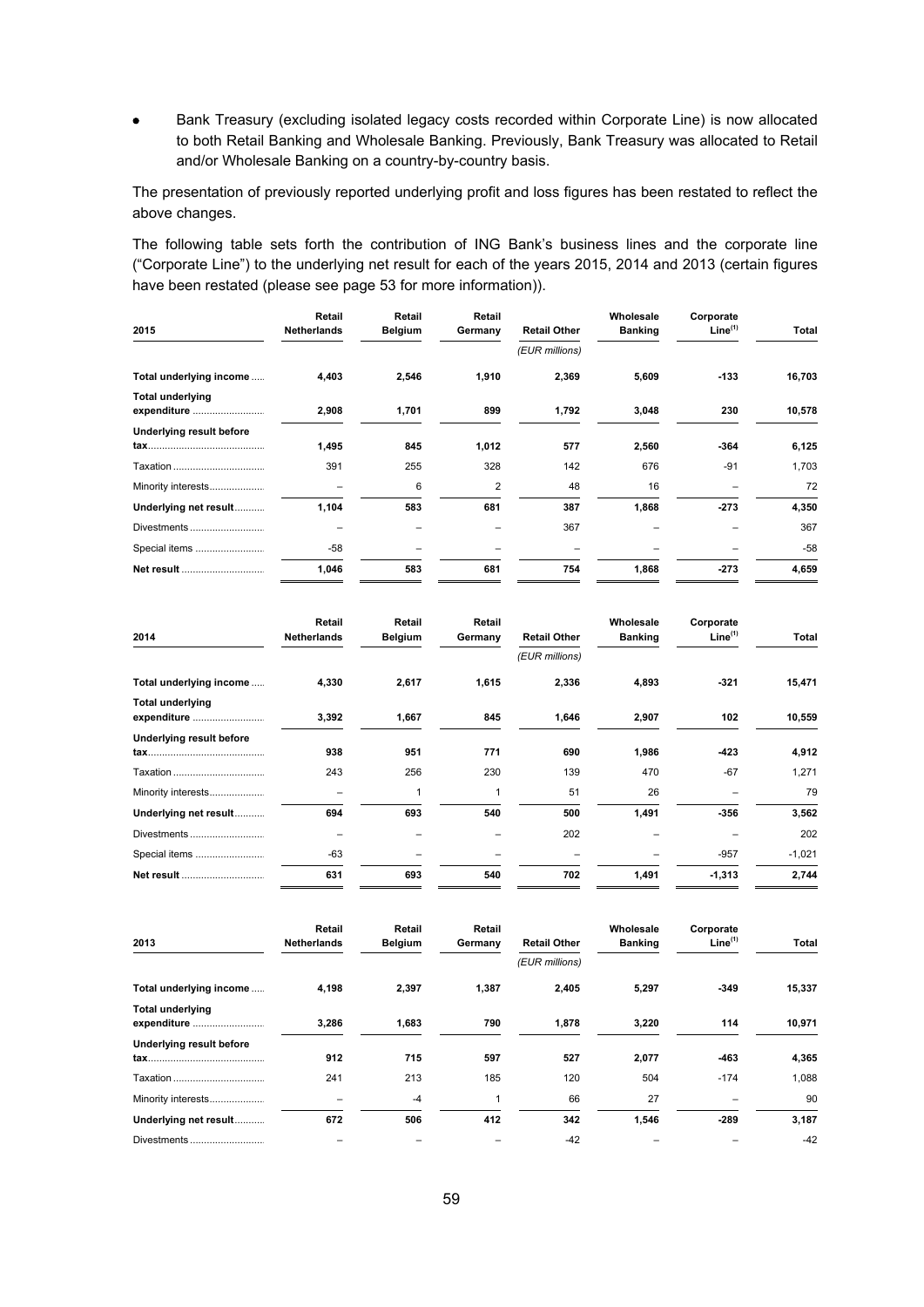| 2013          | Retail<br><b>Netherlands</b> | Retail<br><b>Belgium</b> | Retail<br>Germany | <b>Retail Other</b><br>(EUR millions) | Wholesale<br><b>Banking</b> | Corporate<br>Line <sup>(1)</sup> | Total |
|---------------|------------------------------|--------------------------|-------------------|---------------------------------------|-----------------------------|----------------------------------|-------|
| Special items | $-107$                       | -                        |                   |                                       |                             | 25                               | $-82$ |
| Net result    | 564                          | 506                      | 412               | 299                                   | 1.546                       | $-264$                           | 3,063 |

Note:

(1) Corporate Line mainly includes items not directly attributable to the business lines and the isolated legacy costs (mainly interest results) for replacing short-term funding with long-term funding which was transferred from Wholesale Banking-Bank Treasury to Corporate Line as of 1 January 2014 (historical figures have been restated). In 2015, the underlying result before tax included EUR 43 million of DVA on own-issued debt versus EUR -57 million in 2014. In 2013, underlying result before tax included EUR -99 million of DVA on own-issued and a EUR 99 million result on the unwinding of the IABF. Underlying expenditure increased in 2015 as both 2014 and 2013 included material releases from deposit guarantee scheme (DGS)-related provisions. Special items in 2014 included EUR -653 million for making the Dutch Defined Benefit pension fund financially independent and EUR -304 million related to the SNS Reaal nationalisation. Special items in 2013 included EUR 28 million related to the new Dutch employee pension scheme and EUR -3 million of restructuring costs.

The business lines are analysed on a total basis for Underlying Income, Underlying Expenditure and Net Result. The product split within Wholesale Banking is based on underlying figures.

# **RETAIL NETHERLANDS\***

|                                            | <b>Retail Netherlands</b> |                |        |  |
|--------------------------------------------|---------------------------|----------------|--------|--|
|                                            | 2015                      | 2014           | 2013   |  |
|                                            |                           | (EUR millions) |        |  |
| Underlying income                          |                           |                |        |  |
|                                            | 3,683                     | 3,778          | 3,610  |  |
|                                            | 515                       | 464            | 460    |  |
|                                            | 205                       | 87             | 128    |  |
|                                            | 4,403                     | 4,330          | 4,198  |  |
| Underlying expenditure                     |                           |                |        |  |
|                                            | 2,475                     | 2,678          | 2,409  |  |
| Additions to the provision for loan losses | 433                       | 714            | 877    |  |
|                                            | 2,908                     | 3,392          | 3,286  |  |
|                                            | 1,495                     | 938            | 912    |  |
|                                            | 391                       | 243            | 241    |  |
|                                            |                           |                |        |  |
|                                            | 1,104                     | 694            | 672    |  |
|                                            | $-58$                     | -63            | $-107$ |  |
|                                            | 1,046                     | 631            | 564    |  |
|                                            |                           |                |        |  |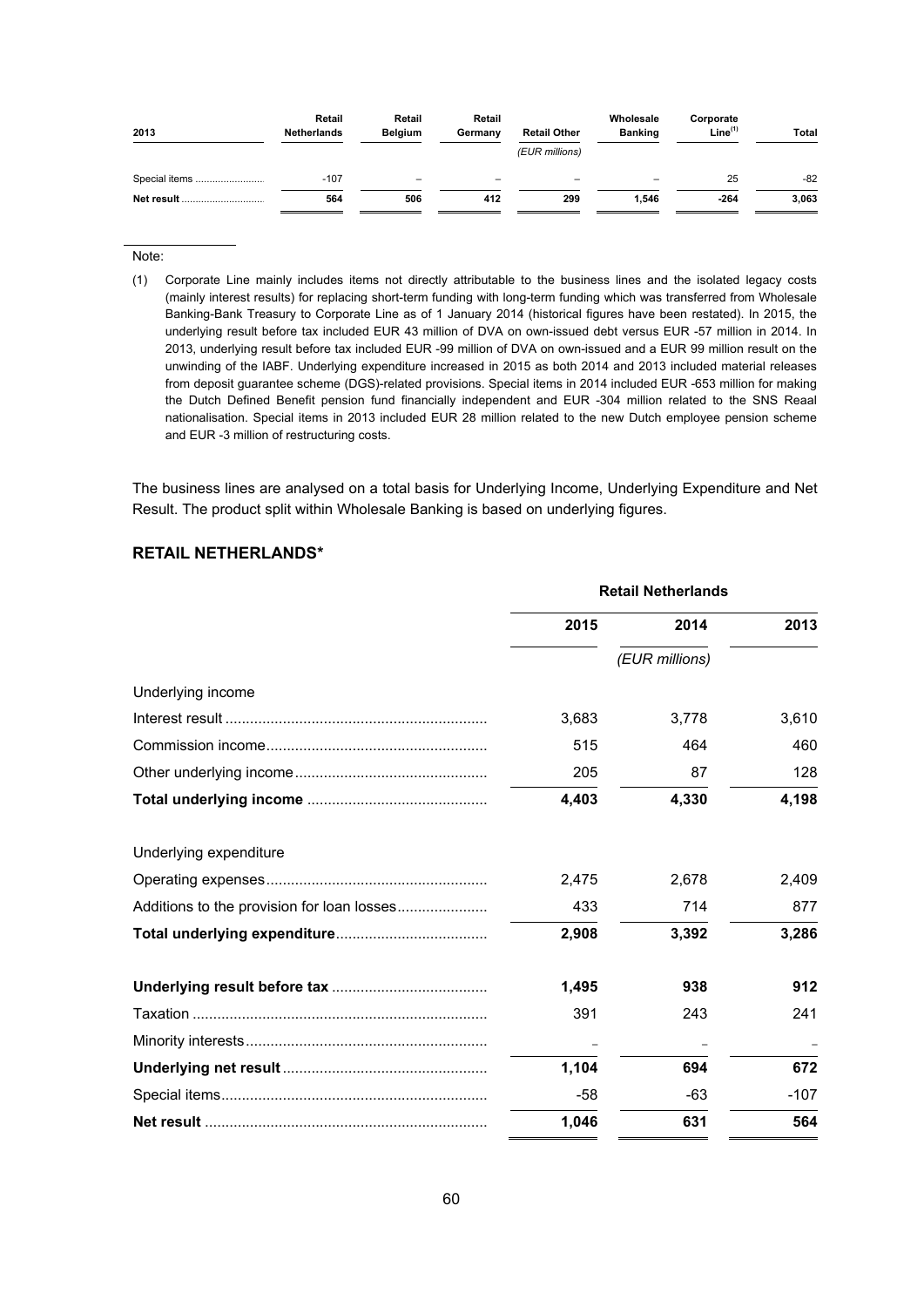Note:

#### **Year ended 31 December 2015 compared to year ended 31 December 2014**

The underlying result before tax of Retail Netherlands rose to EUR 1,495 million from EUR 938 million in 2014, mainly due to lower risk costs and lower expenses. Operating expenses declined by EUR 203 million, predominantly due to EUR 349 million of redundancy provisions taken in 2014. Excluding these provisions, underlying result before tax rose 16.2%. Underlying income increased 1.7% to EUR 4,403 million. The interest result was supported by higher margins on lending and savings, which largely compensated for a decline in lending volumes. Lower lending volumes were partly caused by the continued transfer of Westland Utrecht (WUB) mortgages to NN Group and the run-off in the WUB portfolio. Net core lending (excluding the WUB portfolio, Bank Treasury products and movement in the mortgage hedge) declined by EUR 2.9 billion due to higher repayments on mortgages and muted demand for business lending. The net production in customer deposits (excluding Bank Treasury) was EUR 3.5 billion, reflecting increases in both savings and current accounts. Commission income was up 11.0% and investment and other income rose by EUR 118 million, in part due to positive hedge ineffectiveness, while 2014 included a one-off loss on the sale of real estate in own use. Excluding the redundancy provisions in 2014, operating expenses increased 6.3%, mainly due to higher regulatory costs, investments in IT, some smaller restructuring provisions and a provision for potential compensation related to certain floating interest-rate loans and interest-rate derivatives that were sold in the Netherlands. This increase was partly offset by the benefits from the ongoing cost-savings programmes. The cost-savings programmes remain on track to realise EUR 675 million of annual cost savings by the end of 2017. Of this amount, EUR 438 million has been realised since 2011. Risk costs declined 39.4% to EUR 433 million from EUR 714 million in 2014, both in residential mortgages and business lending, supported by a recovery in the Dutch economy.

Underlying net result rose to EUR 1,104 million in 2015 compared with EUR 694 million in 2014, while the net result increased to EUR 1,046 million in 2015 compared with EUR 631 million in 2014. Special items after tax in 2015 were EUR -58 million, while special items after tax in 2014 were EUR -63 million. Both were fully related to restructuring programmes in Retail Netherlands that were announced before 2013.

#### **Year ended 31 December 2014 compared to year ended 31 December 2013**

The underlying result before tax of Retail Netherlands rose to EUR 938 million from EUR 912 million in 2013, mainly due to higher income and lower risk costs, while operating expenses increased substantially predominantly due to EUR 314 million of redundancy provisions to take the next step in digital banking in the Netherlands (announced on 25 November 2014), EUR 11 million for further restructuring at WUB (related to outsourcing of activities) and EUR 24 million of additional redundancy provisions taken in the third quarter, while 2013 included EUR 97 million of additional restructuring provisions. Excluding these provisions, underlying result before tax rose 27.6%. Underlying income increased to EUR 4,330 million, up 3.1% compared with EUR 4,198 million in 2013, reflecting higher margins on lending and savings, which more than compensated for a decline in volumes due to transfer of mortgages of WestlandUtrecht Bank (WUB) to NN Group as of mid-2013, higher mortgage prepayments and lower results from Bank Treasury. In 2014, the total mortgage portfolio declined by EUR 3.2 billion, of which EUR 1.2 billion was due to additional transfers of WUB mortgages to NN Bank. The net production in other customer lending (excluding Bank Treasury) was EUR -2.8 billion. Net production in customer deposits (excluding Bank Treasury) was EUR 0.6 billion in 2014, reflecting increases in savings partly offset by current accounts. Investment and other income declined by EUR 41

<sup>\*</sup> Certain figures have been restated (please see page 53 for more information).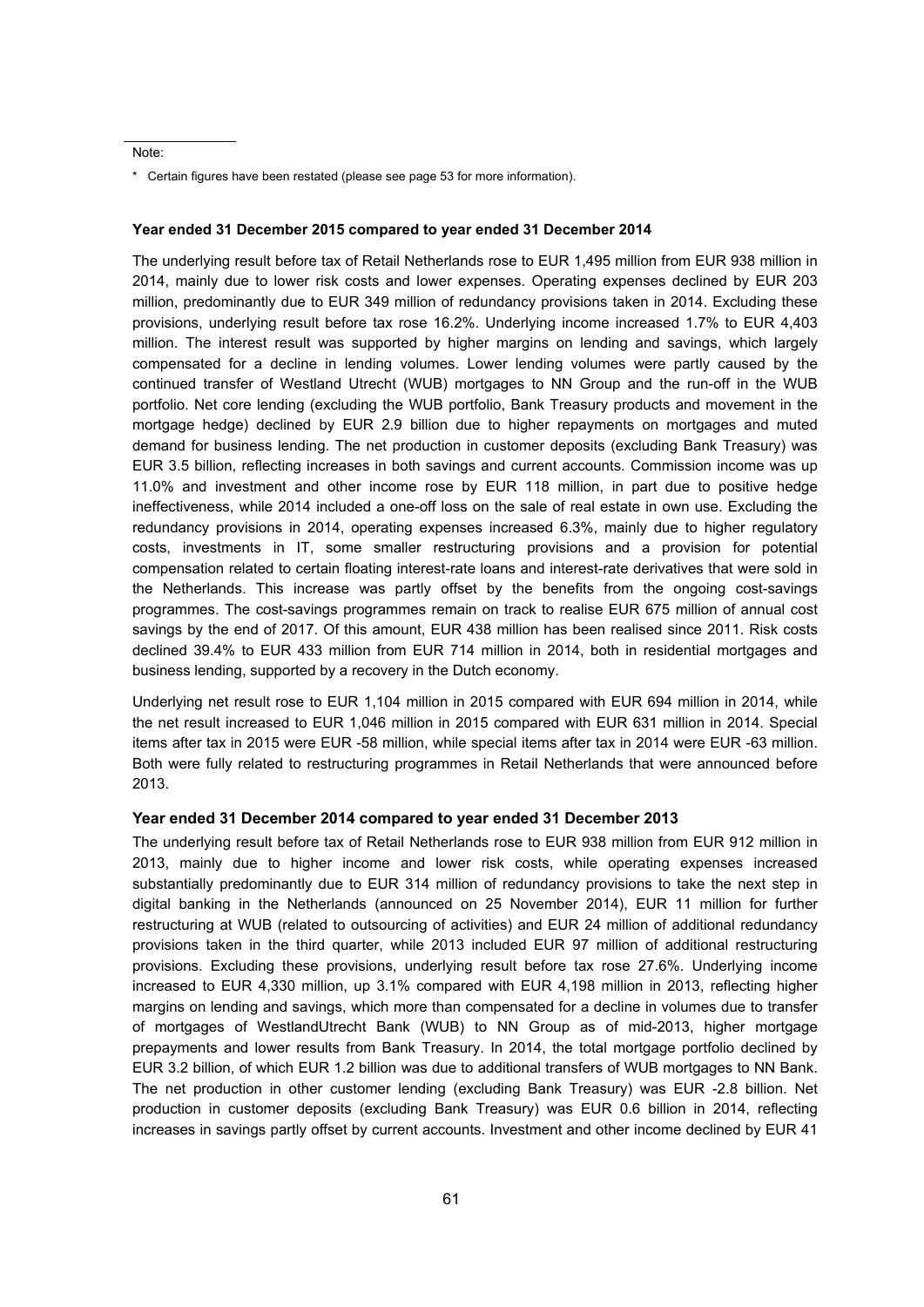million on last year, in part due to a EUR 23 million one-off loss on the sale of real estate in own use in the second quarter of 2014. Excluding the aforementioned redundancy provisions, operating expenses increased 0.7% on 2013, as higher pension costs and IT spending were only partly offset by the benefits from the ongoing cost efficiency programmes and the transfer of part of the WUB organisation to NN Bank as of mid-2013. Net additions to loan loss provisions declined to EUR 714 million from EUR 877 million in 2013, both in residential mortgages and business lending, reflecting a gradual economic recovery in the Netherlands.

Underlying net result rose to EUR 694 million in 2014 compared with EUR 672 million in 2013, while the net result increased to EUR 631 million in 2013 compared with EUR 564 million in 2013. Special items after tax in 2014 were EUR -63 million, fully related to the previously announced restructuring programmes. Special items after tax in 2013 were EUR -107 million, mainly related to the previously announced restructuring programmes and the transfer of WUB activities to NN Group.

# **RETAIL BELGIUM\***

|                                            | <b>Retail Belgium</b> |                |       |  |
|--------------------------------------------|-----------------------|----------------|-------|--|
|                                            | 2015                  | 2014           | 2013  |  |
|                                            |                       | (EUR millions) |       |  |
| Underlying income                          |                       |                |       |  |
|                                            | 1,953                 | 1,998          | 1,860 |  |
|                                            | 397                   | 376            | 343   |  |
|                                            | 195                   | 243            | 194   |  |
|                                            | 2.546                 | 2.617          | 2,397 |  |
| Underlying expenditure                     |                       |                |       |  |
|                                            | 1,532                 | 1,524          | 1,500 |  |
| Additions to the provision for loan losses | 169                   | 142            | 183   |  |
|                                            | 1,701                 | 1,667          | 1,683 |  |
|                                            | 845                   | 951            | 715   |  |
|                                            | 255                   | 256            | 213   |  |
|                                            | 6                     | 1              | -4    |  |
|                                            | 583                   | 693            | 506   |  |
|                                            | 583                   | 693            | 506   |  |

Note:

\* Certain figures have been restated (please see page 53 for more information).

# **Year ended 31 December 2015 compared to year ended 31 December 2014**

The underlying result before tax of Retail Belgium fell 11.1% to EUR 845 million in 2015 compared with EUR 951 million in 2014, mainly due to lower income and higher risk costs. Underlying income declined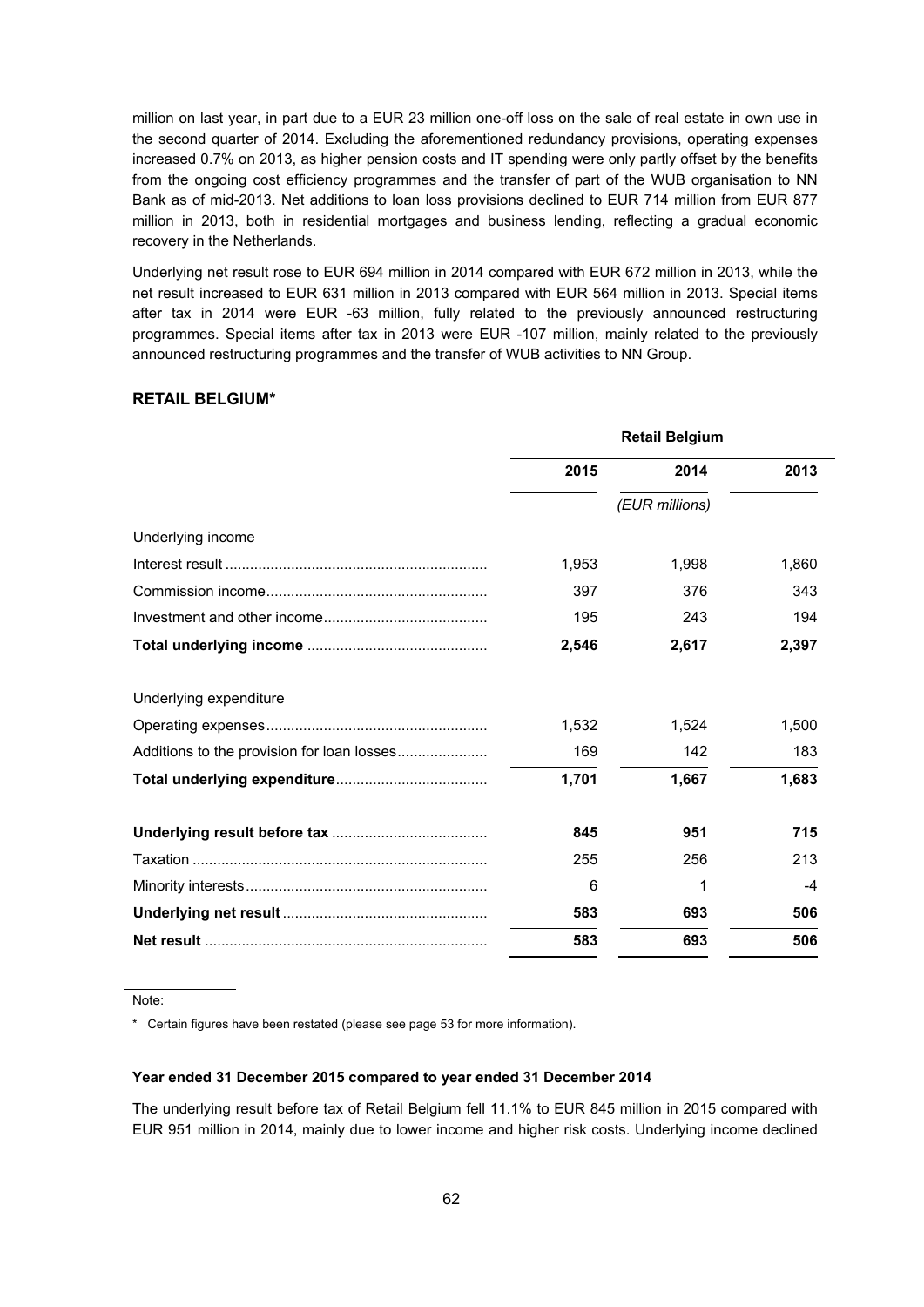2.7% to EUR 2,546 million, from EUR 2,617 million in 2014. The interest result decreased 2.3% due to lower margins on lending products and current accounts, which was only partly compensated by higher volumes in most products. The net production in the customer lending portfolio (excluding Bank Treasury) was EUR 1.7 billion in 2015, of which EUR 1.1 billion in mortgages and EUR 0.6 billion in other lending. Net customer deposits grew by EUR 3.0 billion. Operating expenses increased 0.5% to EUR 1,532 million, as higher regulatory expenses and some additional restructuring costs were largely offset by a decrease in staff expenses and a value-added tax refund. The cost-savings programme announced by ING Belgium in early 2013 with the aim of realising EUR 160 million cost savings by the end of 2017 was successfully concluded by the end of 2015. Risk costs increased by EUR 27 million to EUR 169 million, or 59 basis points of average risk-weighted assets. The increase was mainly in business lending and consumer lending, while risk costs for mortgages declined.

Both underlying net result and net result decreased by EUR 110 million, or 15.9%, to EUR 583 million in 2015 from EUR 693 million in 2014.

# **Year ended 31 December 2014 compared to year ended 31 December 2013**

The underlying result before tax of Retail Belgium rose 33.0% to EUR 951 million in 2014 compared with EUR 715 million in 2013, mainly due to higher income. Total underlying income rose 9.2% to EUR 2,617 million, from EUR 2,397 million in 2013. The interest result increased 7.4% driven by higher volumes in almost all products and increased margins on mortgages and savings. The net production in the customer lending portfolio (excluding Bank Treasury) was EUR 5.0 billion in 2014, of which EUR 1.8 billion in mortgages and EUR 3.2 billion in other customer lending. Net customer deposits increased by EUR 4.0 billion, mainly in current accounts. Operating expenses increased to EUR 1,524 million, compared with EUR 1,500 million in 2013. The increase was mainly due to higher Belgium bank taxes and increased IT costs, partly offset by lower staff expenses as a result of lower headcount in the Retail branch network. The net addition to loan loss provisions declined by EUR 41 million to EUR 142 million, or 57 basis points of average risk-weighted assets, compared with 2013. The net addition for business lending and non-mortgage lending to private persons declined by EUR 58 million, while risk costs for mortgages were EUR 16 million higher.

Both underlying net result and net result increased by EUR 187 million, or 37.0%, to EUR 693 million in 2014 from EUR 506 million in 2013.

## **RETAIL GERMANY\***

|                        | <b>Retail Germany</b> |                |       |
|------------------------|-----------------------|----------------|-------|
|                        | 2015                  | 2014           | 2013  |
|                        |                       | (EUR millions) |       |
| Underlying income      |                       |                |       |
|                        | 1,634                 | 1,500          | 1,303 |
|                        | 172                   | 143            | 114   |
|                        | 104                   | $-27$          | -30   |
|                        | 1,910                 | 1,615          | 1,387 |
| Underlying expenditure |                       |                |       |
|                        | 842                   | 773            | 709   |
|                        | 57                    | 72             | 82    |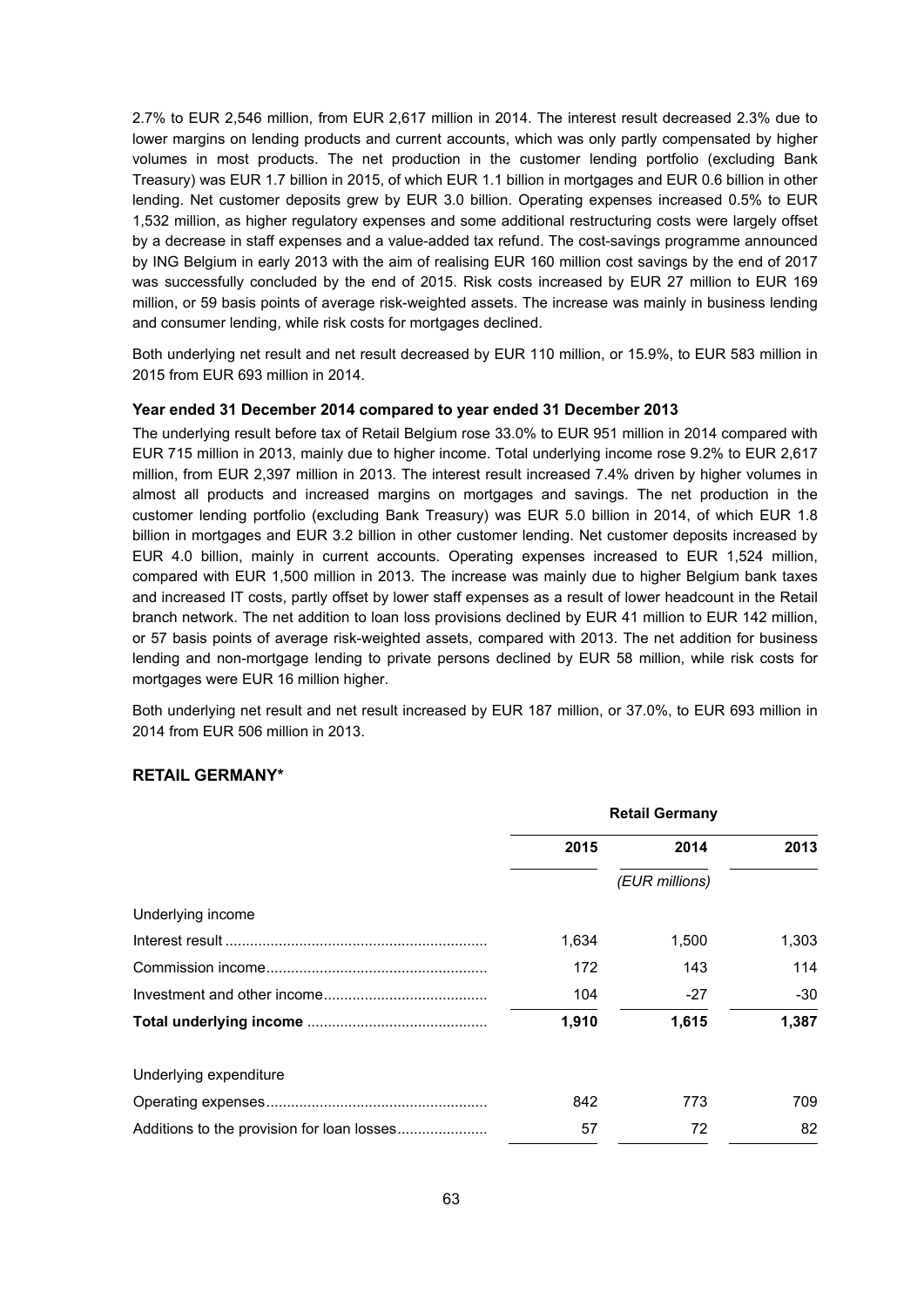| <b>Retail Germany</b> |                |              |
|-----------------------|----------------|--------------|
| 2015                  | 2014           | 2013         |
|                       | (EUR millions) |              |
| 899                   | 845            | 790          |
| 1.012                 | 771            | 597          |
| 328                   | 230            | 185          |
| 2                     |                | $\mathbf{1}$ |
| 681                   | 540            | 412          |
| 681                   | 540            | 412          |

Note:

\* Certain figures have been restated (please see page 53 for more information).

#### **Year ended 31 December 2015 compared to year ended 31 December 2014**

Retail Germany's underlying result before tax increased 31.3% to EUR 1,012 million compared with EUR 771 million in 2014, driven by strong income growth. Underlying income rose 18.3% to EUR 1,910 million. This increase mainly reflects higher interest results following continued business growth and improved margins on savings. Margins on lending and current accounts were somewhat lower. Net inflow in customer deposits (excluding Bank Treasury) was EUR 6.4 billion in 2015. The net production in customer lending (excluding Bank Treasury and movement in the mortgage hedge) was EUR 2.5 billion, of which EUR 1.6 billion was in mortgages and EUR 0.9 billion in consumer lending. Investment and other income was EUR 104 million in 2015, compared with a loss of EUR 27 million in 2014, mainly due to higher realised gains on the sale of bonds and a positive swing in hedge ineffectiveness results. Operating expenses increased 8.9% compared with 2014 to EUR 842 million. The increase mainly reflects higher regulatory costs, an increase in headcount at both ING-DiBa and Interhyp, as well as investments to support business growth and attract primary banking clients. The cost/income ratio improved to 44.1% from 47.8% in 2014. The net addition to loan loss provisions declined to EUR 57 million, or 23 basis points of average risk-weighted assets, from EUR 72 million, or 29 basis points, in 2014, reflecting the better performance in the German mortgage book.

Both underlying net result and net result increased by EUR 141 million, or 26.1%, to EUR 681 million in 2015 from EUR 540 million in 2014.

### **Year ended 31 December 2014 compared to year ended 31 December 2013**

Retail Germany's underlying result before tax increased 29.1% to EUR 771 million in 2014, compared with EUR 597 million in 2013, driven by strong income growth. Underlying income rose 16.4% to EUR 1,615 million compared with EUR 1,387 million in 2013. This increase mainly reflects higher interest results following continued business growth and improved margins on savings; the margins on lending and current accounts were somewhat lower. Commission income was EUR 29 million higher, mainly in security brokerage and advisory fees. Customer deposits (excluding Bank Treasury) continued to grow with an increase of EUR 7.2 billion in 2014, despite a further reduction of client savings rates. The net production in customer lending (excluding Bank Treasury and movement in the mortgage hedge) was EUR 0.8 billion, of which EUR 1.1 billion was in residential mortgages and EUR -0.2 billion in other customer lending. Operating expenses increased 9.0% compared with 2013 to EUR 773 million. The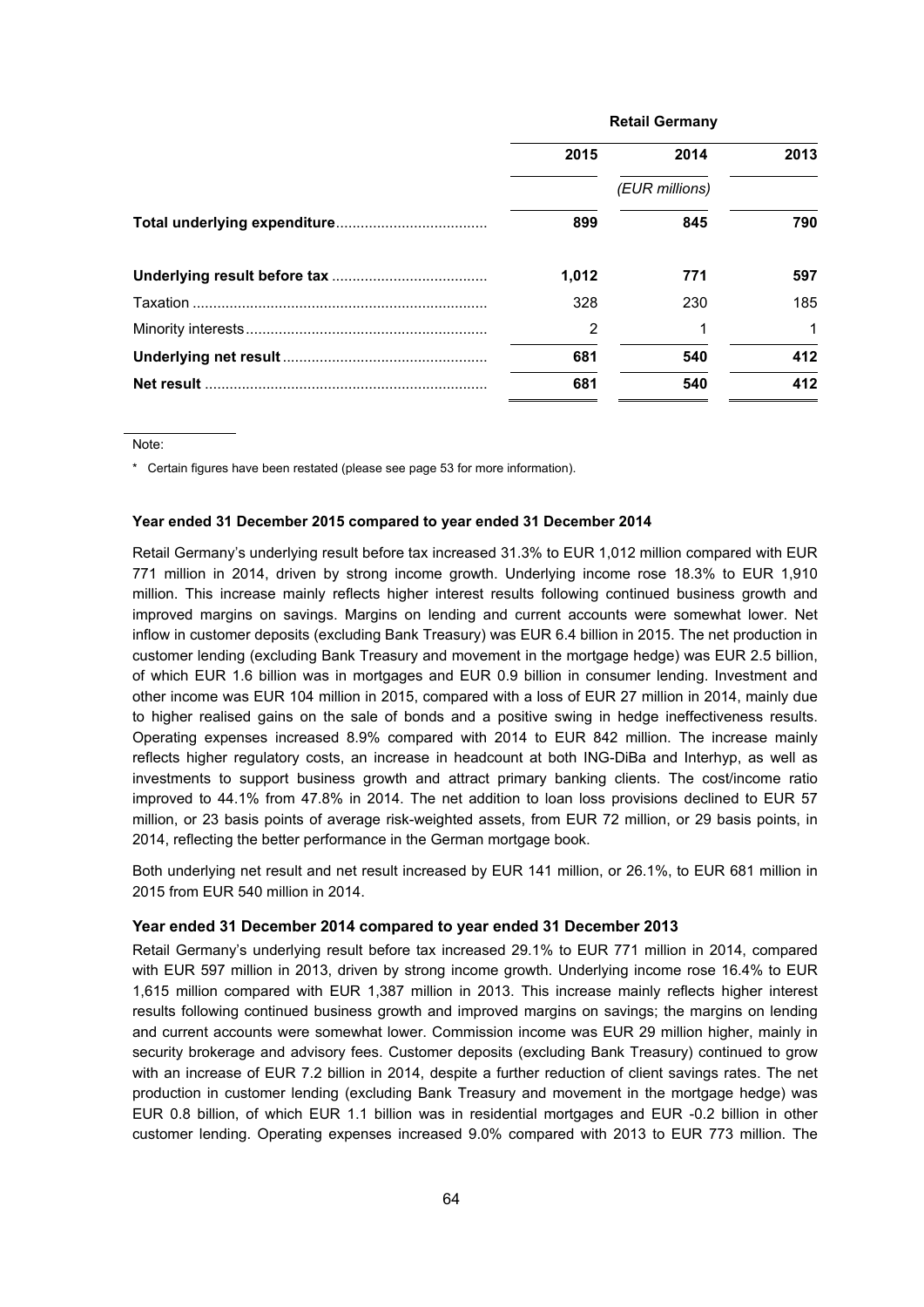increase primarily reflects an increase in headcount at both ING-DiBa and Interhyp, as well as investments to support business growth and attract primary banking clients. The net additions to loan loss provisions declined to EUR 72 million (or 29 basis points of average risk-weighted assets) from EUR 82 million (or 37 basis points of average risk weighted assets) in 2013.

Both underlying net result and net result increased by EUR 128 million, or 31.1%, to EUR 540 million in 2014 from EUR 412 million in 2013.

# **RETAIL OTHER\***

|                        | <b>Retail Other</b> |                |       |
|------------------------|---------------------|----------------|-------|
|                        | 2015                | 2014           | 2013  |
|                        |                     | (EUR millions) |       |
| Underlying income      |                     |                |       |
|                        | 1,906               | 1,806          | 1,804 |
|                        | 276                 | 329            | 342   |
|                        | 186                 | 201            | 259   |
|                        | 2,369               | 2,336          | 2,405 |
| Underlying expenditure |                     |                |       |
|                        | 1,582               | 1,481          | 1,600 |
|                        | 210                 | 165            | 279   |
|                        | 1,792               | 1,646          | 1,878 |
|                        | 577                 | 690            | 527   |
|                        | 142                 | 139            | 120   |
|                        | 48                  | 51             | 66    |
|                        | 387                 | 500            | 342   |
|                        | 367                 | 202            | $-42$ |
|                        | 754                 | 702            | 299   |

Note:

\* Certain figures have been restated (please see page 53 for more information).

# **Year ended 31 December 2015 compared to year ended 31 December 2014**

Retail Other's underlying result before tax decreased to EUR 577 million, from EUR 690 million in 2014. The decline was primarily attributable to lower income in Italy due to EUR 97 million of non-recurring charges related to increased prepayments and renegotiations of fixed-term mortgages and a EUR 31 million one-off charge in regulatory expenses related to the bankruptcy of SK Bank in Poland. Excluding both items result before tax increased 2.2%. Total underlying income rose by EUR 33 million, or 1.4%, to EUR 2,369 million. This increase is attributable to higher interest results stemming from higher volumes in most countries, partly offset by the aforementioned non-recurring charges in Italy. The net inflow of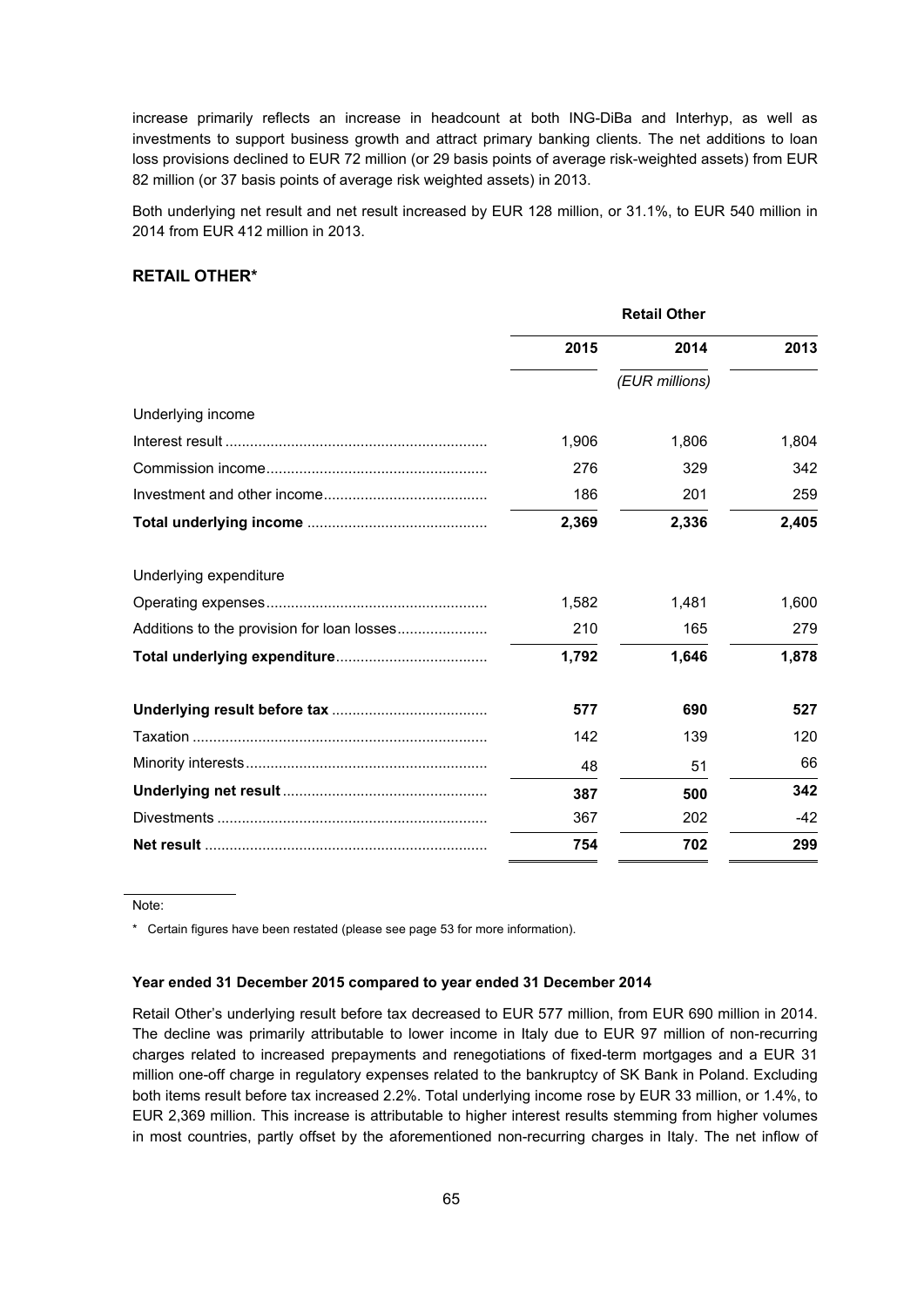customer deposits, adjusted for currency effects and Bank Treasury, was EUR 8.0 billion, with growth mainly in Spain, Poland, Turkey and Romania. Net customer lending (also adjusted for the sale of mortgage portfolios in Australia) rose by EUR 7.8 billion, mainly due to growth in Australia, Poland and Spain. Operating expenses increased by EUR 101 million, or 6.8%, versus 2014, largely as a result of higher regulatory costs (including the one-off charge in Poland), investments to support business growth in most of the business units and inflation adjustments in the Growth Markets. The addition to the provision for loan losses was EUR 210 million, or 45 basis points of average risk weighted assets, up from EUR 165 million, or 40 basis points, in 2014. The increase was mainly visible in Turkey and Poland.

Underlying net result declined to EUR 387 million in 2015 compared with EUR 500 million in 2014, while the net result increased to EUR 754 million in 2015 compared with EUR 702 million in 2014. In 2015, the impact of divestments was EUR 367 million, reflecting the result from the merger between ING Vysya and Kotak. In 2014, the impact of divestments was EUR 202 million and related to the change in accounting of ING Vysya Bank.

# **Year ended 31 December 2014 compared to year ended 31 December 2013**

The underlying result before tax of Retail Other increased to EUR 690 million, compared with EUR 527 million in 2013. The higher results mainly reflect better commercial results in Poland, Italy and Romania and lower losses in the UK Legacy run-off portfolio. This was in part offset by lower results from Turkey and a lower dividend from the Bank of Beijing. Underlying income decreased by EUR 69 million to EUR 2,336 million from EUR 2,405 million in 2013. This decline was caused by the deconsolidation of ING Vysya Bank at the end of March 2014, following changes in the company's governance. Adjusted for the deconsolidation of ING Vysya Bank, income increased 5.4% due to higher interest results supported by increased volumes. In 2014, net customer deposits, excluding currency effects, Bank Treasury and the deconsolidation of ING Vysya Bank, grew by EUR 5.5 billion with growth in most countries, notably Spain and Poland. Net production in customer lending (also adjusted for the sale of a mortgage portfolio in Australia) was EUR 4.6 billion, mainly in Turkey, Poland, Australia and Spain. Operating expenses declined by EUR 119 million compared with previous year, but were up 0.7% when excluding ING Vysya Bank. This increase was mainly due to strategic investments to support business growth, largely offset by favourable currency impacts. The net addition to the provision for loan losses was EUR 165 million, or 40 basis points of average risk-weighted assets, down from EUR 279 million, or 66 basis points of average risk-weighted assets, in 2013. This decline was predominantly caused by the deconsolidation of ING Vysya Bank and a small net release in the UK Legacy portfolio, whereas 2013 included an addition of EUR 60 million.

Underlying net result increased to EUR 500 million in 2014, from EUR 342 million in 2013. The net result jumped to EUR 702 million from EUR 299 million in 2013. In 2014, the change in accounting of ING Vysya Bank resulted in a net gain of EUR 202 million. The impact of divestments in 2013 was EUR -42 million, fully related to the closing of the sale of ING Direct UK in March 2013.

# **WHOLESALE BANKING\***

|                   | <b>Wholesale Banking</b> |       |       |
|-------------------|--------------------------|-------|-------|
|                   | 2015                     | 2014  | 2013  |
|                   | (EUR millions)           |       |       |
| Underlying income |                          |       |       |
|                   | 3,567                    | 3.534 | 3,250 |
|                   | 964                      | 980   | 989   |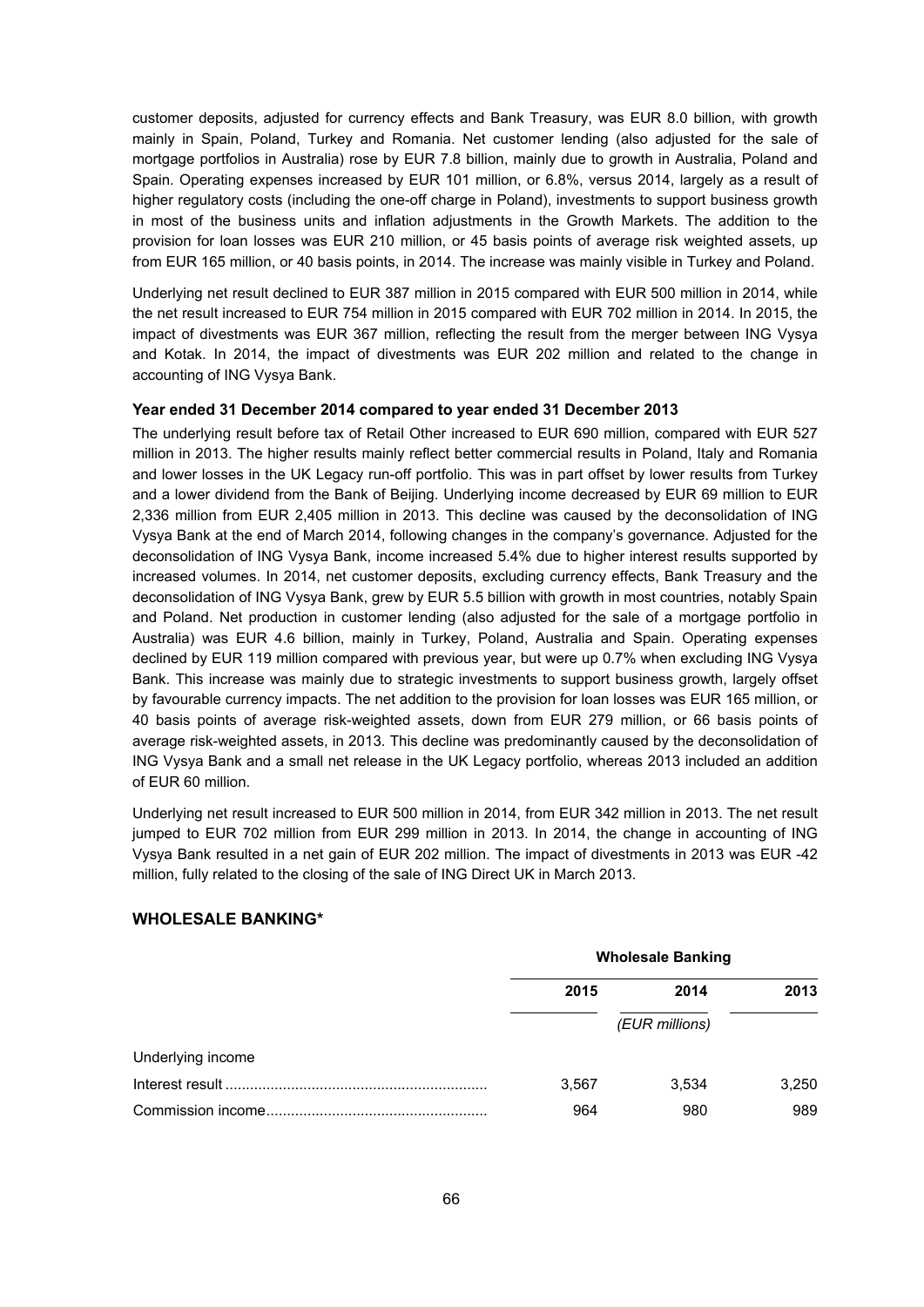| <b>Wholesale Banking</b> |                |       |
|--------------------------|----------------|-------|
| 2015                     | 2014           | 2013  |
|                          | (EUR millions) |       |
| 1,078                    | 379            | 1,058 |
| 5,609                    | 4,893          | 5,297 |
| 2,571                    | 2,407          | 2,352 |
| 478                      | 500            | 868   |
| 3,048                    | 2,907          | 3,220 |
| 2,560                    | 1,986          | 2,077 |
| 676                      | 470            | 504   |
| 16                       | 26             | 27    |
| 1,868                    | 1,491          | 1,546 |
| 1,868                    | 1.491          | 1,546 |

Note:

\* Certain figures have been restated (please see page 53 for more information).

#### **Year ended 31 December 2015 compared to year ended 31 December 2014**

Wholesale Banking posted a good set of results on the back of continued strong Industry Lending performance, good volume growth and improved Financial Markets results. The latter was supported by positive credit and debt valuation adjustments (CVA/DVA), which added EUR 181 million to the pre-tax result in 2015 compared with EUR -216 million in 2014. The underlying result before tax was EUR 2,560 million, up 28.9% from 2014. Excluding CVA/DVA impacts, the increase was 8.0%.

Industry Lending posted an underlying result before tax of EUR 1,464 million, up 11.0% compared with 2014. This increase was mainly caused by higher income in Structured Finance and Real Estate Finance due to strong volume growth, partly offset by a EUR 92 million impairment on an equity stake. The underlying result before tax from General Lending & Transaction Services declined 8.3% to EUR 467 million, due to higher expenses and risk costs, while income growth was limited due to some pressure on margins. Financial Markets recorded an underlying result before tax of EUR 483 million, up from EUR 133 million in 2014, mainly reflecting the aforementioned positive swing in CVA/DVA impacts. The underlying result of Bank Treasury, Real Estate & Other was EUR 146 million compared with EUR 25 million in 2014. The increase was mainly attributable to higher Bank Treasury income, while the results in the run-off businesses increased due to improved sales results in Real Estate Development and lower risk costs in Leasing.

Underlying income rose 14.6% on 2014, mainly in Financial Markets and Industry Lending. The net production of customer lending (excluding Bank Treasury and currency impacts) was EUR 11.6 billion in 2015. Wholesale Banking grew the net core lending book, also adjusted for the Lease run-off, by EUR 13.0 billion in 2015, due to strong growth in Structured Finance and - to a lesser extent - Real Estate Finance and Transaction Services. Customer deposits (excluding currency impacts and Bank Treasury) remained flat compared with a year ago. Operating expenses increased 6.8% to EUR 2,571 million,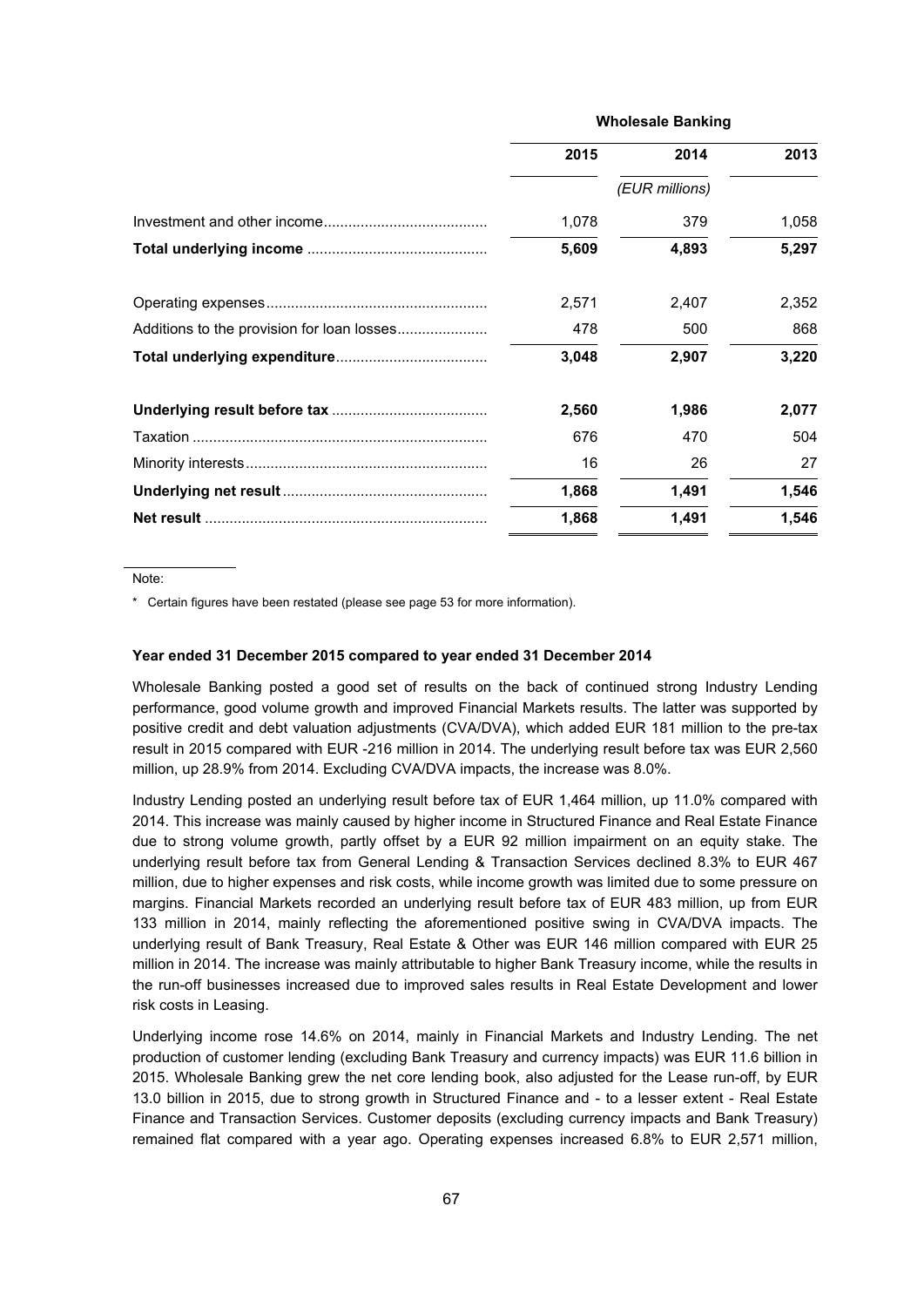mainly due to higher FTEs to support business growth, increased regulatory expenses and positive currency impacts. The previously announced restructuring programmes are on track to realise EUR 340 million of annual cost savings by 2017; of this amount EUR 260 million of cost savings had been realised so far. Risk costs declined to EUR 478 million, or 33 basis points of average risk-weighted assets (RWA), from EUR 500 million, or 37 basis points, in 2014. Lower risk costs were mainly visible in Real Estate Finance and the lease run-off business, while risk costs in Structured Finance and General Lending were up in absolute terms, but declined as a percentage of average RWA.

Both underlying net result and net result increase by EUR 377 million, or 25.3%, to EUR 1,868 million in 2015 compared with EUR 1,491 million in 2014.

# **Year ended 31 December 2014 compared to year ended 31 December 2013**

Wholesale Banking's underlying result before tax fell to EUR 1,986 million in 2014 from EUR 2,077 million in 2013. Credit and debt valuation adjustments (CVA/DVA), fully recorded in Financial Markets, were EUR 216 million negative in 2014 versus EUR 173 million of positive adjustments in 2013. Furthermore, 2014 included EUR 50 million of additional redundancy provisions taken for the next steps in digital banking in the Netherlands and the ongoing transformation programmes in Wholesale Banking versus EUR 17 million of additional redundancy provisions in 2013. Excluding these impacts, underlying result of Wholesale Banking was up 17.2% on 2013.

Industry Lending posted an underlying result before tax of EUR 1,319 million, up 36.5% compared with 2013. This increase was mainly caused by lower risk costs in Real Estate Finance, and higher income in Structured Finance due to strong volume growth. This was partly offset by lower income from Real Estate Finance due to a downsizing the portfolio. General Lending & Transaction Services' underlying result before tax declined 3.6% to EUR 509 million, due to higher risk costs. Expenses were slightly lower, while income remained flat. Financial Markets recorded an underlying result before tax of EUR 133 million, down from EUR 596 million in 2013, mainly reflecting the aforementioned negative swing in CVA/DVA impacts. The underlying result before tax of Bank Treasury, Real Estate & Other (which included the EUR 50 million of additional redundancy provisions taken in 2014) rose to EUR 25 million compared with a loss of EUR 12 million in 2014, mainly due to lower losses in the run-off businesses.

Underlying income declined 7.6% to EUR 4,893 million compared with EUR 5,297 million in 2013, primarily due to the negative swing in CVA/DVA. Excluding CVA/DVA, income declined 0.3% on 2013, mainly in Financial Markets and the run-off businesses, in part offset by higher income in Structured Finance. Net customer lending, adjusted for currency impacts and Bank Treasury products, increased by EUR 3.9 billion in 2014, mainly due to strong growth in Structured finance and Transaction Services, while the volumes in Real Estate Finance and the Lease run-off portfolio declined. Net customer deposits (excluding currency impacts and Bank Treasury) grew by EUR 6.2 billion in 2014, while the outflow in Bank Treasury products was EUR 6.0 billion. Operating expenses increased 2.3% to EUR 2,407 million, compared with EUR 2,352 million in 2013. Excluding the aforementioned redundancy provisions, operating expenses increased 0.9% on 2013. Risk costs fell to EUR 500 million, or 37 basis points of average risk-weighted assets, from EUR 868 million, or 68 basis points of average risk-weighted assets, in 2013. The decrease was mainly visible in Real Estate Finance and - to a lesser extent - the lease runoff business, while risk costs were up in General Lending.

Both underlying net result and net result decreased by EUR 55 million, or 3.6%, to EUR 1,491 million in 2014 compared with EUR 1,546 million in 2013.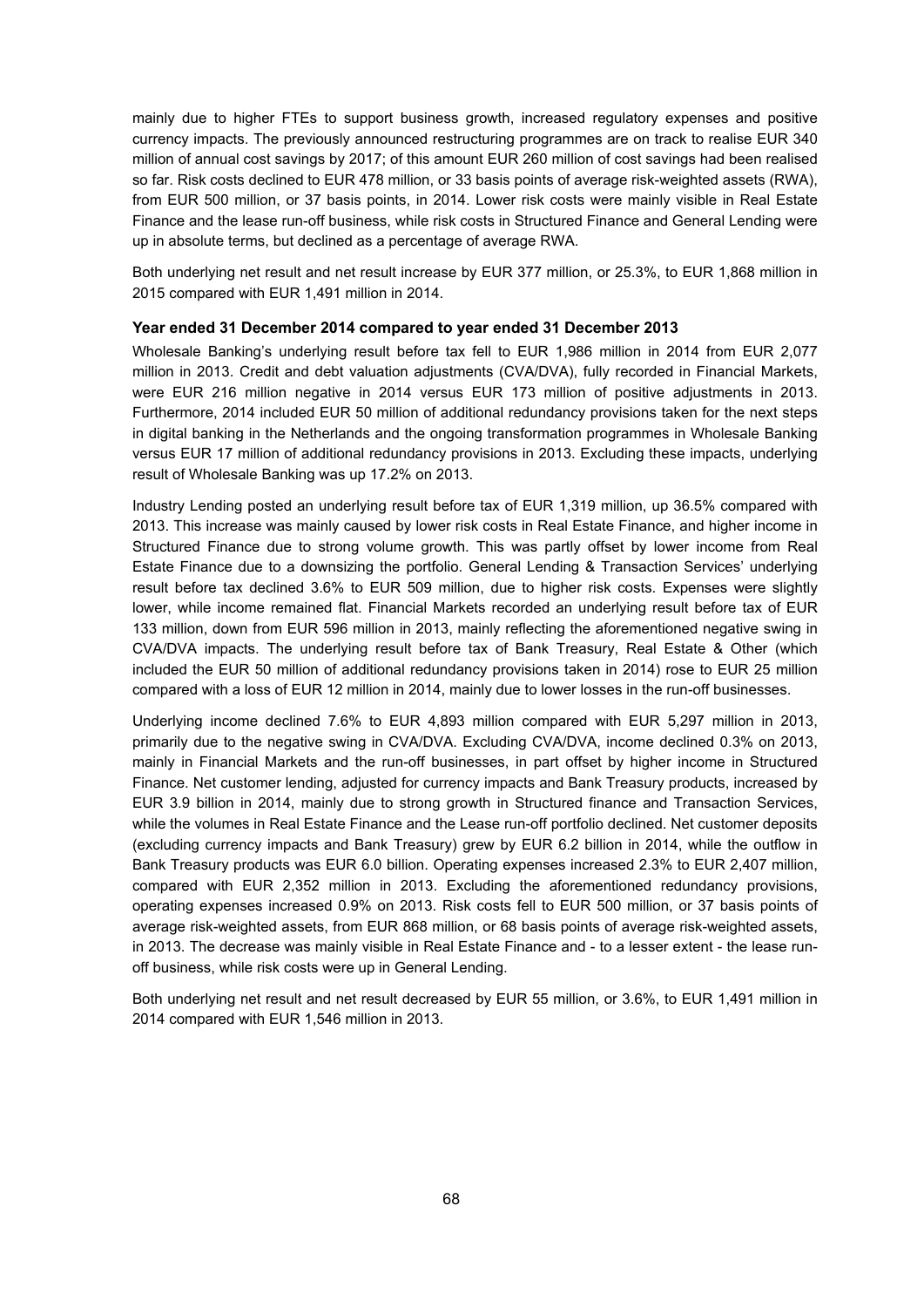# **LIQUIDITY AND CAPITAL RESOURCES**

# **CASH FLOWS**

The principal sources of funds for ING Bank's operations are growth in retail funding, which mainly consists of current accounts, savings and retail deposits as well as repayments of loans, disposals and redemptions of investment securities (mainly bonds), sales of trading portfolio securities, interest income and commission income. The major uses of funds are advances of loans and other credits, investments, purchases of investment securities, funding of trading portfolios, interest expense and administrative expenses.

ING Bank's Risk Management, including liquidity, is discussed in the section "Risk Management" of the ING Bank consolidated financial statements for the year ended 31 December 2015, which are incorporated by reference herein.

The following table sets forth the consolidated statement of cash flows for ING Bank for the years ended 31 December 2015, 2014 and 2013 (certain figures have been restated (please see page 53 for more information)).

|                                                                             | 2015           | 2014      | 2013      |
|-----------------------------------------------------------------------------|----------------|-----------|-----------|
|                                                                             | (EUR millions) |           |           |
|                                                                             | 6,415          | 3,855     | 4,233     |
| Adjusted for:                                                               |                |           |           |
|                                                                             | 614            | 594       | 624       |
|                                                                             | 1,347          | 1,594     | 2,289     |
|                                                                             | 97             | 2,249     | 734       |
|                                                                             | $-1,306$       | $-887$    | $-1,487$  |
| Changes in:                                                                 |                |           |           |
| amounts due from banks, not available on demand<br>$\overline{\phantom{m}}$ | 6,760          | 3,361     | $-9,400$  |
| $\overline{\phantom{m}}$                                                    | 5,485          | $-23,802$ | 783       |
|                                                                             | $-742$         | $-2,260$  | $-1,421$  |
| other financial assets at fair value through profit                         |                |           |           |
|                                                                             | $-282$         | $-614$    | $-225$    |
|                                                                             | $-21,143$      | $-12,935$ | 8,514     |
| $\overline{\phantom{a}}$                                                    | 1,106          | $-366$    | 1,362     |
| amounts due to banks, not payable on demand<br>$\overline{\phantom{a}}$     | 5,175          | 3,353     | $-10,266$ |
| customer deposits and other funds on deposit                                | 19,600         | 17,803    | 24,387    |
|                                                                             | $-8,276$       | 23,855    | $-10,172$ |
| other financial liabilities at fair value through profit                    |                |           |           |
|                                                                             | $-1,254$       | -524      | 646       |
|                                                                             | 1,365          | 1,337     | $-6,817$  |
| Net cash flow from operating activities                                     | 14,961         | 16,613    | 3,784     |

Investment and advances: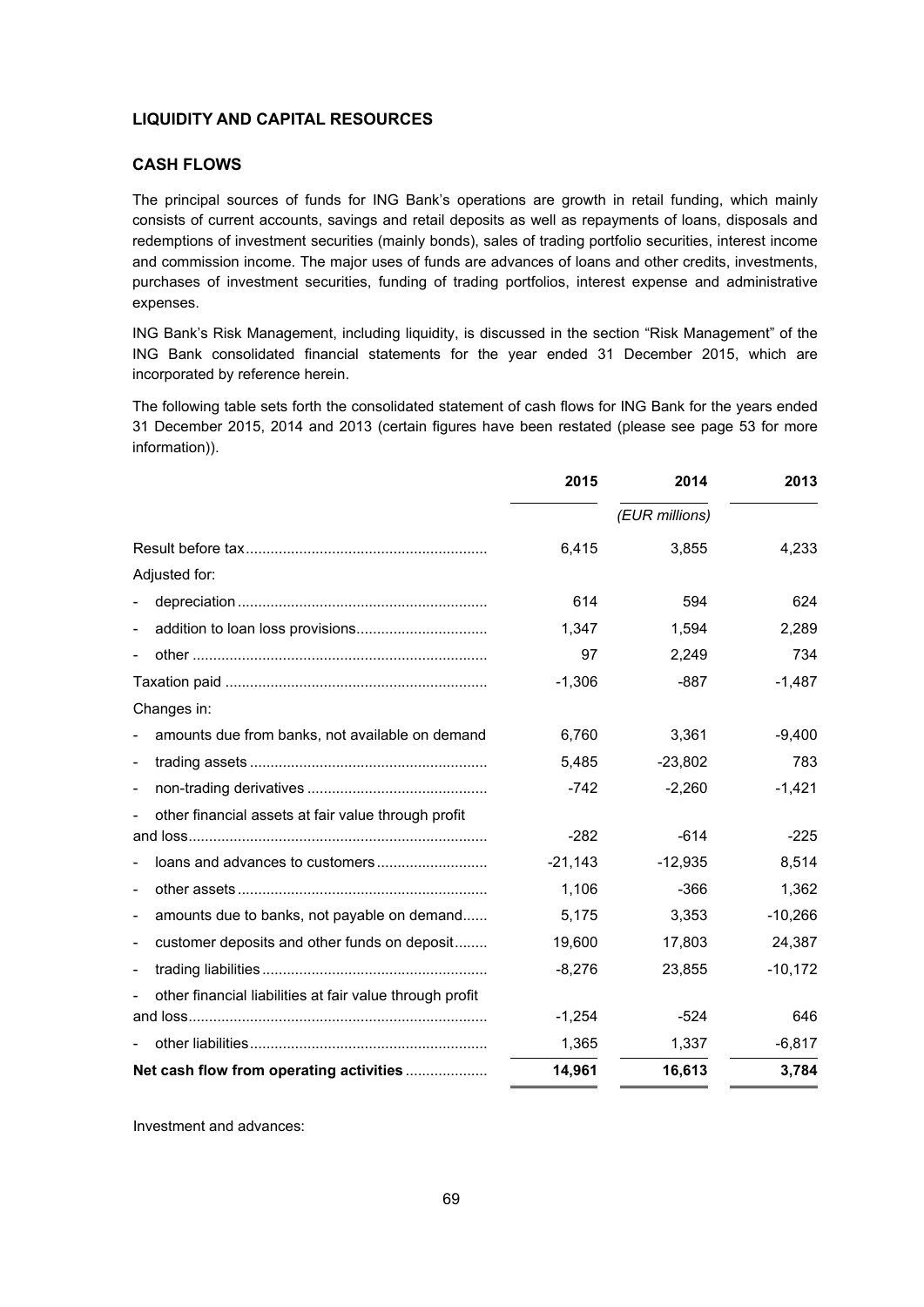|                          |                                                     | 2015       | 2014           | 2013       |
|--------------------------|-----------------------------------------------------|------------|----------------|------------|
|                          |                                                     |            | (EUR millions) |            |
|                          |                                                     |            |                |            |
|                          |                                                     | $-24$      | $-31$          | $-20$      |
|                          |                                                     | $-43,092$  | $-73,348$      | $-78,654$  |
| $\overline{\phantom{a}}$ |                                                     |            |                |            |
| $\overline{\phantom{a}}$ |                                                     | $-3,457$   | $-315$         |            |
| $\overline{\phantom{a}}$ |                                                     | $-326$     | $-355$         | $-353$     |
|                          |                                                     | $-37$      | $-34$          | $-82$      |
|                          |                                                     |            |                |            |
|                          |                                                     | $-256$     | $-257$         | $-271$     |
|                          | Disposals and redemptions:                          |            |                |            |
|                          |                                                     |            | $-398$         | $-7,163$   |
|                          |                                                     | 119        | 187            | 139        |
| $\overline{\phantom{a}}$ |                                                     | 48,232     | 60,098         | 72,221     |
| $\overline{\phantom{a}}$ |                                                     | 1,219      | 1,172          | 3,439      |
|                          |                                                     | 2          |                | 36         |
|                          |                                                     | 73         | 54             | 58         |
| -                        | assets subject to operating leases                  | 17         | 3              |            |
|                          |                                                     | 3,590      | 2,382          | 8,810      |
|                          |                                                     | 1          | 2              | -1         |
|                          | Net cash flow from investing activities             | 6,061      | $-10,840$      | $-1,841$   |
|                          | Proceeds from issuance of subordinated loans        | 2,085      | 3,266          | 4,212      |
|                          |                                                     | $-4,244$   | $-2,788$       | $-4,936$   |
|                          | Proceeds from borrowed funds and debt securities    | 133,290    | 135,318        | 138,883    |
|                          | Repayments from borrowed funds and debt securities. | $-140,120$ | $-142,996$     | $-144,958$ |
|                          | Issuance of ordinary shares/capital injection       |            |                |            |
|                          |                                                     |            |                |            |
|                          |                                                     |            |                |            |
|                          |                                                     |            |                |            |
|                          |                                                     | $-2,200$   | $-1,225$       | $-2,955$   |
|                          | Net cash flow from financing activities             | $-11,189$  | $-8,425$       | $-9,754$   |
|                          |                                                     | 9,833      | $-2,652$       | $-7,811$   |
|                          | Cash and cash equivalents at beginning of year      | 10,863     | 13,509         | 20,612     |
|                          | Effect of exchange rate changes on cash and cash    | -342       | 6              | 708        |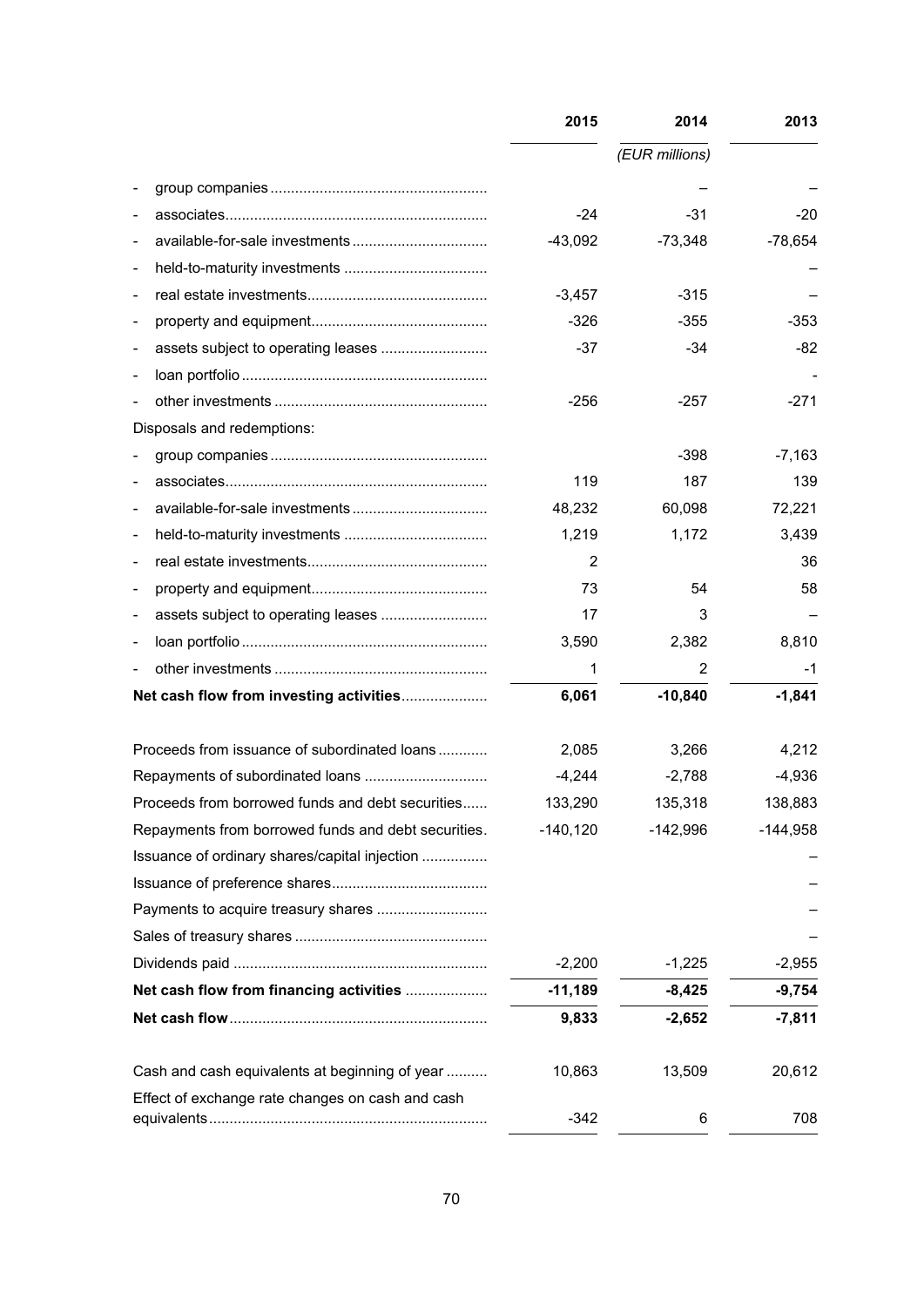| 2015   | 2014           | 2013   |
|--------|----------------|--------|
|        | (EUR millions) |        |
| 20.354 | 10.863         | 13.509 |

At 31 December 2015, cash and cash equivalents include cash and balances with central banks of EUR 21,458 million (2014: EUR 12,222 million; 2013: EUR 11,920 million). See Note 31 to the ING Bank consolidated financial statements for the year ended 31 December 2015.

#### **Year ended 31 December 2015 compared to year ended 31 December 2014**

At 31 December 2015 and 2014, ING Bank had EUR 20,354 million and EUR 10,863 million, respectively, of cash and cash equivalents. The increase in cash and cash equivalents is mainly attributable to banks on demand positions with central banks.

Specification of cash position (EUR millions):

|                                                              | 2015           | 2014     |
|--------------------------------------------------------------|----------------|----------|
|                                                              | (EUR millions) |          |
|                                                              | 21.458         | 12.222   |
|                                                              | 363            | 677      |
| Cash and cash equivalents classified as assets held for sale |                |          |
|                                                              | $-1.467$       | $-2.036$ |
|                                                              | 20,354         | 10,863   |

The EUR 1,652 million decrease in ING Bank's net cash flow from operating activities, consist of EUR 14,961 million cash inflow for the year ended 31 December 2014, compared to EUR 16,613 million cash inflow for the year ended 31 December 2013.

Cash flow from operating activities in 2015 was largely effected by the cash outflow from loans and advances caused by increased corporate lending and the cash inflow from Customer funds and other funds entrusted caused by increased Savings. In addition in 2015 there was a strong cash inflow from amounts due from banks mainly related to fewer (reverse) repurchase transactions.

Net cash inflow from investing activities was EUR 6,061 million (2014: EUR -10,840 million cash outflow). Investments in available-for-sale securities was EUR 43,092 million and EUR 73,348 million in 2015 and 2014, respectively. Disposals and redemptions of available-for-sale securities amounted to EUR 48,232 million and EUR 60,098 million in 2015 and 2014, respectively.

Net cash flow from financing activities in 2015 amounted to a cash outflow of EUR 11,189 million compared to a cash outflow in 2014 of EUR 8,425 million. In 2015 repayments on subordinated loans and issued debt securities exceeded proceeds from new issuance of subordinated loans, borrowed funds and debt securities. In addition, dividend payments made by the Issuer to ING Group in 2015 amounted to EUR 2,200 compared to a dividend payment in 2014 of EUR 1,225.

The operating, investing and financing activities described above resulted in a positive cash flow of EUR 9,833 million in 2015 compared to a negative net cash flow of EUR 2,652 million in 2014.

## **Year ended 31 December 2014 compared to year ended 31 December 2013**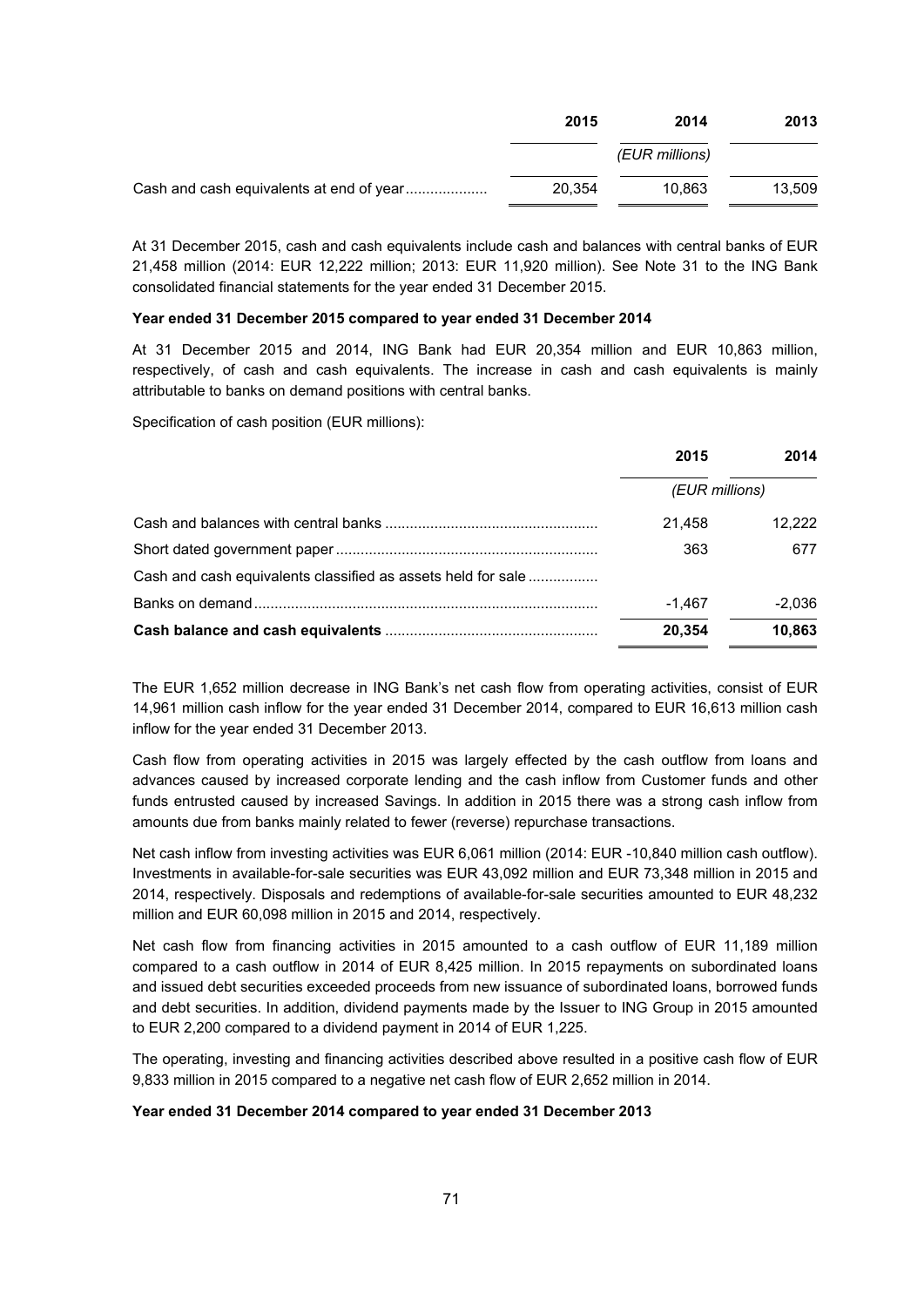At 31 December 2014 and 2013, ING Bank had EUR 10,863 million and EUR 13,509 million, respectively, of cash and cash equivalents. The decrease in cash and cash equivalents is mainly attributable to banks on demand positions.

Specification of cash position (EUR millions):

|                                                              | 2014           | 2013   |
|--------------------------------------------------------------|----------------|--------|
|                                                              | (EUR millions) |        |
|                                                              | 12.222         | 11.920 |
|                                                              | 677            | 574    |
| Cash and cash equivalents classified as assets held for sale |                |        |
|                                                              | $-2.036$       | 1.015  |
|                                                              | 10,863         | 13,509 |

The EUR 12,829 million increase in ING Bank's net cash flow from operating activities, consist of EUR 16,613 million cash inflow for the year ended 31 December 2014, compared to EUR 3,784 million cash inflow for the year ended 31 December 2013.

The cash flow from operating activities in 2014 was significantly affected by the cash outflow from loans and advances caused by increased corporate lending and the cash inflow from Customer funds and other funds entrusted caused by increased Corporate deposits. In addition ING Bank NV participated in the targeted longer-term refinancing operations ('TLTRO') of the European Central Bank for an amount of EUR 5.7 billion. The TLTRO aims to stimulate lending to the real economy in the Eurozone.

The cash flow from operating activities in 2014 was largely affected by cash inflows from customer deposits and other funds on deposit (EUR 17,803 million compared to a cash inflow in 2013 of EUR 24.387 million), cash inflows from amounts due to and from banks (EUR 6,714 million compared to a cash outflow in 2013 of EUR 19,666 million), a cash outflow of loans and advances to customers (EUR 12,935 million compared to a cash inflow in 2013 of EUR 8,514 million) and a cash outflow of trading assets and liabilities (EUR 53 million compared to a cash outflow in 2013 of EUR 9,389 million).

Net cash outflow from investing activities was EUR 10,840 million (2013: EUR 1,841 million cash outflow). Investments in available-for-sale securities was EUR 73,348 million and EUR 78,654 million in 2014 and 2013, respectively. Disposals and redemptions of available-for-sale securities amounted to EUR 60,098 million and EUR 72,221 million in 2014 and 2013, respectively.

Net cash flow from financing activities in 2014 amounted to a cash outflow of EUR 8,425 million compared to a cash outflow in 2013 of EUR 9,754 million. In 2014 repayments on subordinated loans and issued debt securities exceeded proceeds from new issuance of subordinated loans, borrowed funds and debt securities. In addition, dividend payment in 2014 amounted to EUR 1,225 compared to a dividend payment in 2013 of EUR 2.955.

The operating, investing and financing activities described above resulted in a negative cash flow of EUR 2,652 million in 2014 compared to a negative net cash flow of EUR 7,811 million in 2013.

# **CAPITAL ADEQUACY OF ING BANK**

As at 1 January 2014, the CRR/CRD IV capital rules entered into force. The capital position table below reflects own funds according to the Basel III rules as specified in the CRR/CRD IV. As CRD IV will be phased in gradually until 2019, the table shows the CRD IV positions according to the 2019 end-state rules and the 2014 rules. This makes clear which items phase in directly, which phase in gradually and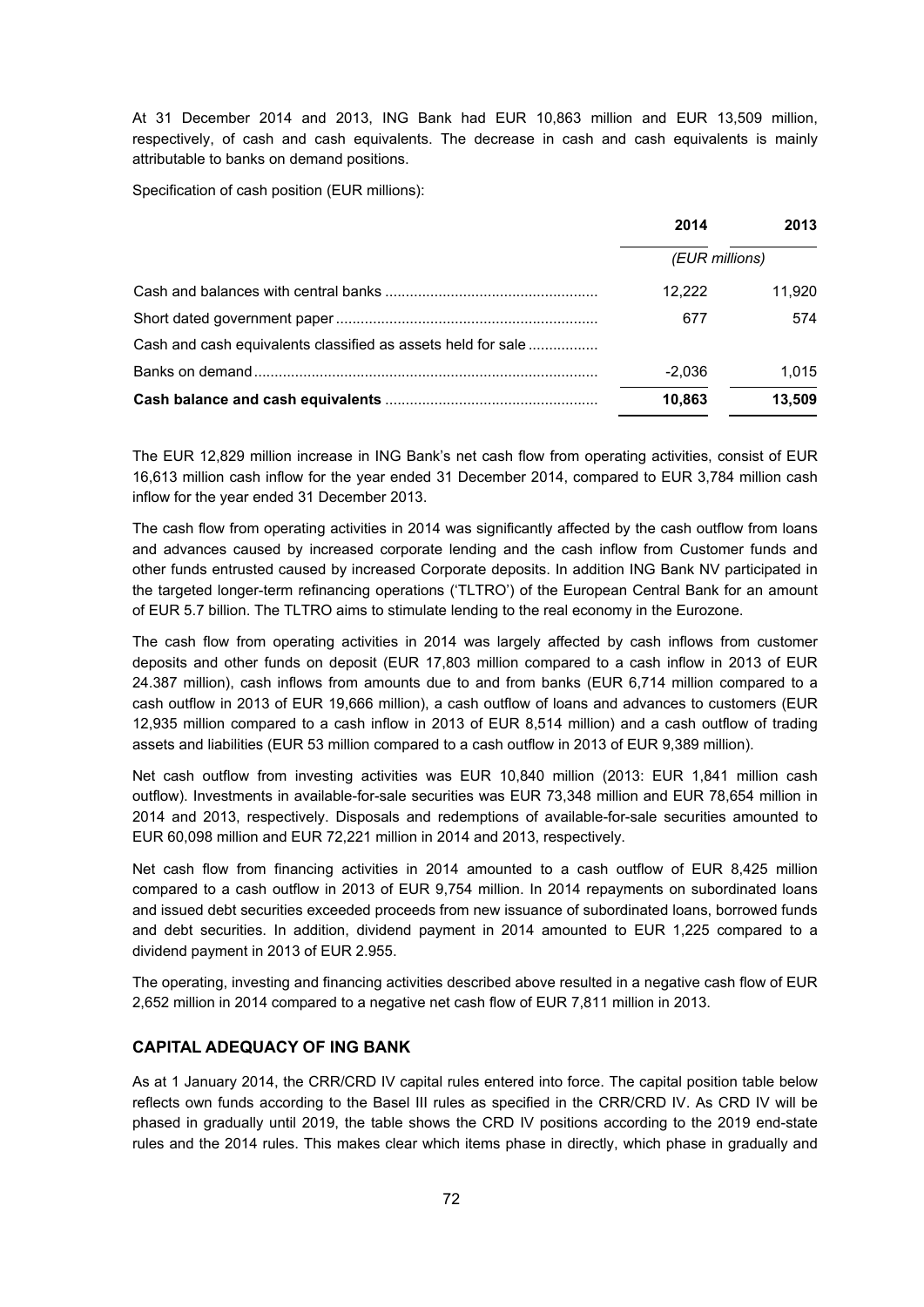which not yet in 2014. In addition, ING not only reports these metrics for ING Bank, but as of the fourth quarter of 2014 also introduced this analysis for ING Group. During 2015, ING Group and ING Bank were adequately capitalised.

ING Bank capital position according to CRR/CRD IV

|                                          | <b>Fully loaded</b> | Phased-in      | Phased-in |
|------------------------------------------|---------------------|----------------|-----------|
|                                          | 2015                | 2015           | 2014      |
|                                          |                     | (EUR millions) |           |
|                                          | 40,857              | 40,857         | 38,064    |
|                                          | $-4,022$            | $-4,103$       | $-4,808$  |
| Available common equity Tier 1           | 36,834              | 36,753         | 33,256    |
|                                          | 7,248               | 7,248          | 5,727     |
| Regulatory adjustments additional Tier 1 |                     | $-1,281$       | $-1,883$  |
|                                          | 44,083              | 42,721         | 37,100    |
|                                          | 8,570               | 8,570          | 9,371     |
|                                          | 102                 | $-239$         | -456      |
|                                          | 52,754              | 51,052         | 46,015    |
|                                          | 318,202             | 318,202        | 296,319   |
|                                          | 11.58%              | 11.55%         | 11.22%    |
|                                          | 13.85%              | 12.43%         | 12.52%    |
|                                          | 16.58%              | 16.04%         | 15.53%    |

Notes:

Capital adequacy and the use of regulatory required capital are based on the guidelines developed by the Basel Committee on Banking Supervision (the Basel Committee) and the European Union Directives, as implemented by the Dutch Central Bank (DNB until 3 November 2014, the ECB thereafter) for supervisory purposes. In 2010 the Basel Committee on Banking Supervision issued new solvency and liquidity requirements, which superseded Basel II. The minimum common equity Tier 1 ratio is 4.5%, the minimum Tier 1 requirement is 6% and the total capital ratio (known as the BIS ratio) is 8% of all riskweighted assets. Basel III requires Banks to hold a capital of at least 80% of the old Basel I

<sup>(1)</sup> Of which EUR 3,531 million is CRR/CRD IV compliant and EUR 3,718 million to be replaced as capital recognition subject to CRR/CRDIV grandfathering rules.

<sup>(2)</sup> Of which EUR 6,229 million is CRR/CRD IV-compliant and EUR 2,431 million to be replaced as capital recognition is subject to CRR/CRD IV grandfathering rules.

<sup>(3)</sup> The fully loaded RWA deviated from the phased-in RWA as a result of higher market values, the significant investments in Financial Institutions for the Bank exceeded 10% of CET1 capital. Only the amount up to this limit (which is lower phased-in than fully loaded) is to be 250% risk weighted, while the excess is deducted.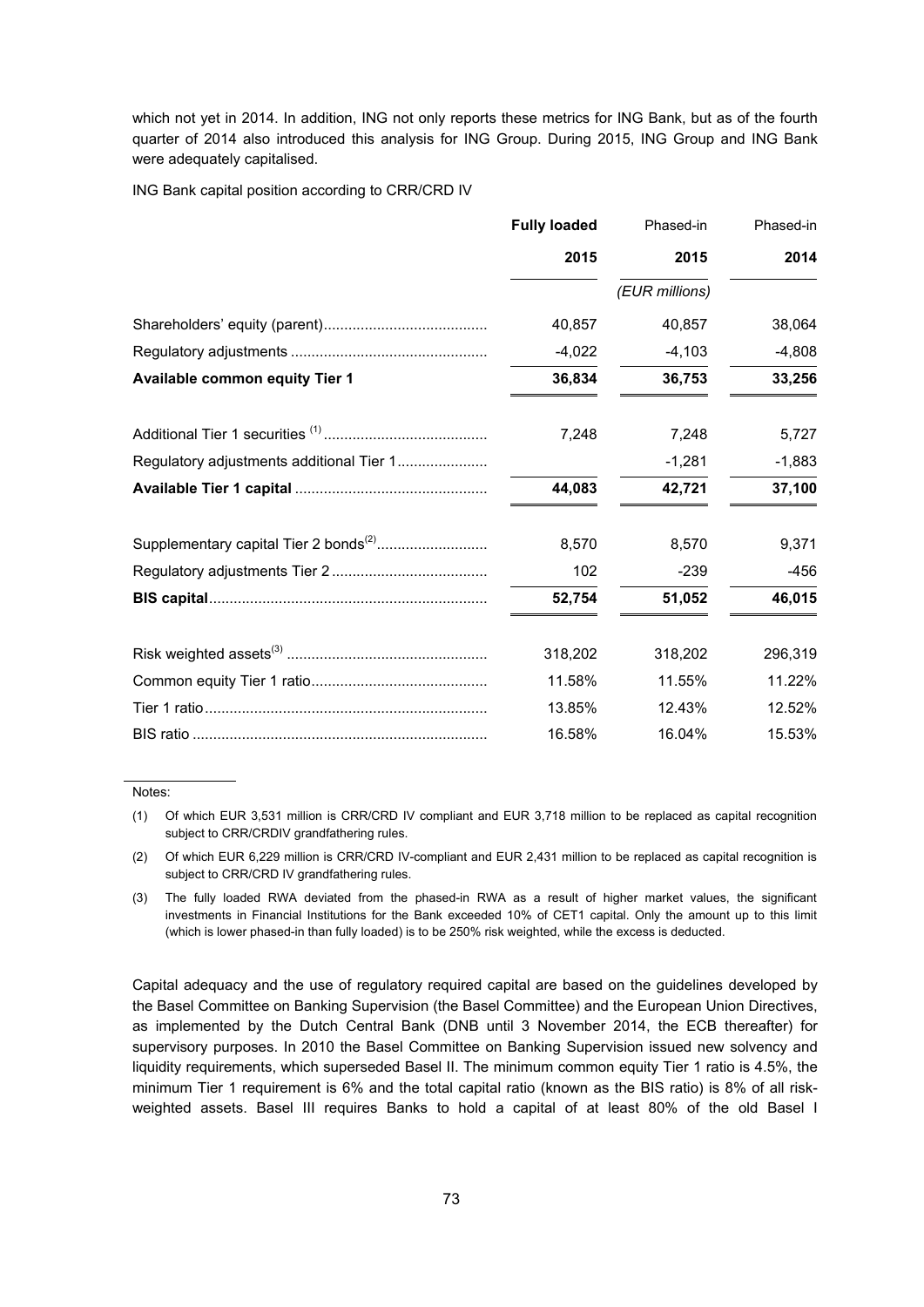requirements, which was 8% of the RWAs as calculated with the Basel I methodology. This Basel I floor has been extended until the end of 2017.

ING Bank's management believes that working capital is sufficient to meet the current and reasonably foreseeable needs of ING Bank.

# **OFF-BALANCE SHEET ARRANGEMENTS**

The following table sets forth contingent liabilities and commitments of the Issuer for the years ended 31 December 2015 and 31 December 2014. See Note 43 to the ING Bank N.V. consolidated financial statements for the year ended 31 December 2015.

|                                                          | Total   | Less than      | More<br>than one | Total   | Less than | More<br>than one |  |  |  |  |  |
|----------------------------------------------------------|---------|----------------|------------------|---------|-----------|------------------|--|--|--|--|--|
|                                                          | 2015    | one year       | year             | 2014    | one year  | year             |  |  |  |  |  |
|                                                          |         | (EUR millions) |                  |         |           |                  |  |  |  |  |  |
| <b>ING Bank N.V.</b>                                     |         |                |                  |         |           |                  |  |  |  |  |  |
| <b>Banking operations</b>                                |         |                |                  |         |           |                  |  |  |  |  |  |
| Contingent liabilities in respect of:                    |         |                |                  |         |           |                  |  |  |  |  |  |
| $\overline{a}$                                           |         |                |                  |         |           |                  |  |  |  |  |  |
| $\overline{\phantom{a}}$                                 | 22,192  | 17,772         | 4,420            | 22,396  | 17,687    | 4,709            |  |  |  |  |  |
| irrevocable letters of credit<br>$\qquad \qquad -$       | 11,162  | 10,905         | 257              | 12,178  | 11,839    | 339              |  |  |  |  |  |
| other contingent liabilities<br>$\overline{\phantom{0}}$ | 244     | 244            |                  | 425     | 417       | 8                |  |  |  |  |  |
|                                                          | 98,378  | 56,998         | 41,380           | 82,346  | 52,134    | 30,212           |  |  |  |  |  |
|                                                          | 131,976 | 85,919         | 46,057           | 117,345 | 82,077    | 35,268           |  |  |  |  |  |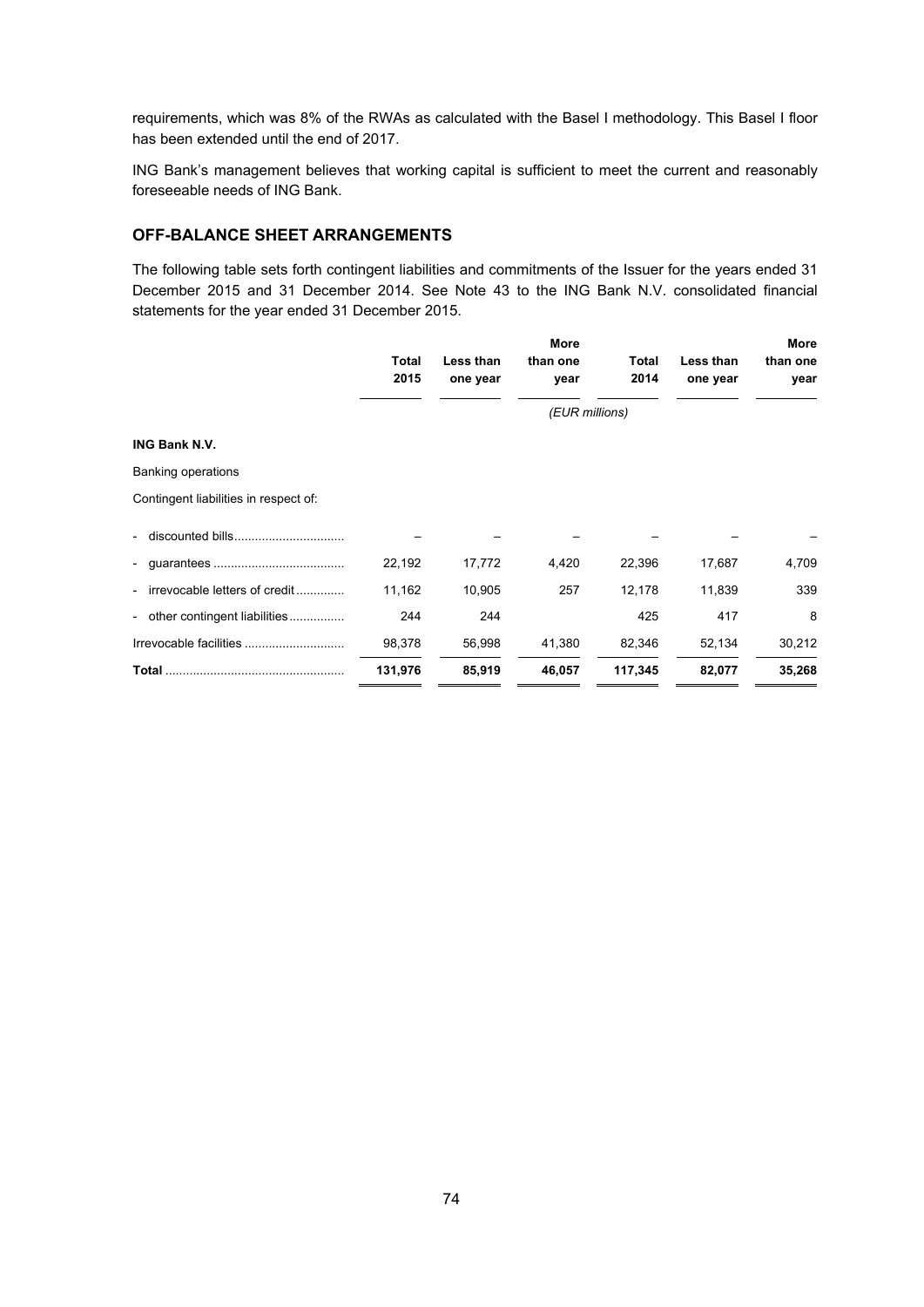# **SELECTED STATISTICAL INFORMATION**

The information in this section is unaudited and sets forth selected statistical information regarding the operations of ING Bank. Information for 2015, 2014 and 2013 is prepared on the basis of IFRS-EU and is calculated based on figures included in the ING Bank consolidated financial statements for the respective financial year. Unless otherwise indicated, average balances, when used, are calculated from monthly data and the distinction between domestic and foreign is based on the location of the office where the assets and liabilities are booked, as opposed to the domicile of the customer. However, ING Bank believes that the presentation of these amounts based upon the domicile of the customer would not result in material differences in the amounts presented below.

|                                            | Year ended 31 December |         |         |  |  |
|--------------------------------------------|------------------------|---------|---------|--|--|
|                                            | 2015                   | 2014    | 2013    |  |  |
| Return on shareholders' equity of ING Bank | 11.8%                  | $7.7\%$ | $9.0\%$ |  |  |
|                                            | $0.6\%$                | 0.3%    | 0.4%    |  |  |
| Shareholders' equity to assets of ING Bank | 4.9%                   | 4.6%    | 4.2%    |  |  |
|                                            | 1.5%                   | 1.5%    | $1.4\%$ |  |  |

# **AVERAGE BALANCES AND INTEREST RATES**

The following tables show the banking operations, average interest-earning assets and average interestbearing liabilities, together with average rates, for the periods indicated. The interest income, interest expense and average yield figures do not reflect interest income and expense on derivatives and other interest income and expense not considered to be directly related to interest-bearing assets and liabilities. These items are reflected in the corresponding interest income, interest expense and net interest result figures in the consolidated financial statements. A reconciliation of the interest income, interest expense and net interest result figures to the corresponding line items in the consolidated financial statements is provided hereunder.

The comparative amounts in this section for assets and liabilities include assets and liabilities of ING Vysya Bank Ltd. In the IFRS balance sheet for the year ended 31 December 2013 and of ING Direct USA, ING Direct Canada and ING Direct UK was presented as Assets and Liabilities held for sale.

| Interest-earning assets |        |                  |                    |                    |                  |                    |                    |                  |  |  |
|-------------------------|--------|------------------|--------------------|--------------------|------------------|--------------------|--------------------|------------------|--|--|
| 2015                    |        |                  | 2014               |                    |                  | 2013               |                    |                  |  |  |
| Average<br>balance      | income | Average<br>vield | Average<br>balance | Interest<br>income | Average<br>vield | Average<br>balance | Interest<br>income | Average<br>vield |  |  |
| (EUR millions)          |        | (% )             | (EUR millions)     |                    | (% )             | (EUR millions)     |                    | $(\% )$          |  |  |
|                         |        |                  |                    |                    |                  |                    |                    |                  |  |  |
| 29,058                  | 51     | 0.2              | 16,032             | 72                 | 0.4              | 11,996             | 48                 | $0.4^{\circ}$    |  |  |
| 26.299                  | 290    | 1.1              | 30,578             | 330                | 1.1              | 25,859             | 264                | 1.0              |  |  |
| 225,425                 | 7,618  | 3.4              | 225,332            | 8,336              | 3.8              | 247,627            | 9,241              | 3.8              |  |  |
|                         |        |                  | Interest           |                    |                  |                    |                    |                  |  |  |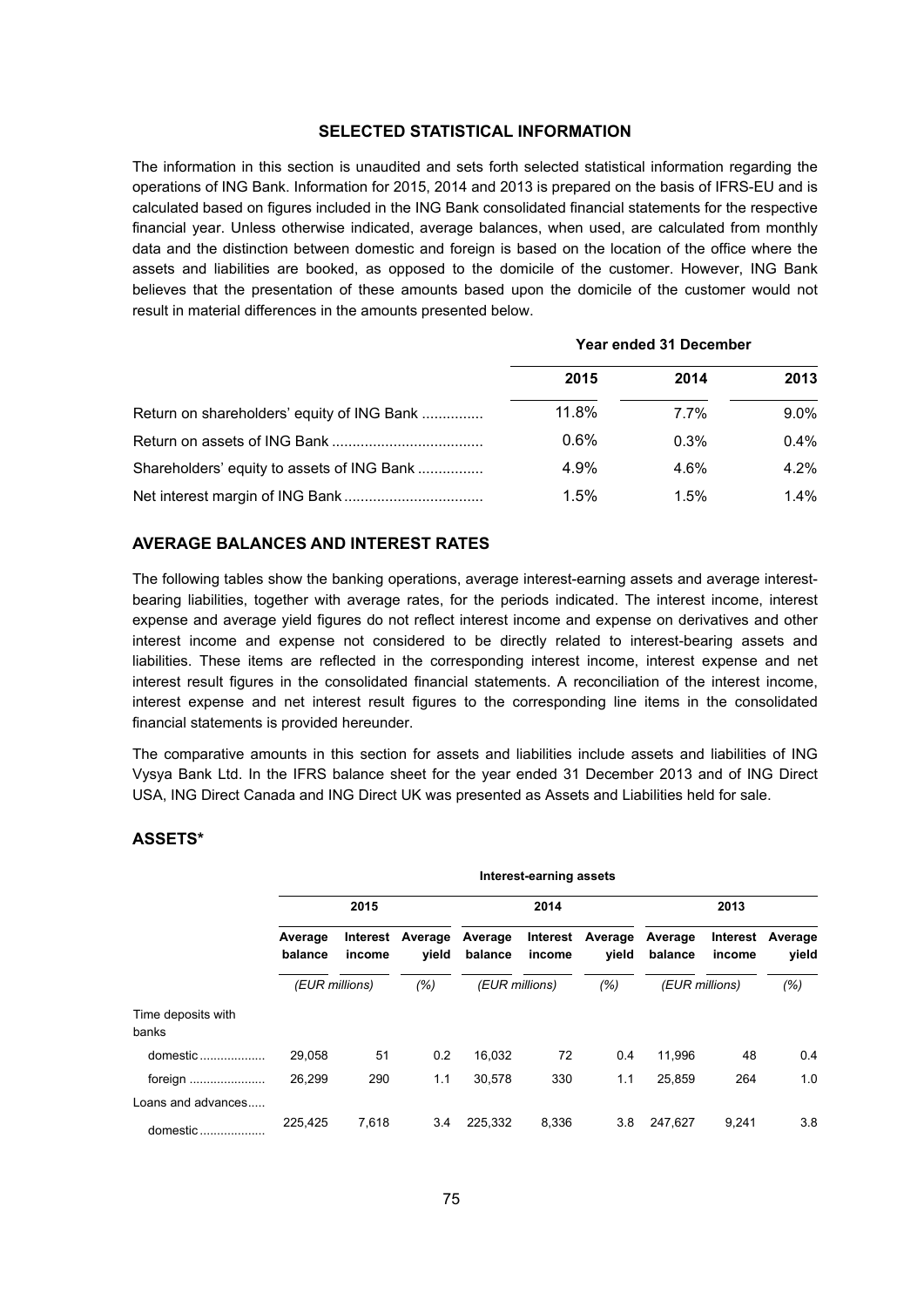|                                                             | 2015               |                    |                  |                    | 2014               |                  | 2013               |                    |                  |  |
|-------------------------------------------------------------|--------------------|--------------------|------------------|--------------------|--------------------|------------------|--------------------|--------------------|------------------|--|
|                                                             | Average<br>balance | Interest<br>income | Average<br>yield | Average<br>balance | Interest<br>income | Average<br>yield | Average<br>balance | Interest<br>income | Average<br>yield |  |
|                                                             | (EUR millions)     |                    | (%)              | (EUR millions)     |                    | (% )             | (EUR millions)     |                    | (% )             |  |
| foreign                                                     | 362,259            | 11,449             | 3.2              | 335,075            | 11,538             | 3.4              | 328,497            | 12,087             | 3.7              |  |
| Interest-earning<br>securities $(1)$                        |                    |                    |                  |                    |                    |                  |                    |                    |                  |  |
| domestic                                                    | 34,637             | 537                | 1.6              | 33,374             | 634                | 1.9              | 26,608             | 659                | 2.5              |  |
| foreign                                                     | 75,100             | 1,765              | 2.4              | 76,955             | 2,006              | 2.6              | 69,588             | 2,185              | 3.1              |  |
| Other interest-earning<br>assets                            |                    |                    |                  |                    |                    |                  |                    |                    |                  |  |
| domestic                                                    | 8,353              | 38                 | 0.5              | 14,692             | 106                | 0.7              | 19,060             | 96                 | 0.5              |  |
| foreign                                                     | 17,194             | 87                 | 0.5              | 15,796             | 164                | 1.0              | 19,284             | 125                | 0.6              |  |
| Total                                                       | 778,325            | 21,835             | 2.8              | 747,834            | 23,186             | 3.1              | 748,518            | 24,705             | 3.3              |  |
| Non-interest earning<br>assets                              | 41,334             |                    |                  | 38,177             |                    |                  | 37,305             |                    |                  |  |
| Derivatives assets                                          | 49,363             |                    |                  | 39,907             |                    |                  | 50,978             |                    |                  |  |
| Total assets $(1)$                                          | 869,021            |                    |                  | 825,918            |                    |                  | 836,802            |                    |                  |  |
| Percentage of assets<br>applicable to foreign<br>operations |                    | 64.5%              |                  |                    | 65.2%              |                  |                    | 62.5%              |                  |  |
| Interest income on<br>derivatives                           |                    | 24,333             |                  |                    | 25,137             |                  |                    | 26,871             |                  |  |
| Other                                                       |                    | 229                |                  |                    | 53                 |                  |                    | $-2$               |                  |  |
| Total interest income                                       |                    | 46,397             |                  |                    | 48,376             |                  |                    | 51,574             |                  |  |

**Interest-earning assets**

Note:

\* Certain figures have been restated (please see page 53 for more information).

 $<sup>(1)</sup>$  Substantially all interest-earning securities held by ING Bank are taxable securities.</sup>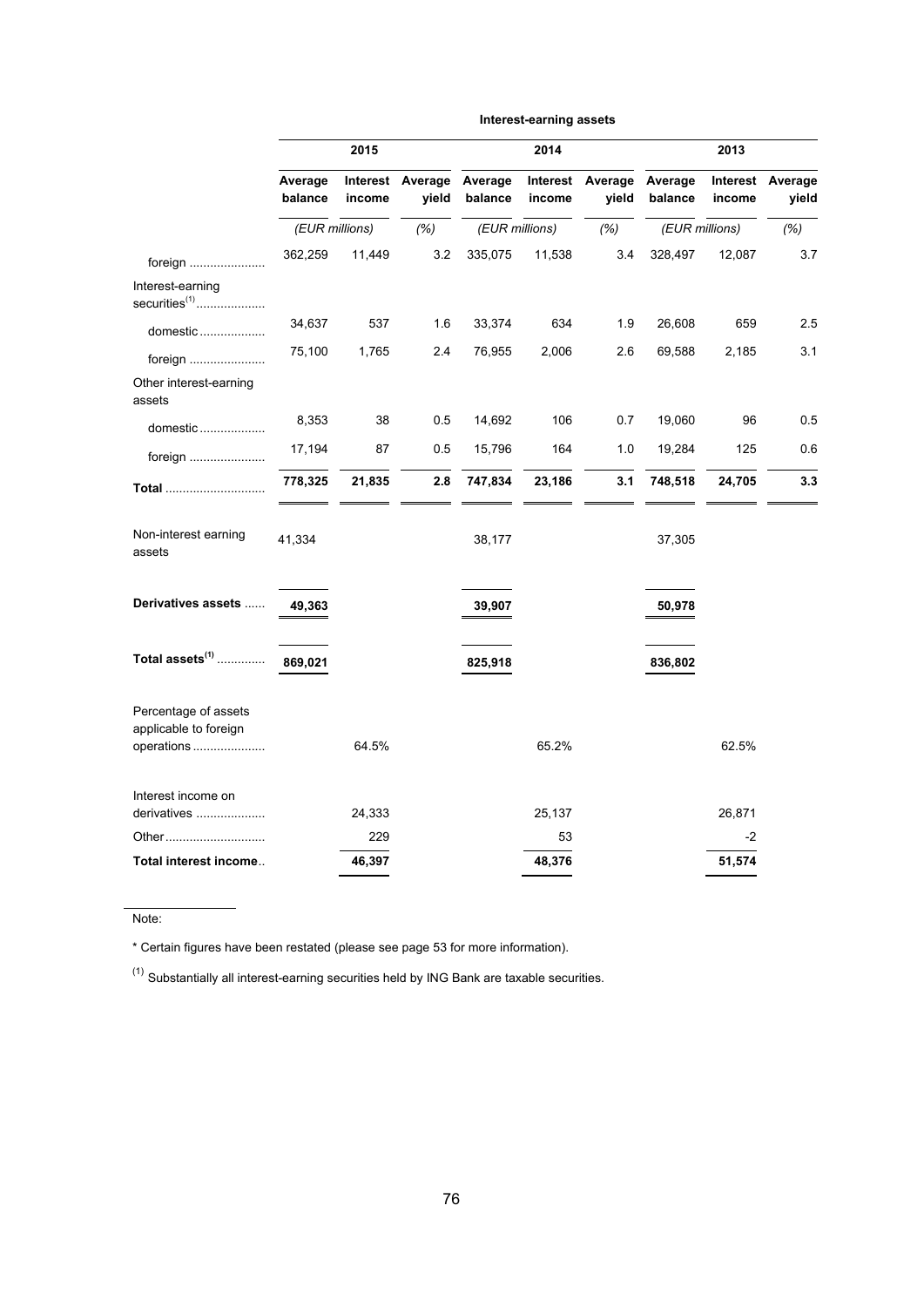# **LIABILITIES\***

|                                                                  | Interest-bearing liabilities |                             |                  |         |                 |                           |         |                                    |                  |  |
|------------------------------------------------------------------|------------------------------|-----------------------------|------------------|---------|-----------------|---------------------------|---------|------------------------------------|------------------|--|
|                                                                  |                              | 2015                        |                  |         | 2014            |                           | 2013    |                                    |                  |  |
|                                                                  | Average                      | Interest<br>balance expense | Average<br>yield | Average | balance expense | Interest Average<br>yield | Average | <b>Interest</b><br>balance expense | Average<br>yield |  |
|                                                                  |                              | (EUR millions)              | (% )             |         | (EUR millions)  | (%)                       |         | (EUR millions)                     | (%)              |  |
| Time deposits from<br>banks                                      |                              |                             |                  |         |                 |                           |         |                                    |                  |  |
| domestic                                                         | 11,391                       | 18                          | 0.1              | 3,336   | 23              | 0.7                       | 4,450   | 39                                 | 0.9              |  |
| foreign                                                          | 12,723                       | 252                         | 2.0              | 9,782   | 281             | 2.9                       | 10,017  | 356                                | 3.6              |  |
| Demand deposits <sup>(1)</sup>                                   |                              |                             |                  |         |                 |                           |         |                                    |                  |  |
| domestic                                                         | 45,065                       | 88                          | 0.2              | 41,916  | 134             | 0.3                       | 42,236  | 141                                | 0.3              |  |
| foreign                                                          | 63,876                       | 56                          | 0.1              | 54,437  | 95              | 0.2                       | 49,390  | 131                                | 0.3              |  |
| Time deposits $(1)$                                              |                              |                             |                  |         |                 |                           |         |                                    |                  |  |
| domestic                                                         | 29,858                       | 86                          | 0.3              | 31,266  | 95              | 0.3                       | 30,418  | 129                                | 0.4              |  |
| foreign                                                          | 18,725                       | 265                         | 1.4              | 18,972  | 251             | 1.3                       | 20,866  | 267                                | 1.3              |  |
| Savings deposits <sup>(1)</sup>                                  |                              |                             |                  |         |                 |                           |         |                                    |                  |  |
| domestic                                                         | 90,549                       | 883                         | 1.0              | 88,149  | 1,168           | 1.3                       | 87,418  | 1,457                              | 1.7              |  |
|                                                                  | 249,318                      | 2,513                       | 1.0              | 239,101 | 3,374           | 1.4                       | 233,016 | 4,157                              | 1.8              |  |
| Short-term debt                                                  |                              |                             |                  |         |                 |                           |         |                                    |                  |  |
| domestic                                                         | 15,630                       | 44                          | 0.3              | 17,486  | 63              | 0.4                       | 19,167  | 73                                 | 0.4              |  |
| foreign                                                          | 21,535                       | 142                         | 0.7              | 24,091  | 182             | 0.8                       | 22,055  | 253                                | 1.1              |  |
| Long-term debt                                                   |                              |                             |                  |         |                 |                           |         |                                    |                  |  |
| domestic                                                         | 78,557                       | 2,077                       | 2.6              | 75,319  | 2,277           | 3.0                       | 78,864  | 2,530                              | 3.2              |  |
| foreign                                                          | 16,917                       | 455                         | 2.7              | 18,220  | 575             | 3.2                       | 18,938  | 740                                | 3.9              |  |
| Subordinated liabilities                                         |                              |                             |                  |         |                 |                           |         |                                    |                  |  |
| domestic                                                         | 17,398                       | 455                         | 2.6              | 16,689  | 717             | 4.3                       | 16,099  | 706                                | 4.4              |  |
| foreign                                                          | 319                          | 15                          | 4.6              | 438     | 30              | 6.8                       | 610     | 33                                 | 5.5              |  |
| Other interest-bearing<br>liabilities                            |                              |                             |                  |         |                 |                           |         |                                    |                  |  |
| domestic                                                         | 18,673                       | -10                         | -0.1             | 18,340  | 29              | 0.2                       | 20,844  | 27                                 | 0.1              |  |
| foreian                                                          | 44,107                       | 359                         | 0.8              | 46,908  | 318             | 0.7                       | 47,567  | 368                                | $0.8\,$          |  |
| Total                                                            | 734,640                      | 7,698                       | 1.1              | 704,453 | 9,612           | 1.4                       | 701,955 | 11,407                             | 1.6              |  |
| Non-interest bearing<br>liabilities                              | 42,210                       |                             |                  | 43,645  |                 |                           | 43,800  |                                    |                  |  |
| Derivatives liabilities.                                         | 52,009                       |                             |                  | 42,504  |                 |                           | 54,694  |                                    |                  |  |
| Total liabilities                                                | 828,858                      |                             |                  | 790,602 |                 |                           | 800,449 |                                    |                  |  |
| Group capital                                                    | 40,163                       |                             |                  | 35,316  |                 |                           | 36,353  |                                    |                  |  |
| <b>Total liabilities and</b><br>capital                          | 869,021                      |                             |                  | 825,918 |                 |                           | 836,802 |                                    |                  |  |
| Percentage of liabilities<br>applicable to foreign<br>operations |                              | 61.3%                       |                  |         | 62.3%           |                           |         | 60.3%                              |                  |  |
| Other interest expense:                                          |                              |                             |                  |         |                 |                           |         |                                    |                  |  |
| interest expenses on                                             |                              | 25,241                      |                  |         | 26,024          |                           |         | 33,117                             |                  |  |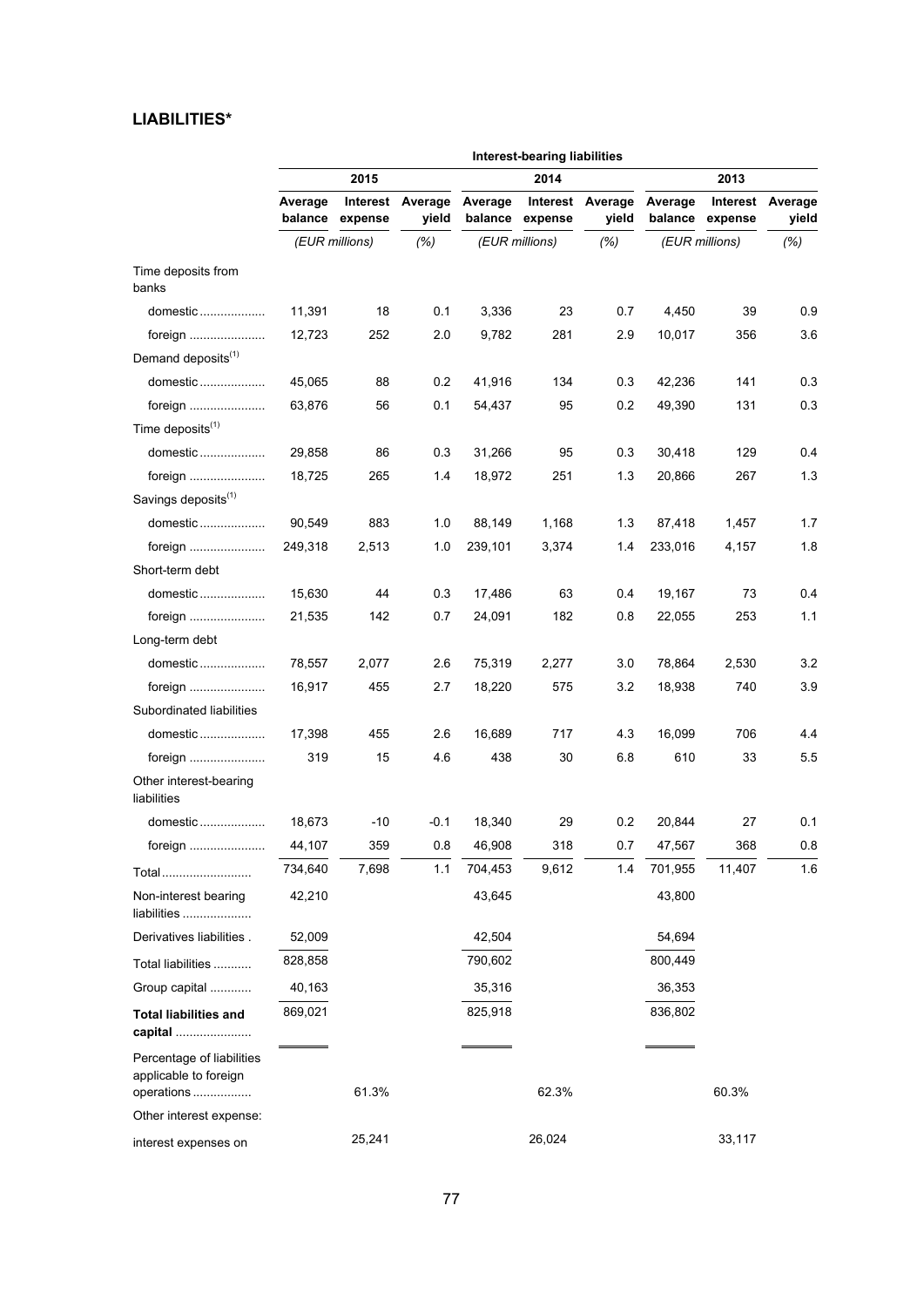|                                     | Interest-bearing liabilities |                     |                  |                    |         |                           |                    |                     |                  |  |
|-------------------------------------|------------------------------|---------------------|------------------|--------------------|---------|---------------------------|--------------------|---------------------|------------------|--|
|                                     | 2015                         |                     |                  |                    | 2014    |                           |                    | 2013                |                  |  |
|                                     | Average<br>balance           | Interest<br>expense | Average<br>vield | Average<br>balance | expense | Interest Average<br>vield | Average<br>balance | Interest<br>expense | Average<br>yield |  |
|                                     | (EUR millions)               |                     | (% )             | (EUR millions)     |         | (% )                      | (EUR millions)     |                     | (% )             |  |
| derivatives                         |                              |                     |                  |                    |         |                           |                    |                     |                  |  |
| other                               |                              | 714                 |                  |                    | 134     |                           |                    | 81                  |                  |  |
| <b>Total interest</b><br>expense    |                              | 33,653              |                  |                    | 35,770  |                           |                    | 39,610              |                  |  |
| <b>Total net interest</b><br>result |                              | 12,744              |                  |                    | 12,606  |                           |                    | 11,964              |                  |  |

Note:

\* Certain figures have been restated (please see page 53 for more information).

 $(1)$  These captions do not include deposits from banks.

# **ANALYSIS OF CHANGES IN NET INTEREST INCOME**

The following table allocates changes in ING Bank's interest income and expense and net interest result between changes in average balances and rates for the periods indicated. Changes due to a combination of volume and rate have been allocated to changes in average volume. The net changes in interest income, interest expense and net interest result, as calculated in this table, have been reconciled to the changes in interest income, interest expense and net interest result in the consolidated financial statements. See introduction to "Average Balances and Interest Rates" for a discussion of the differences between interest income, interest expense and net interest result as calculated in the following table and as set forth in ING Bank's consolidated financial statements (certain figures have been restated (please see page 53 for more information)).

|                             |                   | 2015 over 2014<br>Increase (decrease)<br>due to changes in |                      | 2014 over 2013<br>Increase (decrease)<br>due to changes in |                 |                      |  |
|-----------------------------|-------------------|------------------------------------------------------------|----------------------|------------------------------------------------------------|-----------------|----------------------|--|
|                             | Average<br>volume | Average<br>rate                                            | <b>Net</b><br>change | Average<br>volume                                          | Average<br>rate | <b>Net</b><br>change |  |
|                             | (EUR millions)    |                                                            |                      | (EUR millions)                                             |                 |                      |  |
| Interest-earning assets     |                   |                                                            |                      |                                                            |                 |                      |  |
| Time deposits to banks      |                   |                                                            |                      |                                                            |                 |                      |  |
|                             | 58                | $-79$                                                      | $-21$                | 16                                                         | 8               | 24                   |  |
|                             | $-46$             | 6                                                          | $-40$                | 48                                                         | 18              | 66                   |  |
|                             |                   |                                                            |                      |                                                            |                 |                      |  |
|                             | 3                 | $-722$                                                     | $-719$               | $-832$                                                     | $-73$           | $-905$               |  |
|                             | 936               | $-1,025$                                                   | -89                  | 242                                                        | $-791$          | -549                 |  |
| Interest-earning securities |                   |                                                            |                      |                                                            |                 |                      |  |
|                             | 24                | $-121$                                                     | -97                  | 168                                                        | $-193$          | $-25$                |  |
|                             | $-48$             | $-193$                                                     | $-242$               | 231                                                        | $-410$          | $-179$               |  |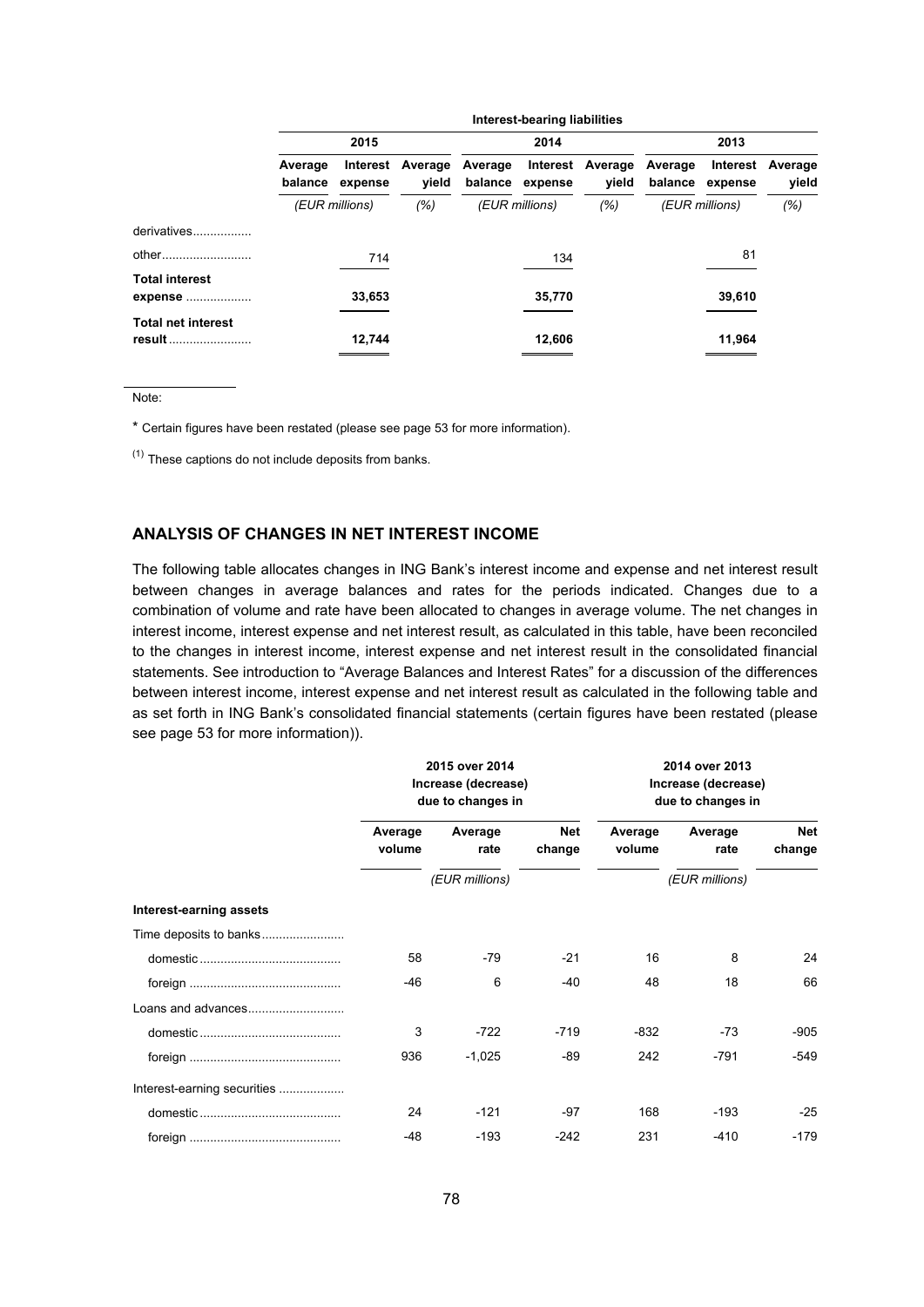|                               | 2015 over 2014<br>Increase (decrease)<br>due to changes in |                 |                      | 2014 over 2013<br>Increase (decrease)<br>due to changes in |                 |                      |
|-------------------------------|------------------------------------------------------------|-----------------|----------------------|------------------------------------------------------------|-----------------|----------------------|
|                               | Average<br>volume                                          | Average<br>rate | <b>Net</b><br>change | Average<br>volume                                          | Average<br>rate | <b>Net</b><br>change |
|                               | (EUR millions)                                             |                 | (EUR millions)       |                                                            |                 |                      |
| Other interest-earning assets |                                                            |                 |                      |                                                            |                 |                      |
|                               | $-46$                                                      | $-22$           | -68                  | $-22$                                                      | 32              | 10                   |
|                               | 14                                                         | -91             | $-77$                | $-23$                                                      | 62              | 39                   |
|                               |                                                            |                 |                      |                                                            |                 |                      |
|                               | 39                                                         | $-944$          | $-904$               | $-670$                                                     | $-226$          | -896                 |
|                               | 856                                                        | $-1,303$        | -448                 | 498                                                        | $-1,121$        | $-623$               |
|                               | 895                                                        | 2,247           | $-1,352$             | $-172$                                                     | $-1.374$        | $-1,519$             |
|                               |                                                            |                 | $-628$               |                                                            |                 | $-1,679$             |
| Total interest income         |                                                            |                 | $-1,979$             |                                                            |                 | $-3,198$             |

The following table shows the interest spread and net interest margin for the past two years.

|                     | 2015 Average<br>rate | 2014 Average<br>rate |  |
|---------------------|----------------------|----------------------|--|
|                     | $\%$                 | %                    |  |
| Interest spread     |                      |                      |  |
|                     | 1.6                  | 1.6                  |  |
|                     | 1.9                  | 1.8                  |  |
|                     | 1.8                  | 1.7                  |  |
| Net interest margin |                      |                      |  |
|                     | 1.5                  | 1.6                  |  |
|                     | 2.0                  | 1.9                  |  |
|                     | 1.8                  | 1.8                  |  |

|                              | 2015 over 2014<br>Increase (decrease)<br>due to changes in |                 |                      | 2014 over 2013<br>Increase (decrease)<br>due to changes in |                 |               |
|------------------------------|------------------------------------------------------------|-----------------|----------------------|------------------------------------------------------------|-----------------|---------------|
|                              | Average<br>volume                                          | Average<br>rate | <b>Net</b><br>change | Average<br>volume                                          | Average<br>rate | Net<br>change |
|                              |                                                            | (EUR millions)  |                      |                                                            | (EUR millions)  |               |
| Interest-bearing liabilities |                                                            |                 |                      |                                                            |                 |               |
| Time deposits from banks     |                                                            |                 |                      |                                                            |                 |               |
|                              | 55                                                         | $-61$           | -5                   | $-10$                                                      | -6              | $-16$         |
|                              | 85                                                         | $-113$          | $-29$                | -8                                                         | $-67$           | $-75$         |
| Demand deposits              |                                                            |                 |                      |                                                            |                 |               |
|                              | 10                                                         | -56             | -46                  | $-1$                                                       | $-6$            | $-7$          |
|                              | 17                                                         | -56             | $-39$                | 13                                                         | $-49$           | $-36$         |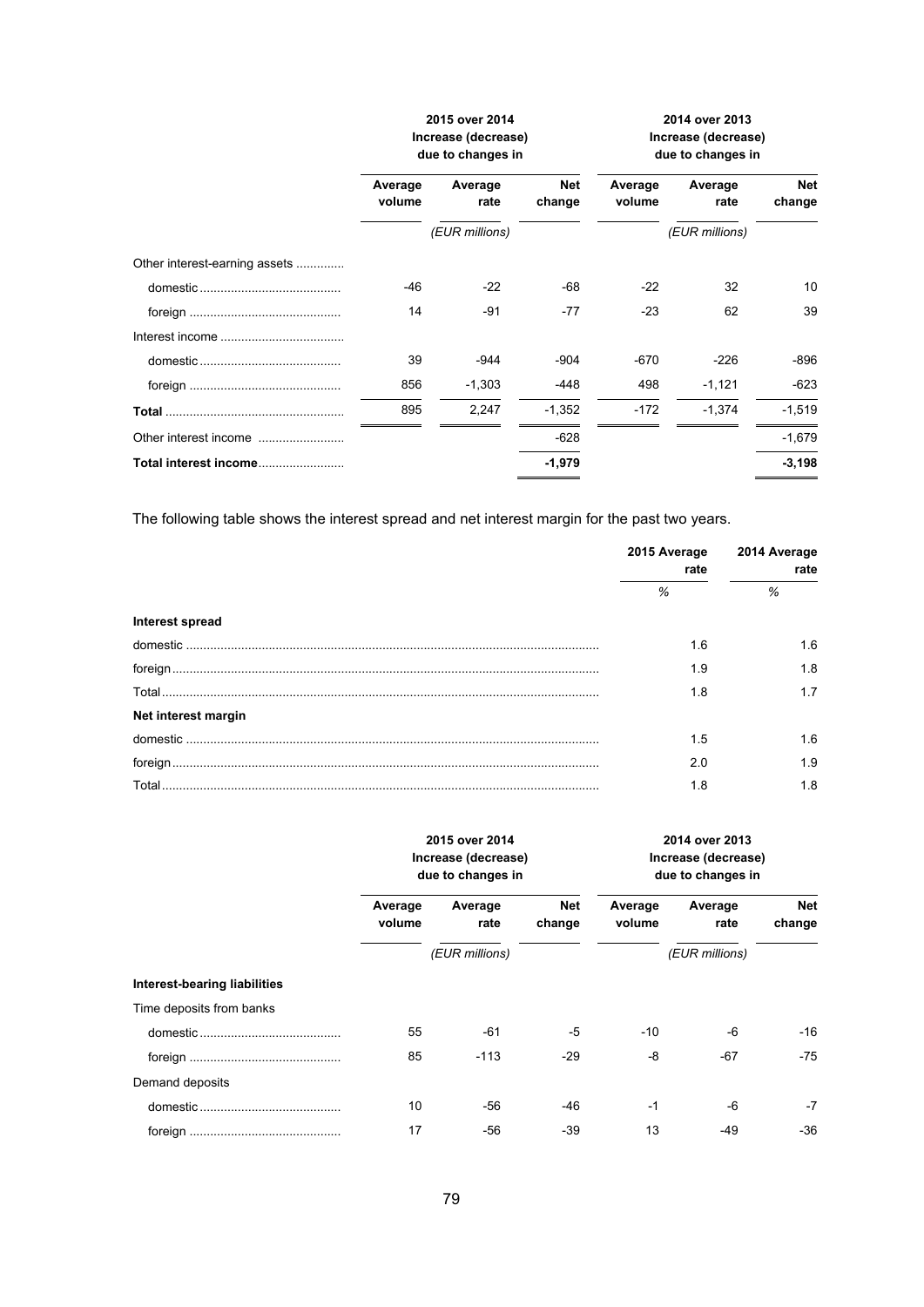|                                    | 2015 over 2014<br>Increase (decrease)<br>due to changes in |                 | 2014 over 2013<br>Increase (decrease)<br>due to changes in |                   |                 |               |
|------------------------------------|------------------------------------------------------------|-----------------|------------------------------------------------------------|-------------------|-----------------|---------------|
|                                    | Average<br>volume                                          | Average<br>rate | <b>Net</b><br>change                                       | Average<br>volume | Average<br>rate | Net<br>change |
|                                    |                                                            | (EUR millions)  |                                                            |                   | (EUR millions)  |               |
| Time deposits                      |                                                            |                 |                                                            |                   |                 |               |
|                                    | -4                                                         | $-4$            | -8                                                         | 4                 | $-38$           | -34           |
|                                    | -3                                                         | 17              | 14                                                         | $-24$             | 8               | $-16$         |
| Savings deposits                   |                                                            |                 |                                                            |                   |                 |               |
|                                    | 32                                                         | $-316$          | $-284$                                                     | 12                | $-301$          | -289          |
|                                    | 144                                                        | $-1,005$        | $-861$                                                     | 109               | $-892$          | -783          |
| Short-term debt                    |                                                            |                 |                                                            |                   |                 |               |
|                                    | -7                                                         | -13             | -19                                                        | -6                | $-4$            | $-10$         |
|                                    | -19                                                        | $-20$           | -40                                                        | 23                | -94             | $-71$         |
| Long-term debt                     |                                                            |                 |                                                            |                   |                 |               |
|                                    | 98                                                         | $-298$          | $-200$                                                     | $-114$            | $-139$          | -253          |
|                                    | -41                                                        | $-79$           | $-120$                                                     | $-28$             | $-137$          | -165          |
| Subordinated liabilities           |                                                            |                 |                                                            |                   |                 |               |
|                                    | 30                                                         | $-293$          | $-262$                                                     | 26                | $-15$           | 11            |
|                                    | -8                                                         | $-7$            | $-15$                                                      | -9                | 6               | -3            |
| Other interest-bearing liabilities |                                                            |                 |                                                            |                   |                 |               |
|                                    | 1                                                          | $-40$           | -39                                                        | $-3$              | 5               | 2             |
|                                    | -19                                                        | 61              | 42                                                         | -5                | -45             | -50           |
| Interest expense                   |                                                            |                 |                                                            |                   |                 |               |
|                                    | 215                                                        | $-1,080$        | -864                                                       | $-92$             | -504            | -596          |
|                                    | 154                                                        | $-1,202$        | $-1,047$                                                   | 71                | $-1,270$        | $-1,199$      |
|                                    | 369                                                        | $-2,281$        | $-1,912$                                                   | -21               | $-1,774$        | -1,795        |
| Other interest expense             |                                                            |                 | $-205$                                                     |                   |                 | $-2,045$      |
|                                    |                                                            |                 | $-2,117$                                                   |                   |                 | $-3,840$      |
| Net interest                       |                                                            |                 |                                                            |                   |                 |               |
|                                    | $-175$                                                     | 136             | -40                                                        | $-578$            | 278             | -300          |
|                                    | 702                                                        | $-102$          | 600                                                        | 427               | 149             | 576           |
|                                    | 526                                                        | 34              | 560                                                        | $-151$            | 427             | 276           |
| Other net interest result          |                                                            |                 | -422                                                       |                   |                 | 366           |
|                                    |                                                            |                 | 138                                                        |                   |                 | 642           |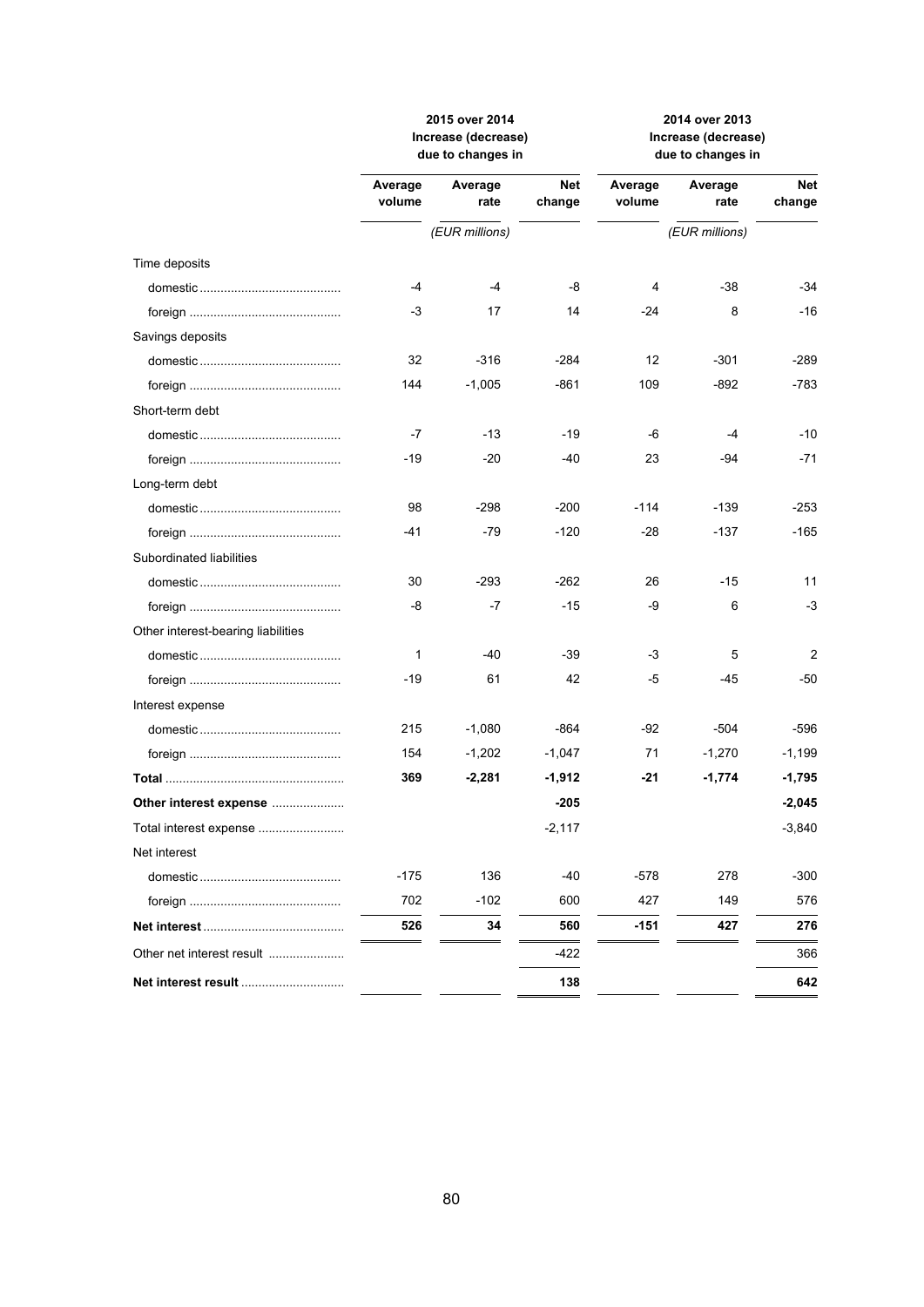# **INVESTMENTS OF ING BANK**

The following table shows the balance sheet value under IFRS-EU of the investments of ING Bank (certain figures have been restated (please see page 53 for more information)).

|                                                  | <b>Year ended 31 December</b> |                |        |  |
|--------------------------------------------------|-------------------------------|----------------|--------|--|
|                                                  | 2015                          | 2014           | 2013   |  |
|                                                  |                               | (EUR millions) |        |  |
| Debt securities available for sale               |                               |                |        |  |
|                                                  | 9,016                         | 9,599          | 11,465 |  |
|                                                  | 13,033                        | 17,413         | 11,240 |  |
|                                                  | 803                           | 842            | 910    |  |
|                                                  | 6,591                         | 8,256          | 10,003 |  |
|                                                  | 27,204                        | 30,055         | 19,919 |  |
|                                                  |                               |                |        |  |
|                                                  | 20,080                        | 21,009         | 19,160 |  |
|                                                  | 1,512                         | 1,935          | 1,576  |  |
| U.S. Treasury and other U.S. Government agencies | 2,868                         | 2,875          | 3      |  |
|                                                  | 1,459                         | 699            | 962    |  |
|                                                  | 82,566                        | 92,683         | 75,238 |  |
| Debt securities held to maturity                 |                               |                |        |  |
|                                                  | 1,124                         |                |        |  |
|                                                  | 529                           |                |        |  |
|                                                  | 4,376                         | 315            | 50     |  |
|                                                  | 1,219                         | 1,567          | 2,693  |  |
|                                                  | 221                           |                |        |  |
| U.S. Treasury and other U.S. Government agencies |                               |                |        |  |
|                                                  | 357                           | 357            | 355    |  |
|                                                  | 7,826                         | 2,239          | 3,098  |  |
|                                                  | 4,434                         | 2,718          | 1,645  |  |
|                                                  | 1,059                         | 1,100          | 1,198  |  |
|                                                  | 95,885                        | 98,740         | 81,179 |  |
|                                                  |                               |                |        |  |

Note:

 $<sup>(1)</sup>$  Including commuted ground rents.</sup>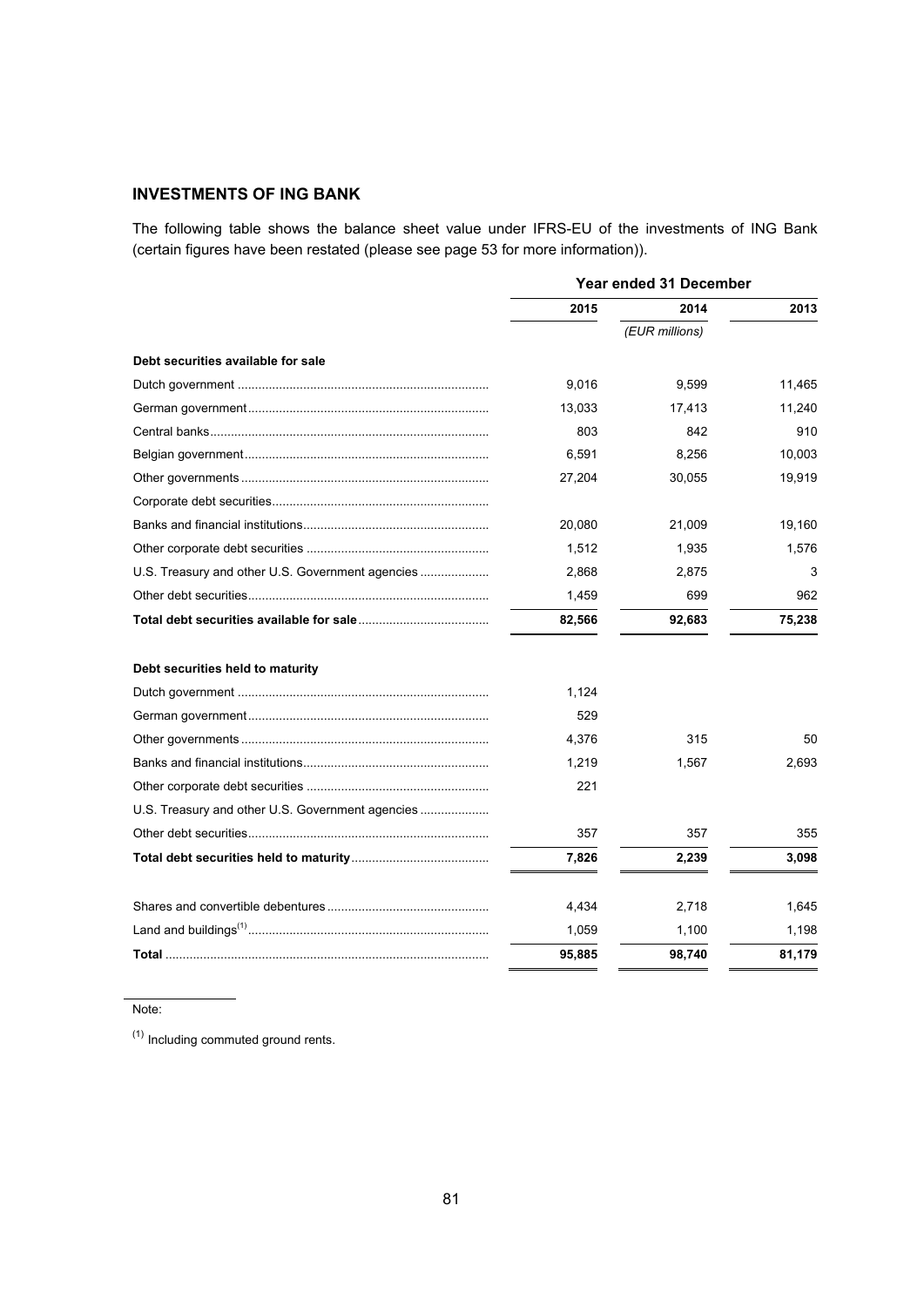#### **Banking investment strategy**

ING Bank's investment strategy for its investment portfolio related to the banking activities is formulated by the Asset and Liability Committee ("ALCO"). The exposures of the investments to market rate movements are managed by modifying the asset and liability mix, either directly or through the use of derivative financial products including interest rate swaps, futures, forwards and purchased option positions such as interest rate caps, floors and collars. See "Operating and Financial Review and Prospects – Factors Affecting Results of Operations" in this Registration Document and Note 2.1 to the ING Bank consolidated financial statements for the year ended 31 December 2015.

The investment portfolio related to the banking activities primarily consists of fixed-interest securities. Approximately 85% of the land and buildings owned by ING Bank are wholly or partially in use by Group companies.

Portfolio maturity description

|                                                     | 1 year or less       |             | Between 1 and 5 years |                      | Between 5 and 10 years |                      |
|-----------------------------------------------------|----------------------|-------------|-----------------------|----------------------|------------------------|----------------------|
|                                                     | <b>Book</b><br>value | Yield $(1)$ | <b>Book</b><br>value  | Yield <sup>(1)</sup> | <b>Book</b><br>value   | Yield <sup>(1)</sup> |
|                                                     | (EUR<br>millions)    | %           | (EUR<br>millions)     | %                    | (EUR<br>millions)      | %                    |
| Debt securities available for sale                  |                      |             |                       |                      |                        |                      |
|                                                     | 123                  |             | 3,467                 |                      | 5,426                  |                      |
| German government                                   | 1,414                |             | 4,735                 |                      | 6,884                  |                      |
| Belgian government                                  | 1,362                |             | 3,294                 |                      | 1,935                  |                      |
|                                                     | 803                  |             |                       |                      |                        |                      |
|                                                     | 3,465                |             | 11,997                |                      | 10,343                 |                      |
| Banks and financial institutions                    | 3,042                |             | 10,417                |                      | 6,537                  |                      |
| Corporate debt securities                           | 100                  |             | 804                   |                      | 608                    |                      |
| U.S. Treasury and other U.S.<br>Government agencies | 32                   |             | 2,836                 |                      |                        |                      |
|                                                     | 1                    |             | 99                    |                      | 685                    |                      |
| Total debt securities available for                 | 10,342               | 2.9         | 37,649                | 2.6                  | 32,418                 | 2.0                  |

|                                    | Over 10 years     |               | Total             |  |
|------------------------------------|-------------------|---------------|-------------------|--|
|                                    | <b>Book value</b> | $Yield^{(1)}$ | <b>Book value</b> |  |
|                                    | (EUR millions)    | %             | (EUR millions)    |  |
| Debt securities available for sale |                   |               |                   |  |
|                                    |                   |               | 9.016             |  |
|                                    |                   |               | 13.033            |  |
|                                    |                   |               | 6.591             |  |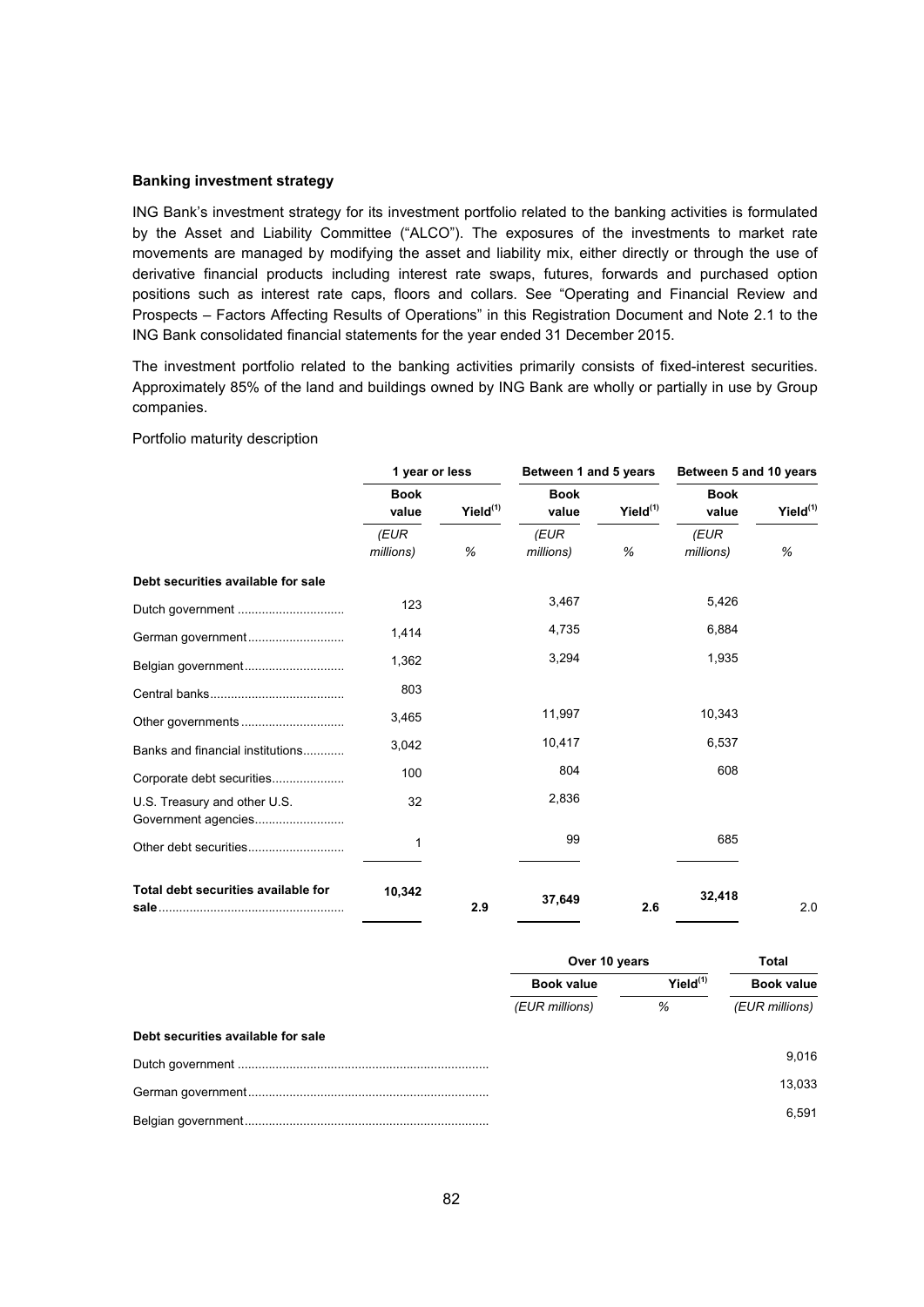|                                                  | Over 10 years     |               | <b>Total</b>      |  |
|--------------------------------------------------|-------------------|---------------|-------------------|--|
|                                                  | <b>Book value</b> | $Yield^{(1)}$ | <b>Book value</b> |  |
|                                                  | (EUR millions)    | %             | (EUR millions)    |  |
|                                                  |                   |               | 803               |  |
|                                                  | 1.399             |               | 27.204            |  |
|                                                  | 84                |               | 20,080            |  |
|                                                  |                   |               | 1.512             |  |
| U.S. Treasury and other U.S. Government agencies |                   |               | 2.868             |  |
|                                                  | 674               |               | 1.459             |  |
|                                                  | 2,157             | 2.8           | 82.566            |  |

|                                                     | 1 year or less       |                      |                      | Between 1 and 5 years |                      | Between 5 and 10 years |  |
|-----------------------------------------------------|----------------------|----------------------|----------------------|-----------------------|----------------------|------------------------|--|
|                                                     | <b>Book</b><br>value | Yield <sup>(1)</sup> | <b>Book</b><br>value | Yield <sup>(1)</sup>  | <b>Book</b><br>value | Yield <sup>(1)</sup>   |  |
|                                                     | (EUR                 |                      | (EUR                 |                       | (EUR                 |                        |  |
|                                                     | millions)            | %                    | millions)            | %                     | millions)            | %                      |  |
| Debt securities held to maturity                    |                      |                      |                      |                       |                      |                        |  |
|                                                     |                      |                      |                      |                       | 1,124                |                        |  |
|                                                     |                      |                      | 451                  |                       | 78                   |                        |  |
| Belgian government                                  |                      |                      | 774                  |                       | 171                  |                        |  |
|                                                     |                      |                      |                      |                       |                      |                        |  |
|                                                     | 12                   |                      | 3,324                |                       | 95                   |                        |  |
| Banks and financial institutions                    | 250                  |                      | 758                  |                       | 211                  |                        |  |
| Corporate debt securities                           |                      |                      | 150                  |                       | 71                   |                        |  |
| U.S. Treasury and other U.S.<br>Government agencies |                      |                      |                      |                       |                      |                        |  |
|                                                     |                      |                      |                      |                       |                      |                        |  |
| Total debt securities held to                       | 262                  | 1.1                  | 5,457                | 2.5                   | 1,750                | 2.4                    |  |

|                                  | Over 10 years     |               | Total             |  |
|----------------------------------|-------------------|---------------|-------------------|--|
|                                  | <b>Book value</b> | $Yield^{(1)}$ | <b>Book value</b> |  |
|                                  | (EUR millions)    | %             | (EUR millions)    |  |
| Debt securities held to maturity |                   |               |                   |  |
|                                  |                   |               | 1.124             |  |
|                                  |                   |               | 529               |  |
|                                  |                   |               | 945               |  |
|                                  |                   |               |                   |  |
|                                  |                   |               | 3,431             |  |
|                                  |                   |               | 1.219             |  |
|                                  |                   |               | 221               |  |
|                                  |                   |               |                   |  |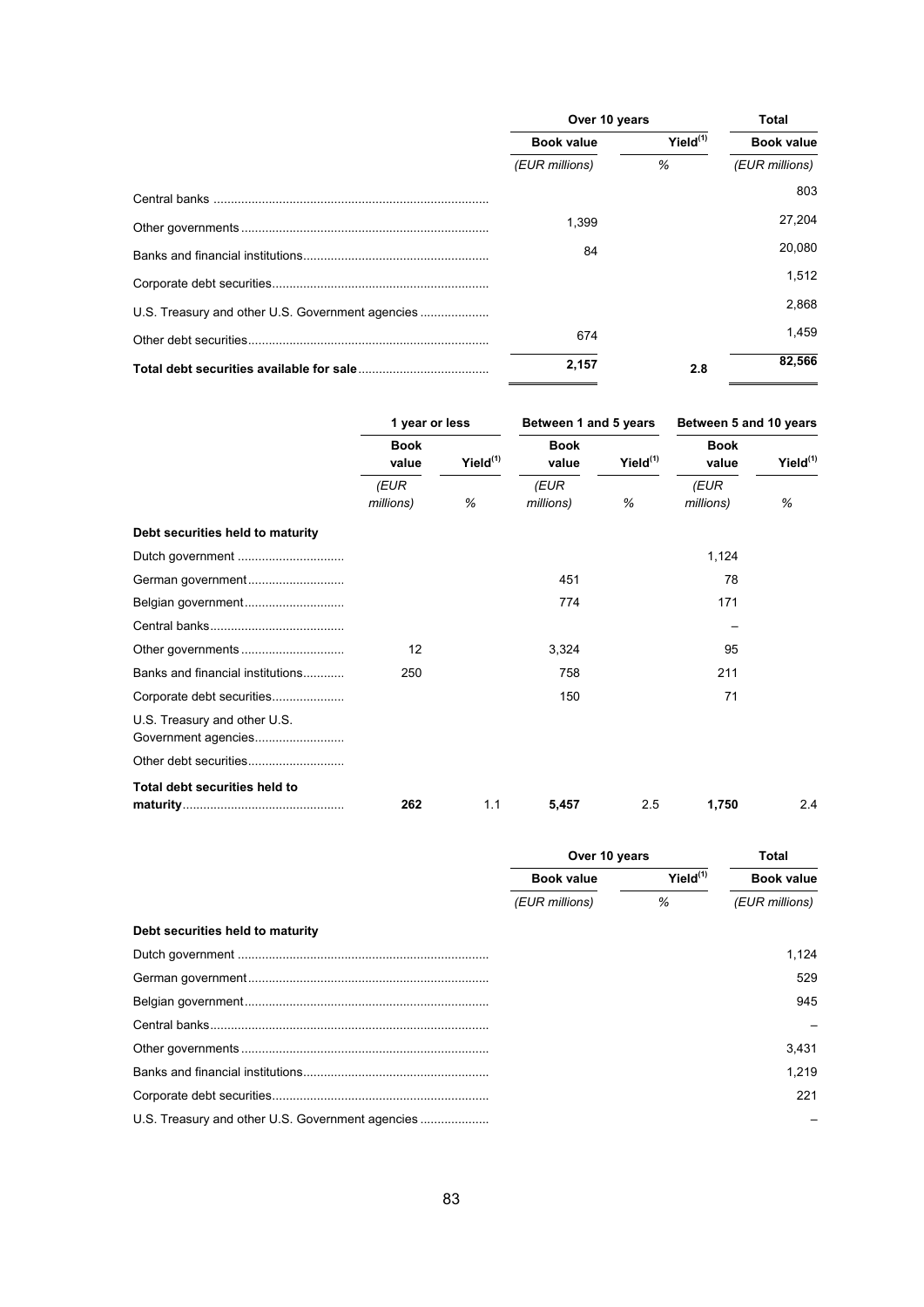| Over 10 years     |               | Total             |  |
|-------------------|---------------|-------------------|--|
| <b>Book value</b> | $Yield^{(1)}$ | <b>Book value</b> |  |
| (EUR millions)    | %             | (EUR millions)    |  |
| 357               |               | 357               |  |
| 357               | 0.5           | 7.826             |  |

At 31 December 2015, ING Bank also held the following securities for the banking operations that exceeded 10 % of shareholders' equity:

| 2015                 |                     |  |
|----------------------|---------------------|--|
| <b>Book</b><br>value | <b>Market value</b> |  |
| (EUR millions)       |                     |  |
| 11.259               | 11,283              |  |
| 18.709               | 18,709              |  |
| 7,588                | 7,588               |  |

# **LOAN PORTFOLIO**

Loans and advances to banks and customers

Loans and advances to banks include all receivables from credit institutions, except for cash, current accounts and deposits with other banks (including central banks). Lending facilities to corporate and private customers encompass among others, loans, overdrafts and finance lease receivables.

#### **Loans and loan loss provisions**

See Note 5 of Note 2.1 to the consolidated financial statements for the year ended 31 December 2015 (certain figures have been restated (please see page 53 for more information)).

Loans and loan loss provisions

| 2015           | 2014    |  |
|----------------|---------|--|
| (EUR millions) |         |  |
| 11.578         | 14.242  |  |
| 3.747          | 2.647   |  |
| 15,325         | 16,889  |  |
| 6,240          | 7.893   |  |
| 21.565         | 24.782  |  |
| 549.764        | 535.342 |  |
| 571,329        | 560,124 |  |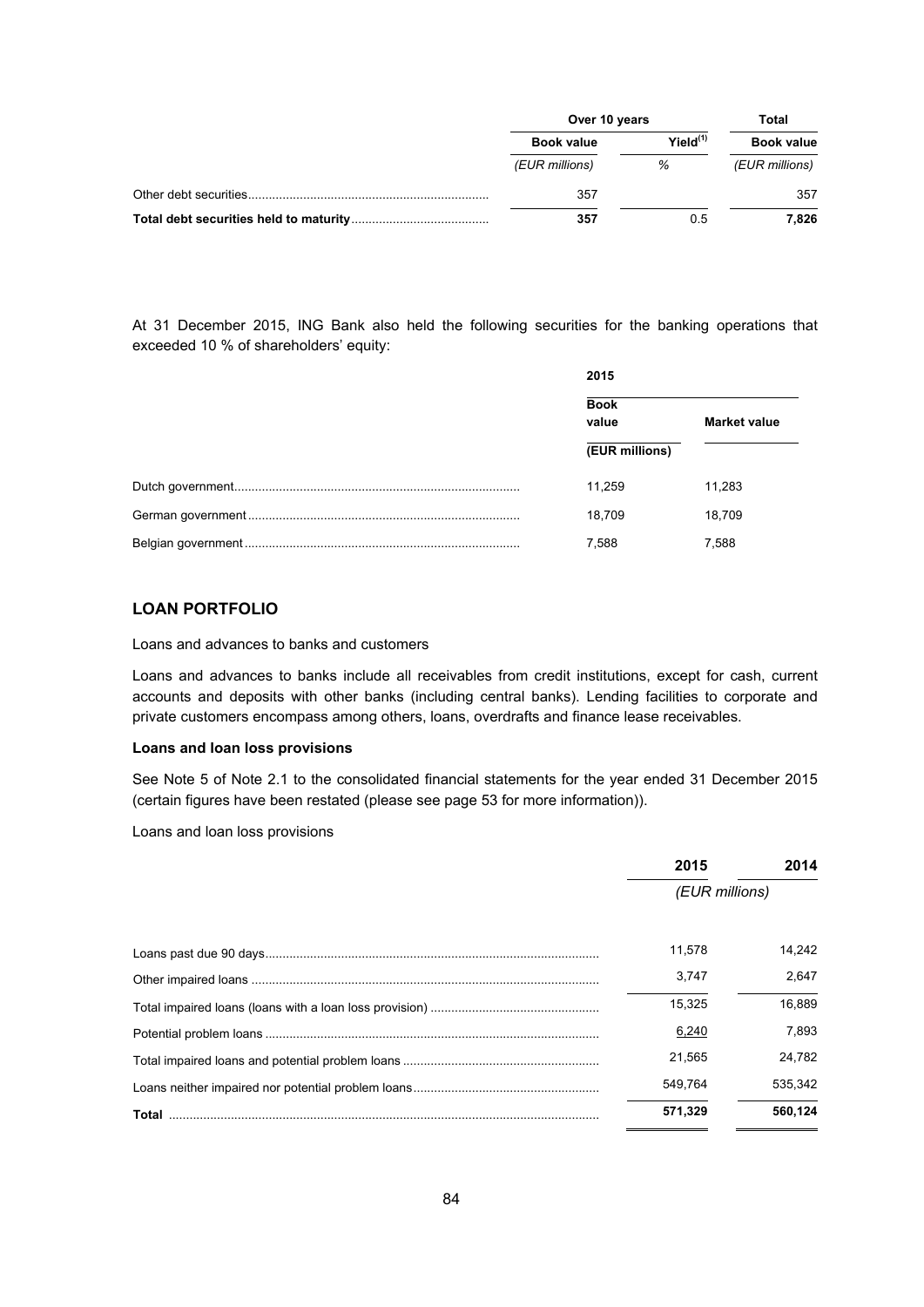| This amount is presented in the balance sheet as: |         |         |
|---------------------------------------------------|---------|---------|
|                                                   | 29,014  | 36,016  |
|                                                   | 542,315 | 524,108 |
|                                                   | 571,329 | 560,124 |
| Loan loss provisions included in:                 |         |         |
|                                                   | 14      | 6       |
|                                                   | 5,772   | 5,989   |
|                                                   | 5,786   | 5,995   |
|                                                   | 2015    | 2014    |
| Loans and advances by customer type:              |         |         |
|                                                   | 48,460  | 45,398  |
|                                                   | 297,106 | 299,445 |
|                                                   | 347     | 1,997   |
|                                                   | 22,111  | 20,948  |
|                                                   | 4,936   | 5,318   |
|                                                   | 169,355 | 151,002 |
|                                                   | 542,315 | 524,108 |
|                                                   |         |         |
|                                                   | 2015    | 2014    |
| Loan loss provisions by customer type:            |         |         |
|                                                   | 2       | 2       |
|                                                   | 1,536   | 1,862   |
|                                                   | 15      | 8       |
|                                                   | 889     | 870     |
|                                                   |         |         |
|                                                   | 2       | 2       |
|                                                   | 3,342   | 3,251   |
|                                                   | 5,786   | 5,995   |
|                                                   | 2015    | 2014    |
| Increase in Loan loss provision by customer type: |         |         |
|                                                   |         |         |
|                                                   | $-326$  | -34     |
|                                                   | -7      | $-13$   |
|                                                   | 19      | 59      |
|                                                   |         |         |

 $-140$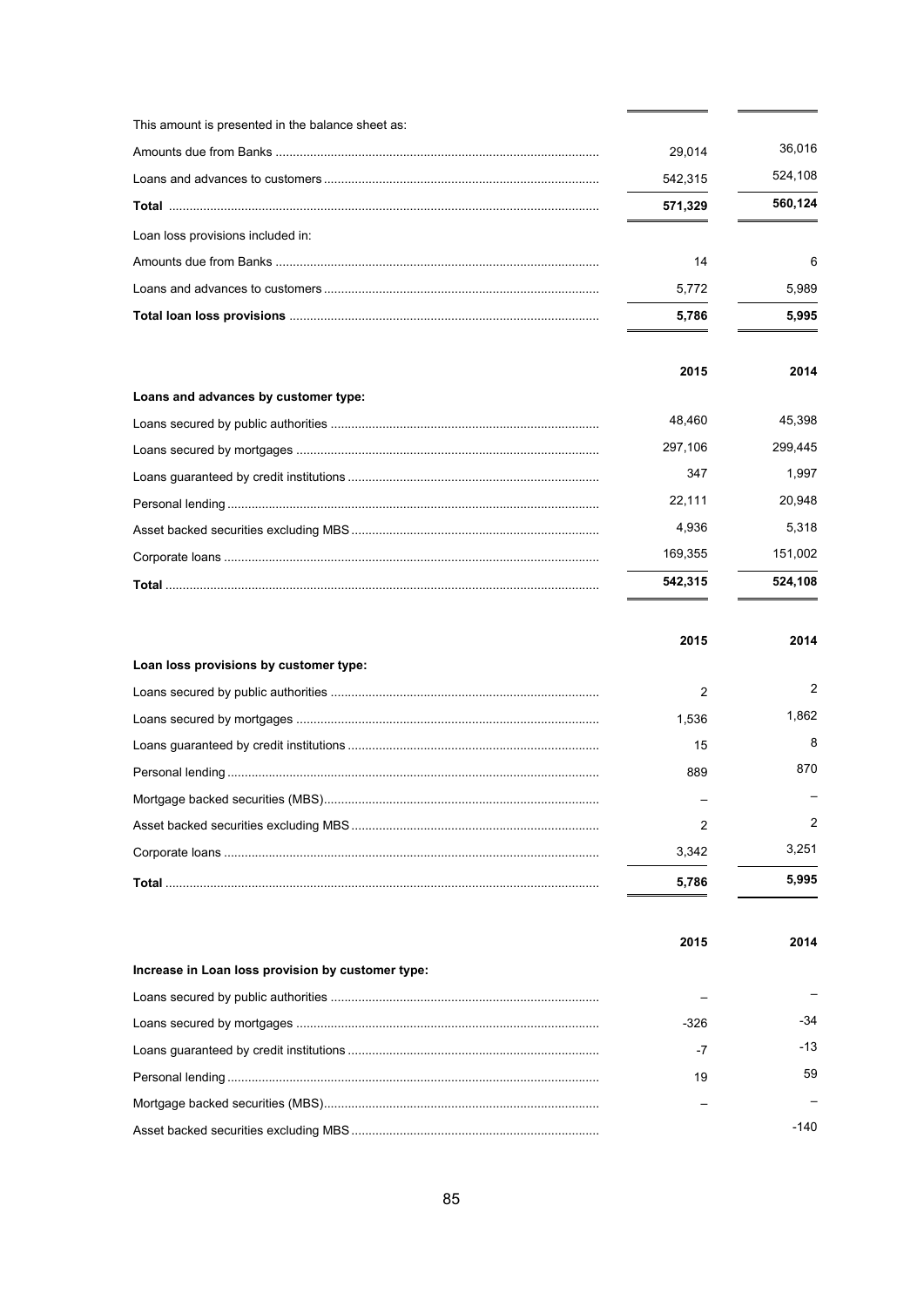|                                                   | 91       | -31      |
|---------------------------------------------------|----------|----------|
|                                                   | -209     | -159     |
| The net decrease in Loan loss provision includes: |          |          |
|                                                   | 1.347    | 1.594    |
|                                                   | $-1.556$ | $-1.753$ |
|                                                   |          | -159     |

The following table sets forth the gross loans and advances to banks and customers as at 31 December 2015, 2014, 2013, 2012 and 2011 under IFRS-EU (certain figures have been restated (please see page 53 for more information)).

| <b>IFRS-EU</b>                                           | Year ended 31 December |         |                |         |         |  |
|----------------------------------------------------------|------------------------|---------|----------------|---------|---------|--|
|                                                          | 2015                   | 2014    | 2013           | 2012    | 2011    |  |
|                                                          |                        |         | (EUR millions) |         |         |  |
| By domestic offices:                                     |                        |         |                |         |         |  |
| Loans guaranteed by public authorities                   | 30,246                 | 26,504  | 29,132         | 35,857  | 29,281  |  |
| Loans secured by mortgages                               | 125,513                | 138,438 | 139,475        | 153,594 | 162,735 |  |
| Loans to or guaranteed by credit                         | 11,698                 | 11,835  | 11,686         | 14,641  | 14,130  |  |
|                                                          | 5,070                  | 4,852   | 4,857          | 5,048   | 5,012   |  |
| Mortgage backed securities (MBS)                         | 0                      | 0       | 0              | 0       | 0       |  |
| Asset backed securities excluding MBS.                   | 0                      | 0       | 0              | 0       | 0       |  |
|                                                          | 41,848                 | 39,655  | 43,907         | 42,891  | 50,603  |  |
| Total domestic offices                                   | 214,375                | 221,284 | 229,057        | 252,031 | 261,761 |  |
| By foreign offices:                                      |                        |         |                |         |         |  |
| Loans guaranteed by public authorities                   | 18,214                 | 18,894  | 15,119         | 14,917  | 25,867  |  |
| Loans secured by mortgages                               | 171,593                | 161,007 | 147,763        | 152,369 | 160,404 |  |
| Loans to or guaranteed by credit                         | 17,663                 | 26,178  | 33,378         | 28,824  | 37,817  |  |
|                                                          | 17,041                 | 16,096  | 21,904         | 19,550  | 19,389  |  |
| Asset backed securities excluding MBS                    | 4,936                  | 5,318   | 6,336          | 7,044   | 13,328  |  |
|                                                          | 127,507                | 111,347 | 99,865         | 104,644 | 103,706 |  |
| Total foreign offices                                    | 356,954                | 338,840 | 324,365        | 327,348 | 360,511 |  |
| Total gross loans and advances to<br>banks and customers | 571,329                | 560,124 | 553,422        | 579,379 | 622,272 |  |

# **Maturities and sensitivity of loans to changes in interest rates**

The following table analyses loans and advances to banks and customers by time remaining until maturity at 31 December 2015.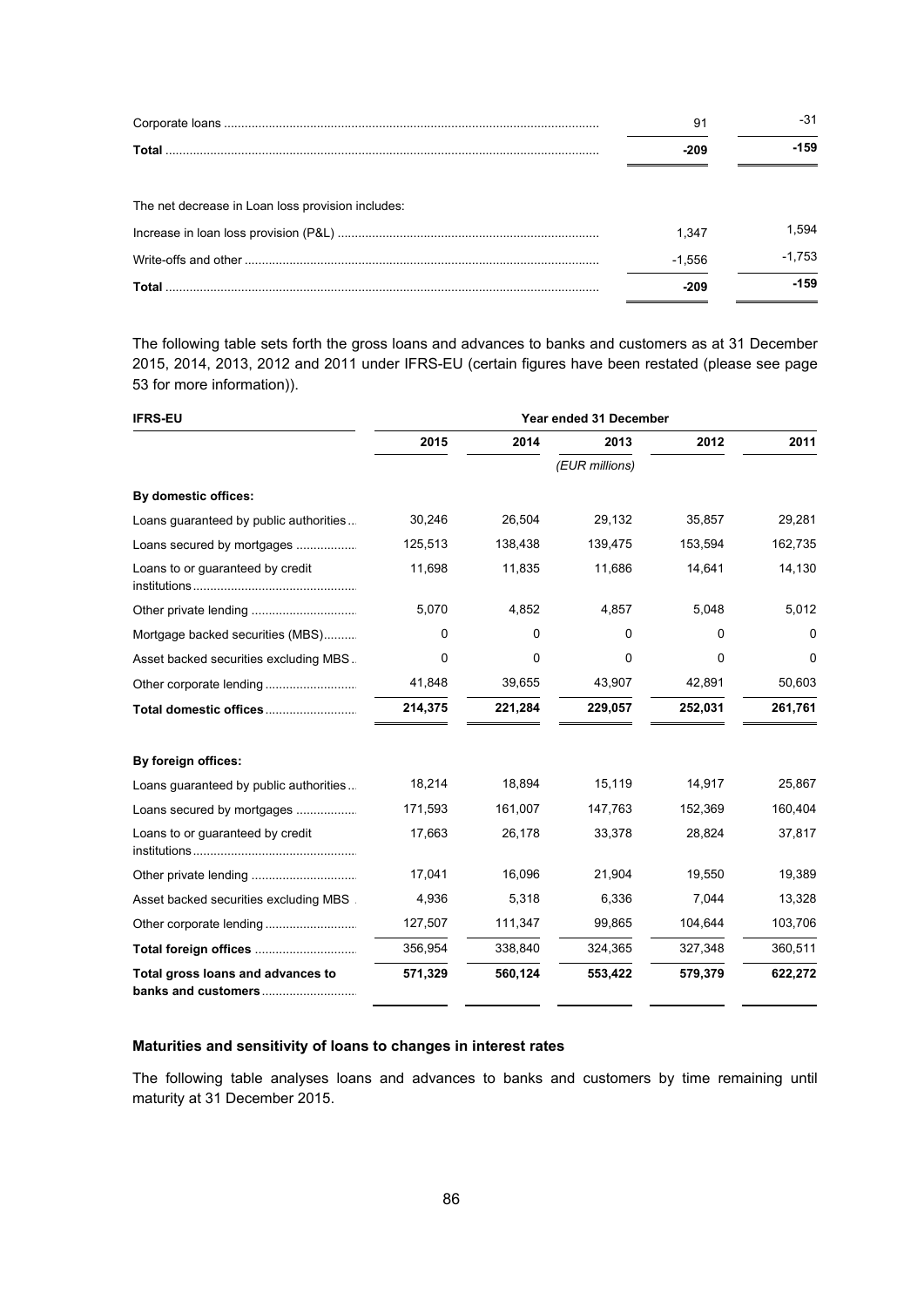|                                                          |                | 1 year to 5 |               |         |
|----------------------------------------------------------|----------------|-------------|---------------|---------|
|                                                          | 1 year or less | vears       | After 5 years | Total   |
|                                                          |                |             |               |         |
| By domestic offices:                                     |                |             |               |         |
| Loans guaranteed by public authorities                   | 4,911          | 3,516       | 21,819        | 30,246  |
| Loans secured by mortgages                               | 6,449          | 17,867      | 101,197       | 125,513 |
| Loans guaranteed by credit institutions                  | 9,276          | 1,500       | 922           | 11,698  |
|                                                          | 2,396          | 1,109       | 1,565         | 5,070   |
| Asset backed securities excluding MBS                    | 0              | 0           | 0             | 0       |
|                                                          | 20,301         | 14,672      | 6.875         | 41,848  |
| Total domestic offices                                   | 43,333         | 38,664      | 132,378       | 214,375 |
| By foreign offices:                                      |                |             |               |         |
| Loans guaranteed by public authorities                   | 6,740          | 6,336       | 5,138         | 18,214  |
|                                                          | 22,088         | 47,788      | 101,717       | 171,593 |
| Loans guaranteed by credit institutions                  | 15,415         | 2,169       | 79            | 17,663  |
|                                                          | 6,516          | 7,614       | 2,911         | 17,041  |
| Asset backed securities excluding MBS                    | 57             | 789         | 4,090         | 4,936   |
|                                                          | 42,690         | 54,741      | 30,075        | 127,507 |
|                                                          | 93,507         | 119,437     | 144,010       | 356,954 |
| Total gross loans and advances to<br>banks and customers | 136,840        | 158,101     | 276,388       | 571,329 |

The following table analyses loans and advances to banks and customers by interest rate sensitivity by maturity at 31 December 2015.

|                             | 1 year or<br>less<br>Over 1 year |         | Total   |  |
|-----------------------------|----------------------------------|---------|---------|--|
|                             | (EUR millions)                   |         |         |  |
| Non-interest earning        | 6,693                            | 1,188   | 7,881   |  |
| Fixed interest rate         | 65,978                           | 75,446  | 141,424 |  |
| Semi-fixed interest rate(1) | 11,044                           | 196,292 | 207,336 |  |
| Variable interest rate      | 53,068                           | 161,620 | 214,688 |  |
| <b>Total</b>                | 136,783                          | 434,546 | 571,329 |  |

Note:

 $(1)$  Loans that have an interest rate that remains fixed for more than one year and which can then be changed are classified as "semi-fixed".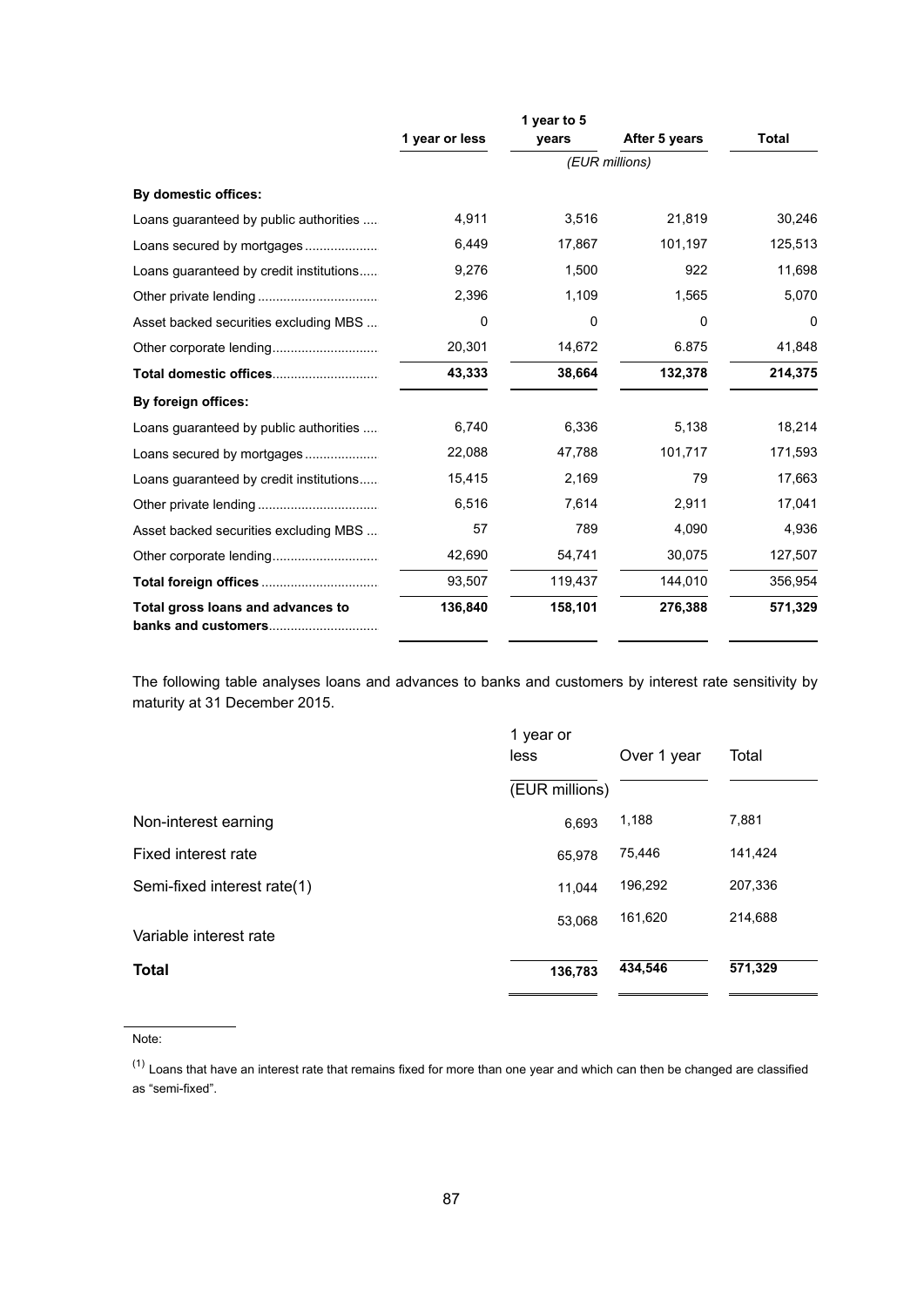#### **Loan concentration**

The following industry concentrations were in excess of 10% of total loans at 31 December 2015:

Total outstanding

Private Individuals 39.4%

#### **RISK ELEMENTS**

#### **Loans Past Due 90 Days and Still Accruing Interest**

Loans past due 90 days and still accruing interest are loans that are contractually past due 90 days or more as to principal or interest on which ING Bank continues to recognise interest income on an accrual basis in accordance with IFRS-EU. Once a loan has been written down as a result of an impairment loss, interest income is recognised using the rate of interest used to discount the future cash flows for the purpose of measuring the impairment loss.

As all loans continue to accrue interest under IFRS-EU, the non-accrual loan status is no longer used to identify ING Bank's risk elements. No loans are reported as non-accrual and there is an increase in the amount of loans reported as Loans past due 90 days and still accruing interest, compared to the prior years reported, due to the interest accrual on impaired loans. The following table sets forth the outstanding balance of the loans past due 90 days and still accruing interest and non-accrual loans for the years ended 31 December 2015, 2014, 2013, 2012 and 2011 under IFRS-EU (certain figures have been restated (please see page 53 for more information)).

| <b>IFRS-EU</b>                                              | Year ended 31 December |        |        |        |       |  |
|-------------------------------------------------------------|------------------------|--------|--------|--------|-------|--|
|                                                             | 2015                   | 2014   | 2013   | 2012   | 2011  |  |
|                                                             | (EUR millions)         |        |        |        |       |  |
| Loans past due 90 days and still<br>accruing interest       |                        |        |        |        |       |  |
| Domestic                                                    | 7,523                  | 8,714  | 8,088  | 6,367  | 5,292 |  |
| Foreign                                                     | 4,055                  | 5.528  | 4.767  | 3,734  | 3.531 |  |
| Total loans past due 90 days and<br>still accruing interest | 11,578                 | 14,242 | 12,855 | 10,101 | 8,823 |  |

As at 31 December 2015, EUR 10,744 million of the loans past due 90 days and still accruing interest have a loan loss provision. Total loans with a loan loss provision, including those loans classified as past due 90 days and still accruing interest with a provision and troubled debt restructurings with a provision, amounts to EUR 14,491 million as at 31 December 2015.

#### **Troubled Debt Restructurings**

Troubled debt restructurings are loans that ING Bank has restructured due to deterioration in the borrower's financial position and in relation to which, for economic or legal reasons related to the borrower's deteriorated financial position, ING Bank has granted a concession to the borrower that ING Bank would not have otherwise granted.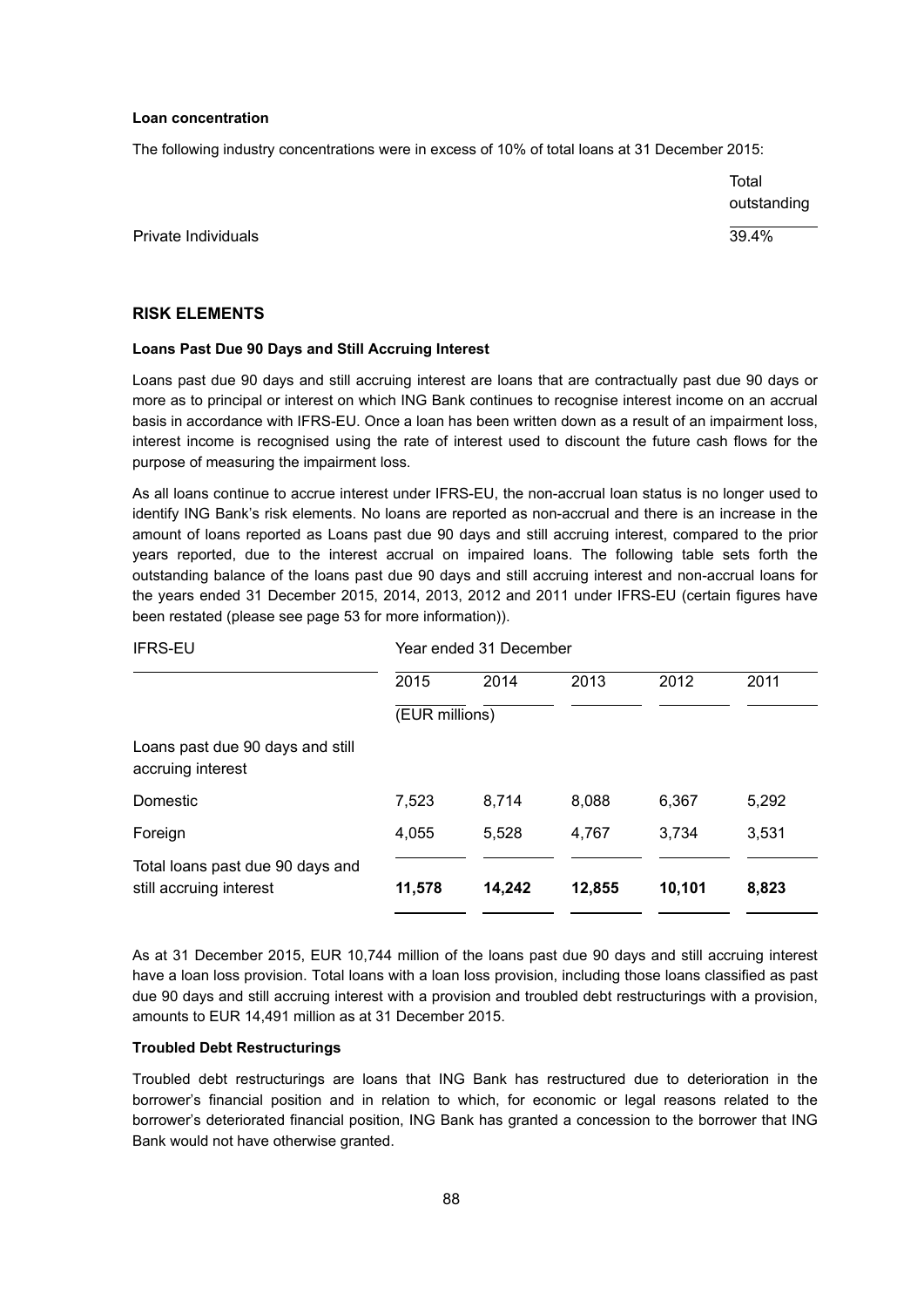The following table sets forth the outstanding balances of the troubled debt restructurings as at 31 December 2015, 2014, 2013, 2012 and 2011 under IFRS-EU.

| <b>IFRS-EU</b>                     | Year ended 31 December |      |       |       |       |
|------------------------------------|------------------------|------|-------|-------|-------|
|                                    | 2015                   | 2014 | 2013  | 2012  | 2011  |
|                                    | (EUR millions)         |      |       |       |       |
| Troubled debt restructurings:      |                        |      |       |       |       |
| Domestic                           | 86                     | 112  | 813   | 781   | 276   |
| Foreign                            | 376                    | 304  | 742   | 476   | 743   |
| Total troubled debt restructurings |                        |      |       |       |       |
|                                    | 462                    | 416  | 1,555 | 1,257 | 1,019 |
|                                    |                        |      |       |       |       |

#### **Interest Income on Troubled Debt Restructurings**

The following table sets forth the gross interest income that would have been recorded during the year ended 31 December 2015 on troubled debt restructurings had such loans been current in accordance with their original contractual terms and interest income on such loans that was actually included in interest income during the year ended 31 December 2015.

#### Year ended 31 December 2015

|                                                                                         | Domestic<br>Offices | Foreign<br>Offices | Total |
|-----------------------------------------------------------------------------------------|---------------------|--------------------|-------|
|                                                                                         | (EUR millions)      |                    |       |
| Interest income that would have been recognised<br>under the original contractual terms |                     | 3                  | 5     |
| Interest income recognised in the profit and loss<br>account                            |                     |                    | 3     |

#### **Potential Problem Loans**

Potential problem loans are loans that are not classified as loans past due 90 days and still accruing interest or troubled debt restructurings and amounted to EUR 6,240 million as at 31 December 2015. Of this total, EUR 3,106 million relates to domestic loans and EUR 3,134 million relates to foreign loans. These loans are considered potential problem loans as there is known information about possible credit problems causing ING Bank to have serious doubts as to the ability of the borrower to comply with the present loan repayment terms and which may result in classifying the loans as loans past due 90 days and still accruing interest or as troubled debt restructurings. Appropriate provisions, following ING Bank's credit risk rating system, have been established for these loans.

#### **Cross-border outstandings**

Cross-border outstandings are defined as loans (including accrued interest), acceptances, interestearning deposits with other banks, other interest-earning investments and any other monetary assets that are denominated in euro or other non-local currency. To the extent that material local currency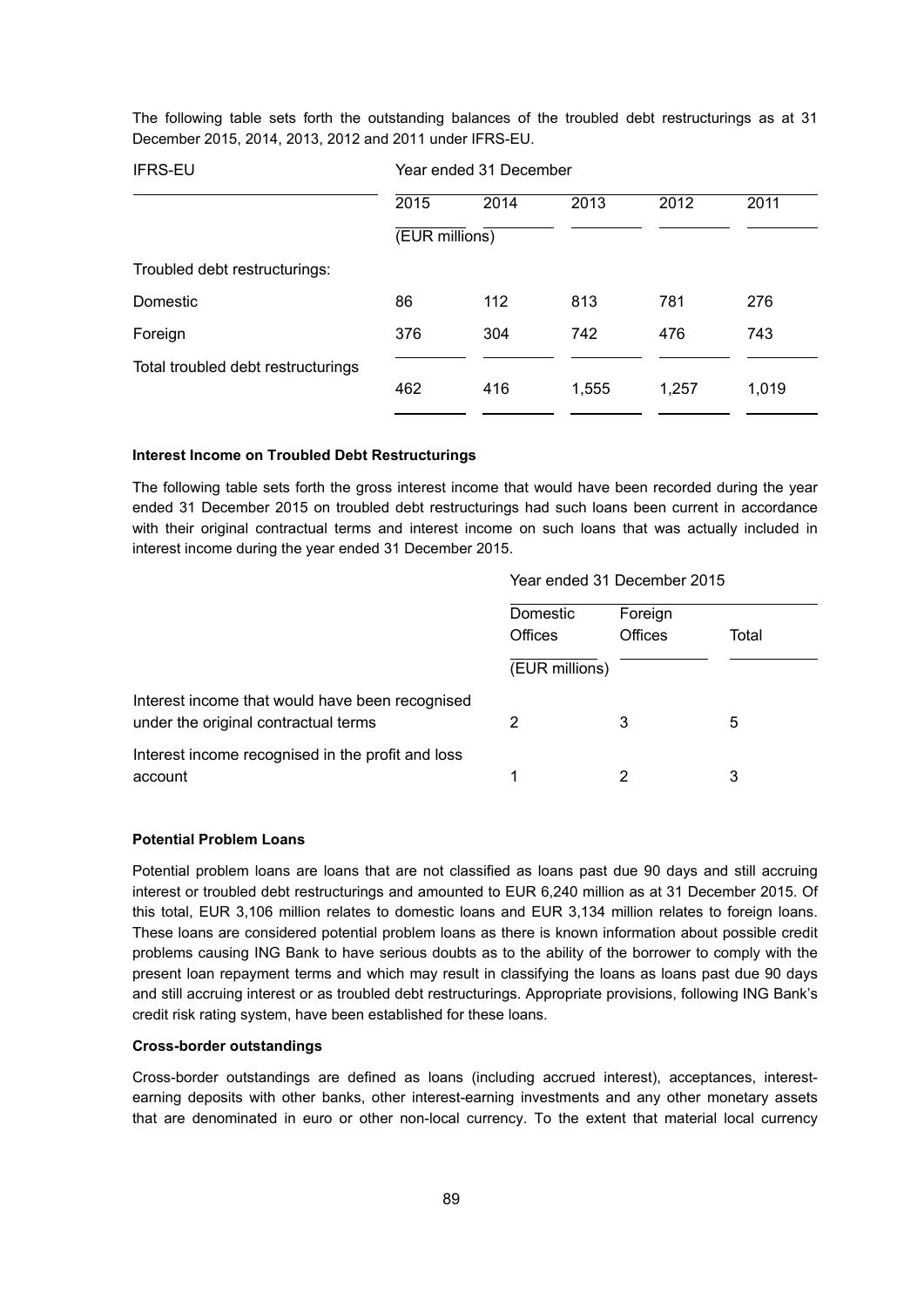outstandings are not hedged or are not funded by local currency borrowings, such amounts are included in cross-border outstandings.

Commitments such as irrevocable letters of credit are not considered as cross border outstanding. Total outstandings are in line with Dutch Central Bank requirements. On 31 December 2015, there were no outstandings exceeding 1% of total assets in any country where current conditions give rise to liquidity problems which are expected to have a material impact on the timely repayment of interest or principal.

The following tables analyse cross-border outstandings as of the end of 31 December 2015, 2014 and 2013 stating the name of the country and the aggregate amount of cross-border outstandings to borrowers in each foreign country where such outstandings exceed 1% of total assets, by the following categories.

|                                    |                                          |                                                              | Year ended 31 December 2015 |       |              |                                    |
|------------------------------------|------------------------------------------|--------------------------------------------------------------|-----------------------------|-------|--------------|------------------------------------|
|                                    | Government &<br>official<br>institutions | <b>Banks &amp; other</b><br>financial<br><b>Institutions</b> | Commercial<br>& industrial  | Other | <b>Total</b> | Cross-border<br><b>Commitments</b> |
|                                    |                                          |                                                              | (EUR millions)              |       |              |                                    |
| United                             | 3,524                                    | 10,220                                                       | 4,434                       | 1,153 | 19,331       | 6,768                              |
| Kingdom<br>United<br><b>States</b> | 2,895                                    | 7,239                                                        | 7,361                       | 1,610 | 19,105       | 16,530                             |
| France                             | 7,875                                    | 11,505                                                       | 2,504                       | 1,186 | 23,070       | 7,380                              |
| Germany                            | 5,307                                    | 3,172                                                        | 2,040                       | 3,145 | 13,664       | 10,215                             |
| China                              | 612                                      | 6,443                                                        | 1,975                       | 3,372 | 12,403       | 386                                |
| Turkey                             | 1,873                                    | 3,564                                                        | 5,329                       | 1,202 | 11,968       | 1,627                              |
| Belgium                            | 1,618                                    | 2,532                                                        | 4,055                       | 1,961 | 10,166       | 14,582                             |
| Switzerland                        | 1,435                                    | 230                                                          | 3,753                       | 3,641 | 9,059        | 2,292                              |
| Canada                             | 539                                      | 6,082                                                        | 1,386                       | 452   | 8,459        | 739                                |

|                      |                          |                                                                | Year ended 31 December 2014 |       |              |                                    |  |
|----------------------|--------------------------|----------------------------------------------------------------|-----------------------------|-------|--------------|------------------------------------|--|
|                      | official<br>institutions | Government & Banks & other<br>financial<br><b>Institutions</b> | Commercial<br>& industrial  | Other | <b>Total</b> | Cross-border<br><b>Commitments</b> |  |
|                      | (EUR millions)           |                                                                |                             |       |              |                                    |  |
| United Kingdom       | 481                      | 10.575                                                         | 4,730                       | 1.012 | 16.798       | 5.159                              |  |
| <b>United States</b> | 2,898                    | 6,568                                                          | 4,409                       | 1,834 | 15,709       | 13,354                             |  |
| France               | 8.259                    | 11.213                                                         | 2.641                       | 1,181 | 23.294       | 6,539                              |  |
| Germany              | 8,643                    | 1.653                                                          | 1.941                       | 2,791 | 15,028       | 7,389                              |  |
| China                | 193                      | 7,940                                                          | 1,701                       | 2,736 | 12.570       | 479                                |  |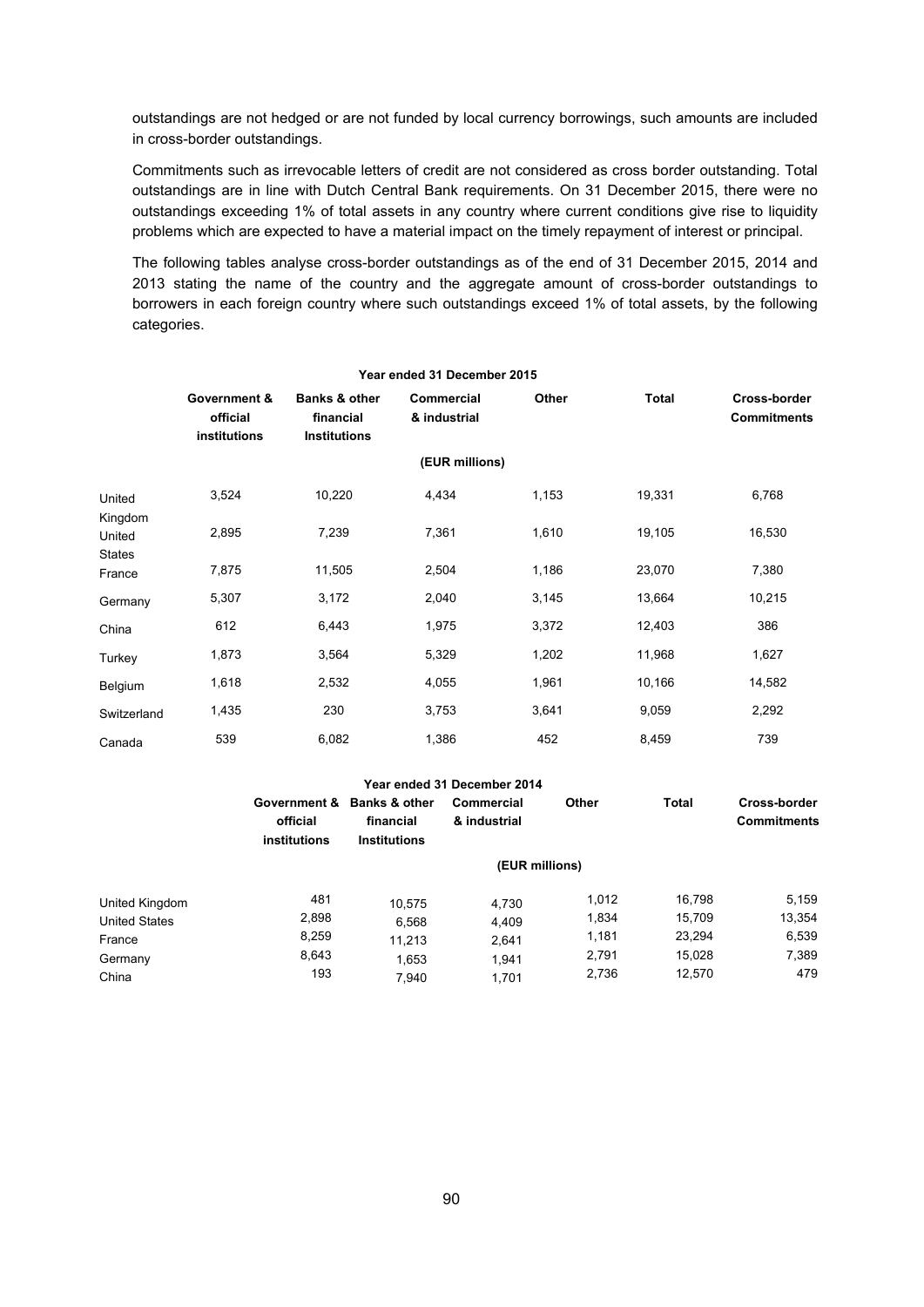|                | Year ended 31 December 2013              |                                                              |                            |       |        |                                    |  |
|----------------|------------------------------------------|--------------------------------------------------------------|----------------------------|-------|--------|------------------------------------|--|
|                | Government &<br>official<br>institutions | <b>Banks &amp; other</b><br>financial<br><b>Institutions</b> | Commercial<br>& industrial | Other | Total  | Cross-border<br><b>Commitments</b> |  |
|                | (EUR millions)                           |                                                              |                            |       |        |                                    |  |
| United Kingdom | 44                                       | 22,158                                                       | 2,109                      | 752   | 25,063 | 4,072                              |  |
| United States  | 150                                      | 5,910                                                        | 5,469                      | 4,426 | 15,954 | 9,706                              |  |
| France         | 5,106                                    | 12,091                                                       | 2,620                      | 643   | 20,460 | 6,773                              |  |
| Germany        | 5,900                                    | 2,062                                                        | 1,868                      | 3,502 | 13,332 | 7,290                              |  |

As of 31 December 2015 Luxembourg, Spain, Russia, Japan, Italy, Singapore, Poland, Cayman Island and Austria has cross-border outstandings between 0.50% and 0.80% of total assets.

#### **Summary of Loan Loss Experience**

For further explanation on loan loss provision see "Loan Loss Provisions" in Note 2.1 to the consolidated financial statements for the year ended 31 December 2015.

The application of the IFRS-EU methodology has reduced the amount of the unallocated provision for loan losses that ING Bank provided in prior years to adequately capture various subjective and judgmental aspects of the credit risk assessment which were not considered on an individual basis.

The following table presents the movements in allocation of the provision for loan losses on loans accounted for as loans and advances to banks and customers for 2015, 2014, 2013, 2012 and 2011 under IFRS-EU.

| <b>IFRS-EU</b>                         | Year ended 31 December |          |                |          |          |  |  |  |
|----------------------------------------|------------------------|----------|----------------|----------|----------|--|--|--|
|                                        | 2015                   | 2014     | 2013           | 2012     | 2011     |  |  |  |
|                                        |                        |          | (EUR millions) |          |          |  |  |  |
|                                        | 5,995                  | 6,154    | 5,505          | 4,950    | 5,195    |  |  |  |
| Change in the composition of the Group |                        | 170      | $-20$          | -13      | $-3$     |  |  |  |
| Charge-offs:                           |                        |          |                |          |          |  |  |  |
| Domestic:                              |                        |          |                |          |          |  |  |  |
| Loans guaranteed by public authorities |                        |          |                |          |          |  |  |  |
| Loans secured by mortgages             | $-436$                 | $-435$   | $-301$         | $-144$   | -129     |  |  |  |
| Loans to or guaranteed by credit       |                        | $-12$    | -5             | -5       | $-14$    |  |  |  |
|                                        | $-121$                 | $-50$    | $-34$          | -47      | $-56$    |  |  |  |
|                                        | $-447$                 | $-483$   | $-569$         | $-601$   | $-343$   |  |  |  |
| Foreign:                               |                        |          |                |          |          |  |  |  |
| Loans guaranteed by public authorities |                        |          |                | $-18$    | -6       |  |  |  |
| Loans secured by mortgages             | $-154$                 | -90      | -54            | -64      | $-50$    |  |  |  |
| Loans to or quaranteed by credit       |                        |          | $-3$           |          | $-3$     |  |  |  |
|                                        | $-303$                 | $-124$   | $-167$         | $-133$   | $-452$   |  |  |  |
|                                        | $-257$                 | $-535$   | $-476$         | $-670$   | $-251$   |  |  |  |
|                                        | $-1,718$               | $-1,729$ | $-1,609$       | $-1,682$ | $-1,304$ |  |  |  |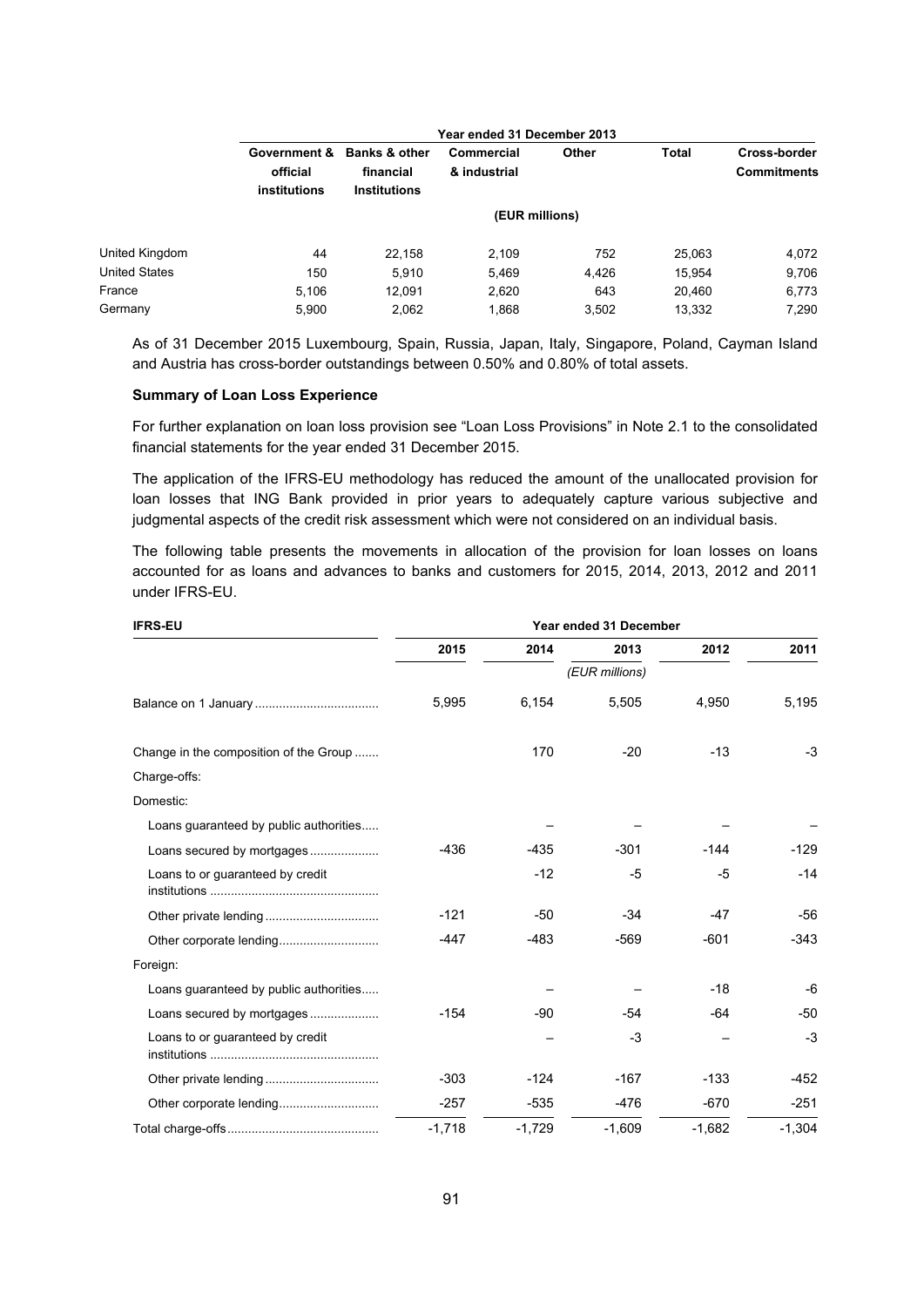| <b>IFRS-EU</b>                                                                          | Year ended 31 December |          |                |          |          |  |  |
|-----------------------------------------------------------------------------------------|------------------------|----------|----------------|----------|----------|--|--|
|                                                                                         | 2015                   | 2014     | 2013           | 2012     | 2011     |  |  |
|                                                                                         |                        |          | (EUR millions) |          |          |  |  |
| Recoveries:                                                                             |                        |          |                |          |          |  |  |
| Domestic:                                                                               |                        |          |                |          |          |  |  |
| Loans guaranteed by public authorities                                                  |                        |          |                |          |          |  |  |
| Loans secured by mortgages                                                              | 23                     | 36       | 34             | 35       | 36       |  |  |
| Loans to or guaranteed by credit                                                        |                        |          |                |          |          |  |  |
|                                                                                         | 16                     | 13       | $\overline{7}$ | 12       | 11       |  |  |
|                                                                                         | -5                     | 9        | 22             | 37       | 28       |  |  |
|                                                                                         |                        |          |                |          |          |  |  |
| Loans guaranteed by public authorities                                                  |                        |          |                |          |          |  |  |
| Loans secured by mortgages                                                              | 4                      | 6        | 4              | 1        | 1        |  |  |
| Loans to or guaranteed by credit                                                        |                        |          |                |          |          |  |  |
|                                                                                         | 37                     | 31       | 31             | 30       | 29       |  |  |
| Other corporate lending                                                                 | 16                     | 9        | 18             | 27       | 7        |  |  |
|                                                                                         | 91                     | 104      | 116            | 142      | 112      |  |  |
|                                                                                         | $-1,627$               | $-1,625$ | $-1,493$       | $-1,540$ | $-1,192$ |  |  |
| Additions and other adjustments (included in<br>value Adjustments to receivables of the | 1,418                  | 1,636    | 2,162          | 2,108    | 950      |  |  |
| Balance on 31 December                                                                  | 5,786                  | 5,995    | 6,154          | 5,505    | 4,950    |  |  |
| Ratio of net charge-offs to average loans<br>and advances to banks and customers        | 0.28%                  | 0.29%    | 0.26%          | 0.25%    | 0.19%    |  |  |

Additions to the provision for loan losses presented in the table above were influenced by developments in general economic conditions as well as certain individual exposures.

The following table shows the allocation of the provision for loan losses on loans accounted for as loans and advances to banks and customers for 2015, 2014, 2013, 2012 and 2011 under IFRS-EU.

| <b>IFRS-EU</b>                            |                   |             |                   |             | Year ended 31 December |             |                   |             |                   |             |
|-------------------------------------------|-------------------|-------------|-------------------|-------------|------------------------|-------------|-------------------|-------------|-------------------|-------------|
|                                           | 2015              |             |                   | 2014        |                        | 2013        |                   | 2012        |                   | 2011        |
|                                           | (EUR<br>millions) | $(%)^{(1)}$ | (EUR<br>millions) | $(%)^{(1)}$ | (EUR<br>millions)      | $(%)^{(1)}$ | (EUR<br>millions) | $(%)^{(1)}$ | (EUR<br>millions) | $(%)^{(1)}$ |
| Domestic:                                 |                   |             |                   |             |                        |             |                   |             |                   |             |
| Loans guaranteed by<br>public authorities | $\mathbf{0}$      | 5.29        | 0                 | 4.73        | 0                      | 5.26        | 0                 | 6.20        |                   | 4.68        |
| Loans secured by<br>mortgages<br>.        | 819               | 21.97       | 1.069             | 24.72       | 1,265                  | 25.21       | 878               | 26.55       | 503               | 26.91       |
| Loans to or<br>quaranteed by credit       | 0                 | 2.05        | 0                 | 2.11        | 0                      | 2.11        | 0                 | 2.94        | 4                 | 2.25        |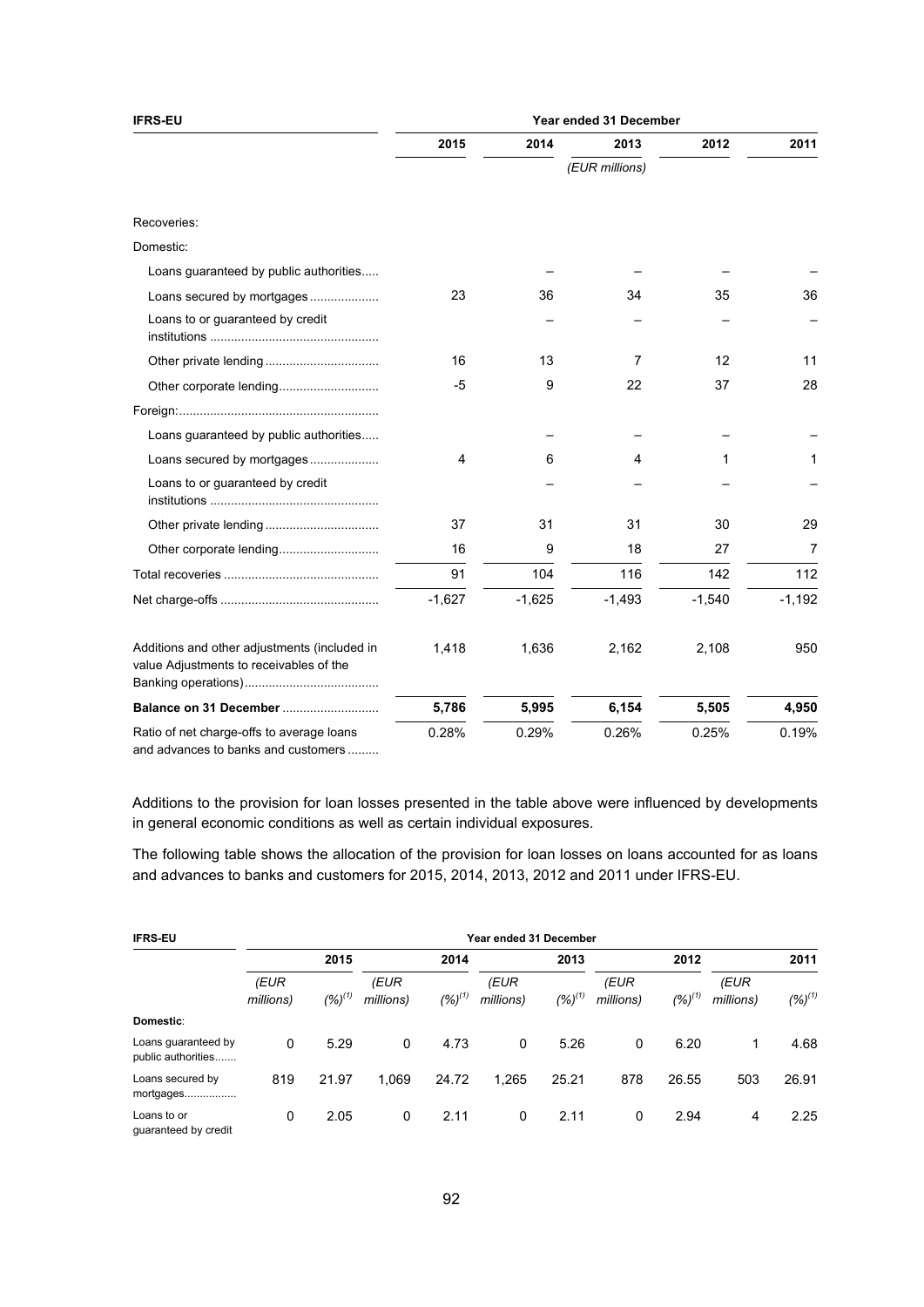| <b>IFRS-EU</b>                                      | Year ended 31 December |             |                   |             |                   |             |                   |             |                   |             |
|-----------------------------------------------------|------------------------|-------------|-------------------|-------------|-------------------|-------------|-------------------|-------------|-------------------|-------------|
|                                                     |                        | 2015        |                   | 2014        |                   | 2013        | 2012              |             |                   | 2011        |
|                                                     | (EUR<br>millions)      | $(%)^{(1)}$ | (EUR<br>millions) | $(%)^{(1)}$ | (EUR<br>millions) | $(%)^{(1)}$ | (EUR<br>millions) | $(%)^{(1)}$ | (EUR<br>millions) | $(%)^{(1)}$ |
| institutions                                        |                        |             |                   |             |                   |             |                   |             |                   |             |
| Other private lending                               | 177                    | 0.89        | 169               | 0.87        | 139               | 0.88        | 144               | 0.87        | 119               | 0.80        |
| Other corporate<br>lending                          | 1.904                  | 7.32        | 1,820             | 7.08        | 1,566             | 7.93        | 1,423             | 7.62        | 1,375             | 7.75        |
| Total domestic                                      | 2,900                  | 37.52       | 3,058             | 39.51       | 2,970             | 41.38       | 2,445             | 44.18       | 2,002             | 42.39       |
| Foreign:                                            |                        |             |                   |             |                   |             |                   |             |                   |             |
| Loans quaranteed by<br>public authorities           | $\overline{2}$         | 3.19        | 2                 | 3.37        | $\overline{2}$    | 2.73        | $\overline{2}$    | 2.57        | $\overline{c}$    | 4.13        |
| Loans secured by<br>mortgages                       | 717                    | 30.03       | 793               | 26.67       | 631               | 26.70       | 710               | 26.28       | 712               | 25.63       |
| Loans to or<br>guaranteed by credit<br>institutions | 15                     | 3.09        | 8                 | 4.67        | 21                | 6.03        | 30                | 4.56        | 5                 | 6.05        |
| Other private lending                               | 712                    | 2.98        | 701               | 4.20        | 672               | 3.96        | 650               | 3.37        | 596               | 3.10        |
| Mortgage backed<br>securities                       | $\overline{2}$         | 0.86        | 2                 | 0.95        | 142               | 1.14        | 76                | 1.22        | 2                 | 2.13        |
| Other corporate<br>lending                          | 1,438                  | 22.32       | 1,431             | 20.63       | 1,716             | 18.05       | 1,592             | 17.82       | 1,631             | 16.57       |
| Total foreign                                       | 2.886                  | 62.48       | 2,937             | 60.49       | 3,184             | 58.61       | 3,060             | 55.82       | 2,948             | 57.61       |
|                                                     |                        | 100.00      |                   |             |                   |             |                   |             |                   |             |
| <b>Total</b>                                        | 5,786                  |             | 5,995             | 100.00      | 6,154             | 100.00      | 5,505             | 100.00      | 4,950             | 100.00      |

Note:

The percentages represent the loans in each category as a percentage of the total loan portfolio for loans and advances to banks and customers.

# **DEPOSITS**

The aggregate average balance of all the Group's interest-bearing deposits (from banks and customer accounts) increased by 5.1% to EUR 535,403 million in 2015, compared to 2014 (EUR 509,195 million). Interest rates paid reflect market conditions. The effect on net interest income depends upon competitive pricing and the level of interest income that can be generated through the use of funds. Deposits by banks are primarily time deposits, the majority of which are raised by the Group's Amsterdam based money market operations in the world's major financial markets. Certificates of deposit represent 21% of the category 'Debt securities' (23% at the end of 2014). These instruments are issued as part of liquidity management with maturities generally of less than three months. The following table includes the average deposit balance by category of deposit and the related average rate.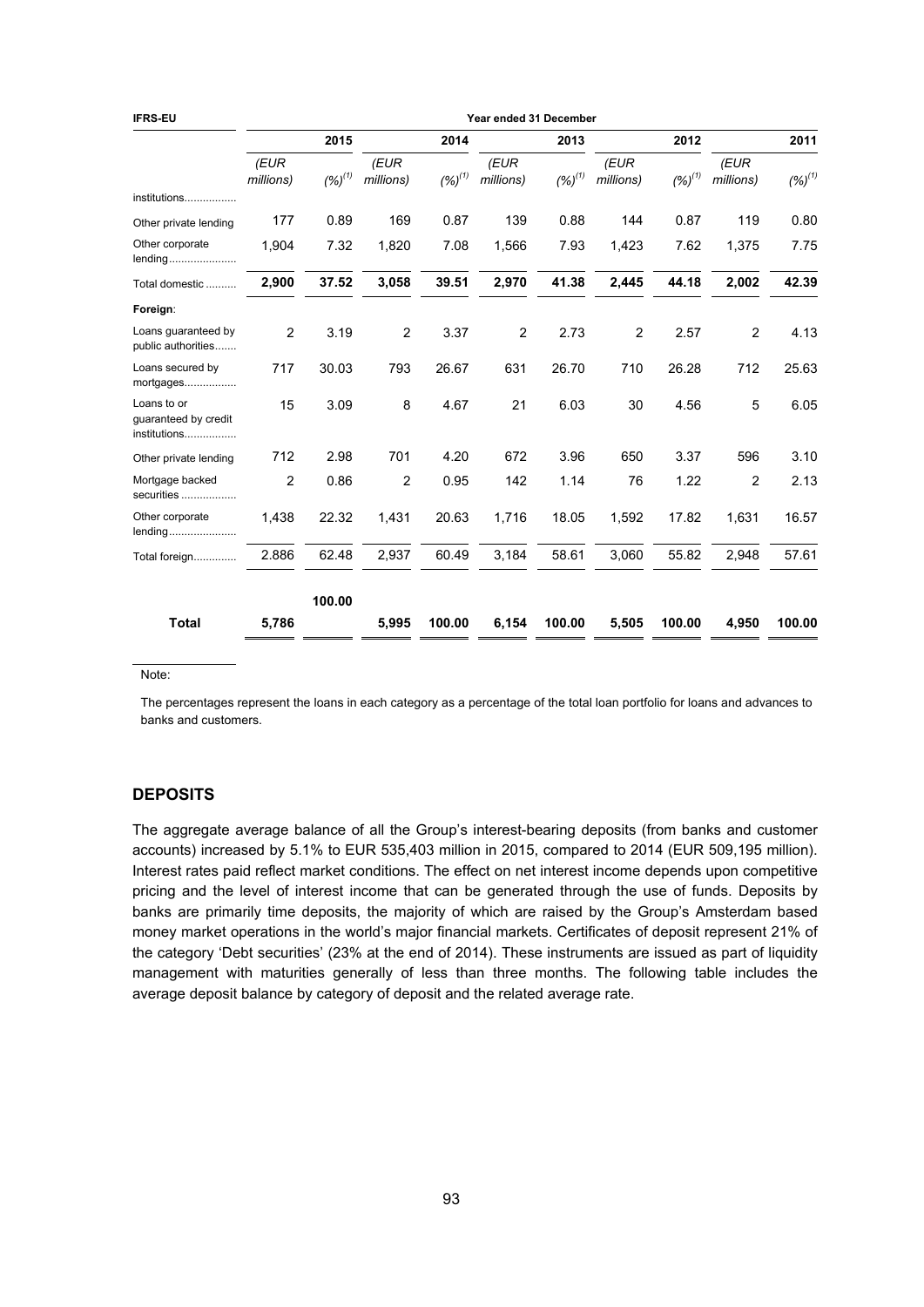|                               | 2015               |                 | 2014               |                 | 2013               |                 |
|-------------------------------|--------------------|-----------------|--------------------|-----------------|--------------------|-----------------|
|                               | Average<br>deposit | Average<br>rate | Average<br>deposit | Average<br>rate | Average<br>deposit | Average<br>rate |
|                               | (EUR<br>millions)  | %               | (EUR<br>millions)  | %               | (EUR<br>millions)  | %               |
| Deposits by banks             |                    |                 |                    |                 |                    |                 |
| In domestic offices:          |                    |                 |                    |                 |                    |                 |
| Demand – non-interest bearing | 2,143              |                 | 2,452              |                 | 2,064              |                 |
| $-$ interest bearing          | 739                | 2.8             | 675                | 1.5             | 583                | 1.4             |
|                               | 11,344             | 0.1             | 3,300              | 0.7             | 4,435              | 0.9             |
|                               | 135                | 1.0             | 2,436              | 0.7             | 3,850              | 0.9             |
|                               | 14,361             |                 | 8,863              |                 | 10,932             |                 |
| In foreign offices            |                    |                 |                    |                 |                    |                 |
| Demand - non-interest bearing | 1,347              |                 | 1,698              |                 | 1,235              |                 |
| $-$ interest bearing          | 5,556              | 0.9             | 4,205              | 1.2             | 4,951              | 1.4             |
|                               | 12,616             | 2.0             | 9,486              | 2.9             | 9,800              | 3.6             |
|                               | 3,799              | 2.0             | 6,278              | 0.7             | 7,347              | 1.1             |
|                               | 23,318             |                 | 21,667             |                 | 23,333             |                 |
| Total deposits by banks       | 37,679             |                 | 30,530             |                 | 34,265             |                 |
| <b>Customer accounts</b>      |                    |                 |                    |                 |                    |                 |
| In domestic offices:          |                    |                 |                    |                 |                    |                 |
| Demand – non-interest bearing | 1,204              |                 | 683                |                 | 777                |                 |
| $-$ interest bearing          | 46,348<br>90,067   | 0.2<br>0.8      | 44,756<br>87,951   | 0.3<br>1.1      | 44,406<br>87,370   | 0.3<br>1.3      |
|                               |                    | 0.8             |                    |                 |                    | 1.4             |
|                               | 27,710             |                 | 31,267             | 1.0             | 30,415             |                 |
|                               | 409                | 4.2             | 878                | 2.3             | 1,483              | 3.6             |
|                               | 165,738            |                 | 165,535            |                 | 164,451            |                 |
| In foreign offices:           |                    |                 |                    |                 |                    |                 |
| Demand – non-interest bearing | 3,411              |                 | 4,094              |                 | 5,976              |                 |
| $-$ interest bearing          | 68,190             | 0.3             | 59,506             | 0.3             | 53,455             | 0.4             |
|                               | 248,768            | 0.9             | 238,933            | 1.3             | 230,173            | 1.8             |
|                               | 18,452             | 2.6             | 18,687             | 3.0             | 20,407             | 1.5             |
|                               | 1,270              | 0.6             | 878                | 1.3             | 1,196              | 2.0             |
| Total foreign offices         | 340,091            |                 | 322,098            |                 | 311,206            |                 |
| Total customers accounts      | 505,829            |                 | 487,633            |                 | 475,657            |                 |
| <b>Debt securities</b>        |                    |                 |                    |                 |                    |                 |
| In domestic offices:          |                    |                 |                    |                 |                    |                 |
|                               | 76,026             | 2.4             | 71,821             | 2.6             | 76,418             | 2.7             |
| Certificates of deposit       | 13,909             | 0.4             | 15,660             | 0.4             | 15,671             | 0.4             |
|                               |                    | 0.0             | 773                | 0.0             | 3,239              | 0.4             |
|                               |                    |                 |                    |                 |                    |                 |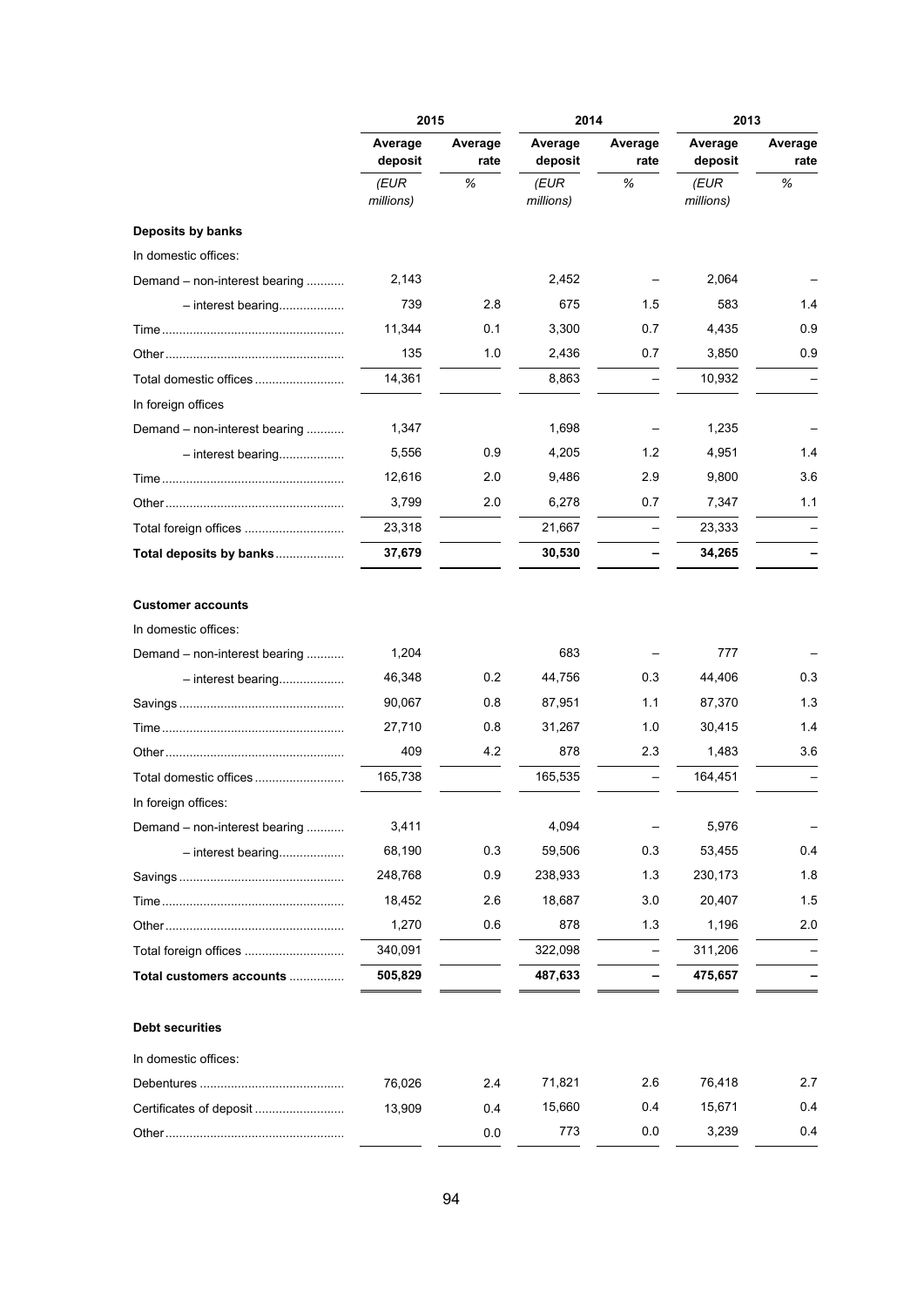|                     | 2015               |                 | 2014               |                 | 2013               |                 |
|---------------------|--------------------|-----------------|--------------------|-----------------|--------------------|-----------------|
|                     | Average<br>deposit | Average<br>rate | Average<br>deposit | Average<br>rate | Average<br>deposit | Average<br>rate |
|                     | (EUR<br>millions)  | %               | (EUR<br>millions)  | %               | (EUR<br>millions)  | %               |
|                     | 89,935             |                 | 88,254             |                 | 95,328             |                 |
| In foreign offices: |                    |                 |                    |                 |                    |                 |
|                     | 7.051              | 3.7             | 7,954              | 3.7             | 9,119              | 4.5             |
|                     | 9,512              | 1.2             | 10,601             | 1.2             | 10,637             | 1.9             |
|                     | 5,401              | 3.0             | 5.486              | 3.3             | 11.709             | 1.7             |
|                     | 21,964             |                 | 24,041             |                 | 31,465             |                 |
|                     | 111,899            |                 | 112,295            |                 | 126,793            |                 |

For the years ended 31 December 2015, 2014 and 2013, the aggregate amount of deposits by foreign depositors in domestic offices was EUR 49,125 million, EUR 40,301 million and EUR 42,463 million, respectively.

On 31 December 2015, the maturity of domestic time certificates of deposit and other time deposits exceeding EUR 20,000 was:

|                                     | Time certificates of deposit |     | Other time deposits |              |  |
|-------------------------------------|------------------------------|-----|---------------------|--------------|--|
|                                     | (EUR millions)               | %   | (EUR millions)      | %            |  |
|                                     | 9.121                        | 79  | 13.812              | 62           |  |
| 6 months or less but over 3 months  | 1.331                        | 12  | 4.816               | 13           |  |
| 12 months or less but over 6 months | 1.141                        | 10  | 1.681               | 25           |  |
|                                     |                              |     | 573                 | $\mathbf{0}$ |  |
| <b>Total</b>                        | 11,593                       | 100 | 20,882              | 100          |  |

The following table shows the amount outstanding for time certificates of deposit and other time deposits exceeding EUR 20,000 issued by foreign offices at 31 December 2015.

|        | <b>EUR</b> |
|--------|------------|
|        | millions)  |
|        | 8.398      |
|        | 34.674     |
| Total. | 43.072     |

## **Short-term Borrowings**

Short-term borrowings are borrowings with an original maturity of one year or less. Commercial paper and securities sold under repurchase agreements are the only significant categories of short-term borrowings within ING Bank's banking operations.

The following table sets forth certain information relating to the categories of ING Bank's short-term borrowings.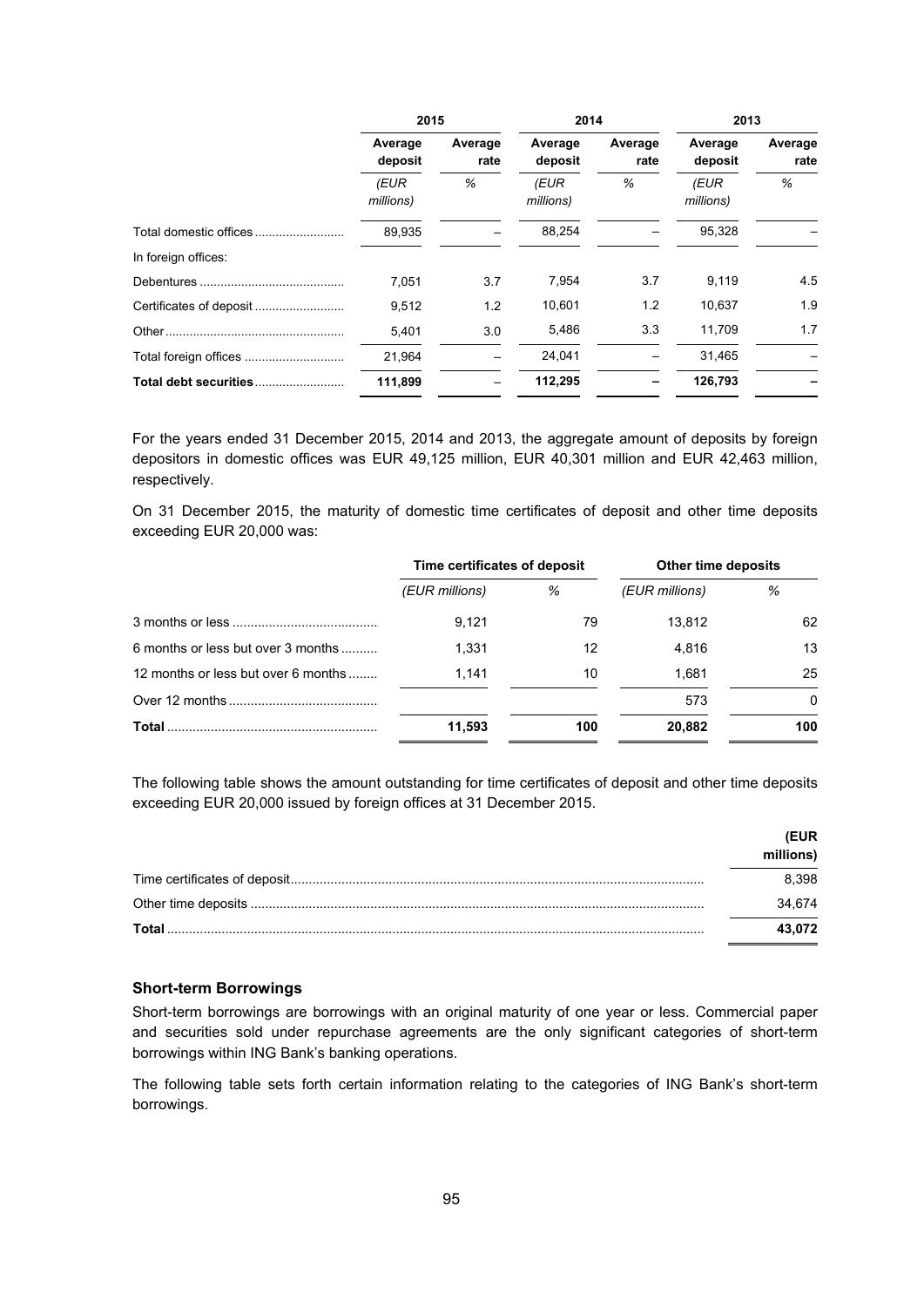| <b>IFRS-EU</b>                                              | Year ended 31 December |                               |        |  |
|-------------------------------------------------------------|------------------------|-------------------------------|--------|--|
|                                                             | 2015                   | 2014                          | 2013   |  |
|                                                             |                        | (EUR millions, except % data) |        |  |
| <b>Commercial paper:</b>                                    |                        |                               |        |  |
|                                                             | 11,361                 | 11,868                        | 13,405 |  |
| Monthly average balance outstanding during the year         | 14,124                 | 15,368                        | 13,350 |  |
| Maximum balance outstanding at any period end during the    | 16,585                 | 17,670                        | 17,022 |  |
|                                                             | 0.30%                  | 0.28%                         | 0.52%  |  |
| Weighted average interest rate on balance at the end of the | 0.37%                  | 0.37%                         | 0.52%  |  |
| Securities sold under repurchase agreements:                |                        |                               |        |  |
|                                                             | 39,920                 | 39.441                        | 36,212 |  |
| Monthly average balance outstanding during the year         | 47,802                 | 45,029                        | 45,600 |  |
| Maximum balance outstanding at any period end during the    | 55,212                 | 56,658                        | 56,758 |  |
|                                                             | 0.25%                  | 0.39%                         | 0.47%  |  |
| Weighted average interest rate on balance at the end of the | 0.30%                  | 0.45%                         | 0.59%  |  |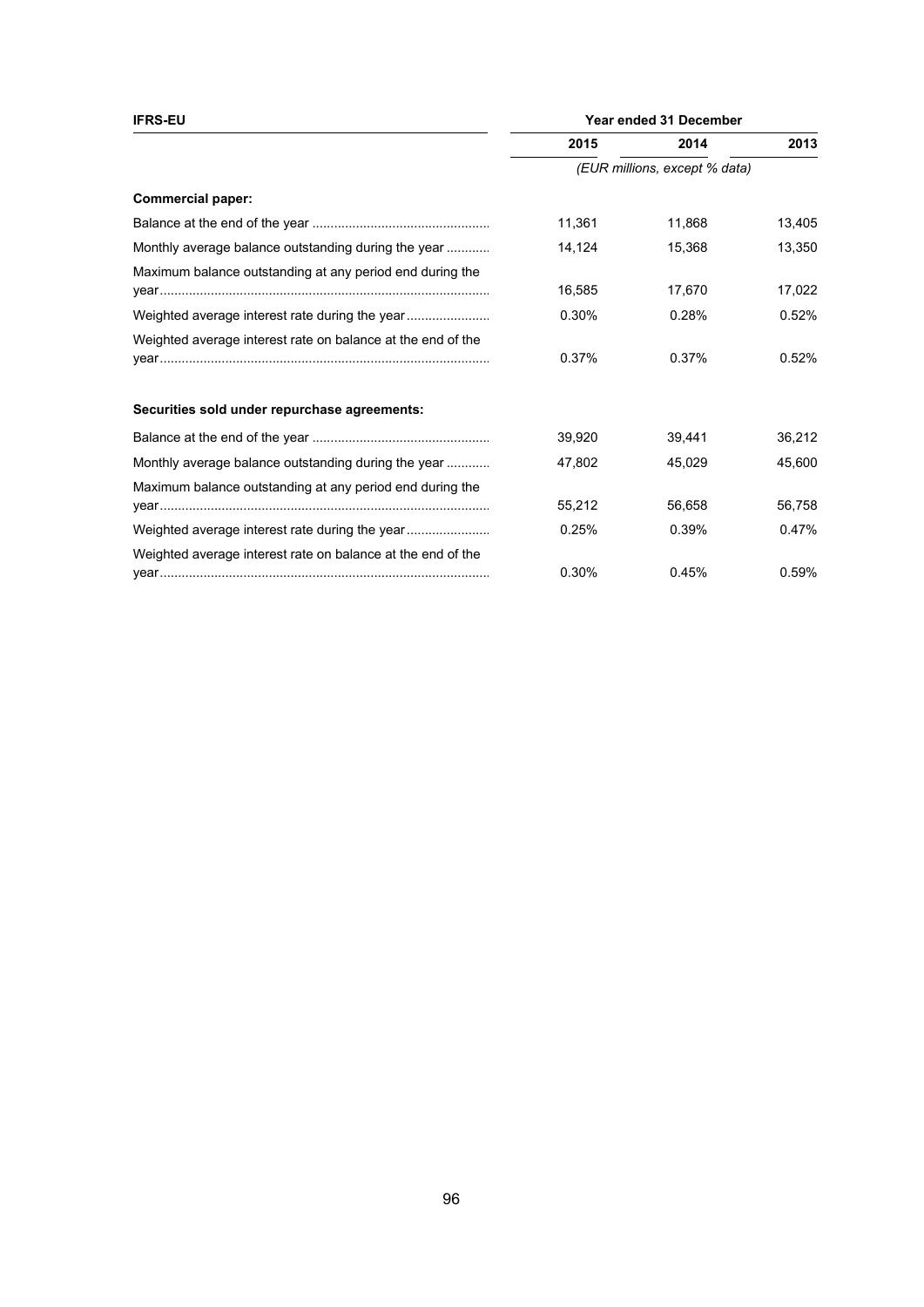# **GENERAL INFORMATION**

## **Documents Available for Inspection or Collection**

So long as this Registration Document is valid as described in Article 9 of the Prospectus Directive, copies of the following documents will, when published, be available free of charge from the Issuer and from the specified office of the Paying Agents and Certificate Agents and, if applicable, for Austrian investors from ING Bank N.V., Vienna Branch at Rennweg 33B/Top 101, A-1030 Vienna, Austria. Requests for such documents should be directed to the Issuer at Foppingadreef 7, 1102 BD Amsterdam, The Netherlands or at the address of ING Bank N.V., Vienna Branch indicated above.

- (i) the Articles of Association (*statuten*) of the Issuer;
- (ii) the publicly available annual reports of the Issuer in respect of the years ended 31 December 2013, 2014 and 2015, including the audited financial statements and the auditors' reports in respect of such years;
- (iii) the most recently publicly available annual report of the Issuer and the most recently publicly available interim financial statements of the Issuer and its consolidated subsidiaries (if any);
- (iv) a copy of this Registration Document; and
- (v) any future supplements to this Registration Document and any other documents incorporated herein or therein by reference.

# **Ratings**

The Issuer has a senior debt rating from Standard & Poor's Rating Services of A (outlook stable), a senior debt rating from Moody's Investors Service Ltd. of A1 (outlook stable) and a senior debt rating from Fitch Ratings of A+ (outlook stable).

A credit rating is not a recommendation to buy, sell or hold securities. There is no assurance that a rating will remain for any given period of time or that a rating will not be suspended, lowered or withdrawn by the relevant rating agency if, in its judgement, circumstances in the future so warrant. The Issuer has from time to time been subject to its ratings being lowered.

## **Significant or Material Adverse Change**

At the date hereof, there has been no significant change in the financial position of ING Bank N.V. and its consolidated subsidiaries since 31 December 2015.

At the date hereof, there has been no material adverse change in the prospects of ING Bank N.V. since 31 December 2015.

# **Litigation**

The Issuer and its consolidated subsidiaries are involved in litigation, arbitration proceedings, investigations and regulatory proceedings in the Netherlands and in a number of foreign jurisdictions, including the U.S., involving claims by and against them which arise in the ordinary course of their businesses, including in connection with their activities as lenders, broker-dealers, underwriters, issuers of securities and investors and their position as employers and taxpayers. In certain of such proceedings, very large or indeterminate amounts are sought, including punitive and other damages. While it is not feasible to predict or determine the ultimate outcome of all pending or threatened legal and regulatory proceedings, ING Bank N.V. is of the opinion that some of the proceedings set out below may have, or have in the recent past had, a significant effect on the financial position, profitability or reputation of ING Bank N.V. and/or ING Bank N.V. and its consolidated subsidiaries.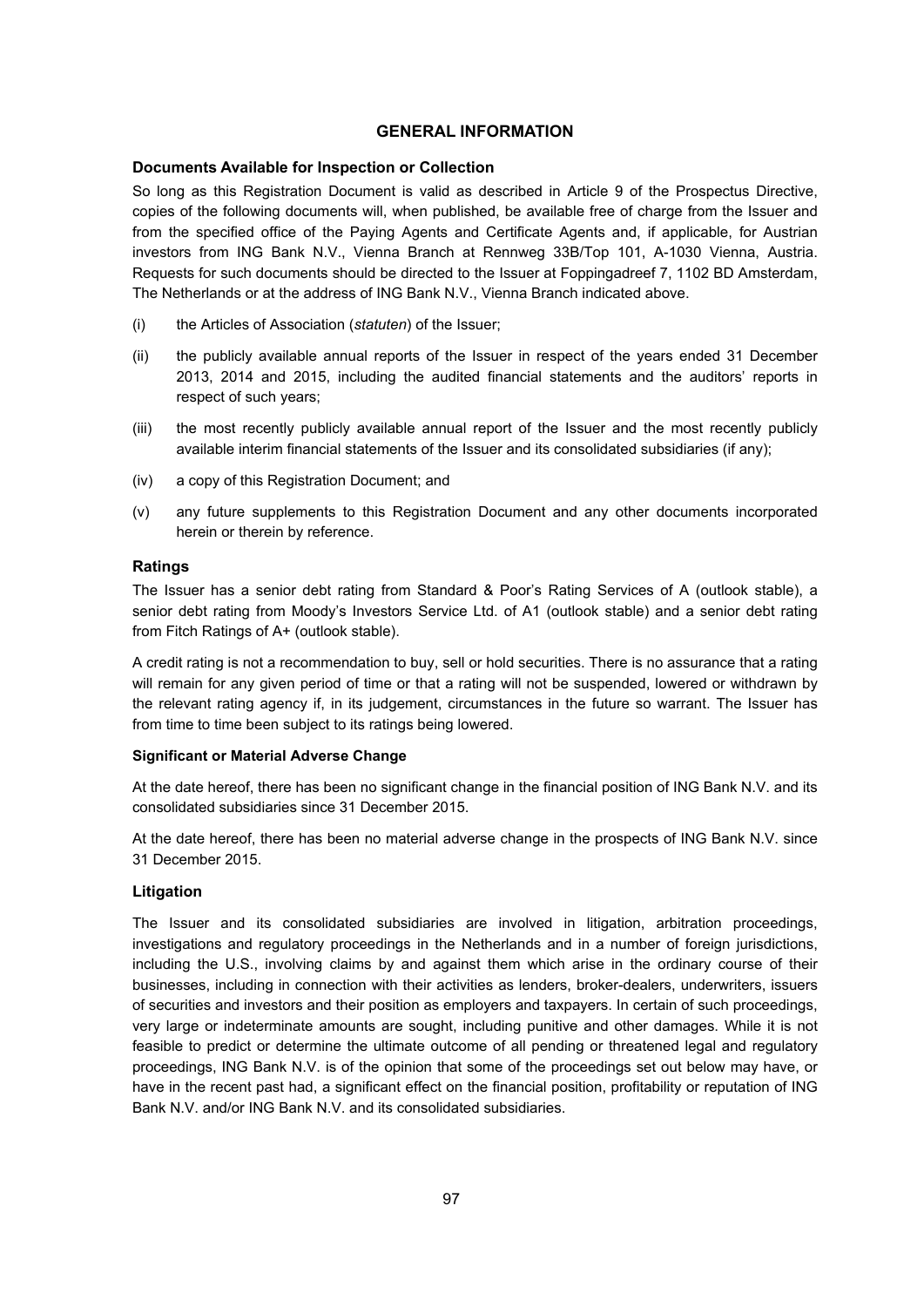Because of the geographic spread of its business, ING Bank may be subject to tax audits in numerous jurisdictions at any point in time. Although ING Bank believes that it has adequately provided for all its tax positions, the ultimate resolution of these audits may result in liabilities which are different from the amounts recognised.

A complaint has been filed against ING Bank in January 2015 in the New York District Court by Alfredo and Gustavo Villoldo and the executor of their father's estate ("Villoldo"). Villoldo holds two judgments against the Cuban government and other Cuban entities in the aggregate amount of USD 2.9 billion. Those judgments remain outstanding and uncollected. The complaint against ING Bank alleges that if ING Bank had complied with the applicable US sanction laws, Cuba assets would have been frozen by OFAC and available for execution and seizure by Villoldo. The complaint alleges that the acts set out in ING's settlement with OFAC in 2012 constitute wire fraud, money laundering and fraudulent transfer and that Villoldo is therefore entitled to actual damages in the amount to be believed no less than USD 1.654 billion and treble damages of not less than USD 4.962 billion. In July 2015 the New York District Court dismissed all claims with prejudice. The Court of Appeals affirmed this judgment in April 2016. Villoldo can appeal this decision. At this moment it is not practicable to provide an estimate of the (potential) financial effect.

ING Bank Turkey has received various claims from (former) customers of legal predecessors of ING Bank Turkey. The claims are based on offshore accounts held with these banks, which banks were seized by the Savings Deposit Insurance Fund (SDIF) prior to the acquisition of ING Bank Turkey in 2007 from Oyak. SDIF has also filed various lawsuits against ING Bank Turkey to claim compensation from ING Bank Turkey, with respect to amounts paid out to offshore account holders so far. ING Bank N.V. has initiated an arbitration procedure against OYAK in which ING Bank seeks to be held harmless for these claims. At this moment it is not possible to assess the outcome of these procedures nor to provide an estimate of the (potential) financial effect of these claims.

In January 2011, the Dutch Association of Stockholders (Vereniging van Effectenbezitters, "VEB") issued a writ alleging that investors were misled by the prospectus that was issued with respect to the September 2007 rights issue of Fortis N.V. (now Ageas N.V.) against Ageas N.V., the underwriters of such rights issue, including ING Bank N.V., and former directors of Fortis N.V. According to the VEB the prospectus shows substantive incorrect and misleading information. The VEB stated that the impact and the risks of the sub-prime crisis for Fortis and Fortis' liquidity position were reflected incorrectly in the prospectus. The VEB requested a declaratory decision stating that the summoned parties acted wrongfully and are therefore responsible for the damages suffered by the investors in Fortis. In March 2016, Ageas and VEB announced that the claim in relation to Fortis has been settled. Ageas has agreed to pay €1.2 billion to investors as compensation, provided that the Amsterdam Court of Appeal declares the settlement to be binding. Currently, the banks involved in the claim, including ING, are awaiting the exact settlement details. However, ING has already received a written confirmation that the banks will also be released from the claims made by VEB, if the settlement between VEB and Ageas becomes unconditional.

A number of retired employees of ING Belgium have initiated legal proceedings against ASCEL (a nonprofit organisation established by ING Belgium that provided, amongst others, medical insurance coverage to current and retired employees till the beginning of 2015) and ING Belgium following the decision to externalise this medical insurance coverage which resulted in an increase of premium. Following a summary proceedings in which the initial claim of the retired employees was rejected, proceedings at the Court of first instance has been initiated aiming to either uphold the former insurance coverage or reimburse the increase of premium. At this moment it is not practicable to provide an estimate of the (potential) financial impact of such proceedings.

ING is involved in several legal proceedings in the Netherlands with respect to interest rate derivatives that were sold to clients in connection with floating interest rate loans in order to hedge the interest rate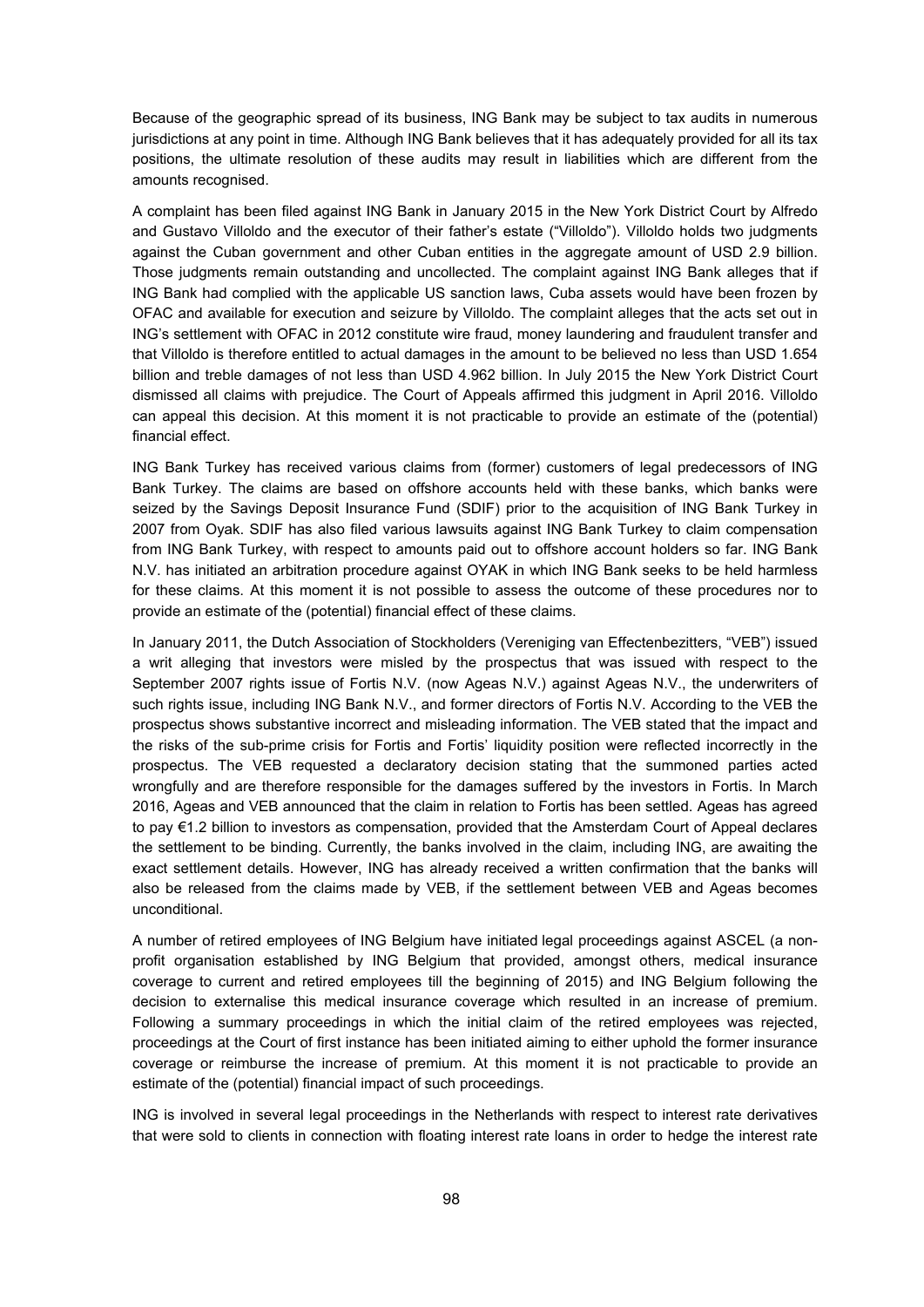risk of the loans. These proceedings are based on several legal grounds, depending on the facts and circumstances of each specific case, *inter alia* alleged breach of duty of care, insufficient information provided to the clients on the product and its risks and other elements related to the interest rate derivatives that were sold to clients. In some cases, the court has ruled in favour of the claimants and awarded damages, annulled the interest rate derivative or ordered repayment of certain amounts to the claimants. The total amounts that need to be repaid or compensated in some cases still need to be determined. ING may decide to appeal against adverse rulings. As requested by the AFM, ING has reviewed a significant part of the files of clients who bought interest rate derivatives. In December 2015, the AFM concluded that Dutch banks may have to re-assess certain client files, potentially including derivative contracts that were terminated prior to April 2014 or other client files. As advised by the AFM, the Minister of Finance has appointed a Committee of independent experts (the 'Committee') to establish a uniform recovery framework with the Dutch banks. Discussions with the Committee are ongoing. Although the outcome of the pending litigation and similar cases that may be brought in the future, is uncertain, it is possible that the courts may ultimately rule in favour of the claimants in some or all of such cases. A provision has been taken. However, the aggregate financial impact of the current and future litigation as well as the potential (re-)assessment of files following the result of the work of the Committee could become material.

## **Auditors**

The financial statements of the Issuer for the financial years ended 31 December 2015, 31 December 2014 and 31 December 2013, respectively, have been audited by Ernst & Young Accountants LLP. The auditors of Ernst & Young Accountants LLP are members of the Royal Dutch Institute of Chartered Accountants (*Nederlandse Beroepsorganisatie van Accountants*), which is a member of the International Federation of Accountants (IFAC). Ernst & Young Accountants LLP has issued an unqualified auditors' report on the financial statements for the financial year ended 31 December 2015 dated 29 February 2016, an unqualified auditors' report on the financial statements for the financial year ended 31 December 2014 dated 16 March 2015 and an unqualified auditors' report on the financial statements for the financial year ended 31 December 2013 dated 17 March 2014.

The auditors' reports in respect of the financial years ended 31 December 2015, 31 December 2014 and 31 December 2013, respectively, incorporated by reference herein are included in the form and context in which they appear with the consent of Ernst & Young Accountants LLP, who have authorised the contents of these auditors' reports.

On the Issuer's 2015 Annual General Meeting of Shareholders held on 11 May 2015, KPMG Accountants N.V. was appointed as the Issuer's new auditor as of January 2016. Under Dutch legislation, the Issuer was required to change its auditor as of January 2016. The nomination of KPMG is the result of a thorough tender process overseen by the Audit Committee of the Supervisory Board, as reported in the 2013 Annual Report and in accordance with the ING Group Policy on Auditors Independence.

KPMG Accountants N.V. will perform the audit of the Issuer starting with the financial year ending 31 December 2016. The audit of the 2015 annual accounts has been performed by Ernst & Young Accountants LLP, the Issuer's previous auditor. Ernst & Young Accountants LLP was appointed as the Issuer's sole auditor at the 2008 Annual General Meeting of Shareholders and reappointed in 2012 and 2013.

#### **Dividend Information**

ING Bank N.V. has paid the following cash dividends to ING Group in respect of each of the past five years: EUR 2,200 million in 2015, EUR 1,225 million in 2014, EUR 2,955 million in 2013, EUR 2,125 million in 2012 and EUR 3,000 million in 2011.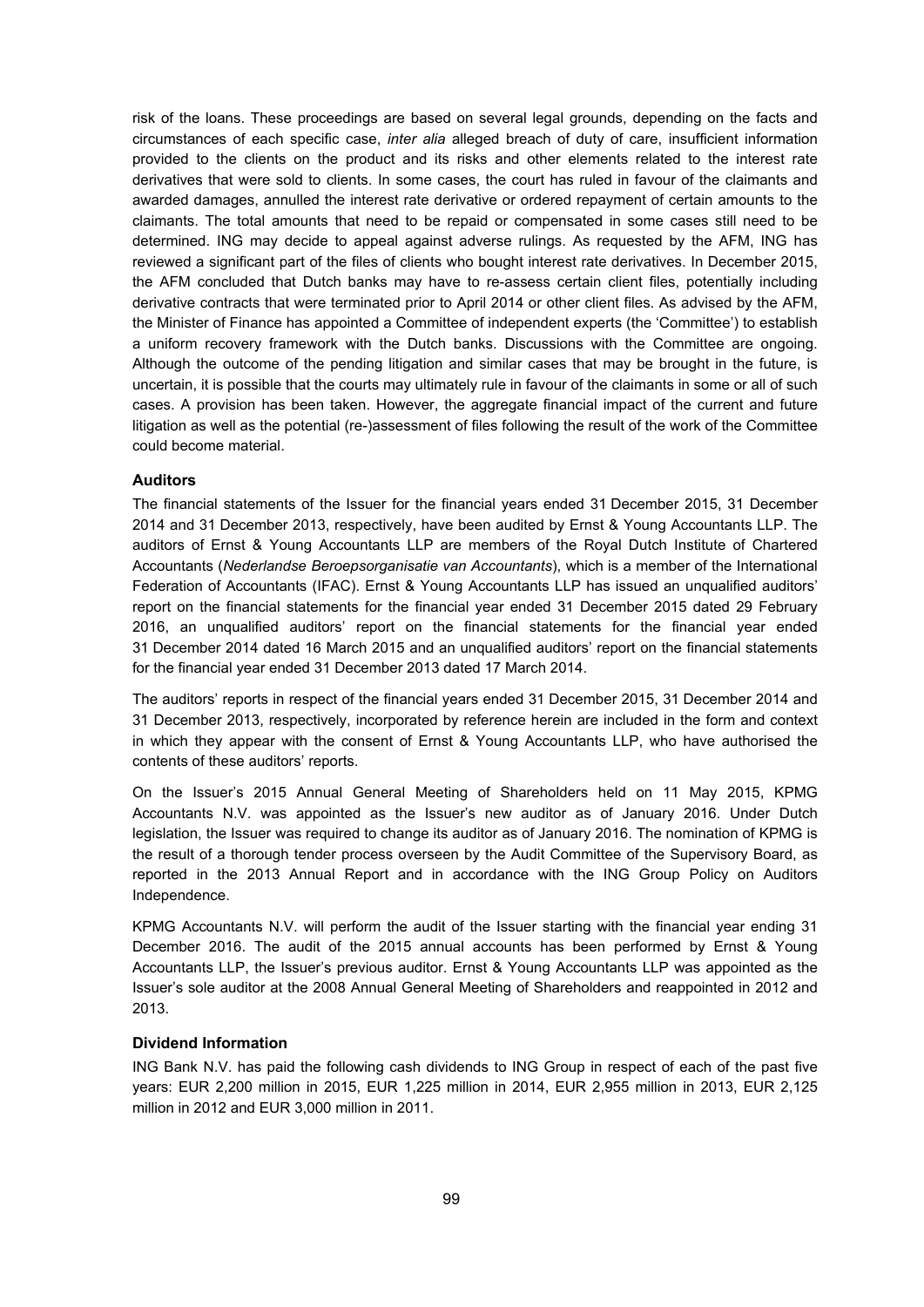# **Market Information**

This Registration Document cites market share information published by third parties. The Issuer has accurately reproduced such third-party information in this Registration Document and, as far as the Issuer is aware and is able to ascertain from information published by these third parties, no facts have been omitted which would render the information reproduced herein to be inaccurate or misleading. Nevertheless, investors should take into consideration that the Issuer has not verified the information published by third parties. Therefore, the Issuer does not guarantee or assume any responsibility for the accuracy of the data, estimates or other information taken from sources in the public domain. This Registration Document also contains assessments of market data and information derived therefrom which could not be obtained from any independent sources. Such information is based on the Issuer's own internal assessments and may therefore deviate from the assessments of competitors of ING or future statistics by independent sources.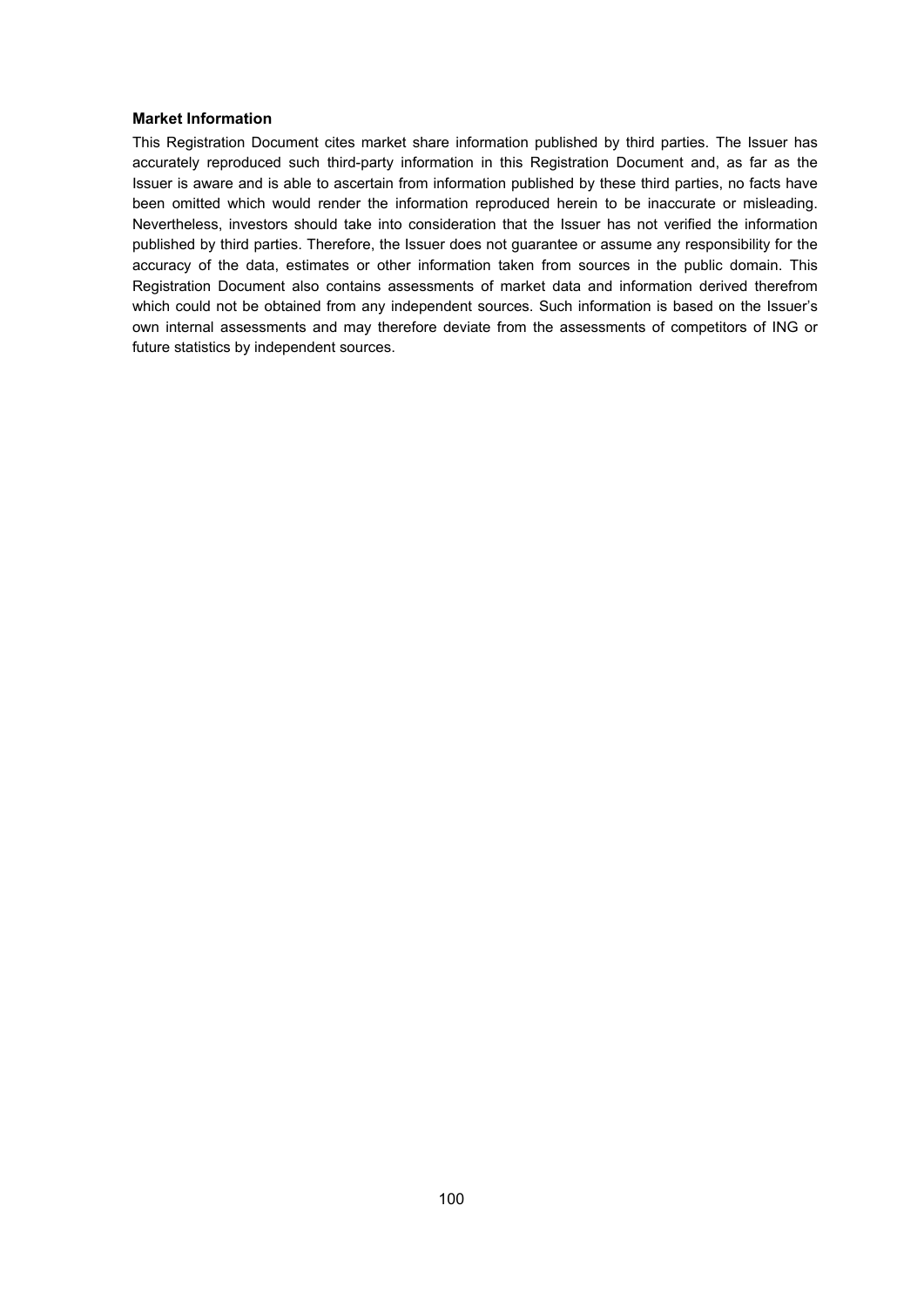## **ANNEX**

The following tables present the unaudited short form consolidated balance sheet and short form consolidated profit and loss statement of the Issuer as at, and for the three month period ended, 31 March 2016. The information therein has been prepared in accordance with the recognition and measurement requirements of ING Group's accounting policies and principles as set out in the notes to the audited consolidated annual accounts of the Issuer for the period ended 31 December 2015. Prospective investors should note that, while the Issuer's consolidated operations are materially the same as those of ING Group, the Issuer's reported results as at, and for the three month period ended, 31 March 2016 are not identical with the reported financial and statistical information on a segment basis for the banking business of ING Group as at, and for the three month period ended, 31 March 2016 as described in the Q1 Press Release, as a result of differences in consolidation and funding, among other factors.

The information presented in these tables is supplemental to, and is not a correction, adjustment or replacement for, any information contained in the Q1 Press Release. Additionally, the Q1 Press Release contains figures presented on an underlying basis, whereas the following tables do not. The underlying figures are derived from figures reported according to IFRS-EU by excluding impacts from divestments, special items, Insurance Other, intercompany eliminations between ING Bank and NN Group, and discontinued operations. The figures presented in the following tables are without these adjustments.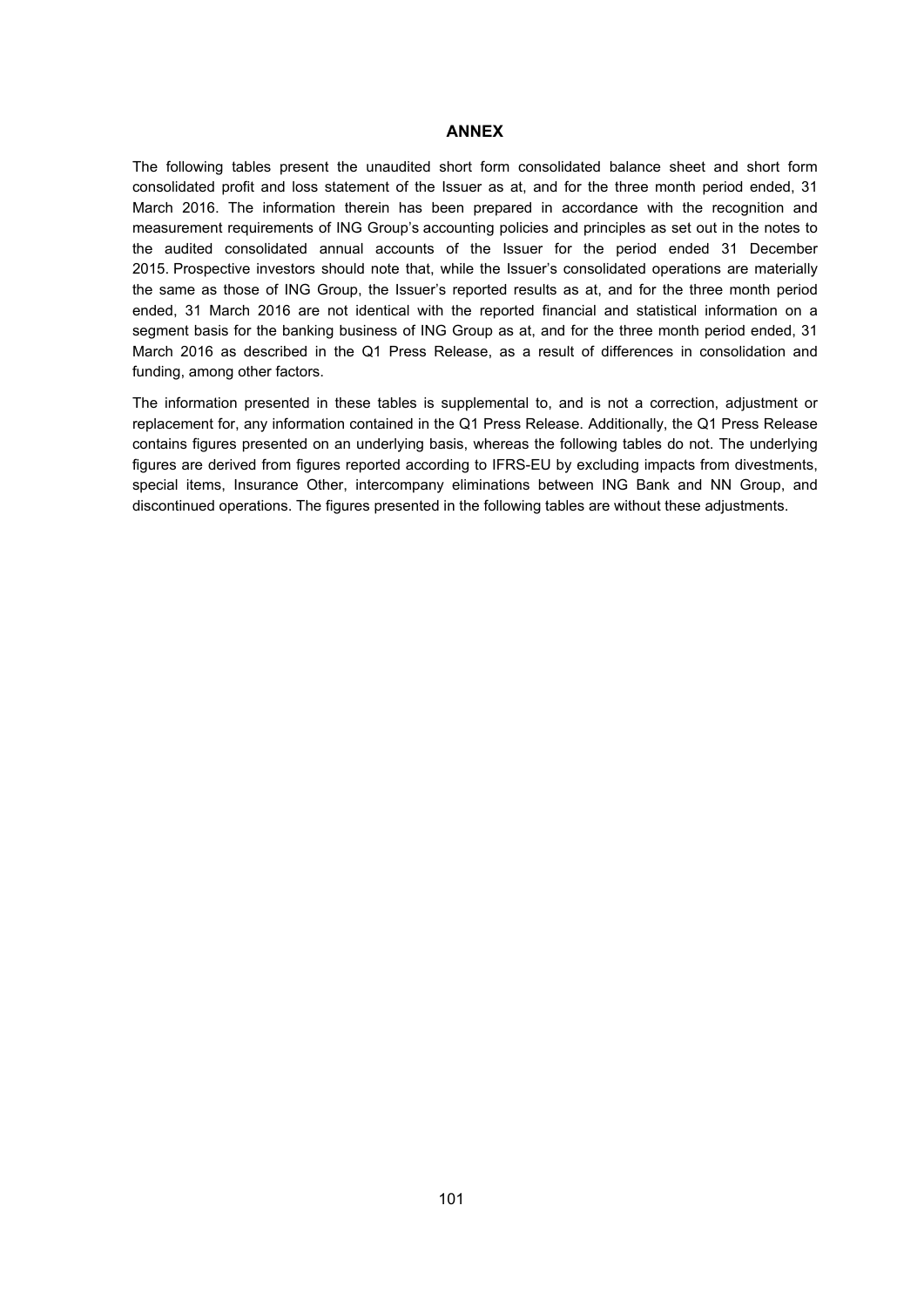| ING BANK N.V. Balance sheet (amounts in EUR x1000)         | 31 March<br>2016 |
|------------------------------------------------------------|------------------|
| <b>ASSETS</b>                                              |                  |
| Cash and balances with central banks                       | 29,971,612       |
| Amounts due from banks                                     | 28,093,801       |
| Financial assets at fair value through profit or loss      | 148,745,523      |
| Investments                                                | 96,411,968       |
| Loans and advances to customers                            | 541,871,209      |
| Investments in associates                                  | 811,446          |
| <b>Real Estate investments</b>                             | 76,881           |
| Property and equipment                                     | 1,998,959        |
| Intangible assets                                          | 1,530,608        |
| Other assets                                               | 17,202,323       |
| <b>Total assets</b>                                        | 866,714,330      |
| <b>EQUITY</b>                                              |                  |
| Equity attributable to equity holders of the company       | 41,534,770       |
| <b>Minority interests</b>                                  | 670,353          |
| <b>Group equity</b>                                        | 42,205,123       |
| <b>LIABILITIES</b>                                         |                  |
| Debt securities in issue                                   | 119,019,438      |
| <b>Subordinated Loans</b>                                  | 15,428,681       |
| Amounts due to banks                                       | 33,851,826       |
| Customer deposits and other funds on deposit               | 514,510,478      |
| Financial liabilities at fair value through profit or loss | 121,392,851      |
| <b>Other liabilities</b>                                   | 20,305,933       |
| <b>Total liabilities</b>                                   | 824,509,207      |
|                                                            |                  |
| <b>Total liabilities and equity</b>                        | 866,714,330      |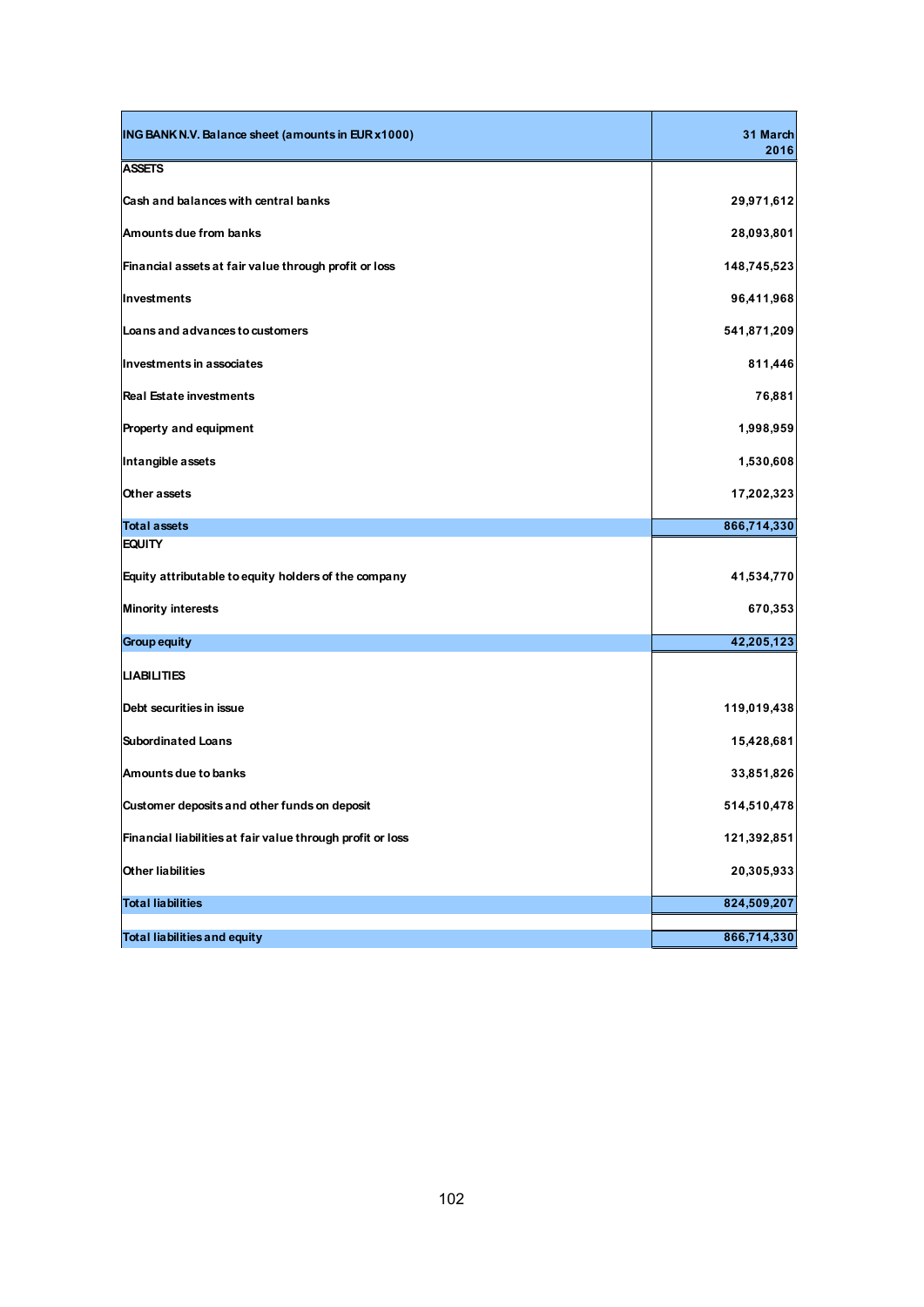| Proft and Loss statement ING Bank N.V. (amounts in EUR x1000)                     | 1 January till 31<br><b>March 2016</b> |
|-----------------------------------------------------------------------------------|----------------------------------------|
| <b>INCOME</b>                                                                     |                                        |
| Interest result                                                                   | 3,277,641                              |
| Investment income                                                                 | 71,404                                 |
| Net gains/losses on disposals of group companies                                  | $-11$                                  |
| Commission result                                                                 | 607,299                                |
| Valuation results on non-trading derivatives                                      | 21,252                                 |
| Net trading income                                                                | 92,054                                 |
| Share of profit from associates                                                   | 13,638                                 |
| Other income                                                                      | 29,363                                 |
| <b>Total income</b>                                                               | 4,112,640                              |
| <b>EXPENDITURE</b>                                                                |                                        |
| Addition to loan loss provision                                                   | 264,639                                |
| Intangible amortisation and Other impairments                                     | 944                                    |
| Staff expenses                                                                    | 1,274,183                              |
| Operating expenses                                                                | 1,380,293                              |
| <b>Total expenses</b>                                                             | 2,920,059                              |
|                                                                                   |                                        |
| <b>Profit before tax</b>                                                          | 1,192,581                              |
| <b>Taxation</b>                                                                   | 330,839                                |
| Net profit (before minority interests)                                            | 861,742                                |
| Net Results from discontinued operations                                          | 0                                      |
| Net profit from continuing and discontinued operations (before minority interest) | 861,742                                |
| Attributable to:<br>Shareholders of the parent<br>Minority interests              | 845,654<br>16,088                      |
|                                                                                   | 861,742                                |

# **Basis of preparation**

The above consolidated balance sheet and consolidated profit and loss statement of ING Bank N.V. for the period ended 31 March 2016, is unaudited and have been prepared in accordance with the recognition and measurement requirements of ING Group's accounting policies and principles as set out in the notes to the audited consolidated annual accounts of ING Bank N.V. for the period ended 31 December 2015.

**Amsterdam, 3 May 2016**